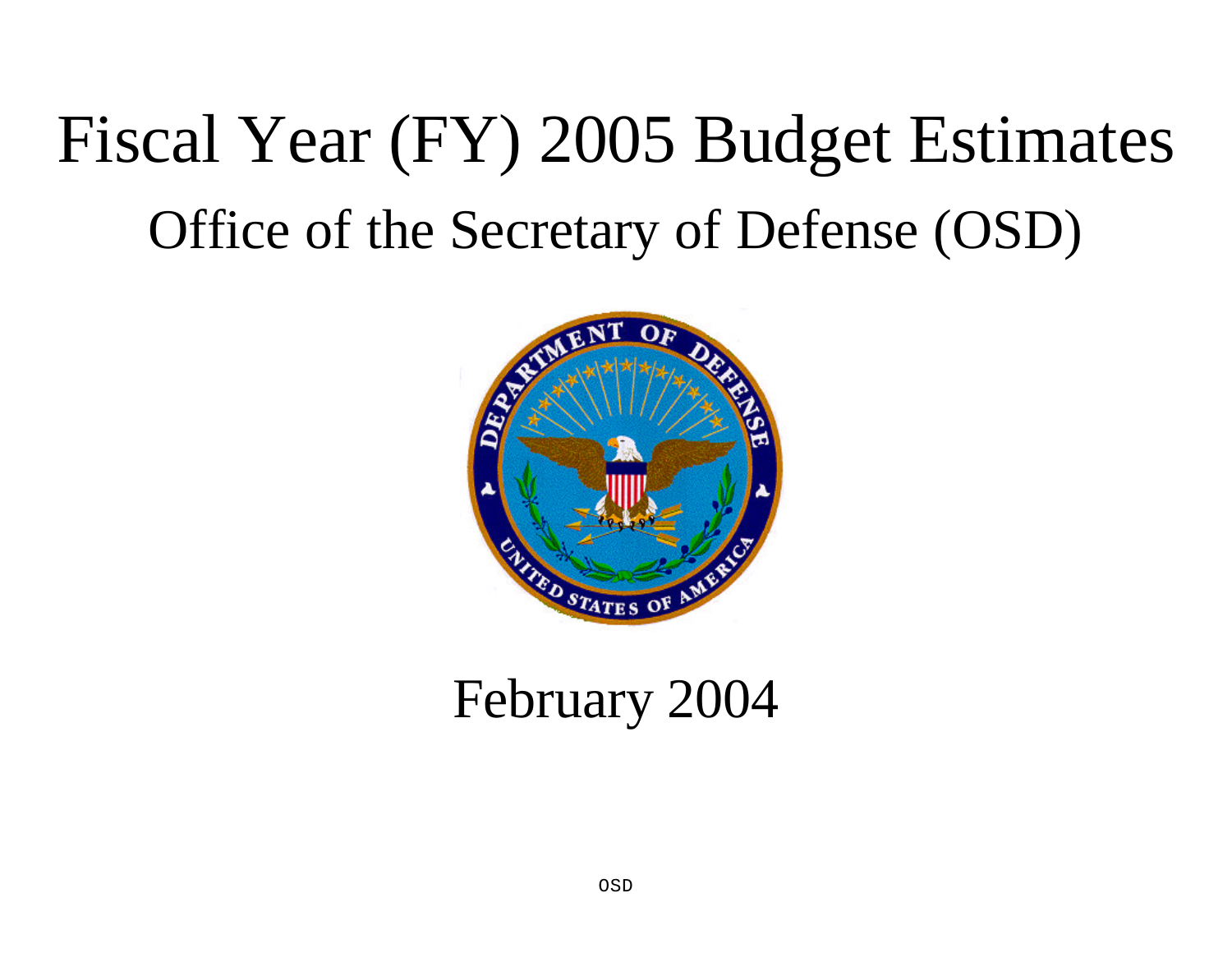#### Appropriation Highlights

#### (Dollars in Millions)

| Appropriation | FY 2003  |        | Price Program FY 2004             |        | Price Program | FY 2005  |
|---------------|----------|--------|-----------------------------------|--------|---------------|----------|
| Summary       | Estimate | Growth | Growth Estimate                   | Growth | Growth        | Estimate |
| Budget        |          |        |                                   |        |               |          |
| Activity 4    | 749.421  |        | 15.110 -34.736 729.795* 11.825    |        | 64.193        | 805.813  |
|               |          |        |                                   |        |               |          |
| Total         | 749.421  |        | $15.110 - 34.736 729.795* 11.825$ |        | 64.193        | 805.813  |

\* Excludes \$57.902 million of Emergency Supplemental funding.

## Description of Operations Financed

The Office of the Secretary of Defense (OSD) is the principal staff element of the Secretary of Defense for the exercise of policy development, planning, resource management, fiscal, and program evaluation responsibilities. These funds provide for OSD's personnel costs, official representation, travel, transportation, Intergovernmental Personnel Act costs, Reimbursable Detail costs, Contractor Support, Contracted Advisory and Assistance Services, and various other costs of doing business not provided by the Washington Headquarters Services (WHS).

#### Narrative Explanation of Changes

#### FY 2004 to FY 2005

The large program increase is due to many factors, the most important of which are two new programs: the Readiness and Environmental Protection Initiative (a longterm comprehensive strategy to help establish buffers or other compatible use areas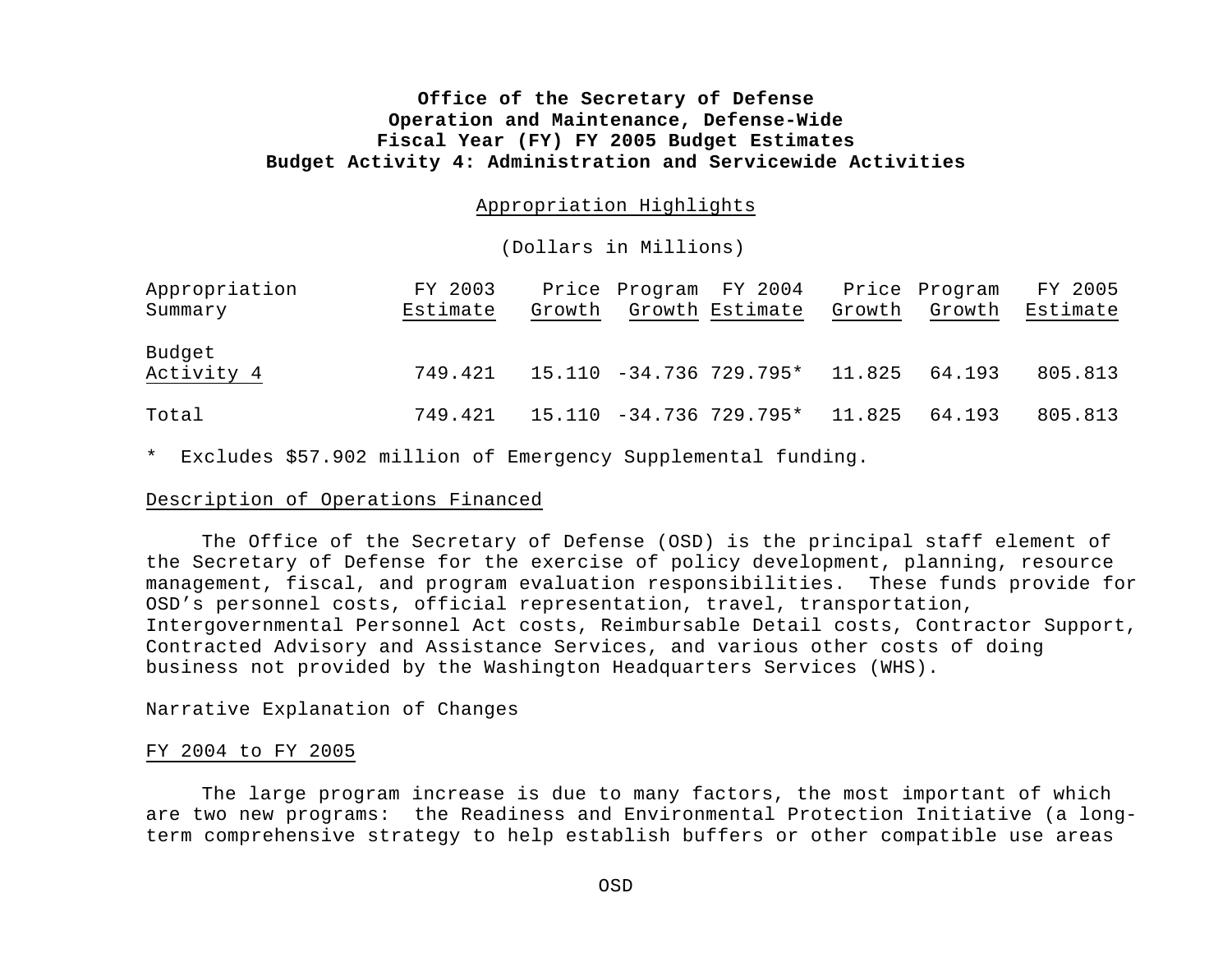around military installations to either prevent inappropriate development around test and training ranges that might restrict their mission capabilities and/or preserve valuable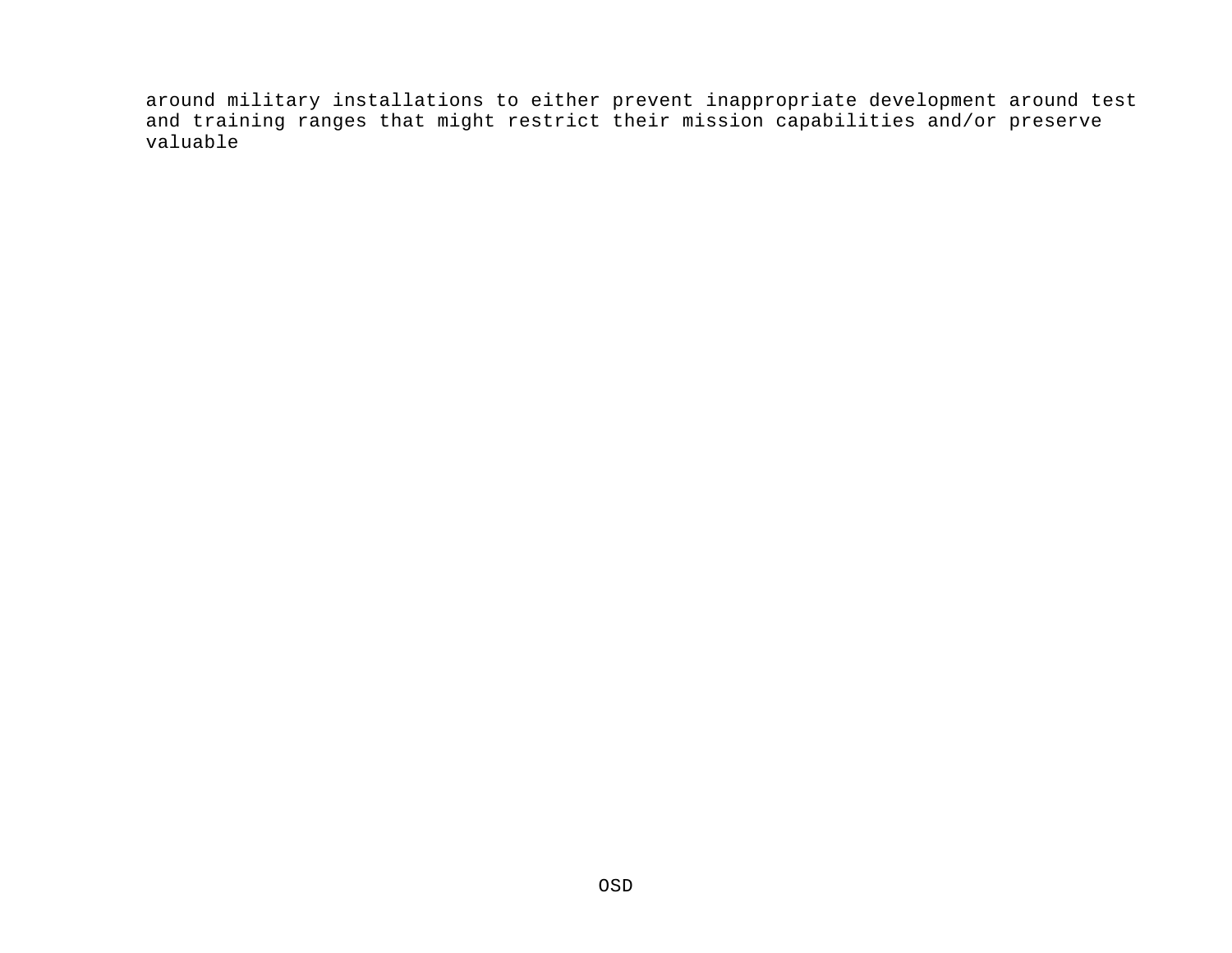#### Appropriation Highlights (Continued)

habitat) (\$20 million) and the Capital Security Cost Sharing program (Department of State is assigning embassy support costs on a fair share basis to the DoD) (\$27.3 million). Another large factor is an increase to Business Systems Transformation Domains (\$15.3 million), which is a transfer from the Business Management Modernization Program (BMMP) and formerly funded with Research, Development, Test and Evaluation.

#### Major Issues

The Office of the Secretary of Defense (OSD) remains focused on support of the War on Terrorism.

The Office of the Under Secretary of Defense (OUSD) Acquisition, Technology and Logistics (AT&L) is continuing to manage programs to implement Acquisition Reform.

The Department continues the development of a business-process based enterprise architecture (EA). The EA will enable the Department to produce accurate and reliable financial statements and to deliver timely and relevant information to decision makers. As a result, the Business Systems Transformation Domains program started up using year-end FY 2003 funds and will be at full funding in FY 2005.

Many policy issues are being explored. They include studies on China's military calculations, assessments, processes, and analytic methods, her capabilities, her military writings and doctrines; expanded studies of Eurasian areas and trends, especially increasing energy requirements; force posture implications and the feasibility and practicality of the rapid dominance approach.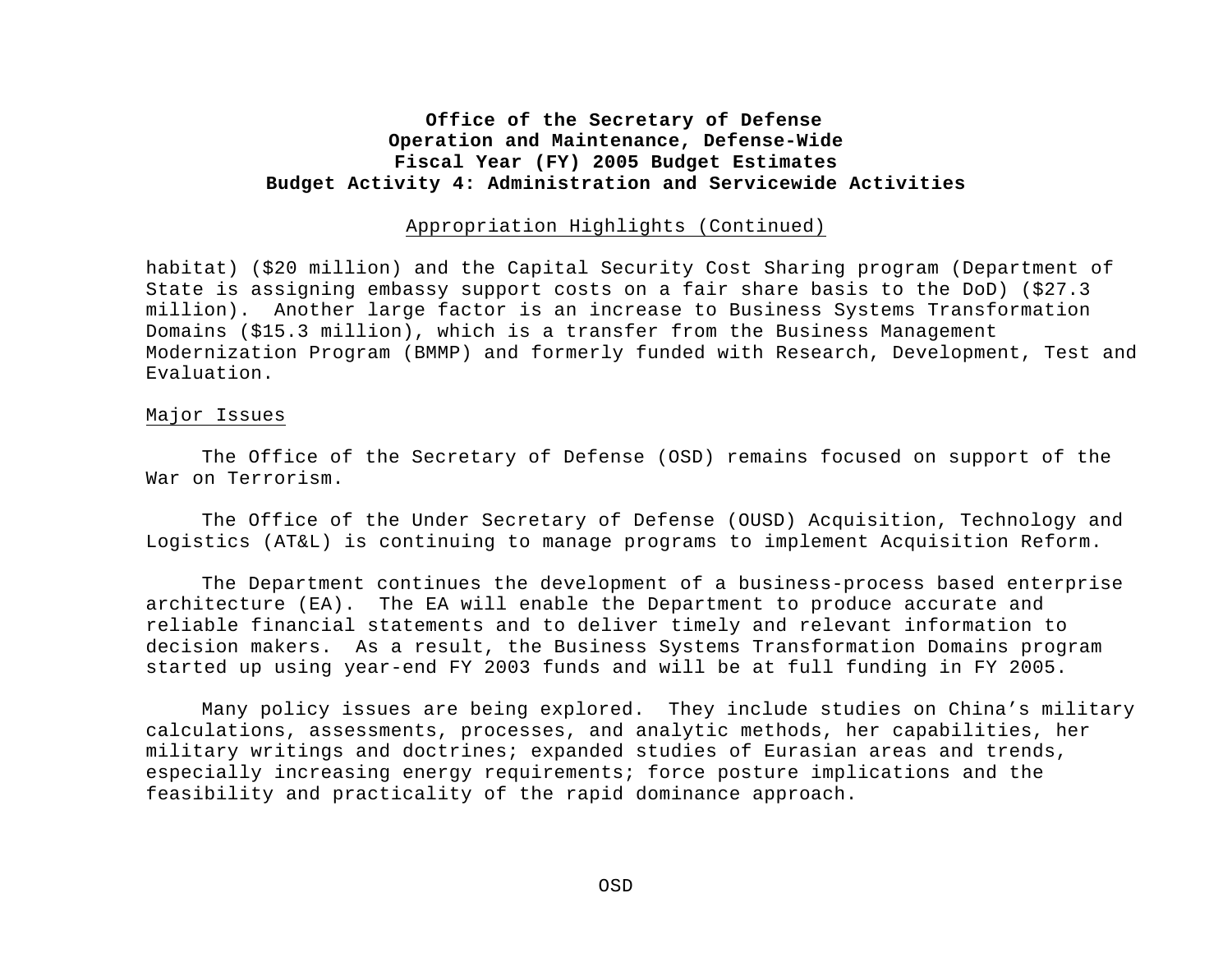In order to continue transforming the use the way the Department utilizes and supports its personnel, OSD requires contracted advisory and assistance services to develop and evaluate alternate military career lengths and career paths, including more integration between active and reserve careers. New compensation policies to support the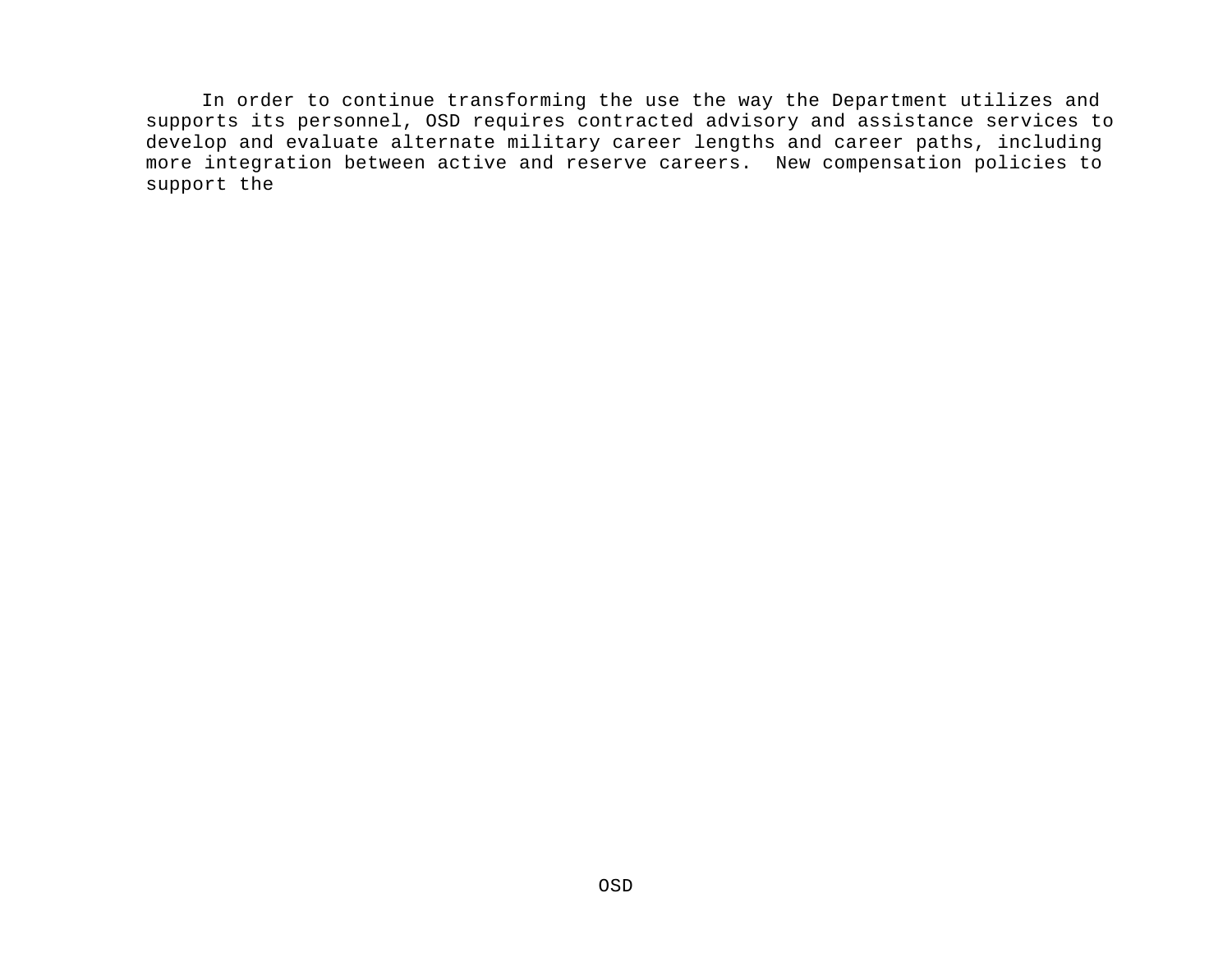## Appropriation Highlights (Continued)

#### Major Issues (Continued

transformed careers also need to be developed and evaluated. Further, OSD must explore further policies to underpin employer and family support for a reserve force that will need different skills and be used more intensively in the future (e.g., homeland defense/first-responder responsibilities). Finally, quality of life and family support policies require analytic efforts to ensure they are focused on the most cost-effective means of strengthening readiness and encouraging retention of military

personnel.

The Deputy Secretary of Defense directed the restructuring of Defense intelligence and implemented changes within the Office of the Secretary of Defense. The resources and manpower from the former ASD (Command, Control, Communications, and Intelligence) organization were realigned to the USD (Intelligence), the ASD (Networks and Information Integration), ASD (Homeland Defense), National Security Agency, and the Air Force.

The Office of the Assistant Secretary of Defense for Networks and Information Integration (NII) Chief Information Officer is providing guidance and oversight of programs to support accelerating the transformation to a net-centric force to include building the Global-Information-Grid (GIG) infrastructure to provide a robust transport layer, securing the GIG from end-to-end, populating the GIG with high quality business, warfighter and intelligence data, and exploiting the GIG through the use of new joint and unified command and control capabilities.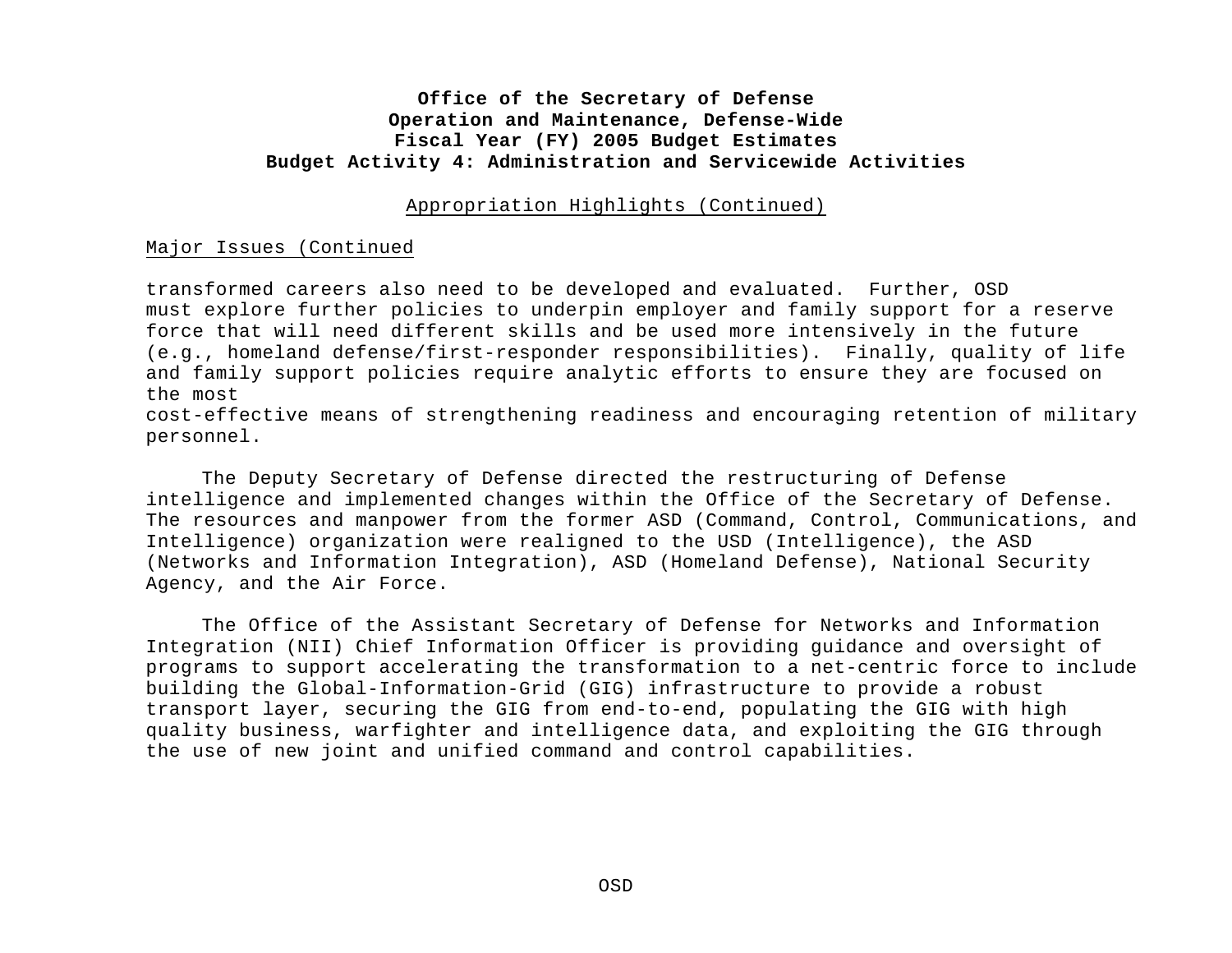Summary of Increases and Decreases

|    |                |                                                             |           | BA 4      |
|----|----------------|-------------------------------------------------------------|-----------|-----------|
|    |                | 1. FY 2004 President's Budget                               |           | 712,567   |
|    |                | Congressional Adjustments (Distributed)                     |           |           |
|    |                | a. Public Affairs                                           | $-10,000$ |           |
|    | b.             | Information Suppport to SOLIC                               | $-13,000$ |           |
|    |                | c. Net Assessment                                           | $-5,000$  |           |
|    |                | d. Office of Force Transformation                           | $-1,200$  |           |
|    | e.             | OSD Contract and Support                                    | $-10,000$ |           |
|    | f.             | PA&E Long-Range Planning                                    | $-2,579$  |           |
|    | q.             | Base Information System                                     | $-10,000$ |           |
|    | h.             | C4I Program Growth                                          | $-30,000$ |           |
|    | i.             | AT&L Program Growth                                         | $-30,000$ |           |
|    | j.             | Middle East Regional Security Program                       | 1,400     |           |
|    | k.             | Study Internet and Wireless Technology                      | 1,000     |           |
|    | 1.             | Arctic Military Environmental Coop Program                  | 2,500     |           |
|    | $m$ .          | Command Info. Superiority Architecture                      | 1,000     |           |
|    | n.             | Export Control to Foreign Countries                         | 1,400     |           |
|    | $\circ$ .      | Young Patriots Program (National Flag Foundation)           | 1,000     |           |
|    | $p$ .          | Asia Pacific Regional Initiative                            | 14,000    |           |
|    | q.             | Employer Spt to Guard & Reserve (\$2M to DHRA)              | 0         |           |
|    | r.             | Information Assurance Scholarship Program                   | 2,100     |           |
|    | $s$ .          | Dedicated Fiber Optic Network                               | 1,500     |           |
|    | t.             | Beyond Goldwater-Nichols Study                              | 1,000     |           |
|    |                | Total Congressional Adjustments (Distributed)               |           | $-84.879$ |
| 3. |                | Congressional Adjustments (Undistributed)                   |           |           |
|    | a.             |                                                             | 0         |           |
|    |                | Total Congressional Adjustments (Undistributed)             |           | $\Omega$  |
| 4. |                | Congressional Adjustments (General Provisions)              |           |           |
|    |                | a. Section 8094 Prorate Professional Support Services       | $-3,520$  |           |
|    |                | b. Section 8101 Cost Growth IT                              | $-2,110$  |           |
|    | $\mathbf{C}$ . | Section 8126 Prorate Management Efficiencies                | $-3,000$  |           |
|    | d.             | Section 8112 Grant to Ft Benning Infantry Museum            | 8,500     |           |
|    | e.             | Section 8112 Grant to University of South Florida           | 6,000     |           |
|    | f.             | Section 8112 Grant to American Red Cross                    | 5,000     |           |
|    | g.             | Section 8112 Grant to National D-Day Museum                 | 3,500     |           |
|    | h.             | Section 8112 Grant to Chicago Park District                 | 3,000     |           |
|    | i.             | Section 8112 Grant to Intrepid Sea Air Land Museum          | 2,100     |           |
|    | i.             | Section 8112 Grant to Army Museum of the Southwest          | 2,000     |           |
|    |                | k. Section 8112 Grant to Tredegar National Civil War Center | 1,500     |           |
|    | 1.             | Section 8112 Grant to Philadelphia Korean War Memorial      | 1,000     |           |
|    | $m-$           | Section 8112 Grant to CSS Alabama Association               | 250       |           |
|    |                | Total Congressional Adjustments (General Provisions)        |           | 24.220    |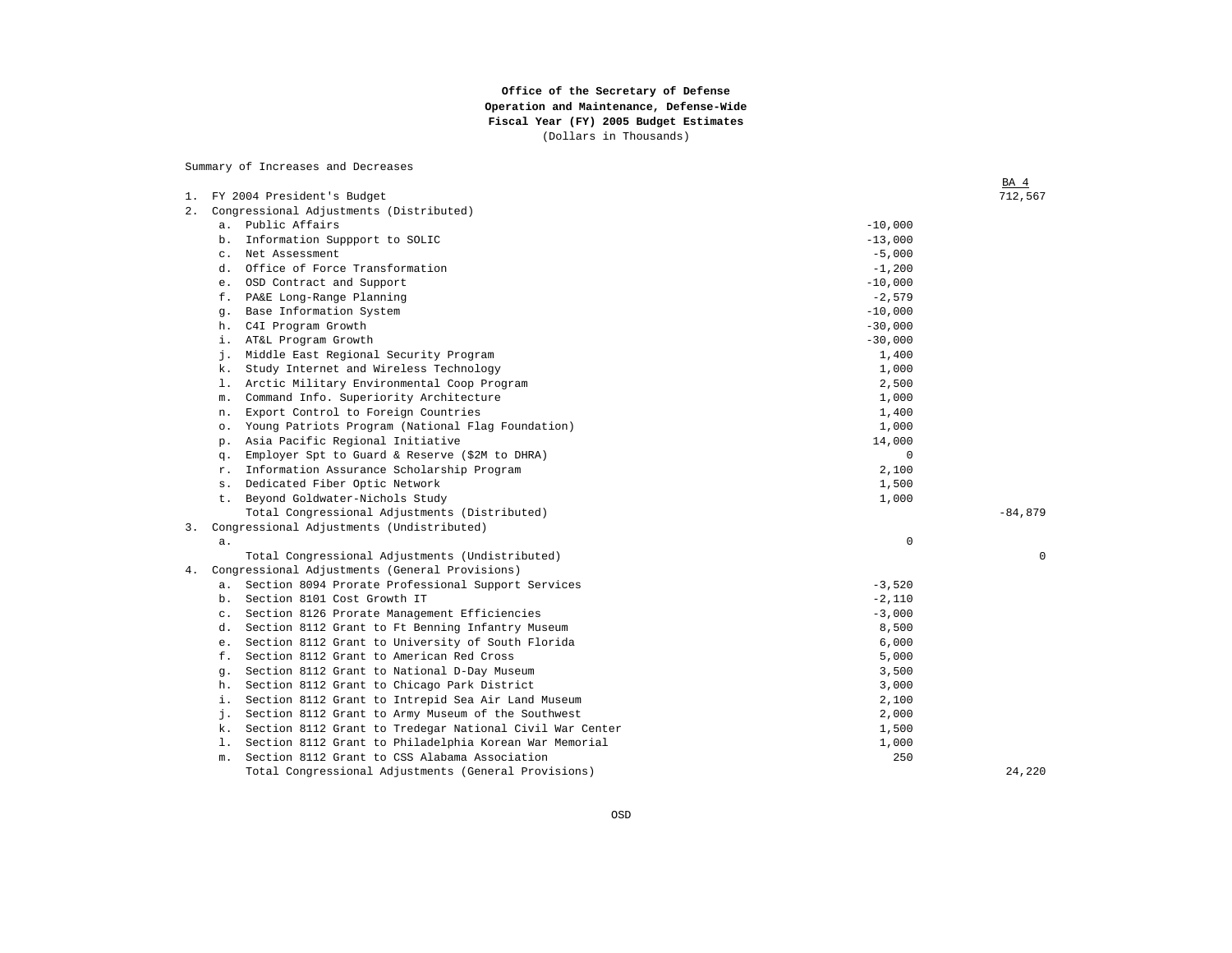Summary of Increases and Decreases

| 5. |                | Congressional Earmarks                                 |             |          |
|----|----------------|--------------------------------------------------------|-------------|----------|
|    | a.             | Section 8044 Indian Lands Environmental Impact         | 10,000      |          |
|    | b.             | Women in Military Service                              | 500         |          |
|    | $\mathsf{c}$ . | Country Study Series                                   | 2,500       |          |
|    | d.             | Black Americans in Defense of the Nation               | 250         |          |
|    | e.             | Prorate Section 8044 Indian Lands Environmental Impact | $-407$      |          |
|    |                | f. Absorb Women in Military Service                    | $-500$      |          |
|    | q.             | Absorb Country Study Series                            | $-2,500$    |          |
|    |                | h. Absorb Black Americans in Defense of the Nation     | $-250$      |          |
|    |                | Total Congressional Earmarks                           |             | 9,593    |
| 6. |                | FY 2004 Appropriated Amount                            |             | 661,501  |
| 7. |                | Fact of Life Changes/Emergent Requirements             |             |          |
|    | а.             | USD (Intelligence) Standup                             | 13,100      |          |
|    |                | b. ASD (Homeland Defense) Standup                      | 6,400       |          |
|    |                | c. Financial Management and Auditability               | 6,147       |          |
|    |                | d. Defense Resource Management Study (DRMS)            | 4,000       |          |
|    |                | Total Fact of Life Changes                             |             | 29,647   |
|    |                | Baseline Funding                                       |             | 691,148  |
| 8. |                | Emergency Supplemental                                 |             |          |
|    |                | a. Centrix (NII)                                       | 7,347       |          |
|    | b.             | GWOT                                                   | 2,900       |          |
|    | $\mathsf{c}$ . | Critical Infrastructure Protection (Homeland Defense)  | 14,500      |          |
|    | d.             | USD(Intelligence) Support to Info. Ops.                | 4,641       |          |
|    |                | e. USD(Intelligence) Technology Development            | 23,199      |          |
|    |                | f. USD(Intelligence) Intelligence Programs             | 5,315       |          |
|    |                | Total Emergency Supplemental                           |             | 57,902   |
| 9. |                | Functional Transfers-In                                |             |          |
|    | а.             | Internet Protocol Version 6 Transition (to NII)        | 8,000       |          |
|    | b.             | Business Systems Transformation Domains from RDT&E     | 25,735      |          |
|    |                | Total Transfers-In                                     |             | 33,735   |
|    |                | 10. Functional Transfers-Out                           |             |          |
|    |                | To Reflect Congressional Intent                        |             |          |
|    |                | a. N/A                                                 | $\mathbf 0$ |          |
|    |                | Other Functional Transfers-Out                         |             |          |
|    |                | a. OSD IT Support (to WHS)                             | $-2,400$    |          |
|    |                | b. DACOWITS Transfer (to DHRA)                         | $-188$      |          |
|    |                | Total Transfers-Out                                    |             | $-2,588$ |
|    |                | 11. Program Increases                                  |             |          |
|    |                | a. Test Resource Management Center                     | 7,500       |          |
|    |                | Total Program Increases                                |             | 7,500    |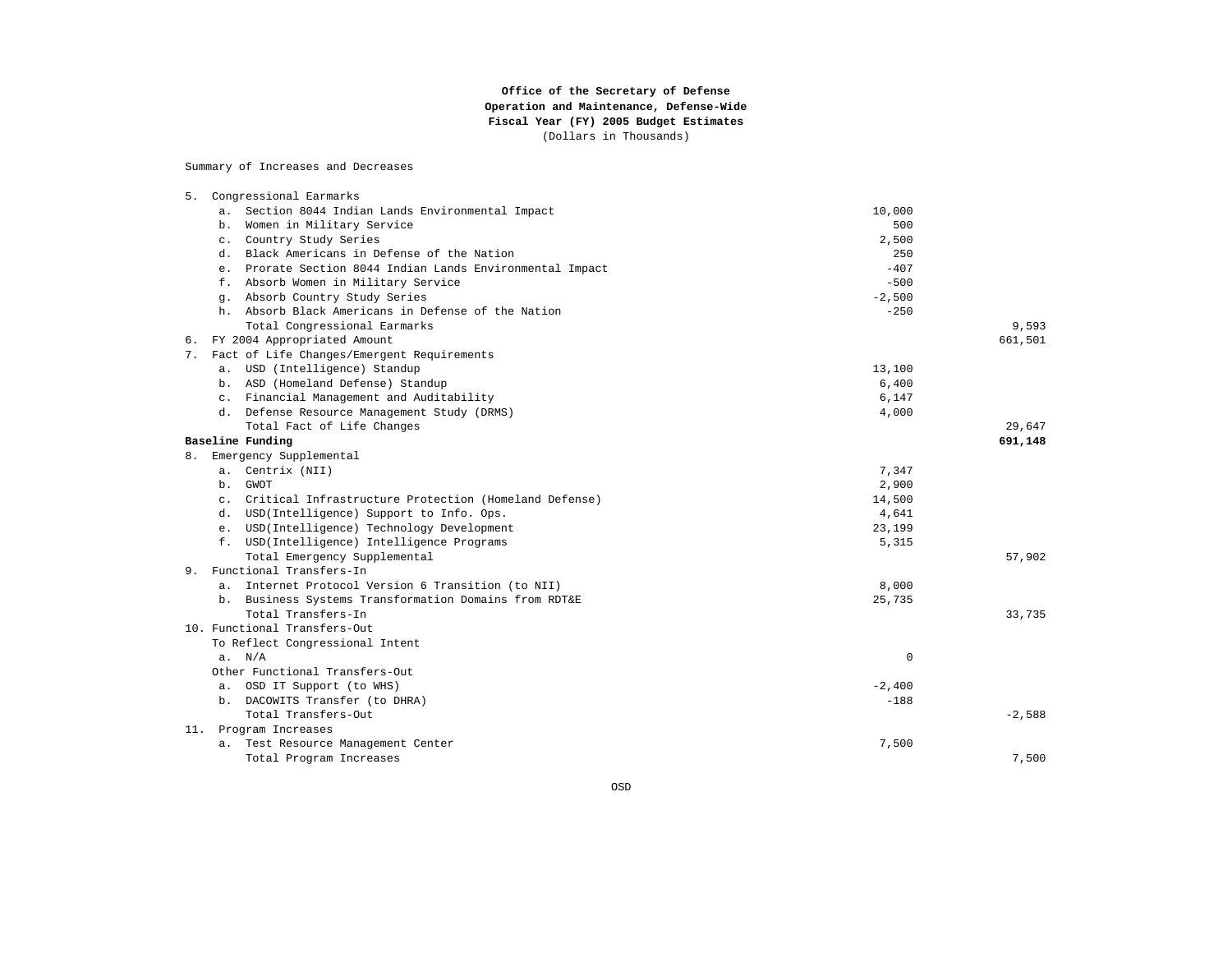Summary of Increases and Decreases (Continued)

| 12. Current Estimate for FY 2004                      |           | 787,697   |
|-------------------------------------------------------|-----------|-----------|
| Less Supplemental Appropriation                       |           | $-57,902$ |
| 13. Normalized Current Estimate for FY 2004           |           | 729,795   |
| 14. Price Changes                                     |           | 11,825    |
| 15. Functional Transfers-out                          |           |           |
| a. Gulf War Illnesses to TRICARE                      | $-9,896$  |           |
| b. USD(I) Technology Development to USAF              | $-13,705$ |           |
| Total Functional Transfers                            |           | $-23,601$ |
| 16. Program Increases                                 |           |           |
| a. Compensation and Benefits                          | 1,199     |           |
| b. Travel of Persons                                  | 2,394     |           |
| c. Transportation of Things                           | 6         |           |
| d. Official Representation                            | 212       |           |
| e. IPA                                                | 984       |           |
| PCS<br>f.                                             | 31        |           |
| Contracts and Other Support Services<br>q.            | 13,836    |           |
| <b>DCFO</b><br>h.                                     | 126       |           |
| i.<br>Financial Management Modernization Program/BMSI | 710       |           |
| Net Assessment<br>i.                                  | 5,484     |           |
| i. Force Transformation Office                        | 1,197     |           |
| k. Training Transformation                            | 8,875     |           |
| Business Systems Transformation Domains<br>1.         | 15,231    |           |
| Capital Security Cost Sharing<br>m.                   | 27,317    |           |
| Long Range Planning<br>n.                             | 936       |           |
| NII Missiona & Analysis Fund<br>$\circ$ .             | 3,912     |           |
| ISIS<br>p.                                            | 1,138     |           |
| CIO<br>q.                                             | 3,444     |           |
| Info Assurance Scholarship Program/ISSP<br>r.         | 2,432     |           |
| USD(I) Mission and Analysis<br>s.                     | 1,024     |           |
| USD(I) GWOT<br>t.                                     | 19,976    |           |
| Counterintelligence and Security<br>u.                | 3,000     |           |
| Legacy<br>v.                                          | 2,513     |           |
| OSD Study Programs<br>w.                              | 3,481     |           |
| Defense Reform Project for Competition<br>x.          | 697       |           |
| Acquisition Programs Support Systems<br>у.            | 381       |           |
| Acquisition Workforce Demoonstration<br>Ζ.            | 612       |           |
| aa. Environmental Security Cooperation                | 669       |           |
| Logistics System Modernization Support<br>ab.         | 4,916     |           |
| ac. Low Observable/CLO                                | 68        |           |
| ad. Defense Procurement and Acquisition Policy        | 8,190     |           |
| Transform Procurement Regulations<br>ae.              | 359       |           |
| af. E-Business COE                                    | 2,482     |           |
| ag. Mission Capabilities/Systems Engineering          | 1,557     |           |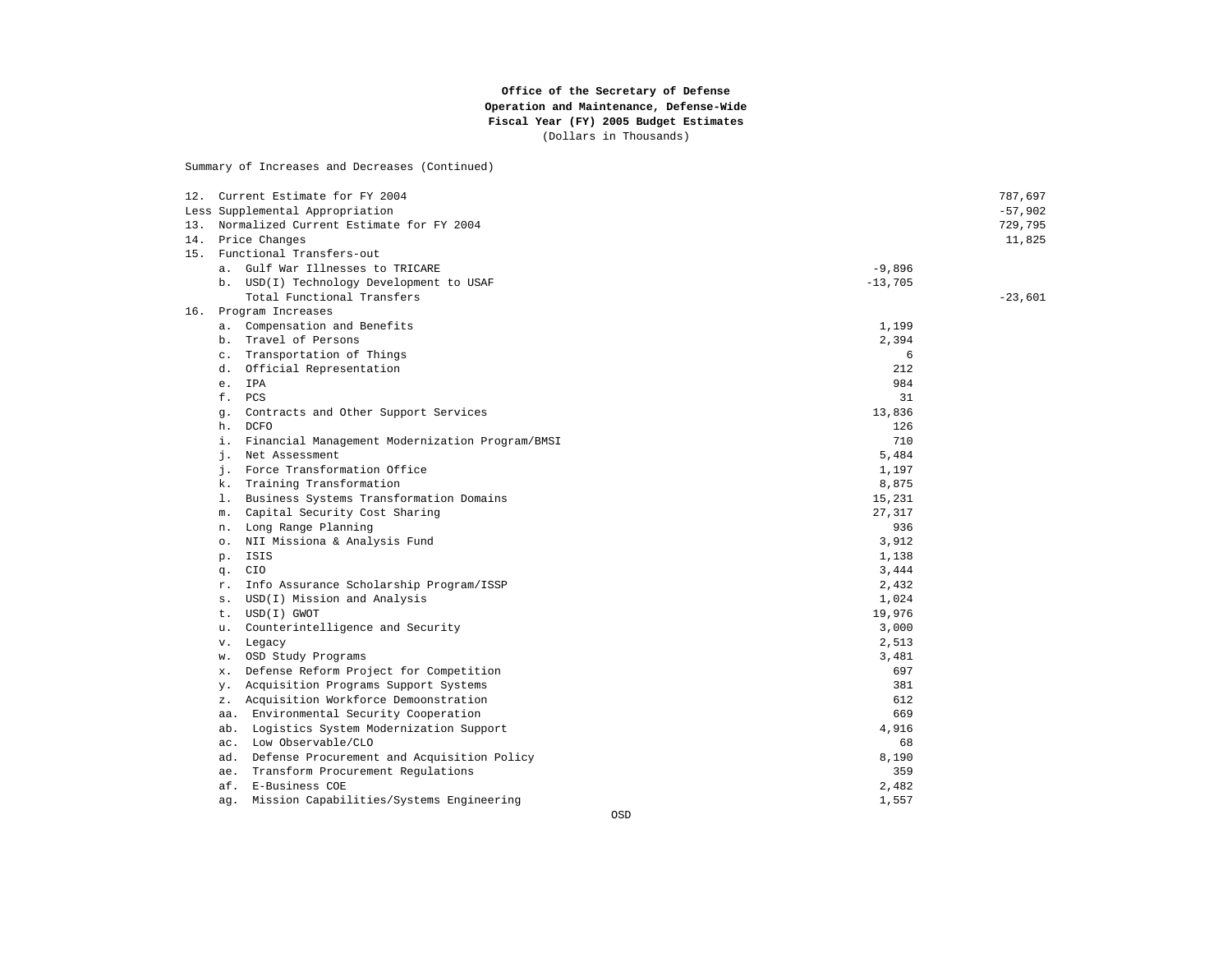Summary of Increases and Decreases (Continued)

| 16. | Program Increases (Continued)                         |            |           |         |
|-----|-------------------------------------------------------|------------|-----------|---------|
|     | ah. BRAC Support                                      | 367        |           |         |
|     | ai. Base Information System                           | 3,894      |           |         |
|     | aj. Readiness and Environmental Protection Initiative | 20,000     |           |         |
|     | ak. Def Acq Mgt Info Retrieval System (DAIMRS)        | 387        |           |         |
|     | al. Test Resource Management Center                   | 1,373      |           |         |
|     | Total Program Increases                               |            | 165,410   |         |
| 17. | Program Decreases-One Time FY 2005 Costs              |            |           |         |
|     | a. Middle East Regional Security Program              | $-1,419$   |           |         |
|     | b. Study Internet and Wireless Technology             | $-1,014$   |           |         |
|     | c. Export Control to Foreign Countries                | $-1,419$   |           |         |
|     | d. Young Patriots Program (Natl. Flag Foundation)     | $-1,014$   |           |         |
|     | e. Asia Pacific Regional Initiative                   | $-14, 196$ |           |         |
|     | f. Dedicated Fiber Optic Network                      | $-1,521$   |           |         |
|     | g. Goldwater-Nichols Study                            | $-1,014$   |           |         |
|     | h. Grant to Ft Benning Infantry Museum                | $-8,619$   |           |         |
|     | i. Grant to U of South Florida                        | $-6,084$   |           |         |
|     | j. Grant to Chicago Park District                     | $-3,042$   |           |         |
|     | k. Grant to Army Museum of the Southwest              | $-2,028$   |           |         |
|     | 1. Grant to Tredegar National Civil War Center        | $-1,521$   |           |         |
|     | m. Grant to Philadelphia Korean War Memorial          | $-1,014$   |           |         |
|     | n. Grant to CSS Alabama Association                   | $-253$     |           |         |
|     | o. Grant to Intrepid Sea Air Space Museum             | $-2,129$   |           |         |
|     | p. Grant to Red Cross                                 | $-5,070$   |           |         |
|     | q. Grant to D Day Museum                              | $-3,549$   |           |         |
|     | r. Women in Military Service                          | $-507$     |           |         |
|     | s. Country Study Series                               | $-2,535$   |           |         |
|     | t. Black Americans in Defense                         | $-253$     |           |         |
|     | Total Program Decreases                               |            | $-58,201$ |         |
|     | 18. Program Decreases in FY 2005                      |            |           |         |
|     |                                                       |            |           |         |
|     | a. ROK Scholarship Program                            | $-1$       |           |         |
|     | b. CISA                                               | $-842$     |           |         |
|     | c. NII GWOT                                           | $-4,450$   |           |         |
|     | d. Counterintelligence and Security                   | $-879$     |           |         |
|     | Deskbook<br>e.                                        | $-29$      |           |         |
|     | f. Arctic Military Environmental COOP Program (AMEC)  | $-2,054$   |           |         |
|     | g. CFO Act Compliance                                 | $-29$      |           |         |
|     | h. Native American Land Remediation                   | $-10,039$  |           |         |
|     | i. Readiness and Range Preservation Initiative        | $-1,092$   |           |         |
|     | Total Program Decreases                               |            | $-19,415$ |         |
|     | 19. Program Changes (Net)                             |            |           | 87,794  |
|     | 20. FY 2005 Budget Request                            |            |           | 805,813 |
|     |                                                       |            |           |         |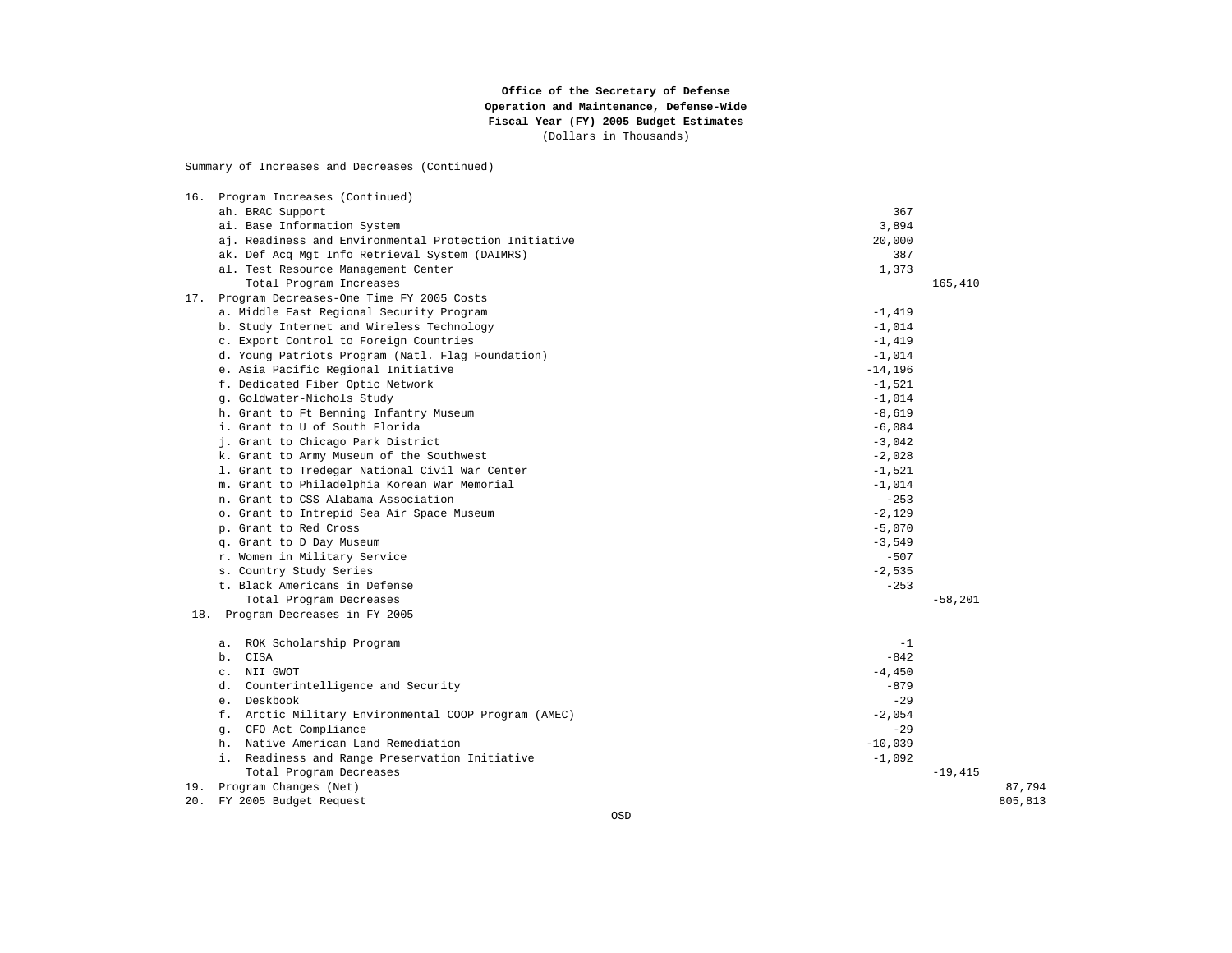## **OFFICE OF THE SECRETARY OF DEFENSE Operation and Maintenance, Defense-Wide FISCAL YEAR (FY) 2005 BUDGET ESTIMATES**

## **MANPOWER CHANGES IN FULL-TIME EQUIVALENT FY 2003 through FY 2005**

|                                                       | US Direct Hire | Total |
|-------------------------------------------------------|----------------|-------|
|                                                       |                |       |
| 1. FY 2003 FTES                                       | 1,393          | 1,393 |
| Underexecution of Core Operational Programs corrected | 26             | 26    |
| Staffing for Business Transformation Domains added    | 49             | 49    |
| Staffing for Test Resource Management Center added    | 21             | 21    |

| 2. | FY 2004 FTES                                               | 1,489 | 1,489 |
|----|------------------------------------------------------------|-------|-------|
|    | More staffing for Test Resource Management Center added    | 5     |       |
|    | Functional Transfers                                       |       |       |
|    | The Executive Support Center (to WHS)                      | $-2$  | $-2$  |
|    | The Office of the Special Assistant for Gulf War Illnesses |       |       |
|    | (to Defense Health Program)                                | $-4$  |       |
| 3. | 2005 FTEs<br>FY                                            | 1,488 | 1,488 |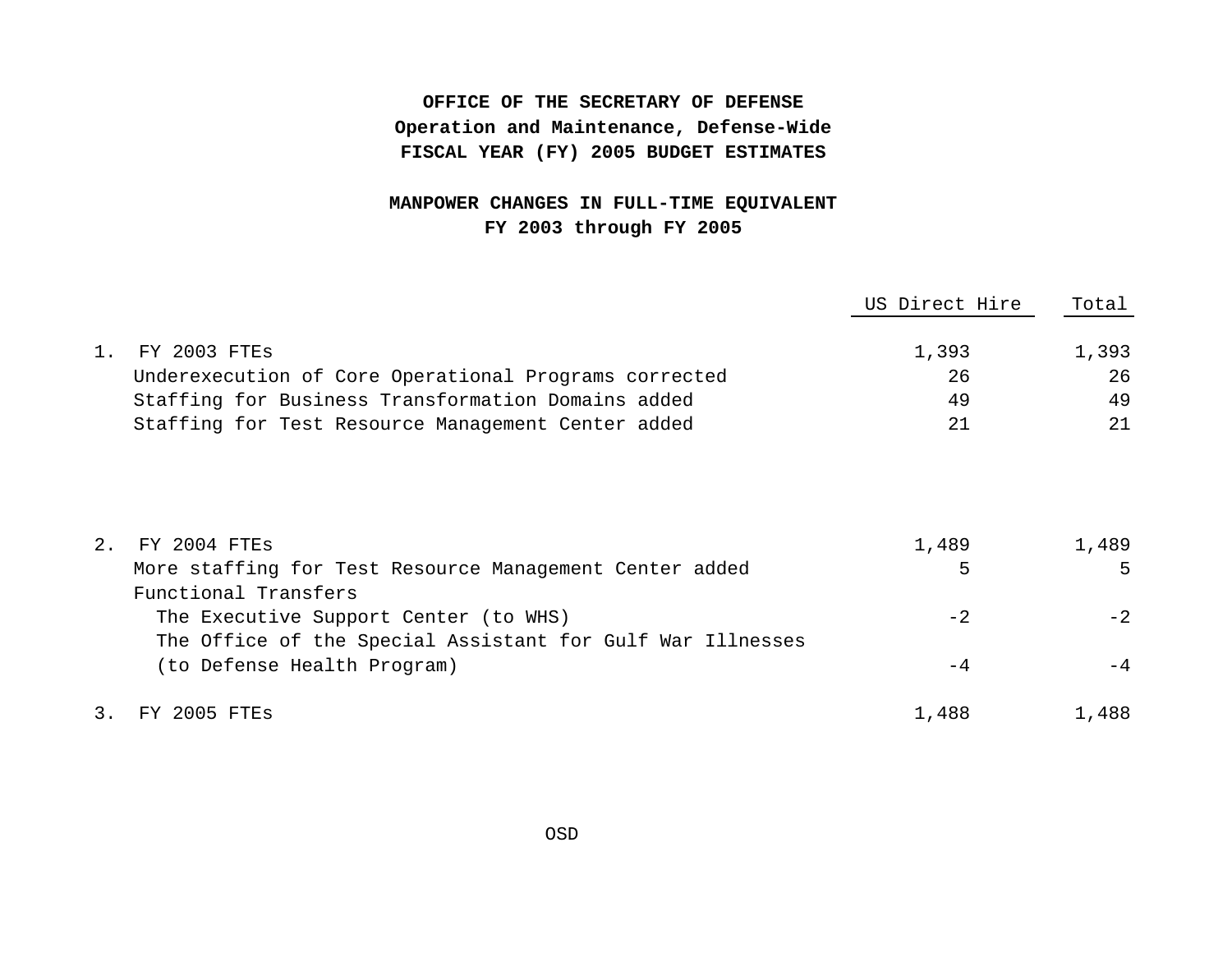## **OFFICE OF THE SECRETARY OF DEFENSE Operation and Maintenance, Defense-Wide FISCAL YEAR (FY) 2005 BUDGET ESTIMATES**

## **MANPOWER CHANGES IN FULL-TIME EQUIVALENT FY 2003 through FY 2005**

|                     | US Direct Hire | Total       |
|---------------------|----------------|-------------|
| 5.<br>SUMMARY       |                |             |
| FY 2003             |                |             |
| O&M Total           | 1,393          | 1,393       |
| Direct Funded       | 1,393          | 1,393       |
| Reimbursable Funded | 0              | $\mathbf 0$ |
| FY 2004             |                |             |
| O&M Total           | 1,489          | 1,489       |
| Direct Funded       | 1,489          | 1,489       |
| Reimbursable Funded | 0              | $\mathbf 0$ |
| FY 2005             |                |             |
| O&M Total           | 1,488          | 1,488       |
| Direct Funded       | 1,488          | 1,488       |
| Reimbursable Funded | 0              | $\mathsf 0$ |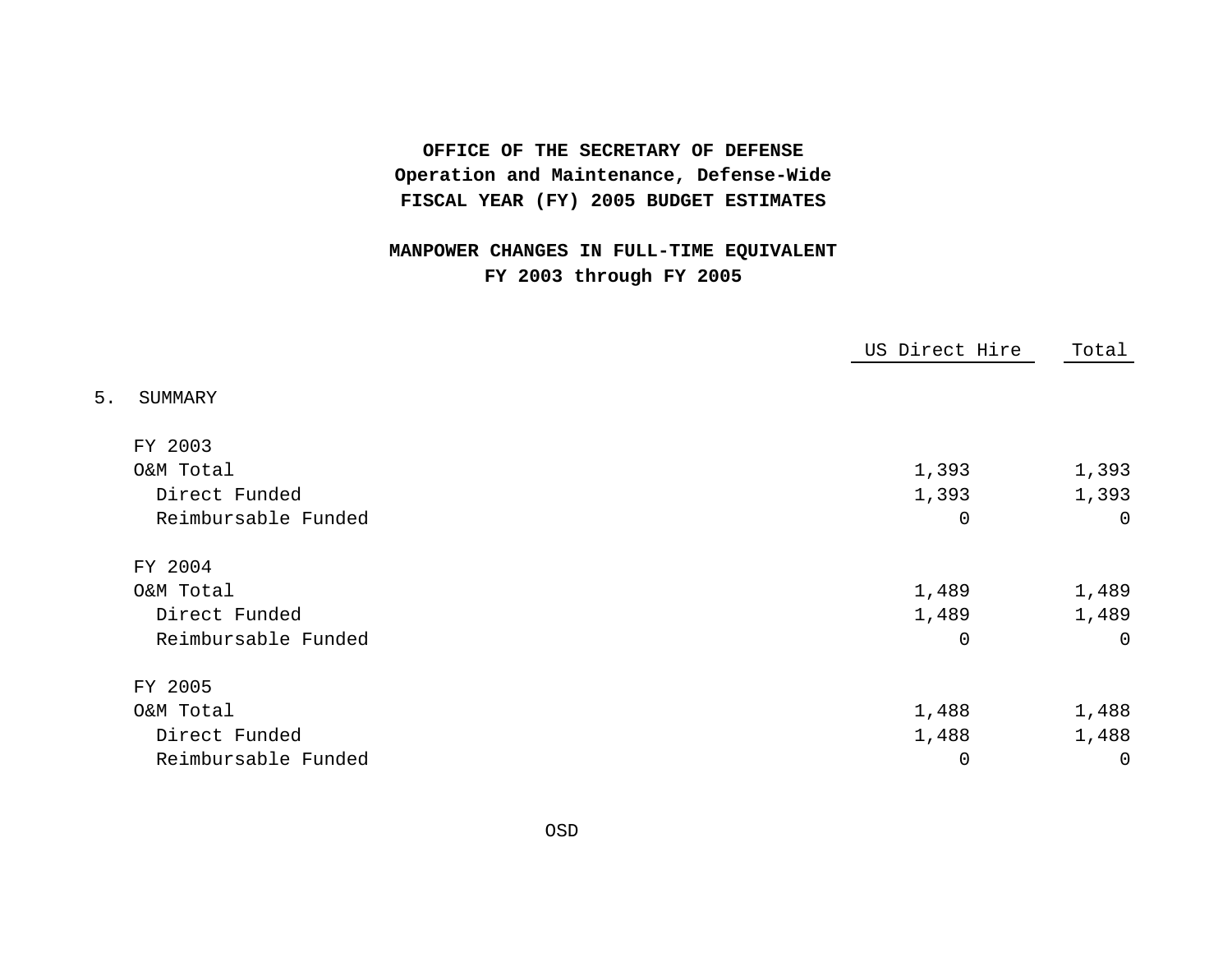#### PERSONNEL SUMMARY

|                                                                       | FY 2003   | FY 2004   | FY 2005   | Change<br>FY 2004/<br>FY 2005 |
|-----------------------------------------------------------------------|-----------|-----------|-----------|-------------------------------|
| Active Military End Strength (Total)<br>Officer<br>Enlisted           | 396<br>78 | 403<br>77 | 409<br>77 | 6<br>$\Omega$                 |
| Civilian End Strength (Total)<br>US Direct Hire                       | 1,393     | 1,489     | 1,488     | $-1$                          |
| Active Military Average Strength (A/S) (Total)<br>Officer<br>Enlisted | 396<br>78 | 403<br>77 | 409<br>77 | 6<br>$\Omega$                 |
| Civilian FTEs (Total)<br>US Direct Hire                               | 1,393     | 1,489     | 1,488     | $-1$                          |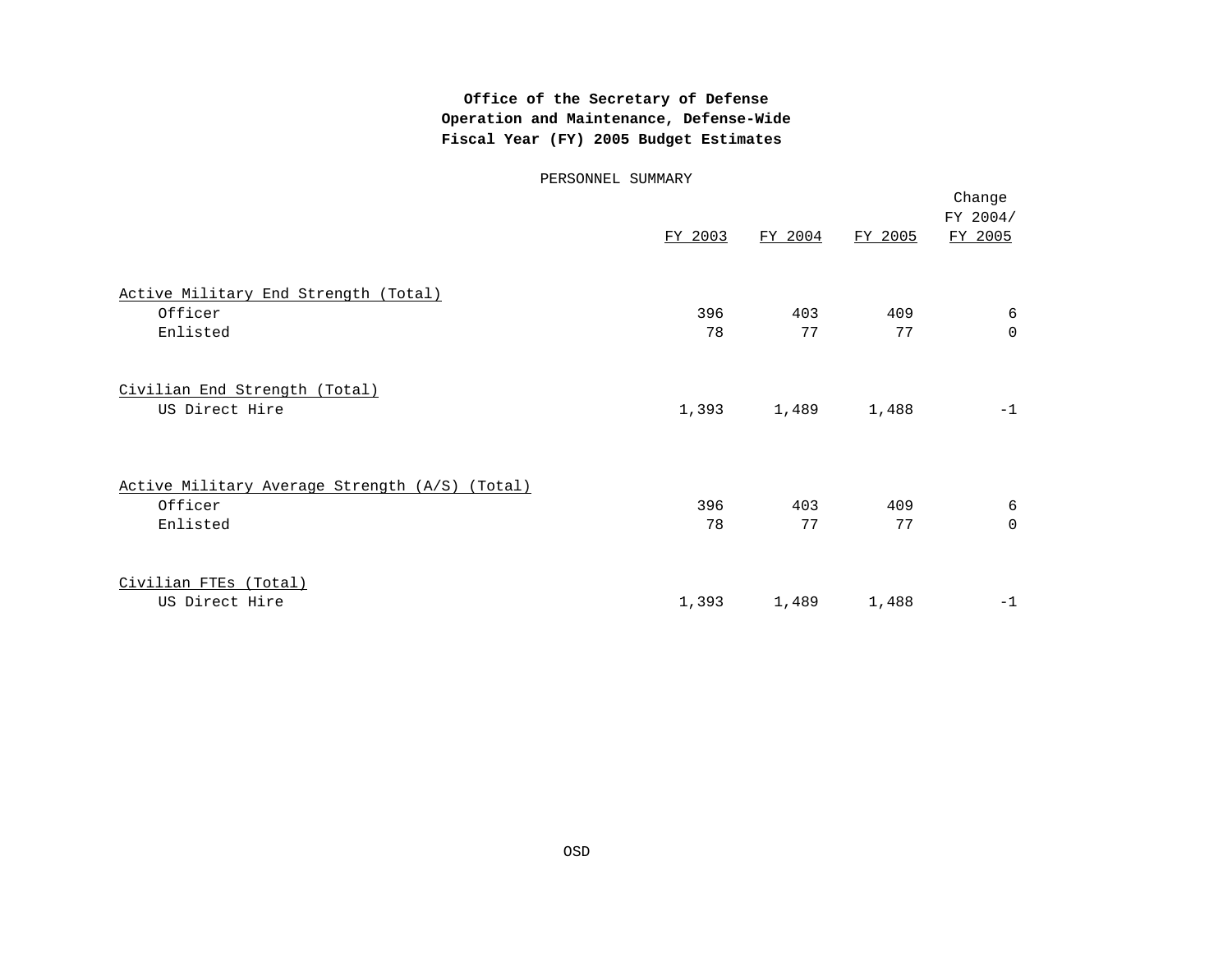#### PERSONNEL SUMMARY

|                                                           | FY 2006 | FY 2007 | FY 2008 | FY 2009 |
|-----------------------------------------------------------|---------|---------|---------|---------|
| Active Military End Strength (Total)                      |         |         |         |         |
| Officer                                                   | 408     | 406     | 406     | 406     |
| Enlisted                                                  | 77      | 78      | 78      | 78      |
| Civilian End Strength (Total)<br>US Direct Hire           | 1,488   | 1,488   | 1,488   | 1,488   |
| Active Military Average Strength (A/S) (Total)<br>Officer | 408     | 408     | 408     | 408     |
| Enlisted                                                  | 77      | 77      | 77      | 77      |
| Civilian FTEs (Total)                                     |         |         |         |         |
| US Direct Hire                                            | 1,488   | 1,488   | 1,488   | 1,488   |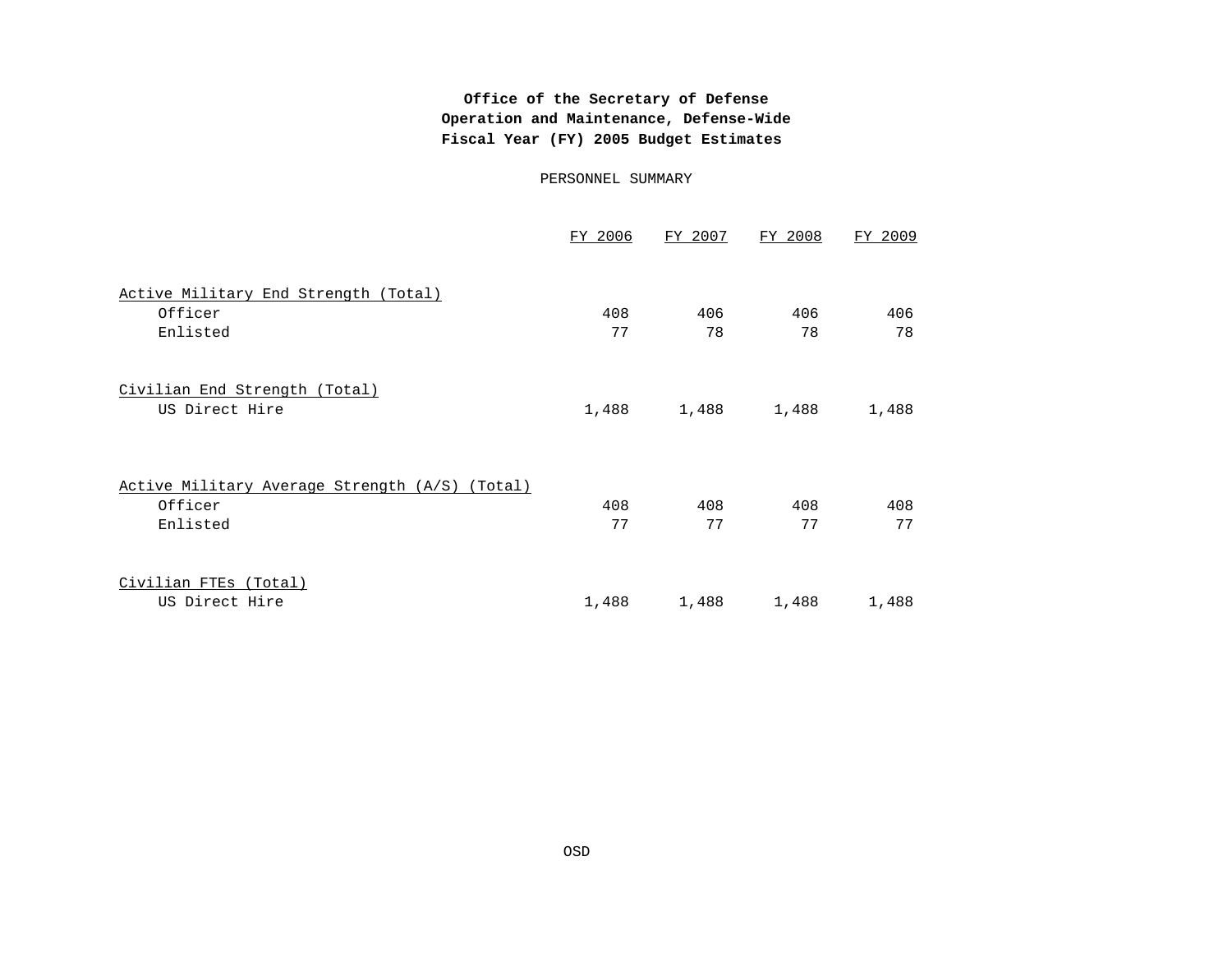#### **Office of the Secretary of Defense Operation and Maintenance, Defense-Wide Fiscal Year 2005 Budget Estimates**

Summary of Price and Program Changes

## FY 2004

(Dollars in Thousands)

|     |                                    |         | Foreign  | Price Growth |        |              |             |
|-----|------------------------------------|---------|----------|--------------|--------|--------------|-------------|
|     |                                    | FY 2003 | Currency |              |        | Program      | FY 2004     |
|     |                                    | Actual  | Rate Dif | Percent      | Amount | Growth       | Program     |
|     | Civilian Personnel Compensation    |         |          |              |        |              |             |
| 101 | EX., Gen. & Special Schedules      | 185,091 |          | .04148       | 7,678  | 10,787       | 203,556     |
| 103 | Wage Board                         | 436     |          |              | 18     | $\mathbf{0}$ | 454         |
| 107 | VSIP                               | 2,617   |          |              | 109    | $-2,726$     | $\mathbf 0$ |
| 111 | Disability Compensation            | 583     |          |              | 24     | $-24$        | 583         |
| 199 | Total Civ Personnel Comp           | 188,727 |          |              | 7,828  | 8,038        | 204,593     |
|     | Travel                             |         |          |              |        |              |             |
| 308 | Travel of Persons                  | 14,035  |          | 1.3          | 182    | 485          | 14,702      |
| 399 | Total Travel                       | 14,035  |          |              | 182    | 485          | 14,702      |
|     | Transportation                     |         |          |              |        |              |             |
|     | 771 Commercial Transportation      | 70      |          | 1.3          | 0      | 45           | 115         |
|     | 799 Total Transportation           | 70      |          |              | 0      | 45           | 115         |
|     | Other Purchases                    |         |          |              |        |              |             |
| 922 | Equipment Maintenance by Contract  | 908     |          | 1.3          | 11     | $\mathbf{0}$ | 919         |
| 925 | Equipment Purchases                | 184     |          | 1.3          | 2      | $\Omega$     | 186         |
| 931 | Contract Consultants               | 602     |          | 1.3          | 7      | $\Omega$     | 609         |
| 932 | Mgmt & Prof Support Svcs           | 54,535  |          | 1.3          | 708    | $\mathbf{0}$ | 55,243      |
| 933 | Studies, Analysis & Evaluation     | 389,079 |          | 1.3          | 5,058  | $-43,304$    | 350,833     |
| 934 | Engineering and Technical Services | 39,662  |          | 1.3          | 515    | $\Omega$     | 40,177      |
| 987 | Other Intra-Governmental Purchases | 12,140  |          | 1.3          | 157    | $\Omega$     | 12,297      |
| 988 | Grants                             | 31,250  |          | 1.3          | 406    | $\Omega$     | 31,656      |
| 989 | Other Contracts                    | 446     |          | 1.3          | 5      | $\Omega$     | 451         |
| 998 | Other Costs                        | 17,783  |          | 1.3          | 231    | $\Omega$     | 18,014      |
| 999 | Total Other Purchases              | 546,589 |          |              | 7,100  | (43, 304)    | 510,385     |
|     | 9999 Total                         | 749,421 |          |              | 15,110 | $-34,736$    | 729,795     |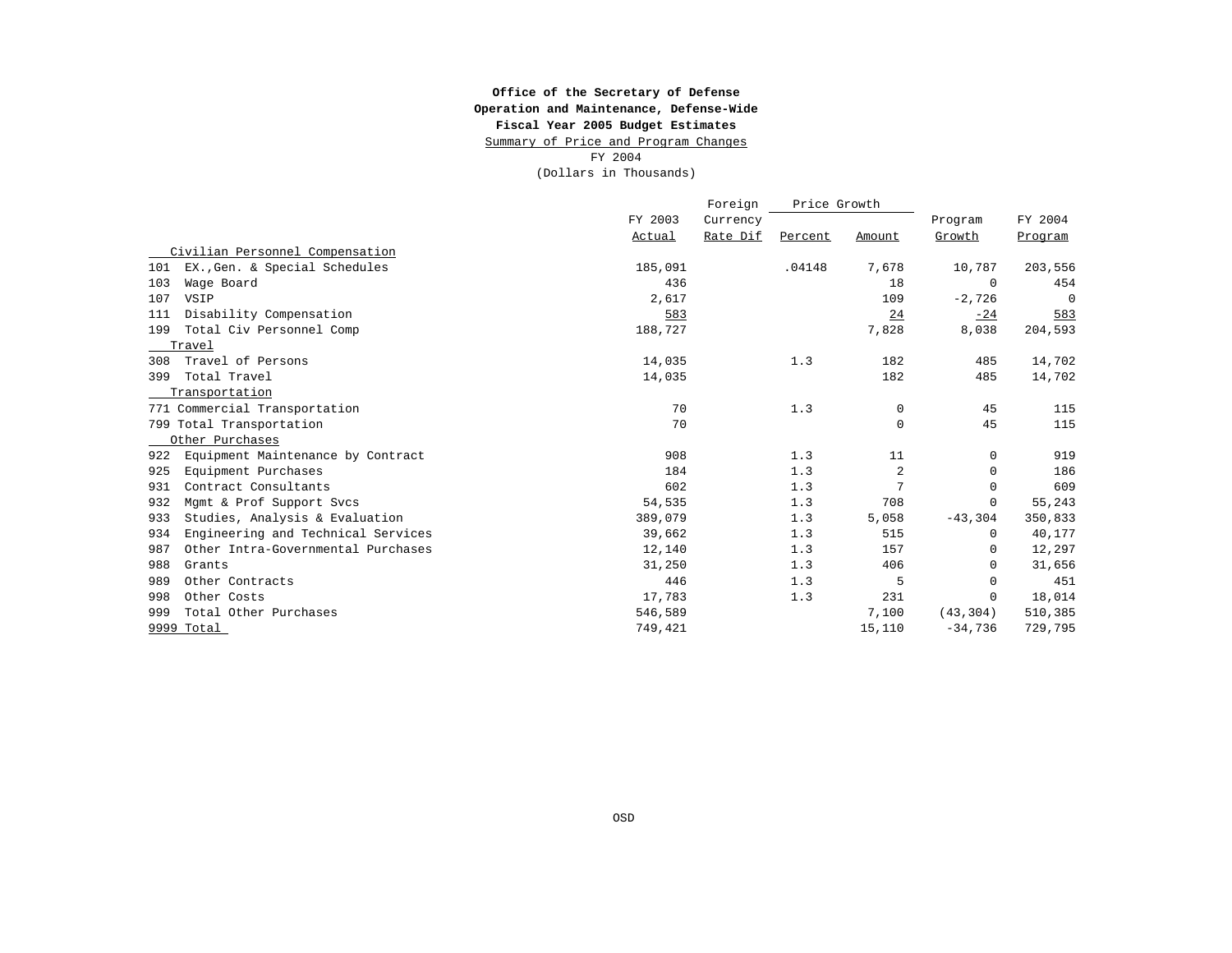## **Office of the Secretary of Defense Operation and Maintenance, Defense-Wide**

**Fiscal Year 2005 Budget Estimates**

## Summary of Price and Program Changes

#### FY 2005

(Dollars in Thousands)

|               |                                    |             | Foreign  | Price Growth |              |           |          |
|---------------|------------------------------------|-------------|----------|--------------|--------------|-----------|----------|
|               |                                    | FY 2004     | Currency |              |              | Program   | FY 2005  |
| <b>DIRECT</b> |                                    | Estimate    | Rate Dif | Percent      | Amount       | Growth    | Program  |
|               | Civilian Personnel Compensation    |             |          |              |              |           |          |
| 101           | EX., Gen. & Special Schedules      | 203,556     |          | .02207       | 4,492        | 1,211     | 209,259  |
| 103           | Wage Board                         | 454         |          |              | 10           | 1         | 465      |
| 107           | VSIP                               | $\mathbf 0$ |          |              | 0            | $\Omega$  | $\Omega$ |
| 111           | Disability Compensation            | 583         |          |              | 13           | $-13$     | 583      |
| 199           | Total Civ Personnel Comp           | 204,593     |          |              | 4,515        | 1,199     | 210,307  |
|               | Travel                             |             |          |              |              |           |          |
| 308           | Travel of Persons                  | 14,702      |          | 1.4          | 205          | 2,379     | 17,286   |
| 399           | Total Travel                       | 14,702      |          |              | 205          | 2,379     | 17,286   |
|               | Transportation                     |             |          |              |              |           |          |
|               | 771 Commercial Transportation      | 115         |          | 1.4          | $\mathbf{1}$ | 6         | 122      |
|               | 799 Total Transportation           | 115         |          |              | 1            | 6         | 122      |
|               | Other Purchases                    |             |          |              |              |           |          |
| 922           | Equipment Maintenance by Contract  | 919         |          | 1.4          | 12           | 0         | 931      |
| 925           | Equipment Purchases                | 186         |          | 1.4          | 2            | $\Omega$  | 188      |
| 931           | Contract Consultants               | 609         |          | 1.4          | 8            | 0         | 617      |
| 932           | Mgmt & Prof Support Svcs           | 55,243      |          | 1.4          | 773          | $\Omega$  | 56,016   |
| 933           | Studies, Analysis & Evaluation     | 350,833     |          | 1.4          | 4,874        | 92,708    | 448,415  |
| 934           | Engineering and Technical Services | 40,177      |          | 1.4          | 562          | $\Omega$  | 40,739   |
| 987           | Other Intra-Governmental Purchases | 12,297      |          | 1.4          | 172          | $\Omega$  | 12,469   |
| 988           | Grants                             | 31,656      |          | 1.4          | 443          | $-32,099$ | $\Omega$ |
| 989           | Other Contracts                    | 451         |          | 1.4          | 6            | $\Omega$  | 457      |
| 998           | Other Costs                        | 18,014      |          | 1.4          | 252          | $\Omega$  | 18,266   |
| 999           | Total Other Purchases              | 510,385     |          |              | 7,104        | 60,609    | 578,098  |
|               | 9999 Total                         | 729,795     |          |              | 11,825       | 64,193    | 805,813  |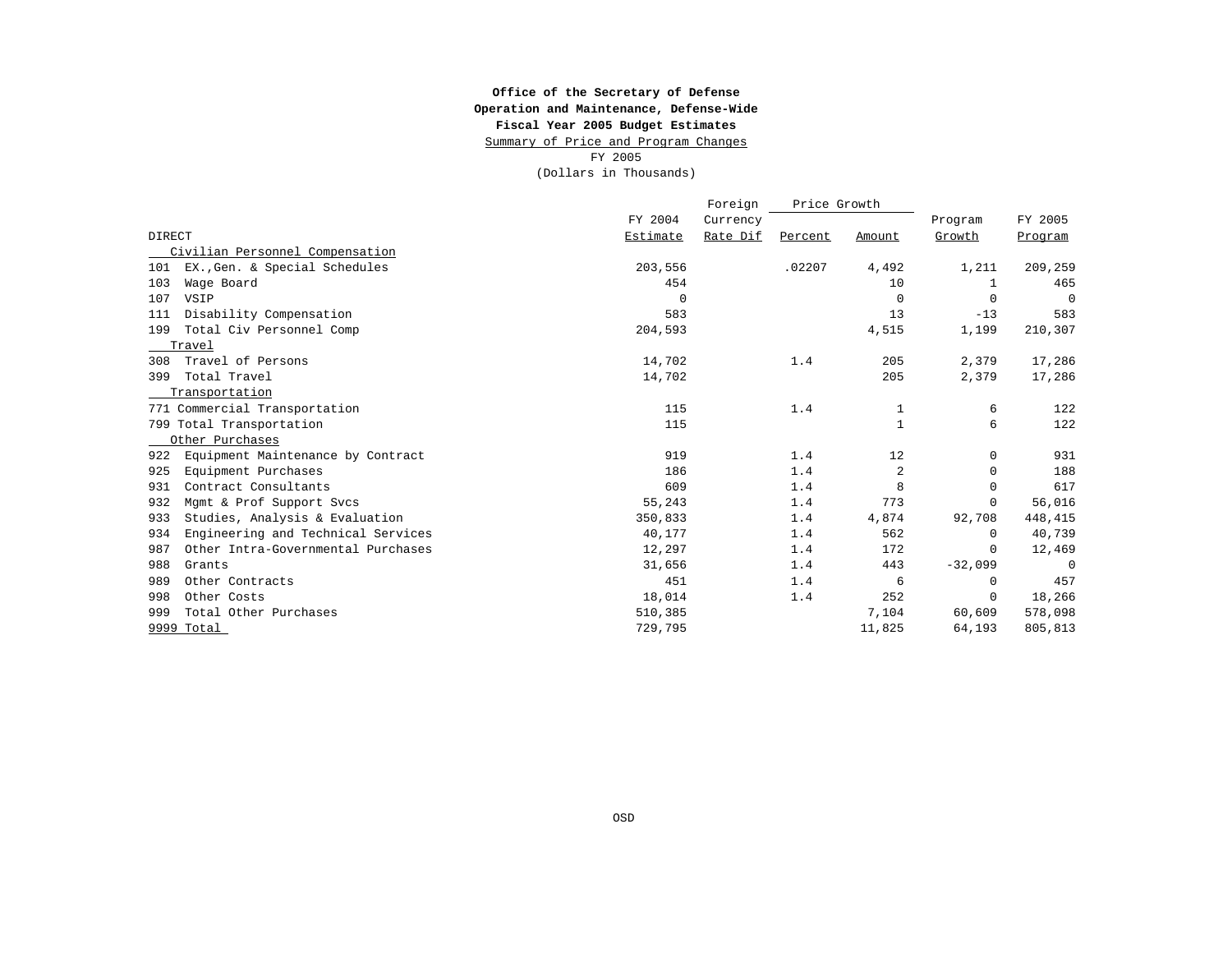## **I. Description of Operations Financed:**

#### **Mission and Functions**

The National Security Act of 1947 unified the United States Armed Forces under a single Secretary of Defense with cabinet rank. The President exercises his authority as Commander-in-Chief through the Secretary of Defense, who is responsible for setting policy and directing defense programs and planning within the Department of Defense. The Office of the Secretary of Defense (OSD) is a significant component of the Department of Defense and is the principal staff element of the Secretary of Defense for the exercise of policy development, planning, resource management, fiscal, and program evaluation responsibilities. The Deputy Secretary of Defense is delegated full power and authority to act for the Secretary of Defense.

OSD contains the immediate offices of the Secretary and Deputy Secretary of Defense; the Under Secretaries of Defense for Acquisition, Technology, and Logistics; Policy; Intelligence; Personnel and Readiness; Comptroller/Chief Financial Officer; the General Counsel; Assistant Secretaries of Defense (ASD) for Network and Information Integration (NII); Legislative Affairs; Public Affairs; Assistants to the Secretary of Defense for Intelligence Oversight; and the Directors of Operational Test and Evaluation and of Administration and Management; and such other staff offices as the Secretary establishes to assist in carrying out his duties and responsibilities.

#### **Acquisition, Technology and Logistics (AT&L)**

The Under Secretary of Defense for Acquisition, Technology and Logistics, chairs the Defense Acquisition Board and is responsible for acquisition decisions relating to the major weapon systems defense acquisition programs. His office provides oversight and policy relating to all aspects of defense acquisition and support to include the Department's technology base. Programs funded in this account provide direction to the world-wide Defense Acquisition Corps and have a direct and profound effect on the defense of this nation.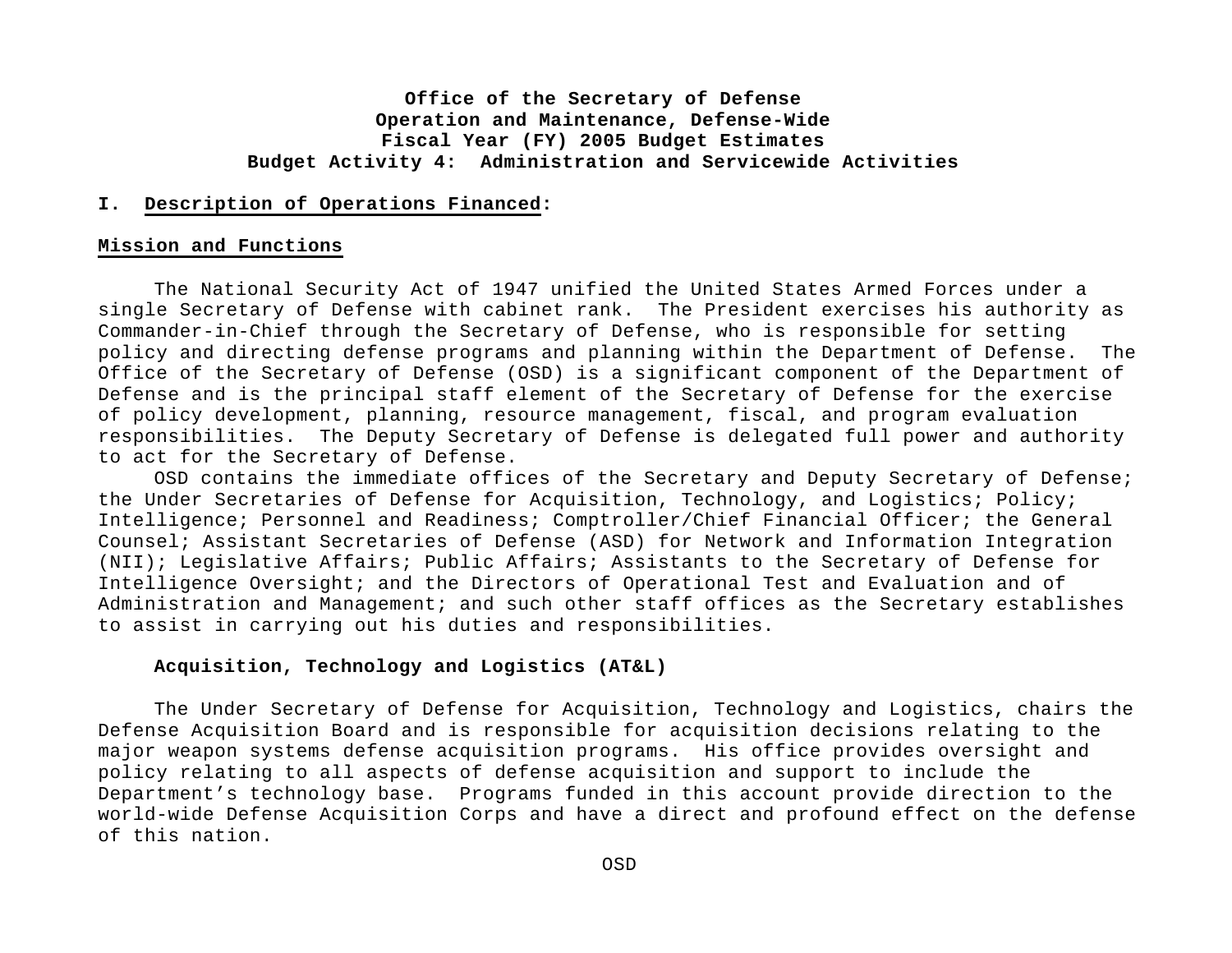#### **I. Description of Operations Financed: (Continued)**

## **Policy (P)**

Policy oversees matters relating to international security policy and politicalmilitary affairs. Functional areas are: NATO, foreign military sales, arms limitation agreements, international trade and technology, peacekeeping, partnerships, regional security affairs, special operations and low-intensity conflicts, integration of plans and policies with overall national security objectives, drug control policy requirements, priorities, systems, resources, and programs, and issuance of policy guidance affecting departmental programs.

The Secretary of Defense established the Assistant Secretary of Defense (Homeland Defense) within the Department of Defense in the aftermath of September 11, 2001. The Secretary of Defense consolidated the Department's civil support, incident management and other homeland defense activities under one Principal, to include oversight responsibility for the new U.S. Northern Command (NORTHCOM). OASD(HD) is the central point of contact between DoD, Department of Homeland Security, and other Federal Departments and Agencies.

The Space Policy function is now under the OUSD (Policy). The Critical Infrastructure Protection Program (CIP) was also moved to the OUSD (Policy), under the purview of the Assistant Secretary of Defense (Homeland Defense).

#### **Intelligence (I)**

The Office of the Under Secretary of Defense for Intelligence (USD(I)) was established on May 8, 2003 to provide oversight and policy guidance for all intelligence, counterintelligence and security, and other intelligence-related activities and functions. In this role, the USD(I) will advise the Secretary of Defense, the Secretaries of the Military Departments, the Chairman of the Joint Chiefs of Staff and the Combatant Commanders on the performance of national and defense intelligence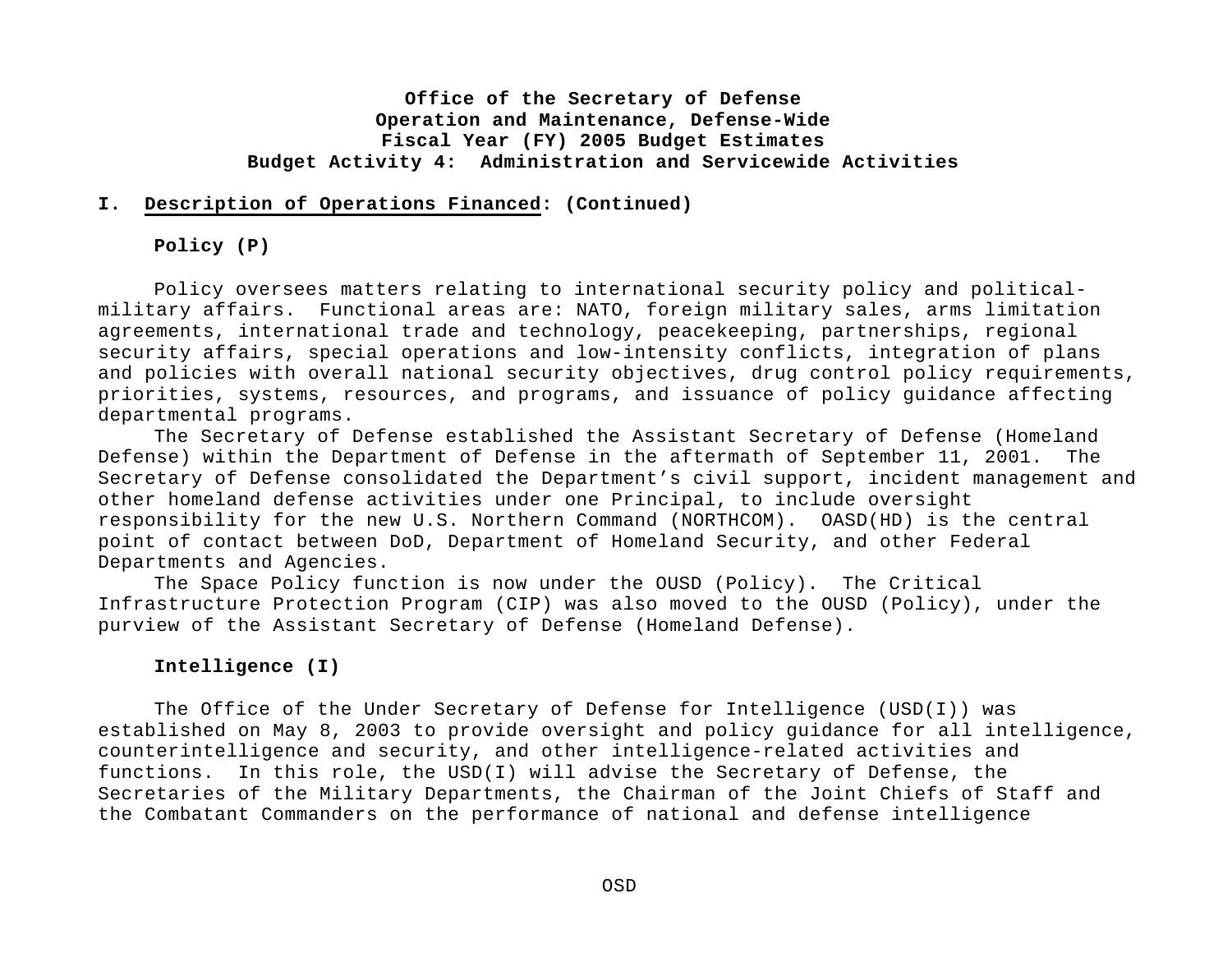capabilities to include the manning and structure of the intelligence organizations with DoD.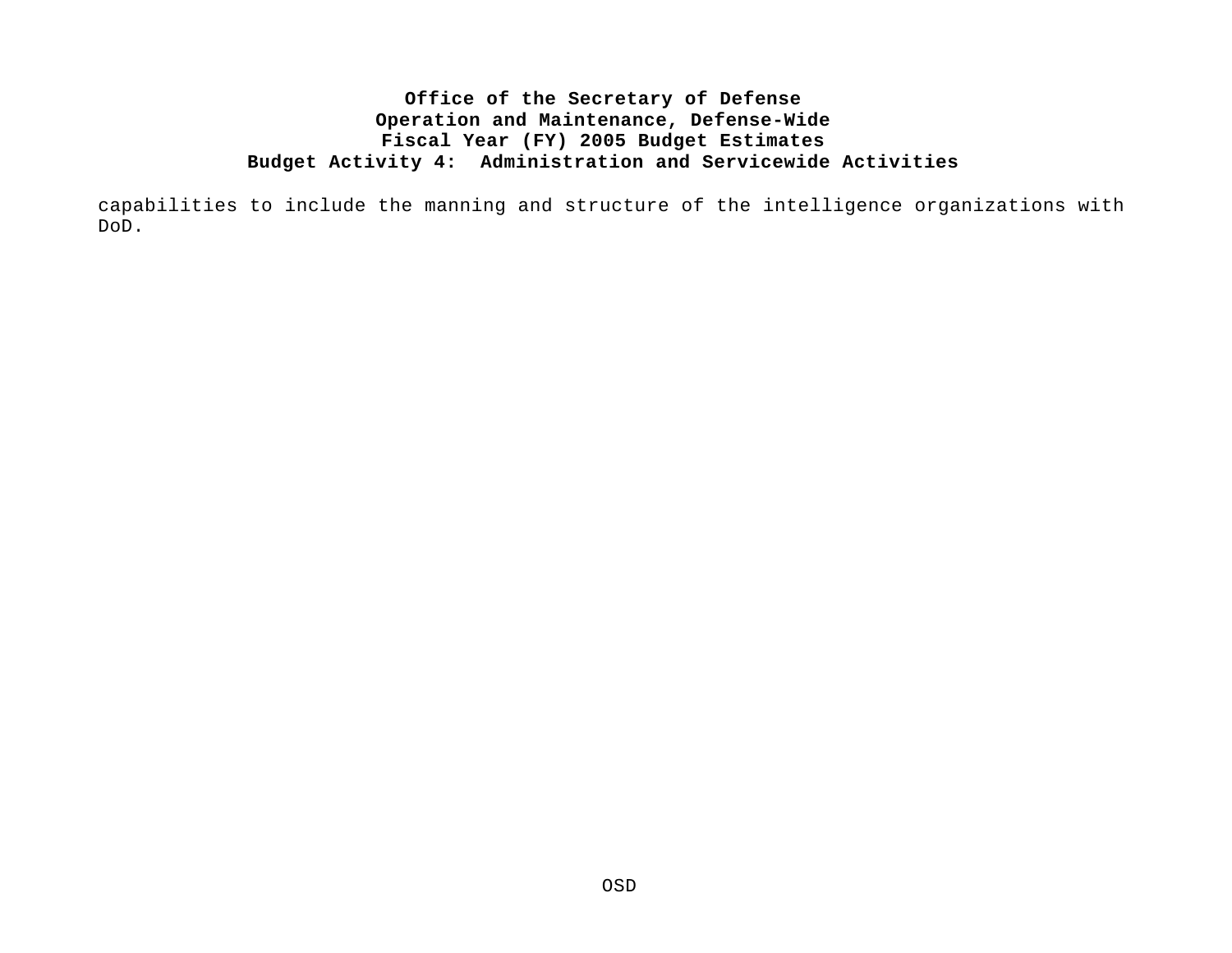#### **I. Description of Operations Financed: (Continued)**

#### **Personnel and Readiness (P&R)**

P&R oversees policy matters relating to readiness; personnel policies, programs and systems; equal opportunity; health policies, programs and activities; Reserve Component programs; family policy; dependent's education; personnel support programs; and mobilization planning and requirements.

## **Comptroller/Chief Financial Officer**

Comptroller is the staff element that oversees and sets policy for budget and fiscal matters including financial management, accounting policy and systems, budget formulation and execution, contract audit administration and organization. The office is responsible for the analysis of force planning and programming as a part of the process upon which force structure, system acquisition, and other resource allocation actions are based.

#### **General Counsel**

The Chief Counsel and legal staff for the Secretary of Defense.

#### **Networks and Information Integration (NII)**

The ASD (NII)/DoD CIO is the principal staff assistant and advisor to the Secretary of Defense and the Deputy Secretary of Defense on networks and network-centric policy; enterprise-wide integration of all information and related activities as well as information services across the Department; management of information resources (IRM) including information technology (IT), information systems and their architectures, personnel and funds; information interoperability; electronic business/ commerce; DoDwide command and control (C2) as well as communications (C3), including wireless matters,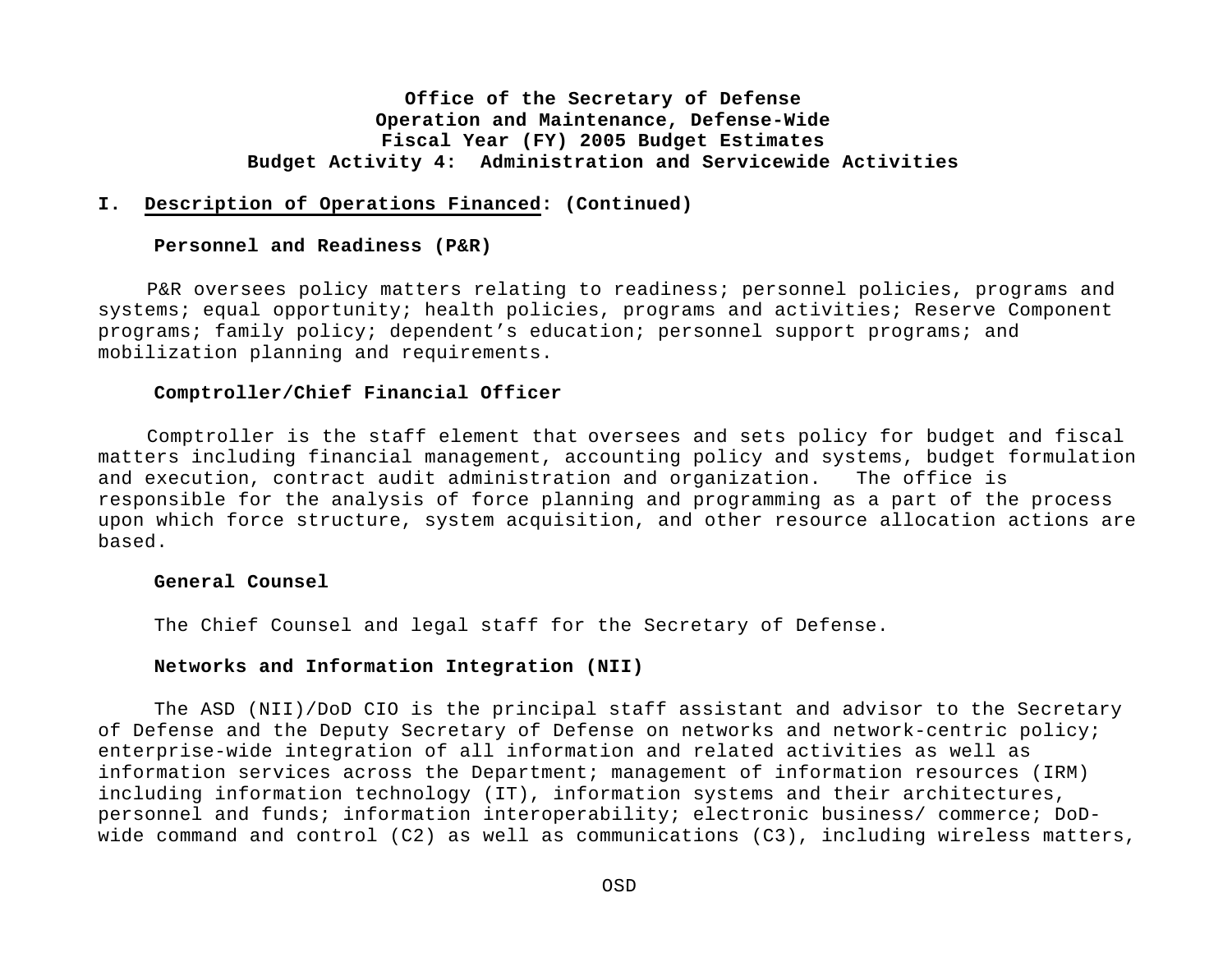frequency-spectrum management, and National Security Systems (NSS); sensitive-information integration; information assurance (IA); and, positioning, navigation, and timing (PNT) policy, including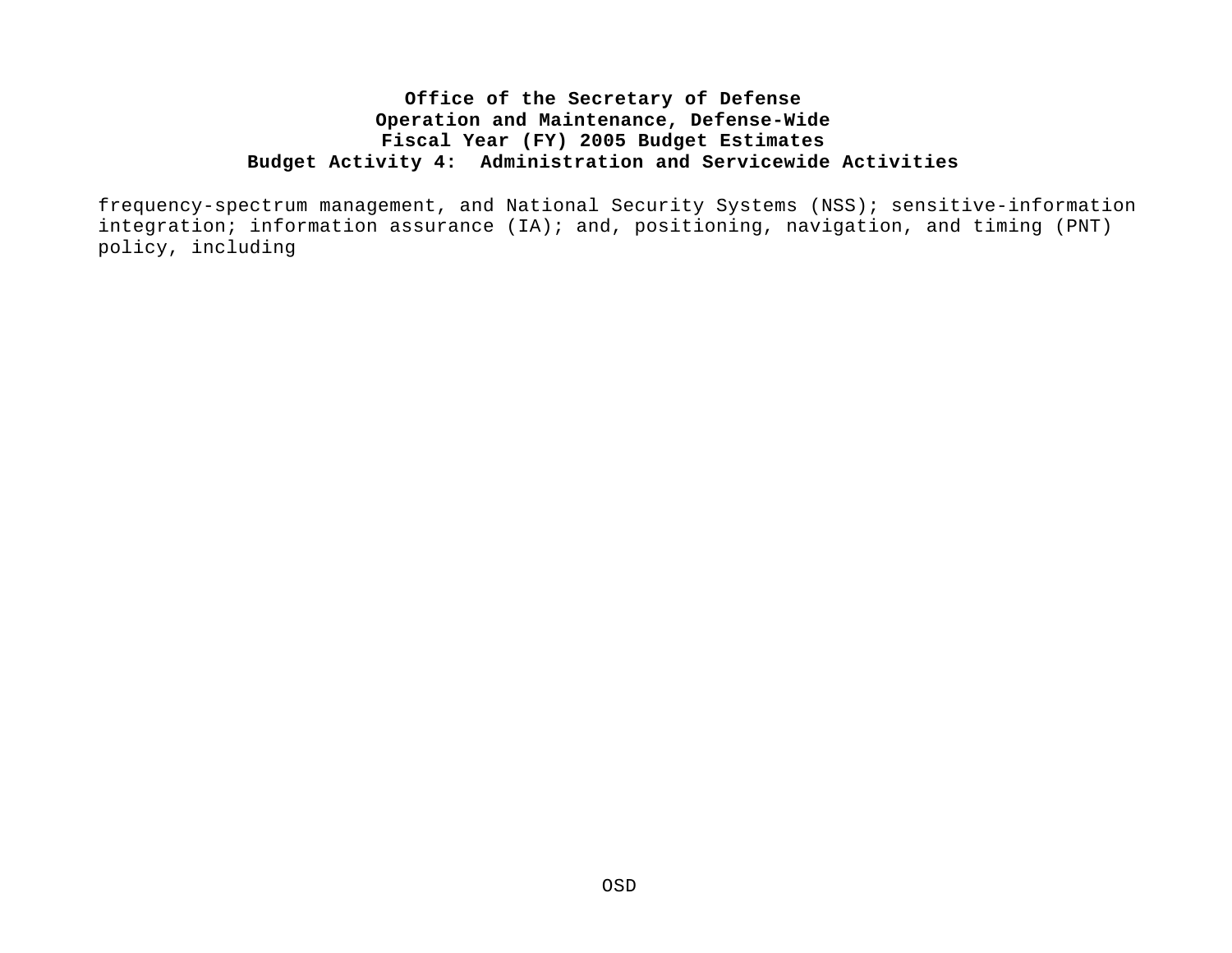## **I. Description of Operations Financed: (Continued)**

airspace and military-air-traffic control activities. The ASD(NII)/DoD CIO provide leadership, management, policy and governance to the development, deployment, support and integration of DoD-wide information infrastructure and supporting networks and C2 and communication capabilities in support of the Defense Mission.

#### **Legislative Affairs (LA)**

The Assistant Secretary of Defense (LA) is the primary advisor to the Secretary of Defense and the Department on all legislative matters.

#### **Public Affairs (PA)**

The Assistant Secretary of Defense (Public Affairs) is the principal staff advisor and assistant to the Secretary of Defense and Deputy Secretary of Defense for public information, internal information, community relations, information training, and audiovisual matters.

## **Intelligence Oversight (IO)**

The Assistant to the Secretary of Defense (IO) is responsible to the Secretary of Defense for the independent oversight of all intelligence, counterintelligence, and intelligence-related activities in the Department of Defense.

#### **Operational Test and Evaluation (OT&E)**

OT&E oversees operational test and evaluation, in a field environment, of equipment in transition from development to production.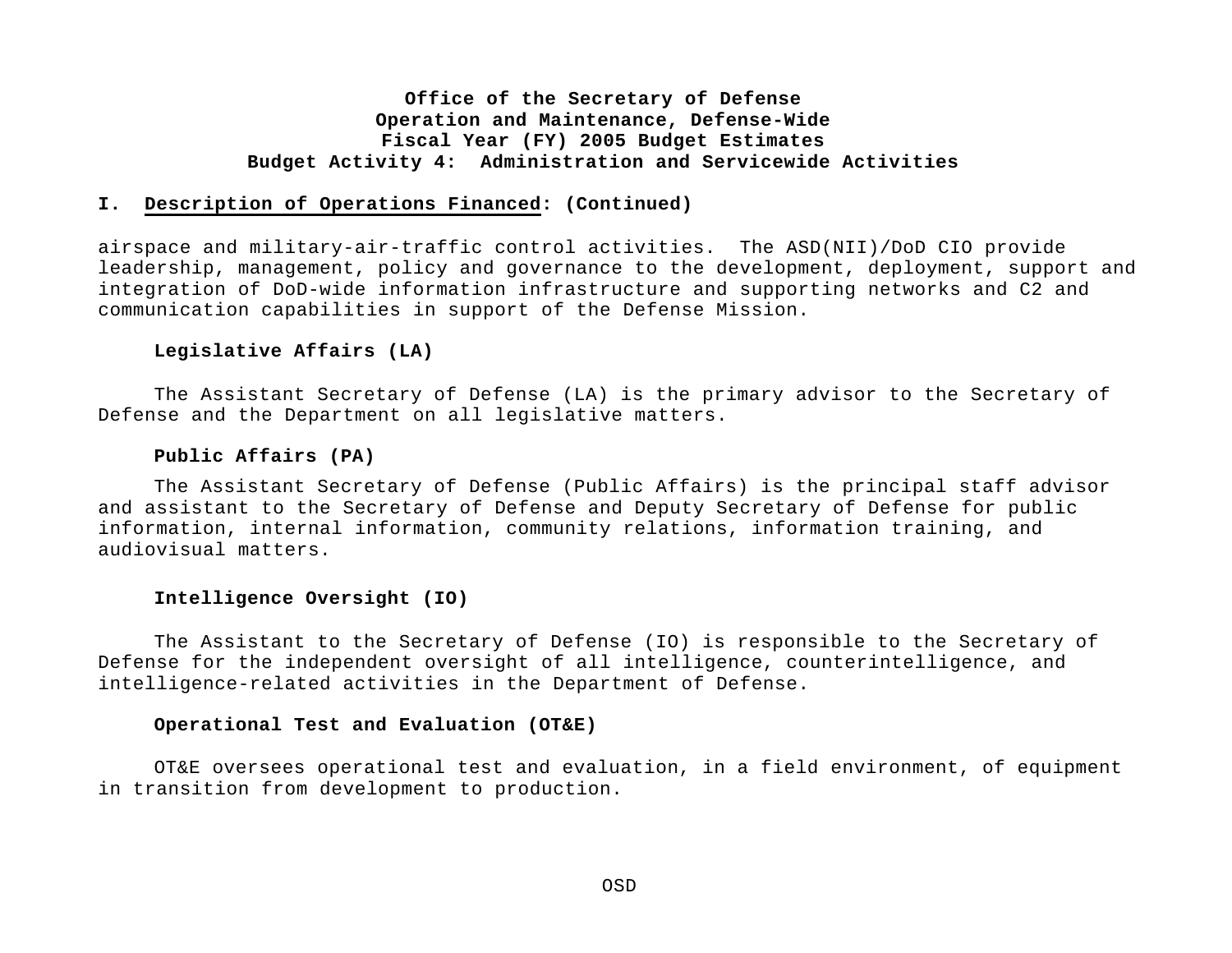## **I. Description of Operations Financed: (Continued)**

## **Director, Administration Management (DA&M)**

Under the direction of the Deputy Secretary of Defense, the Director of Administration and Management (DA&M) is the principal staff assistant and advisor to the Secretary and Deputy Secretary of Defense on DoD-wide organizational and administrative management matters.

| Budget Subactivity Explanations | Dollars in Thousands     |  |
|---------------------------------|--------------------------|--|
|                                 | FY 2003 FY 2004 FY 2005  |  |
| Core Operating Program          | Actual Estimate Estimate |  |
|                                 | 207,526 225,318 234,928  |  |

This program funds the operations of the Office of the Secretary of Defense (OSD). These costs are comprised of the following: 1)personnel compensation and benefits costs include salaries, overtime, allowances, and related expenses including contributions to insurance and retirement programs, consultants and special schedule personnel; 2) mission related travel costs include transportation tickets, per diem allowances and actual costs for essential travel by OSD staff, including overseas travel; 3) transportation of things including costs for freight and storage when moving the household goods of OSD staff; 4) Official Representation Funds (ORF), which are an Emergency and Extraordinary Expense (E&EE) authority, provides funding for extending official courtesies to guests of the OSD; 5) Intergovernmental Personnel Act (IPA) and reimbursable civilian details allow OSD to obtain scarce and critical expertise from outside the government in industry and academia and other federal government agencies; and 6) permanent change of station (PCS) covers the cost of moving personnel upon hiring, transfer, or separation, when not budgeted elsewhere.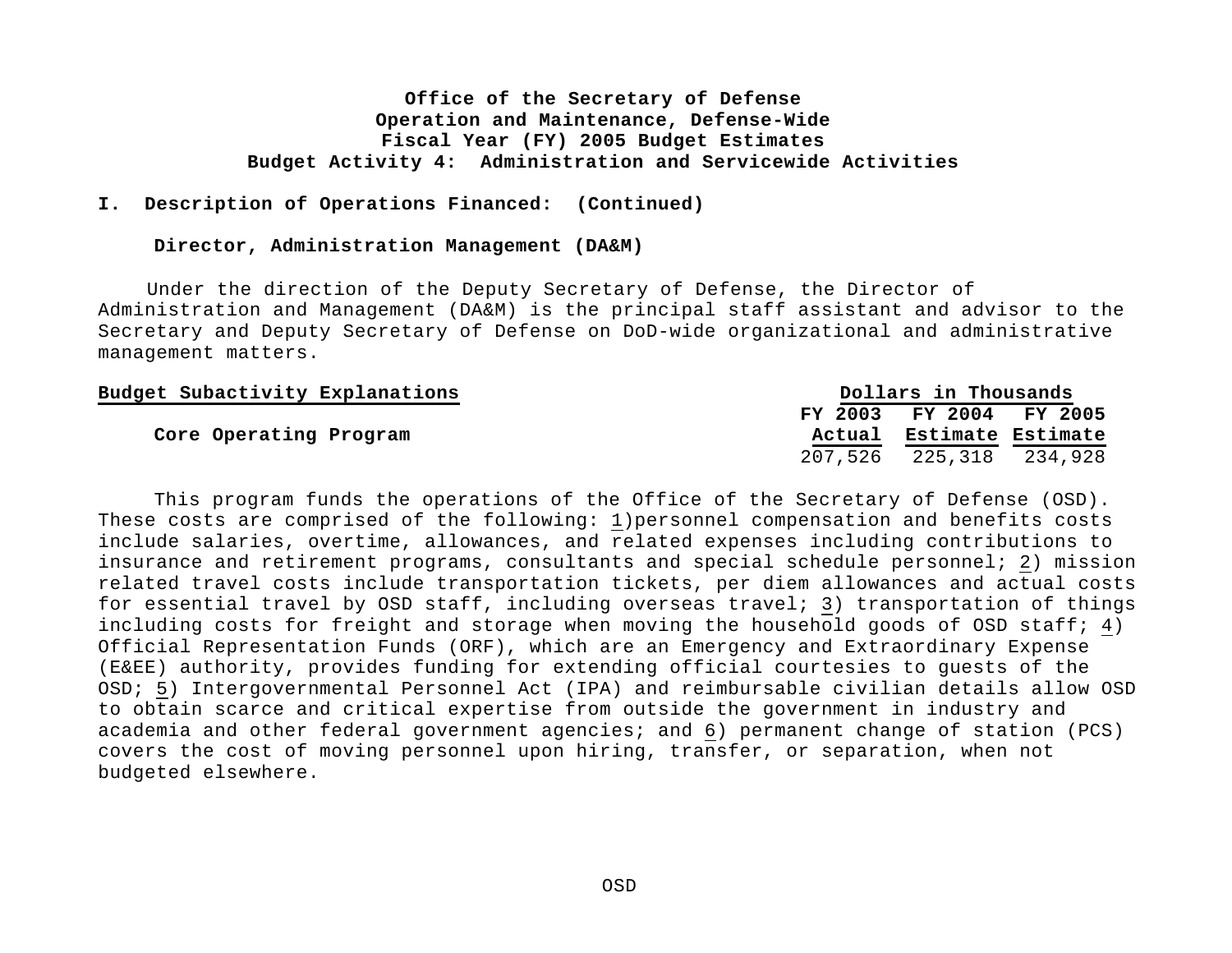## **I. Description of Operations Financed: (Continued)**

|                                             | Dollars in Thousands |                          |  |
|---------------------------------------------|----------------------|--------------------------|--|
|                                             |                      | FY 2003 FY 2004 FY 2005  |  |
| Other DoD Programs and Initiatives          |                      | Actual Estimate Estimate |  |
|                                             |                      | 117,429 184,012 249,462  |  |
| Contracts and Other Support Services (COSS) |                      |                          |  |

The Contracts and Other Support Services (COSS) program provides for contracts, consulting services, and other support requirements of various OSD components (costs are not included in separately described programs (as identified in succeeding paragraphs)). Various support requirements of the following offices and activities are funded from this program: Under Secretary of Defense(Policy) (USD(P)), (including Assistant Secretary of Defense(Homeland Defense) (ASD(HD)), and Critical Infrastructure Protection (CIP); Legislative Affairs; ASD(Networks and Information Integration); USD(Intelligence); Public Affairs; Transformation Office; Intelligence Oversight; Comptroller/Chief Financial Officer (FYDP Improvement) (Comptroller/Program Analysis and Evaluation (DPA&E)); Director, Administration & Management (OSD); Historian; General Counsel; Organization and Management Planning; USD(Personnel and Readiness) (P&R); Lost Work Days System (P&R); Secretary's Analytic Agenda (PA&E); Defense Resource Management Study (PA&E); PA&E (administration); Health Affairs; Reserve Affairs; and Small Rewards Program (Special Operations and Low Intensity Conflict (SO/LIC))/Policy).

The \$13.8 million growth in the COSS budget line funds: 1) Public Affairs Transformation (\$11.5 million); 2) Secretary's Analytic Agenda (\$7.0 million); Information support for Special Operations and Low Intensity Conflict (SO/LIC) (\$-9.8 million) (one time cost in FY 2004); Critical Infrastructure Protection (\$1.1 million); Defense Readiness Reporting System (\$1.4 million); Studies for USD(Policy) (\$.5 million); Rewards program (\$.5 million) (SO/LIC); Future Year Defense Program improvements (\$.3 million); Lost Work Days System (\$.3 million); P&R increased administration costs (\$.3 million); P&R Studies (\$.3 million); Reserve Affairs (\$.2 million); Defense Reform (\$.1 million); and Quality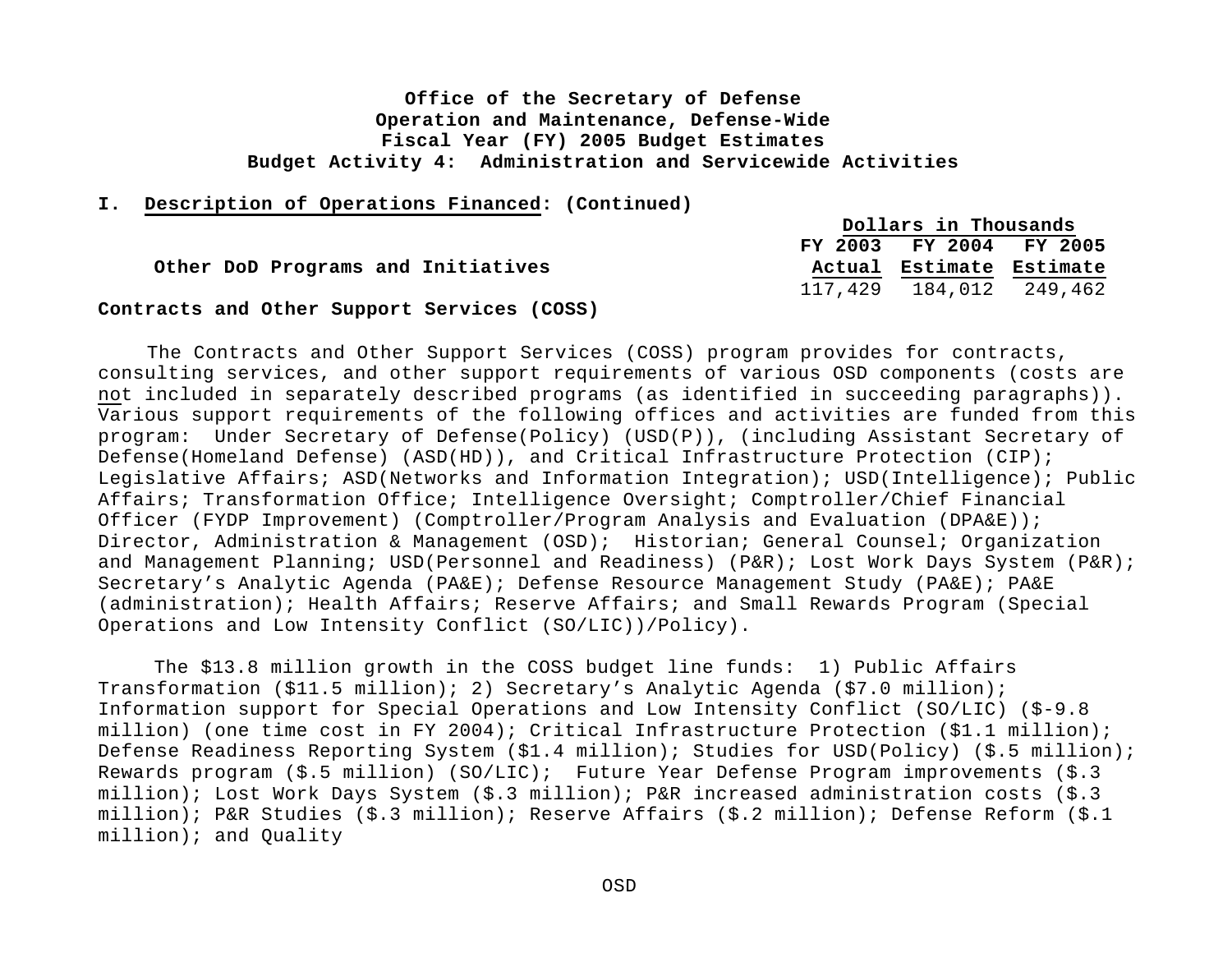#### **I. Description of Operations Financed: (Continued)**

Management Office (\$.1 million). These requirements fund contract assessments, analyses and evaluations, contract engineering and technical services, support agreements with other government agencies, and reimbursements for support activities performed by other DoD agencies.

## **Comptroller Initiatives**

These Deputy Chief Financial Officer requires funds for performance of tasks to support the Administration's goal of obtaining a clean audit opinion on the governmentwide consolidated financial statements and the Department's goal of achieving a clean opinion on the financial statements for the Department of Defense and the Defense reporting activities. Funds also support the annual update of the Financial Management Improvement Plan, update and maintenance of the Department of Defense Financial Management Regulation and other financial management initiatives intended to improve the Department's financial management and related operations. The small growth between FY 2004 and FY 2005 is mainly attributable to cost adjustments.

#### **Net Assessment (NA)**

The Net Assessment support program is managed by the Advisor for Net Assessment and pays for assessments and projects initiated by the Secretary of Defense, for selected projects of broad importance proposed to the Advisor for Net Assessment and for research in support of Net Assessment work. These projects explore near- and long-term problems and opportunities for U.S. military forces and policy especially the Revolution in Military Affairs, wargaming, and simulation. The program is expected to grow as senior leadership requires more information about the Middle- and Far-East countries and various war scenarios (\$5.5 million).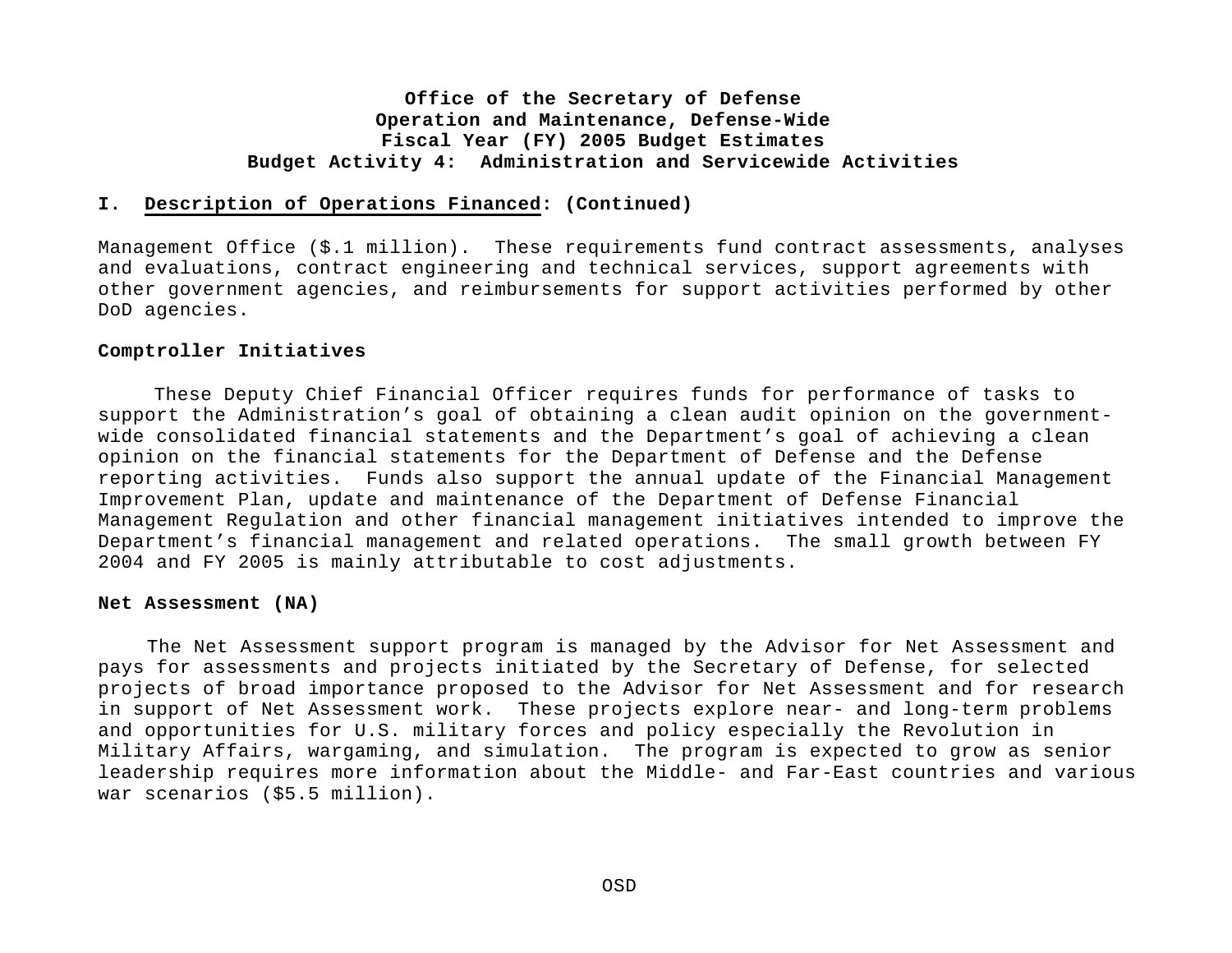#### **I. Description of Operations Financed: (Continued)**

## **Business Management Modernization Program (BMMP)**

The Business Management Modernization Program (BMMP) program is developing the business-process based enterprise architecture to allow the DoD to produce accurate and reliable financial statements and to deliver timely and relevant information to decision makers. Undistributed reductions to the prior year program were not extended to the budget year. This information, coupled with pricing changes, explains the small growth between FY 2004 and FY 2005.

#### **Business Systems Transformation Domains**

The Business Systems Transformation Domains supports four business and one technical domains who are delegated implementation authority, responsibility and accountability for several business areas. They are: Installation and Environment (I&E, AT&L), Acquisition (AQ, AT&L), Accounting and Finance (A&F, OUSD(C)), Strategic Planning and Budgeting (SPB, OUSD(C)), and Technical Infrastructure (TI, ASD(NII)). The FY 2004 funding for the domains comes from the Business Management Modernization Program (BMMP) (originally funded as Research, Development, Technology and Evaluation). The domains are the program management function of the BMMP. The costs are included in the Operation and Maintenance appropriation through the budget and future years. The BMMP program is reduced in all years to finance the domains requirements (\$15.2 million). Personnel costs associated with the domains are programmed in the core operating program discussed earlier in this document.

#### **Gulf War Illnesses**

This program transfers to the Defense Health Program/TRICARE in FY 2005. (\$- 9.9 million)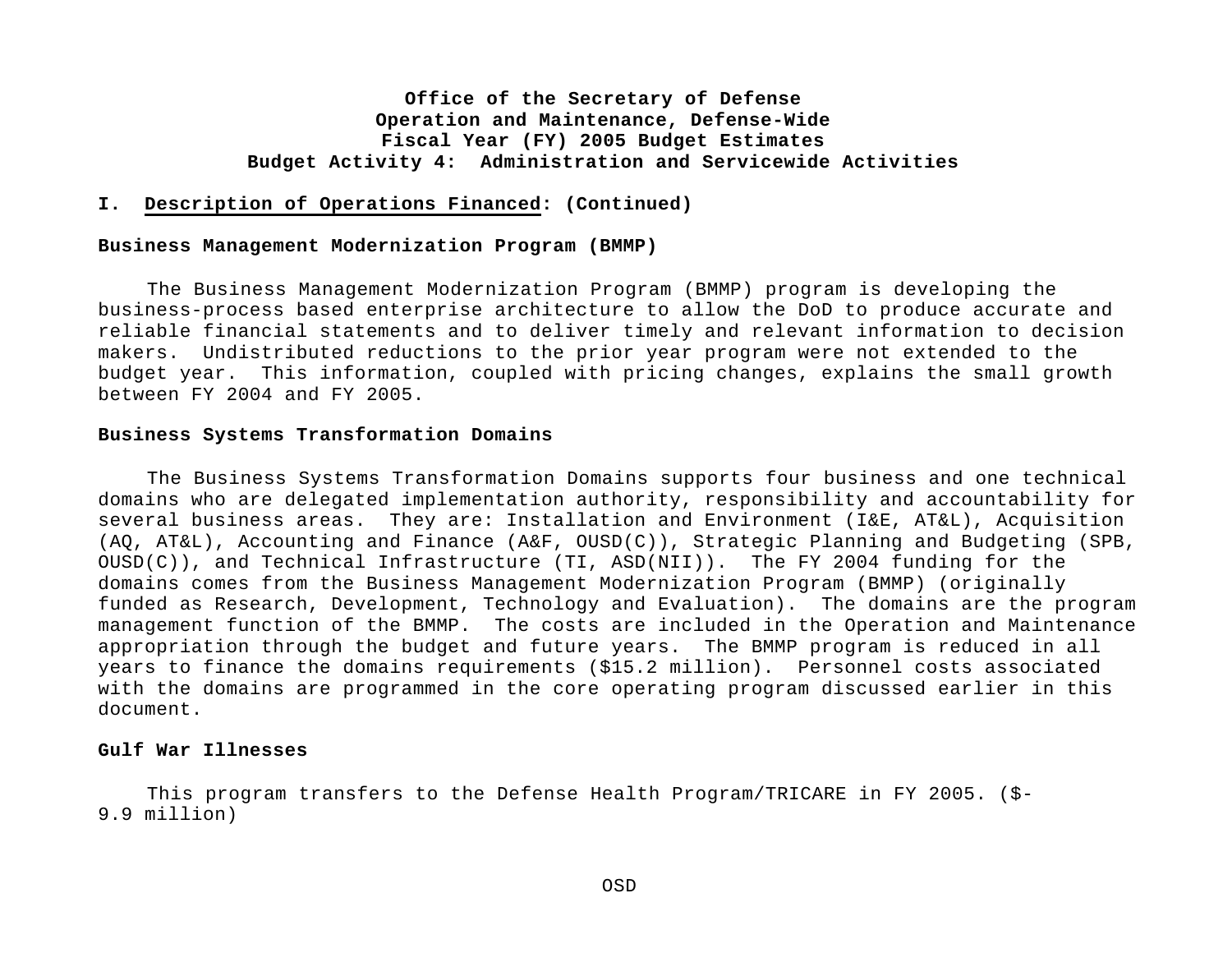## **I. Description of Operations Financed: (Continued)**

## **Training Transformation (T2)**

The Department's second priority after pursuing the global war on terrorism is to strengthen joint warfighting capabilities. T2 is the enabler of force transformation to strengthen these capabilities. The Department initiated T2 as the foundation for the Department's broader Force Transformation efforts to meet the needs of the regional combatant commander. The T2 program has a phased approach for systematically expanding joint warfighter capabilities in support of national security requirements across the full spectrum of joint, interagency, intergovernmental, and multinational operations.

Departmental efforts supported with these funds include the Joint National Training Center's (JNTC) efforts towards an initial operating capability of October 2004, followed by full operating capability by October 2009; the Joint Knowledge Development and Distribution Capability (JKDDC) courseware development based on Combatant Commander(s) requirements (over 20 courses developed in 2004); and the Joint Assessment and Enabling Capability (JAEC) which provides the process to measure the degree to which training improves joint force readiness. In addition, these funds support T2 policy development and implementation and the development of recommendations on how to facilitate a joint interoperability training capability, supported by a mix of simulated and live exercises. (\$8.9 million)

#### **Office of Force Transformation**

The Office of Force Transformation's objective is to facilitate the Department's transformation of the force. These activities will include training, travel, contract support, information technology, research, experimentation and exercise assessment, prototyping, publications, multi-media and transportation. (\$1.2 million)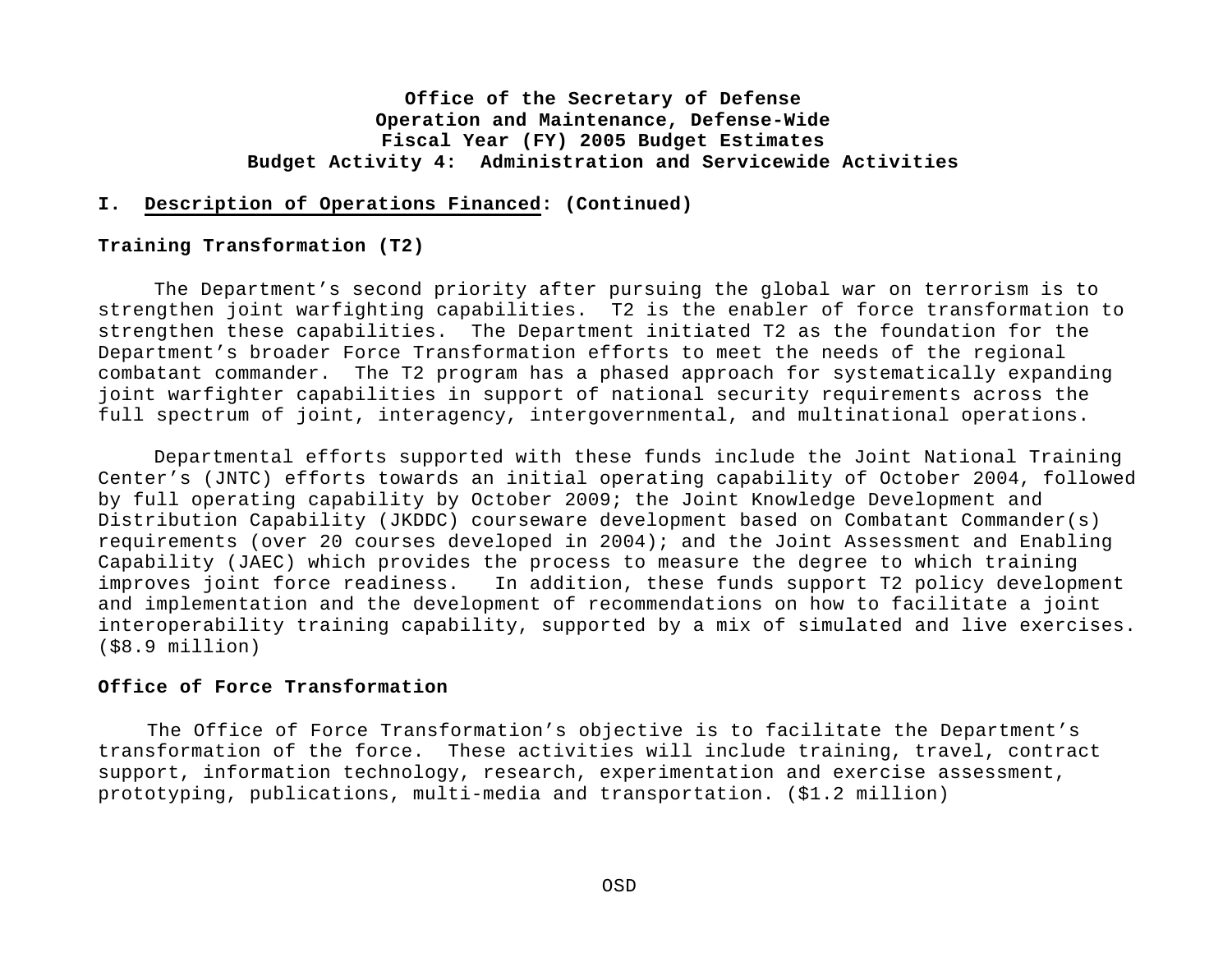## **I. Description of Operations Financed: (Continued)**

## **Capital Security Cost Sharing Program**

The Capital Security Cost Sharing Program finances the Department's share of the cost to build new embassies under the Department of State Capital Security Cost Sharing (CSCS) program. The Department's fair share of cost for receiving embassy support is \$27.3 million.

## **Republic of Korea (ROK) Scholarship Program**

The Republic of Korea Scholarship program provides for scholarships as a memorial to Korean nationals who lost their lives at Nogun-Ri during the Korean Conflict.

|                                                   | Dollars in Thousands     |  |
|---------------------------------------------------|--------------------------|--|
|                                                   | FY 2003 FY 2004 FY 2005  |  |
| Director, Program Analysis and Evaluation (PA&E): | Actual Estimate Estimate |  |
|                                                   | 21,422 20,675 21,900     |  |

#### **Long Range Planning**

The Long Range Planning and Analytical Support Program provides critical analyses of DoD programs and independent advice to the Secretary of Defense in support of transformation. More specifically, it develops and analyzes program alternatives, ensures that the Future Year Defense Program is holistically managed, and confirms that programs are properly priced and financed. There is small growth between FY 2004 and FY 2005 and is attributable to pricing changes and costs for computer operations (\$.9 million). The program includes:

**Warfighting Analysis:** Provides analyses of joint operations to support major defense reviews and develops new analytic capabilities of joint operations. Assessments are focused on transformation initiatives, weapons systems requirements studies, and analysis of alternatives to support major acquisition decisions.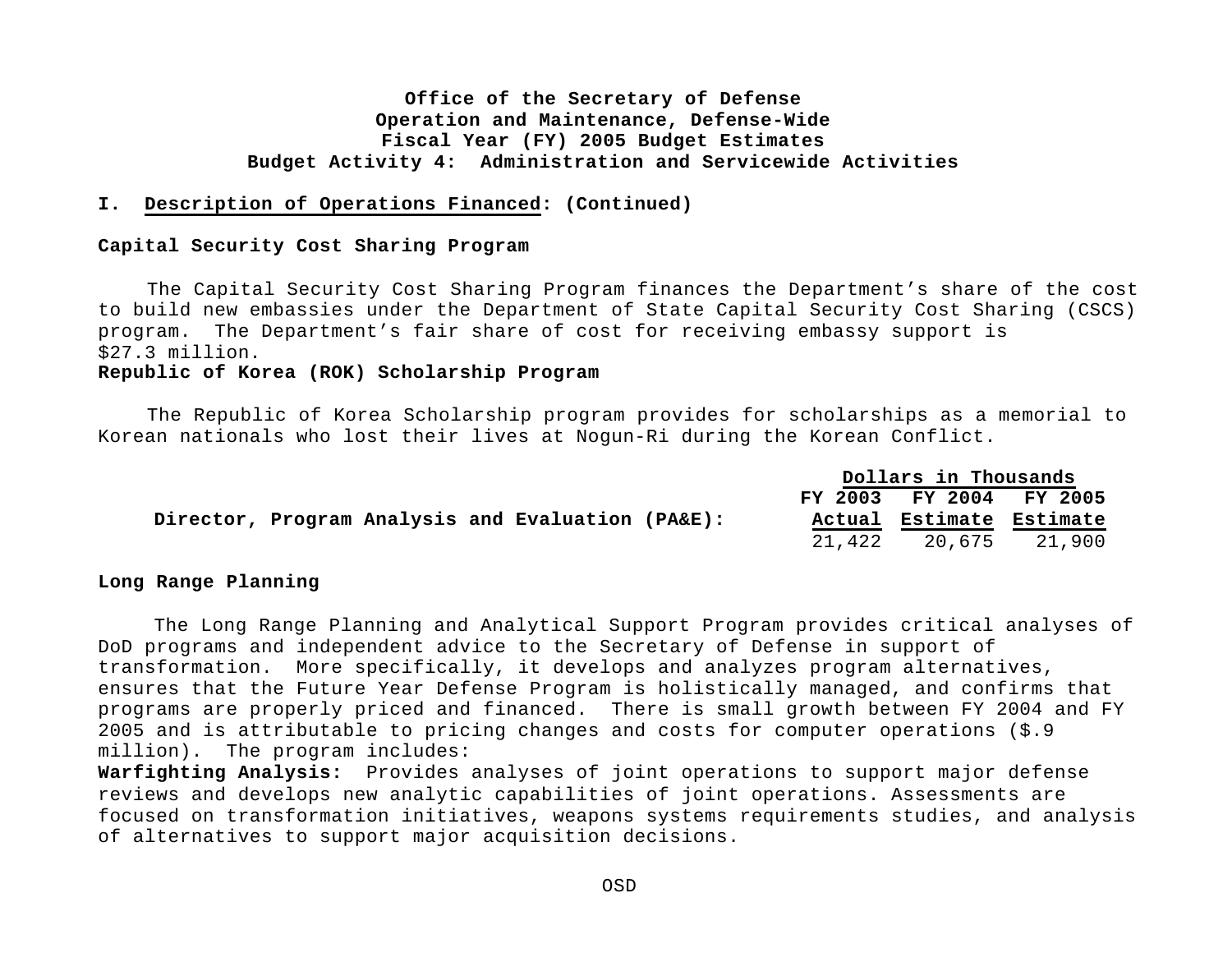## **I. Description of Operations Financed: (Continued)**

## **Director, Program Analysis and Evaluation (PA&E): (Continued)**

**Mobility Analysis:** Evaluations of mobility requirements and modernization decisions for airlift aircraft, sealift vessels, and tankers in support of the new defense strategy. These

assessments guide force structure and investment decisions in areas such as prepositioning ashore and afloat, and the impact of alternative forward presence postures. **Scenario Analysis:** Develops a sound analytical basis for medium- and long-term planning scenarios. Evaluates threat databases and forecasts economic, demographic, and technological trends and developments. Includes updated concepts of operations and "road to war" scripts and excursions on possible realignments in blue and red alliance relationships. Evaluates the impact of these scenarios on U.S. force requirements. **Defense Program Projection (DPP):** Leadership tool designed to provide insight into the long-term consequences of current decisions, to include the overall health of the force, emerging fiscal trends, and potential issues requiring near-term action. **Air Warfare Technical Analysis:** Capability analyses of fighter/bomber/munition force structure alternatives by modeling lethality, survivability, and affordability factors. Conducts sensitivity analyses of component contributions (to include ISR support) and supports evaluations of tactical air force structure and deployment alternatives, individual acquisition programs, and future capabilities (UCAVs). **Strategic and Space Program Analysis:** Includes analyses of ballistic missile defense; strategic and theater nuclear forces; command, control and communications; information technology; chemical and biological weapons; and Intelligence Surveillance and Reconnaissance (ISR) programs to support future force structure decisions. **Weapon System Costing Methods:** Costing models used to prepare Cost Analysis Improvement Group (CAIG) independent cost estimates required by Title 10, CFR, Section 2434. **Defense Cost and Resource Center (DCARC):** Collects actual costs of weapon systems from contractors and government to support preparation of cost estimates for milestone reviews of major defense acquisition programs. Used by CAIG and military departments.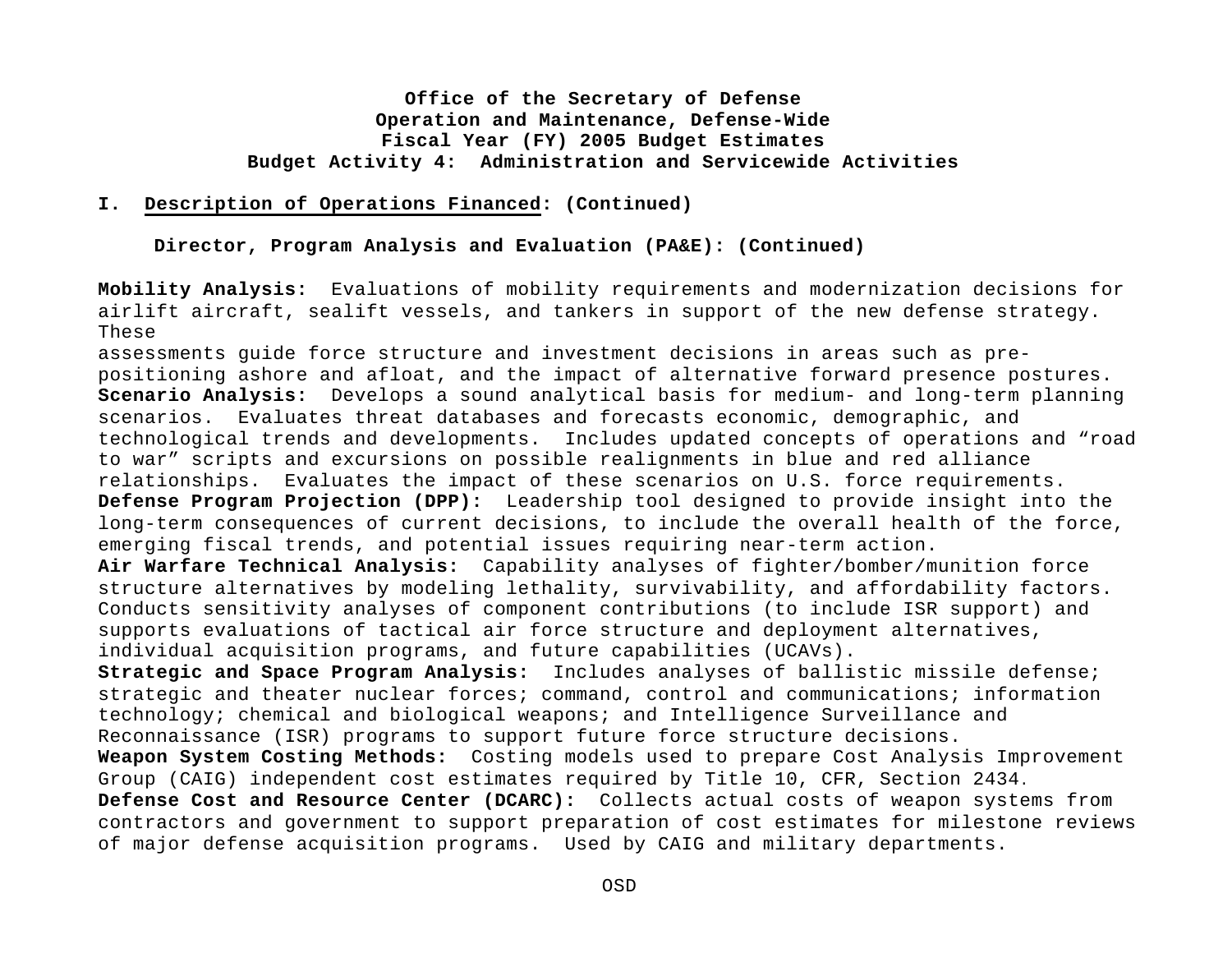**Economic Analysis and Infrastructure Costs**: Provides forecasts of the economic impact of defense spending by state and industry. Estimates costs of forces and installations.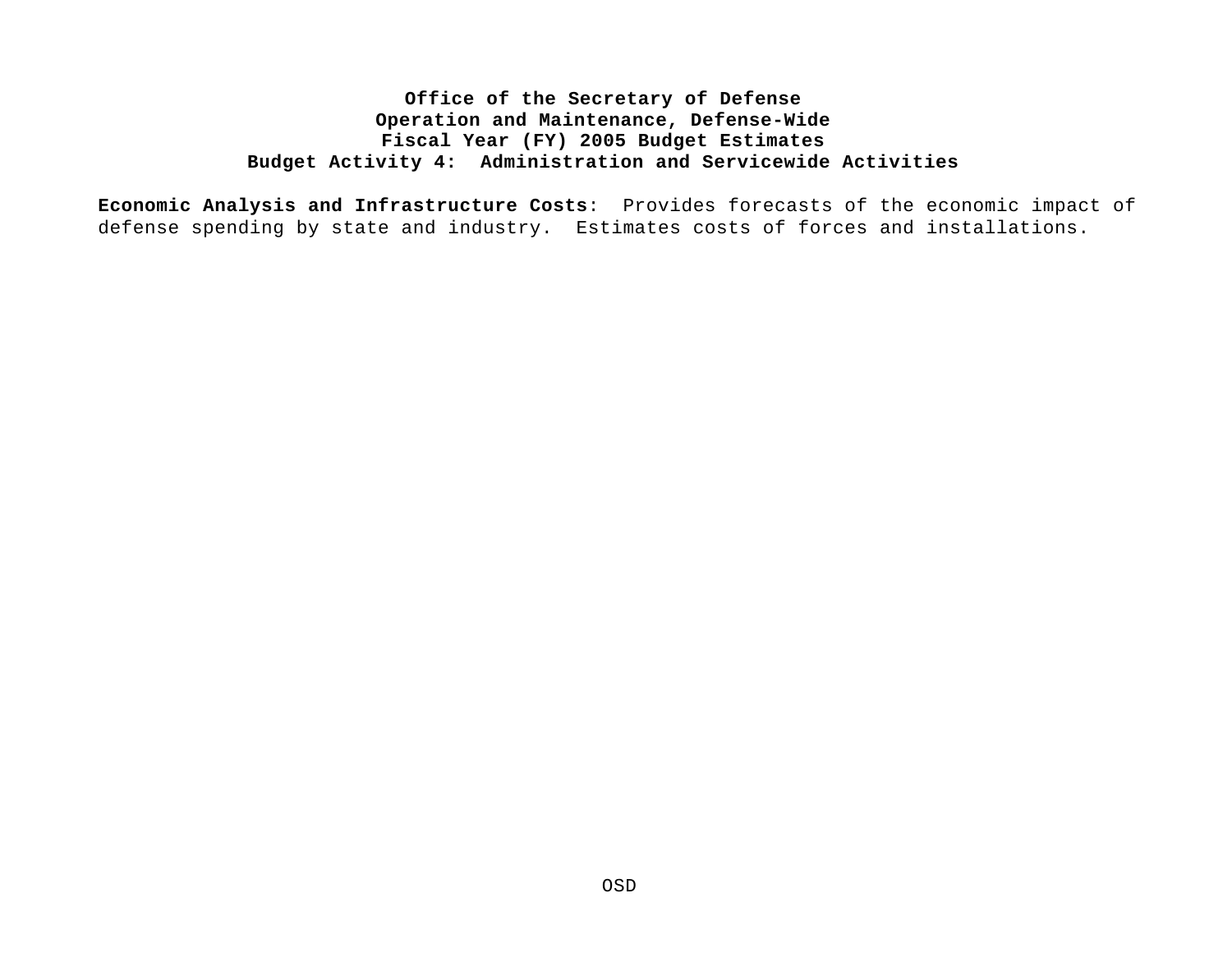#### **I. Description of Operations Financed: (Continued)**

#### **Director, Program Analysis and Evaluation (PA&E): (Continued)**

**Information Management and Analysis Group:** Implements and maintains software applications supporting DoD analysis and business processes. Examples include a system to collect programming data from the services, a system to manage the coordination process for program issues, and an automated system to assist in the management of internal PA&E resources. Director, Program Analysis and Evaluation (PA&E): (Continued)

**Computer Systems & Services:** Provides core computing infrastructure support to PA&E. The O&M funds go towards software licenses, hardware maintenance, computer system lifecycle management, system engineering and administration.

## **Assistant Secretary of Defense** (**Command, Control, Communications and Intelligence) (C3I)**

The ASD (C3I) was disestablished and the resources realigned to the new Assistant Secretary of Defense (Networks and Information Integration) and Under Secretary of Defense (Intelligence) during FY 2003.

**Assistant Secretary of Defense (Networks and Information Integration) (ASD(NII))**

|  |  | Dollars in Thousands     |  |
|--|--|--------------------------|--|
|  |  | FY 2003 FY 2004 FY 2005  |  |
|  |  |                          |  |
|  |  | Actual Estimate Estimate |  |

#### **NII Mission and Analysis Fund**

The NII Mission and Analysis Fund provides resources to perform studies, end to end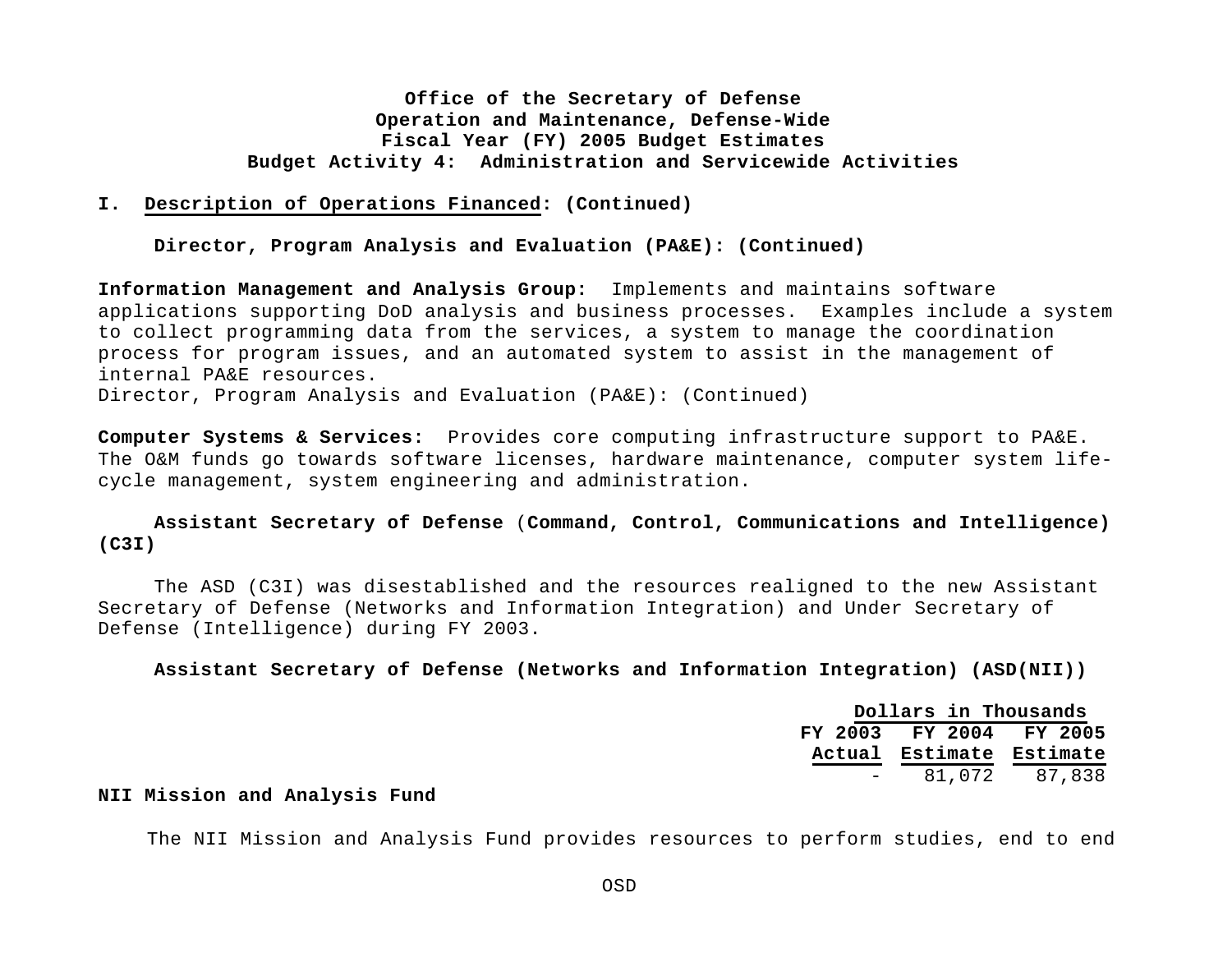engineering reviews, and technical risk reduction analyses of ongoing and emerging requirements in the Department's command, control, communications, computers, and space programs. In addition, these funds are used to oversee and provide guidance on information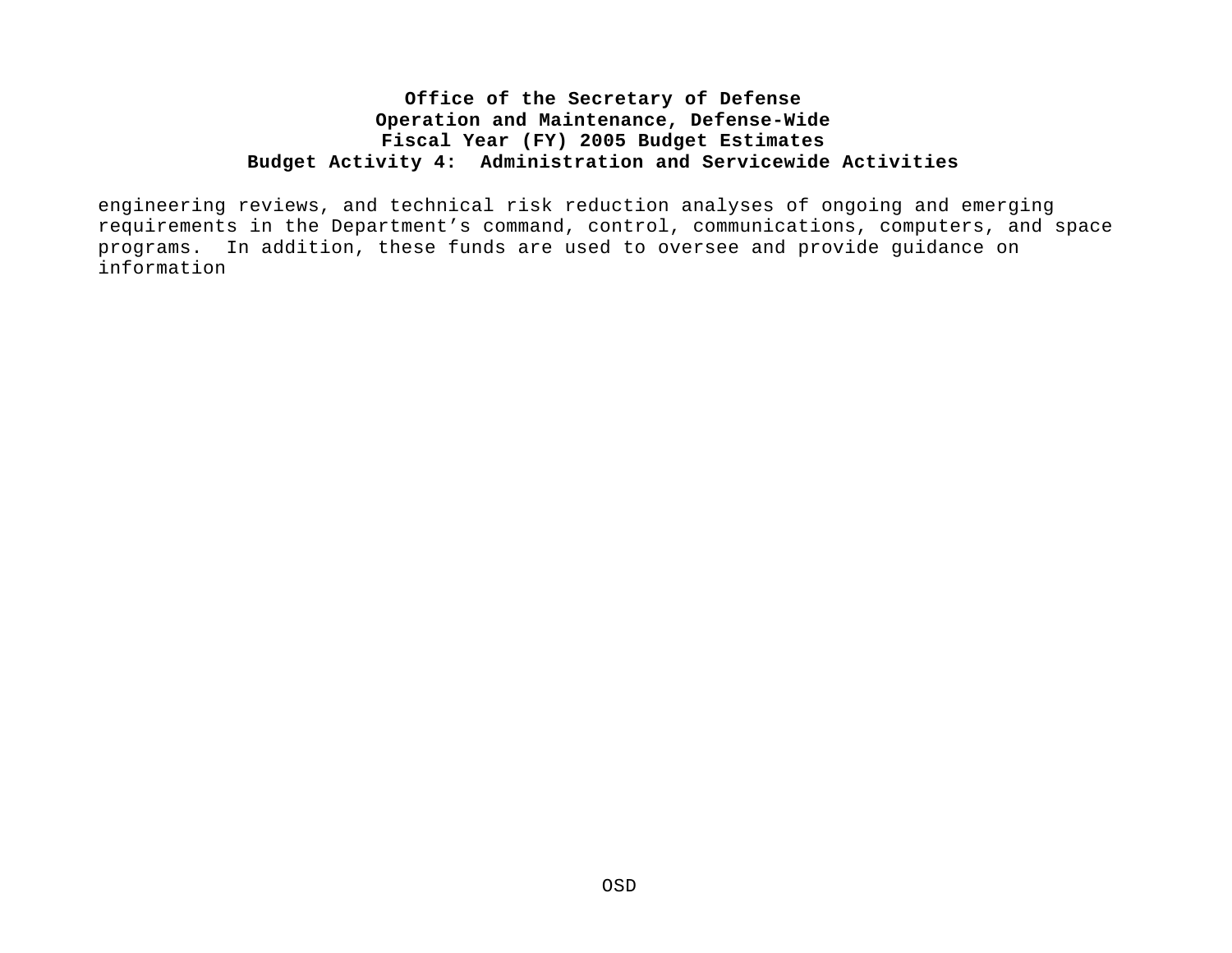## **I. Description of Operations Financed: (Continued)**

## **NII Mission and Analysis Fund (Continued)**

technology investments, requirements, priorities, and information management. These analyses support the formulation, coordination, management and oversight of DoD policies, guidance, and resource management plans for C4 and information programs. Funding will help DoD develop information policies capable of adapting to a rapidly changing operational environment;

focused on the networked, shared–risk environment; designed to enhance security, situational awareness and response options with regard to evolving threats and vulnerabilities, foster

systems integration and interoperability and the application of transformational technologies, and provide for necessary policy and programmatic oversight. Funding will support continued development of wireless communications capabilities, spectrum management policies, strategic guidance, and associated technical analysis and capabilities to support domestic and international initiatives, to include the World Radio Conference and host-nation coordination and agreements. Funding also provides presidential, national and strategic planning, and integration and architecture development for net-centric command and control (C2). One of the major C2 initiatives, the Unified Command Structure (UCS), includes developing policy to guide investment and planning to produce transformation global C2 capability for the President, Secretary of Defense, and other senior leaders while accommodating selected business enterprise capabilities. (\$3.9 million)

#### **Chief Information Officer (CIO)**

The DoD CIO program supports specific goals to transform the DoD from a platformcentric information technology environment to one that is network-centric. These goals and the strategies for achieving them are consistent with key elements of the Administration's IT and E-Government agenda – information sharing and knowledge flow;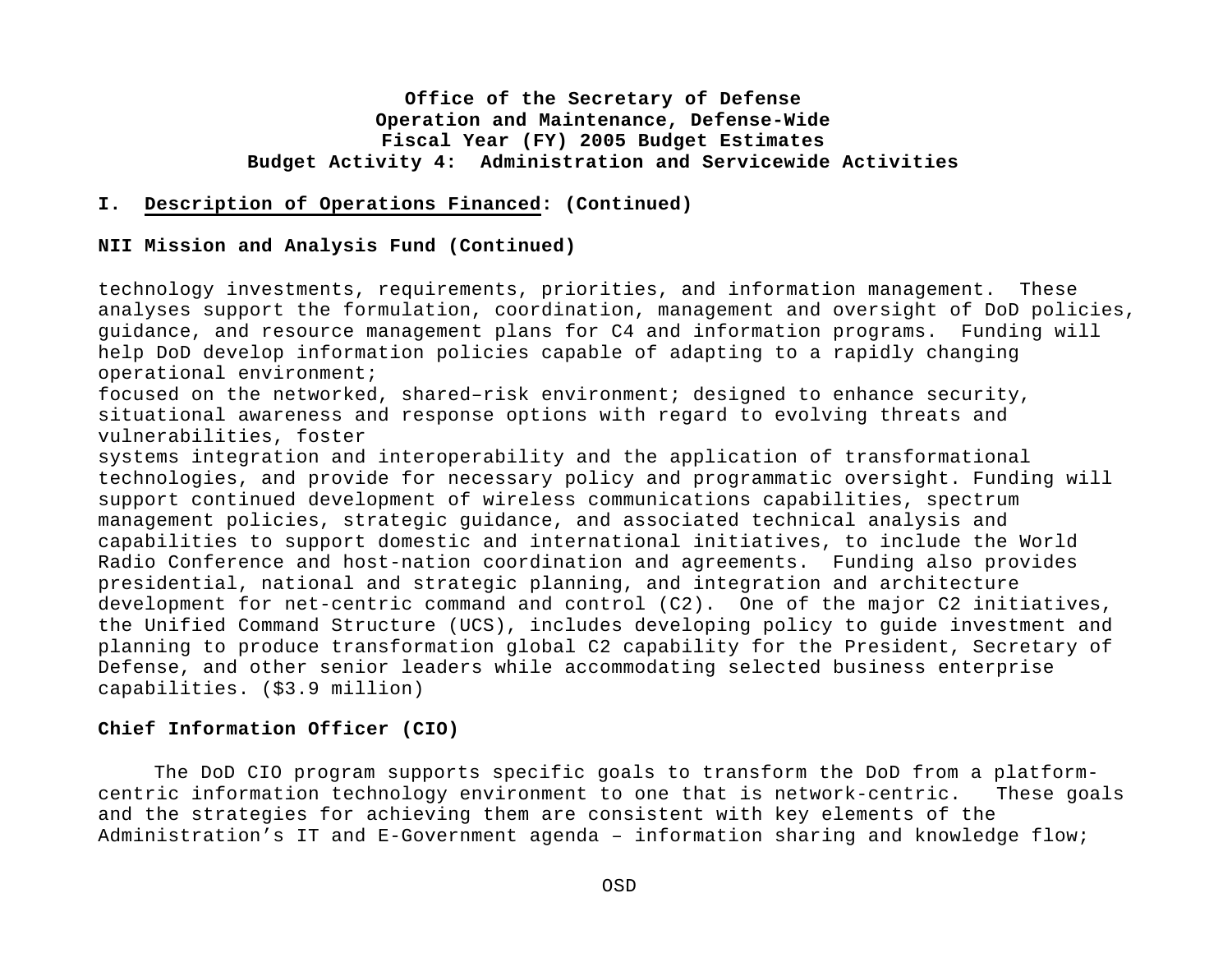access to high quality information and services; enterprise-wide licenses for software; enterprise architectures;

improving skills and competencies of the IT workforce. Funding will be used to continue support for a net-centric warfare and business environment – relying to the maximum extent possible on existing initiatives; define and refine the DoD-wide data management strategy; evolve the Global Information Grid (GIG) architecture and compliance with it; evolve a common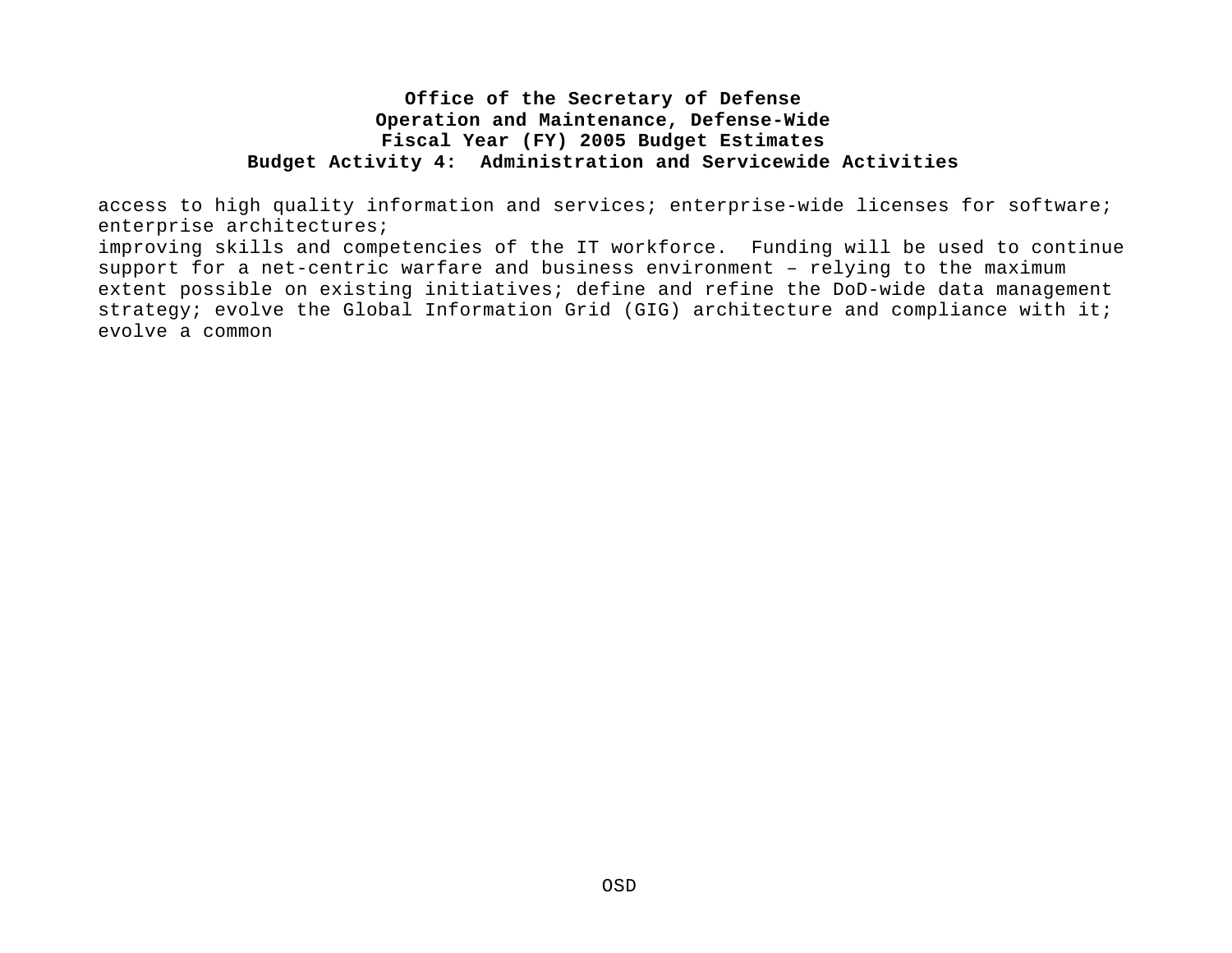#### **I. Description of Operations Financed: (Continued)**

## **Chief Information Officer (CIO) (Continued)**

set of capabilities that enables users to rapidly and precisely discover information, efficiently task information providers, post information holdings, and dynamically form collaborative groups for decision-making; pursue DoD enterprise software licensing opportunities; develop strategies to foster greater use of commercial-off-the-shelf technologies; provide the foundation to introduce the next generation network layer protocol of the Internet as well as the GIG; develop policies, procedures and governance structures for managing IT investments as portfolios; and initiatives to educate and train IT personnel. This program will implement key aspects of the data management strategy; expand the Enterprise Software Initiative Program to optimize benefits already achieved; implement an expansion of the GIG architecture to include the business component; and "pilot" net-centricity tools and techniques. (\$3.4 million)

## **Command Information Superiority Architecture (CISA)**

The CISA program provides the Unified Commands with a structured planning process based on Information Technology (IT) best business practices to define current and objective Command capabilities to provide IT support to assigned missions. The CISA process is leading the reengineering and transformation that provides trans-Area of Responsibility (AOR) network centric operations required to meet Joint Vision (JV) 2020 goals implemented via the Global Information Grid (GIG). Support for the development of the GIG architecture (the Department's IT architecture required by the Clinger-Cohen Act of 1996) by the DoD CIO is also a key facet of the CISA program that supports both the Unified Commands and the Principal Support Activities (PSAs). CISA implements the CIO and NII goal of establishing a network centric IT infrastructure, as well as the goals for a collaborative knowledge based information sharing environment, and best business practices that allow a trained workforce to effectively link net-centricity strategy to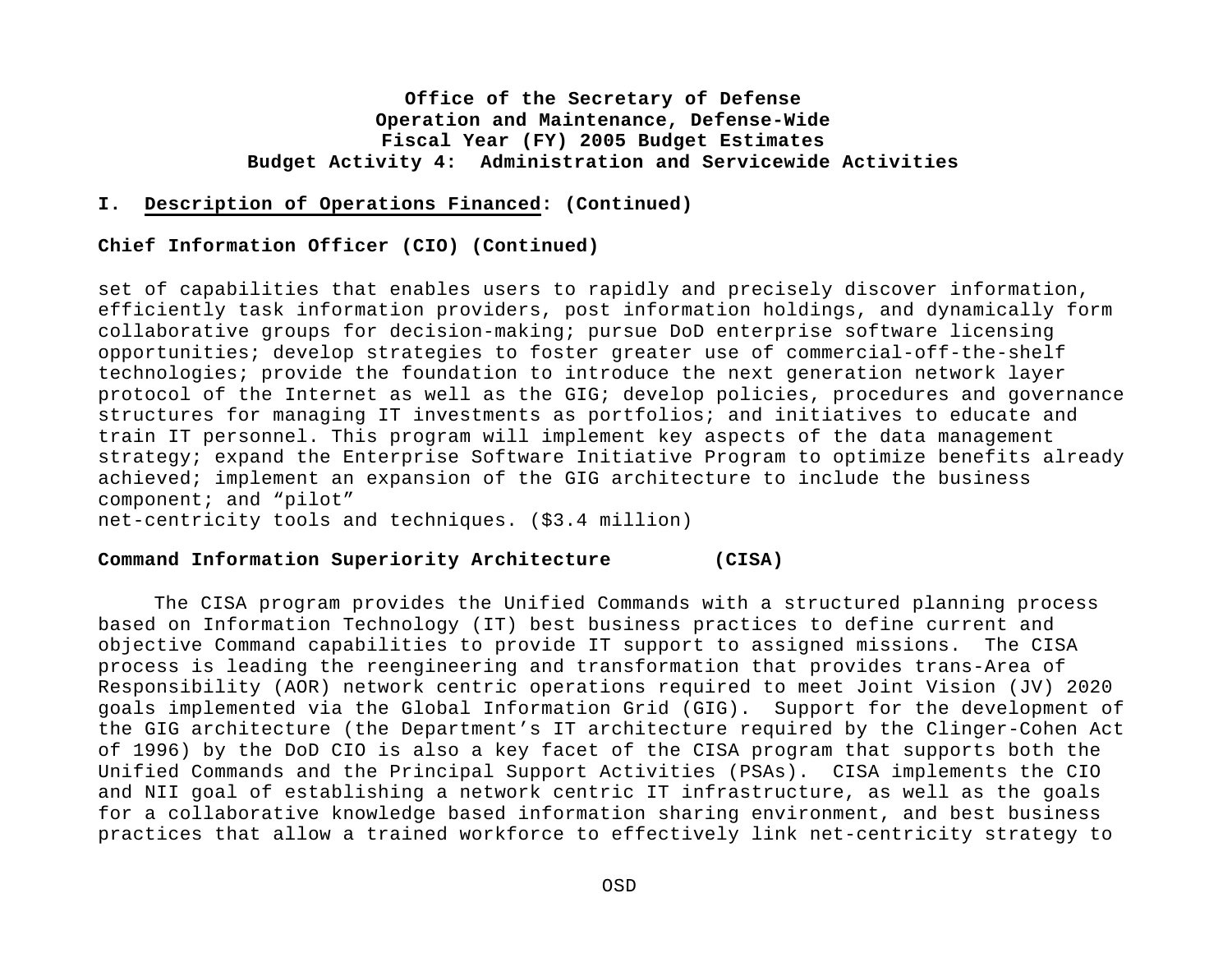requirements generation, PPBS and acquisition processes. The CISA program is leading to common, coherent "Go To War" capabilities and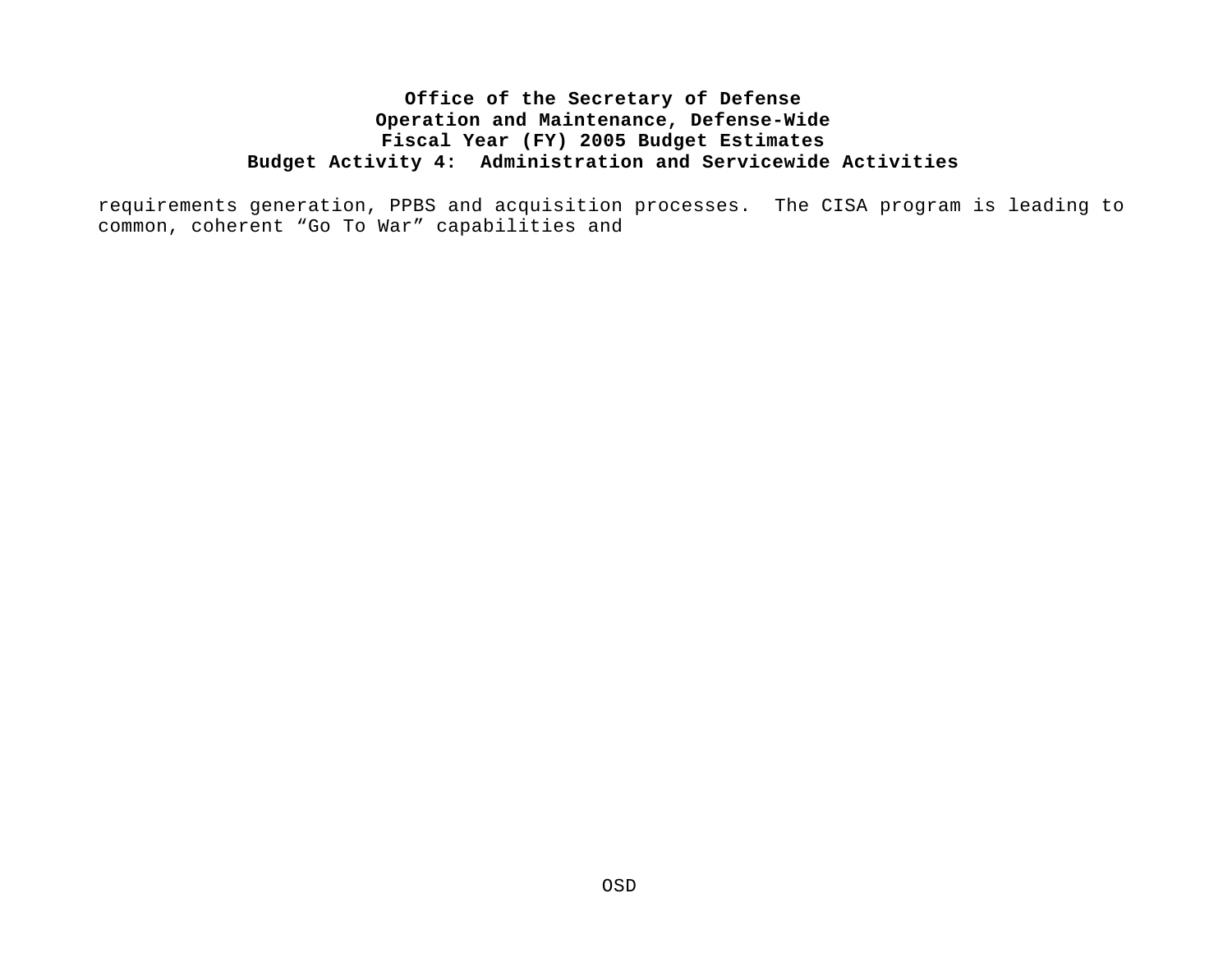### **I. Description of Operations Financed: (Continued)**

## **Command Information Superiority Architecture (CISA) (Continued)**

identifying best business practices that identify differences in capabilities and interoperability issues between Unified Commands, and their multi-national partners. Specific new CISA initiatives will integrate net-centricity concept, achieve horizontal fusion of missions and business processes across the Unified Commands, their components, and multi-national partners, who will establish trans-AOR network centric operations. CISA will also perform cross-Unified Command analysis of capabilities to impact IT investment strategies to improve transition plans for the Unified Commands to reach objective architectures according to the goals of JV 2020. (\$-.8 million)

### **Information Superiority Integration Support (ISIS)**

The ISIS program provides resources for program oversight and integration of, and related planning for the implementation of joint and combined end-to-end integration of command and control (C2), communications, space systems and IT programs. Program oversight

and integration are critical enabling functions required to ensure the achievement of the Department's goals of information superiority, and the improvement of network centric operations. ISIS resource initiatives include improved program oversight and Department guidance for acquisition system programs to better exploit advanced technologies, reduce acquisition cycle time and cost, enhance system interoperability and advance the Department's strategic, tactical, and telecommunications transformational goals. Program oversight analyses and management ensure integration of the Department's related disciplines including strategic vision, policy, standards, and necessary interoperability for C2 and communications into programs. The ISIS program also provides resources for the acquisition process oversight, direction, and technical analysis to ensure Services' and Defense Agencies' acquisition and special interest programs, information technology programs, transformation initiatives, and war efforts' advocacy are addressing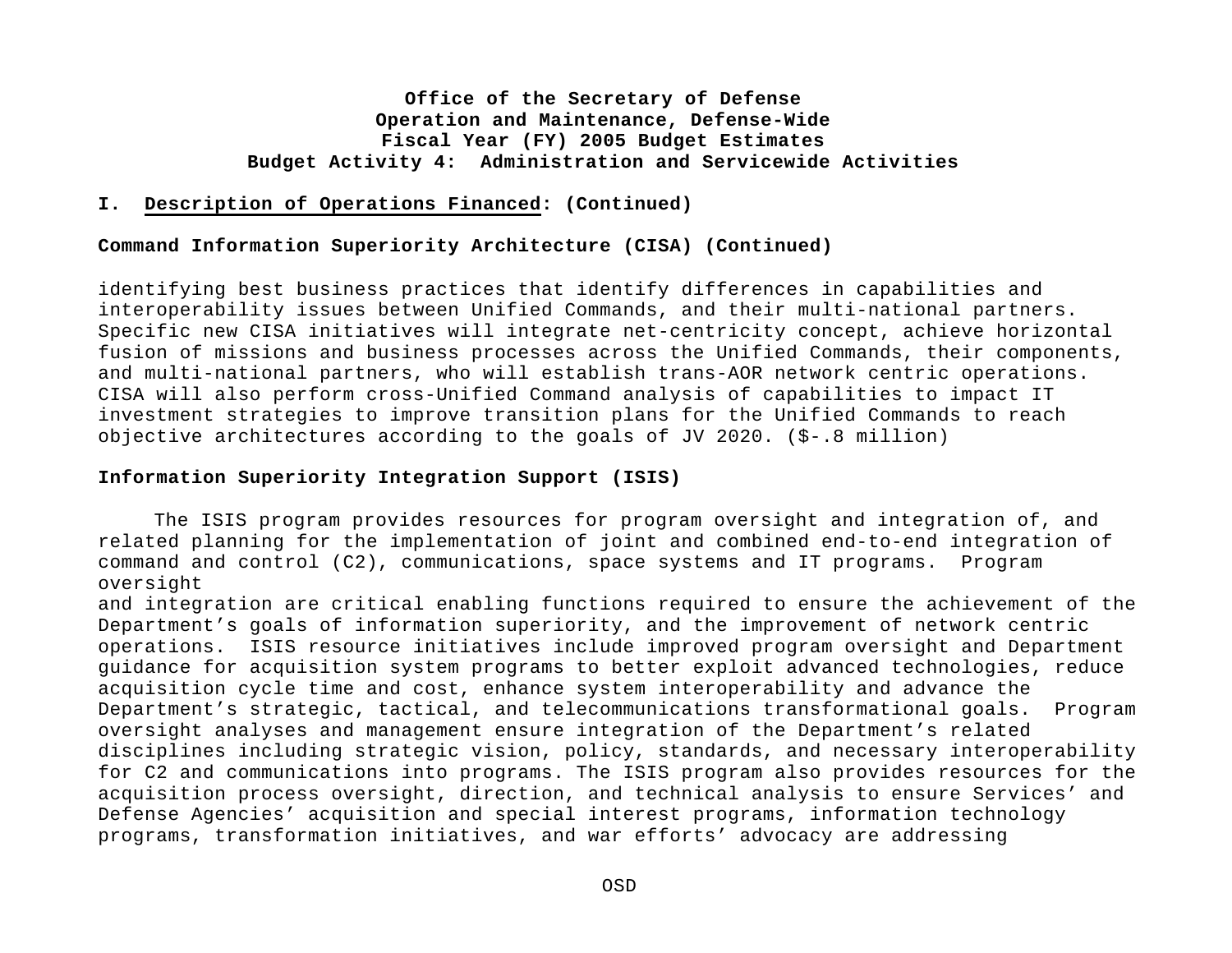acquisition milestone decisions and related programmatic requirements. Integration efforts also enable the Department to develop, implement, and support key programs, and recommend policies for improvements in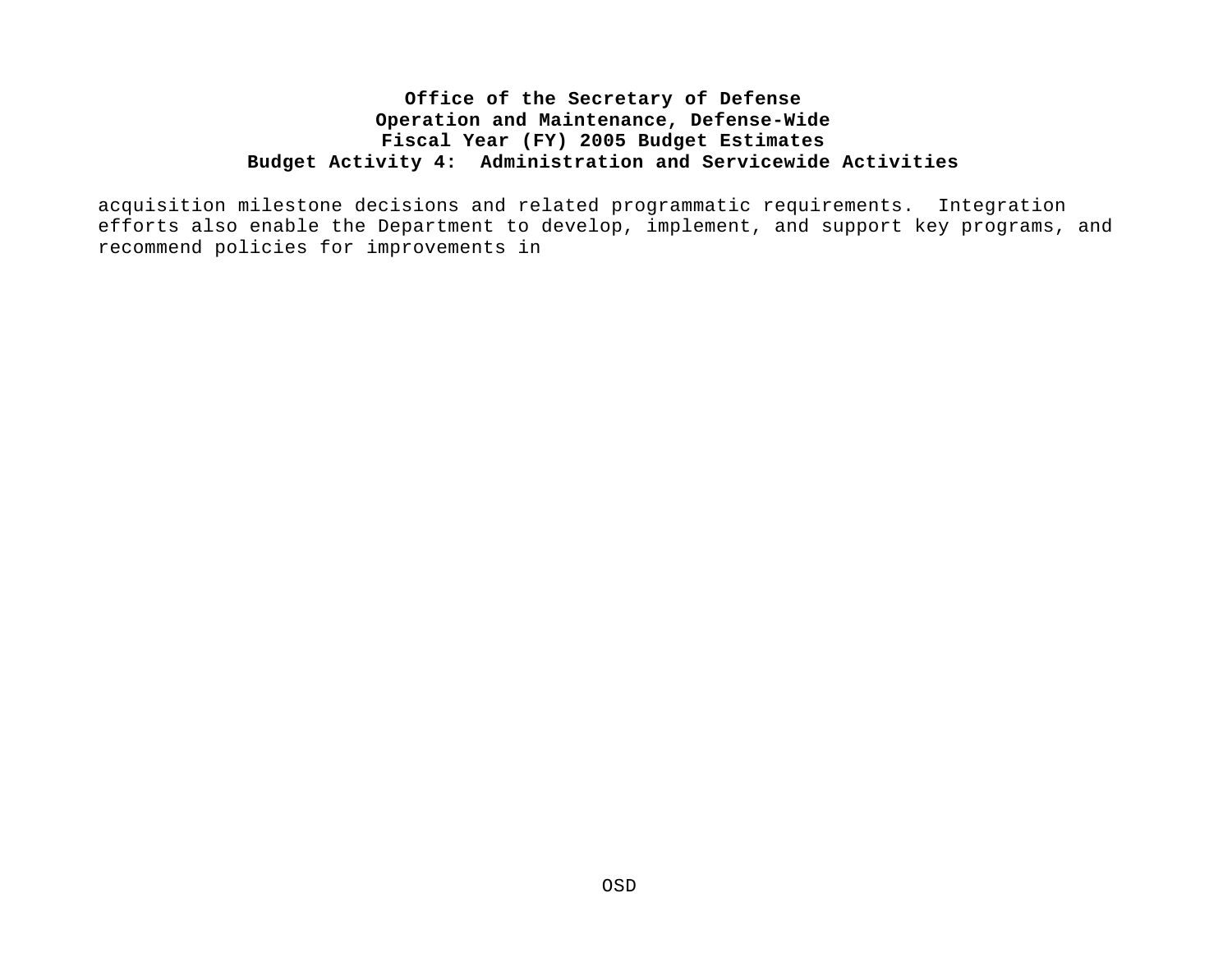## **I. Description of Operations Financed: (Continued)**

## **Information Superiority Integration Support (ISIS) (Continued)**

command and control, communications, space control, satellite operations, satellite launch, environmental sensing and position, navigation and timing. Integration support will oversee the migration from stove-piped systems to the transformational end-to-end integrated, interoperable, secure systems that comprise the Global Information Grid (GIG). The GIG, in turn, is the foundation necessary to support net-centric operations and to achieve information superiority. (\$1.1 million)

#### **Information Systems Security Program (ISSP)**

The ISSP provides resources to support policy development, program oversight and integration for all DoD Information Assurance (IA) efforts, including all efforts that protect and defend information systems by ensuring their availability, integrity, authentication, confidentiality, and non-repudiation. These efforts include providing for Computer Network Defense (CND) and the restoration of information systems by incorporating protection, detection, analysis and reaction and response capabilities. Provides for rationalization and integration of the overall DoD ISSP and other IA related programs in accordance with the DoD IA Strategic Plan and Defense Planning Guidance and integrates IA program spending with DoD

enterprise requirements. Focuses on technical policy development; technology program analysis and integration; IA and CND architecture development and oversight; IA and CND operations process integration, impact assessment and mitigation planning; oversight and development of IA human resource education, training and awareness; and IA program development, integration and oversight (including detailed analysis and oversight of DoD Components IA program and budget). It provides for IA support to major automated information systems programs, major defense acquisition programs, risk management activities, pilot programs and demonstrations, multi-national initiatives, and short-term studies and research of critical DoD interest. Funding supports implementation of the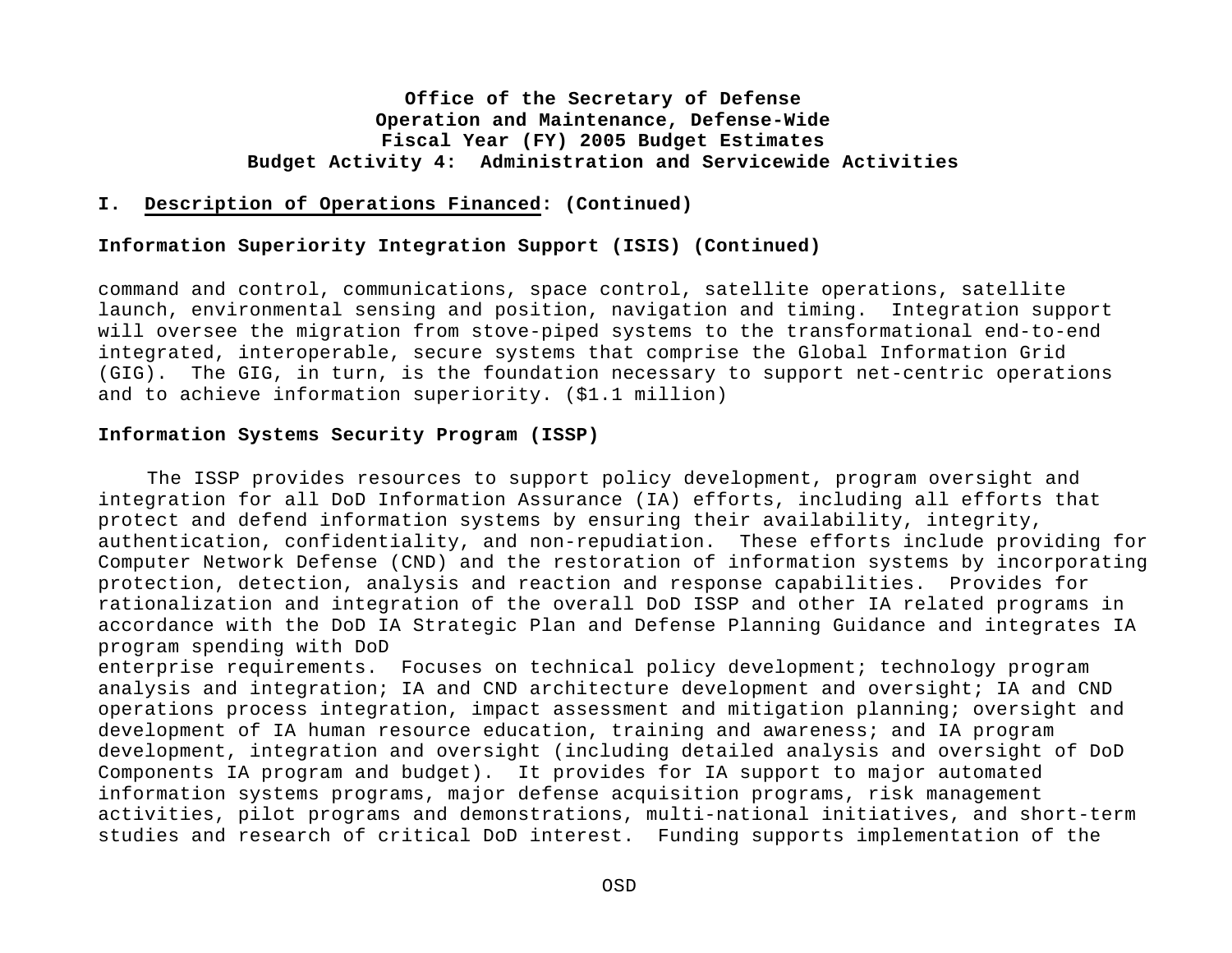statutorily mandated Defense-wide Information Assurance Program (10 USC 2224), the Information Assurance Scholarship Program (10 USC 2220) and the Federal Information Security Management Act of 2002 (44 USC 3544/3545) – replacing Government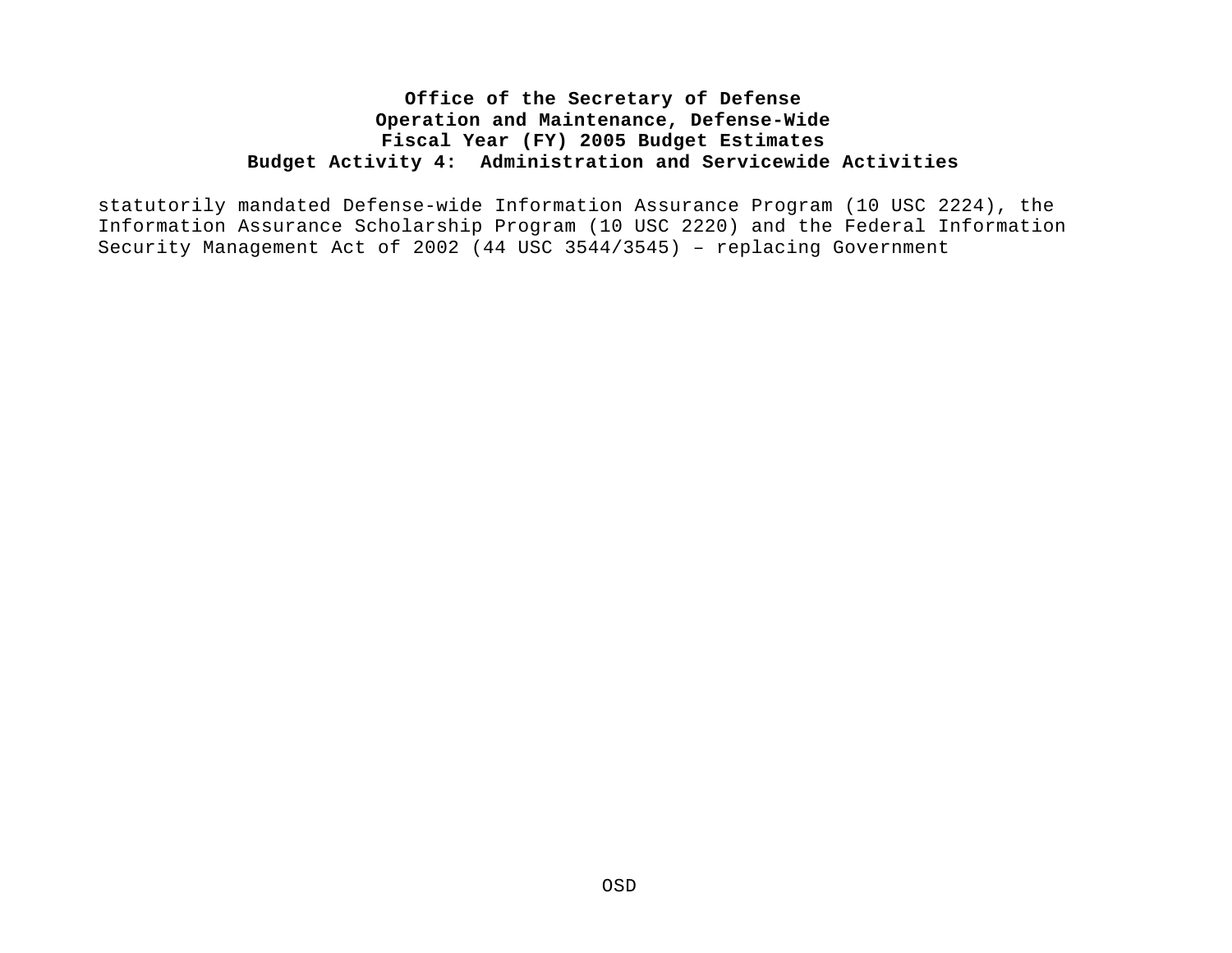#### **I. Description of Operations Financed: (Continued)**

### **Information Systems Security Program (ISSP) (Continued)**

Information Security Reform (44 USC 3534/3535) – which requires annual IA evaluations of DoD information systems and reports on those systems. (\$2.4 million)

#### **Global War on Terrorism (GWOT)**

The GWOT funding will support the Horizontal Fusion program to expand the ability to automate data pull and fusion across geographically dispersed, multiple Intelligence databases in order to track and target fleeting targets. This effort has direct applicability to the current military operations ongoing and contemplated in the Central Command Area of Responsibility. (\$-4.4 million)

| Under Secretary of Defense (Intelligence) | Dollars in Thousands     |  |
|-------------------------------------------|--------------------------|--|
|                                           | FY 2003 FY 2004 FY 2005  |  |
|                                           | Actual Estimate Estimate |  |
|                                           | - 45,606 55,658          |  |

#### **USD (I) Mission and Analysis Fund**

The Mission and Analysis Fund provides resources to perform studies and technical analyses of ongoing and emerging requirements in the intelligence, reconnaissance and surveillance (ISR) activities with particular emphasis on the Global War on Terrorism (GWOT). These analyses support the formulation, coordination, management and oversight of DoD policies, guidance and plans for ISR programs. Funding will enable the DoD to develop ISR, security, information operations and counterintelligence policies capable of adapting to a rapidly changing operational environment; focused on a shared-risk environment; designed to enhance situational awareness and response options with regard to evolving threats and vulnerabilities, foster systems integration and interoperability and the application of transformational technologies, and provide for necessary policy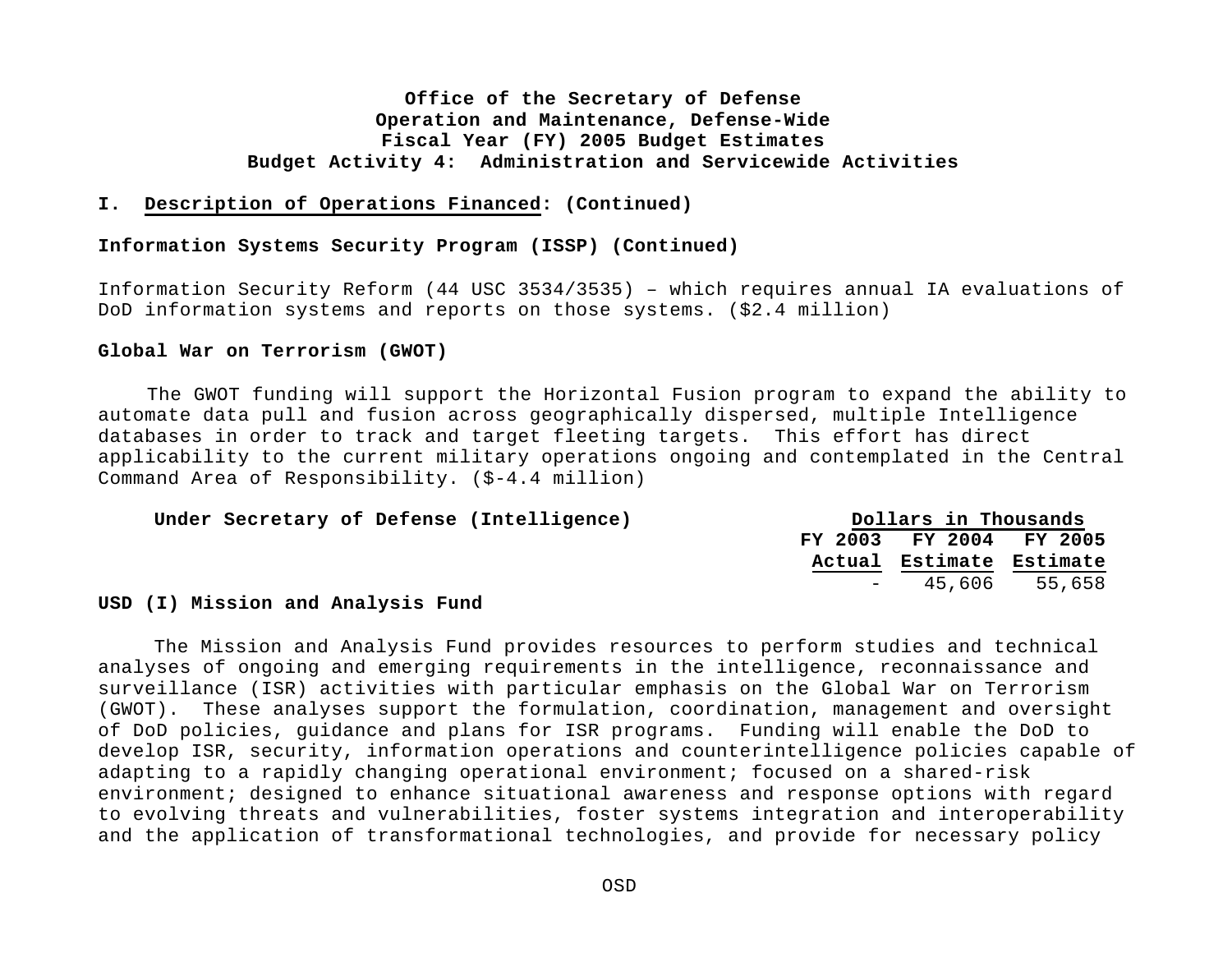and programmatic oversight. Funding will support the assessment of intelligence support for the GWOT. Other analyses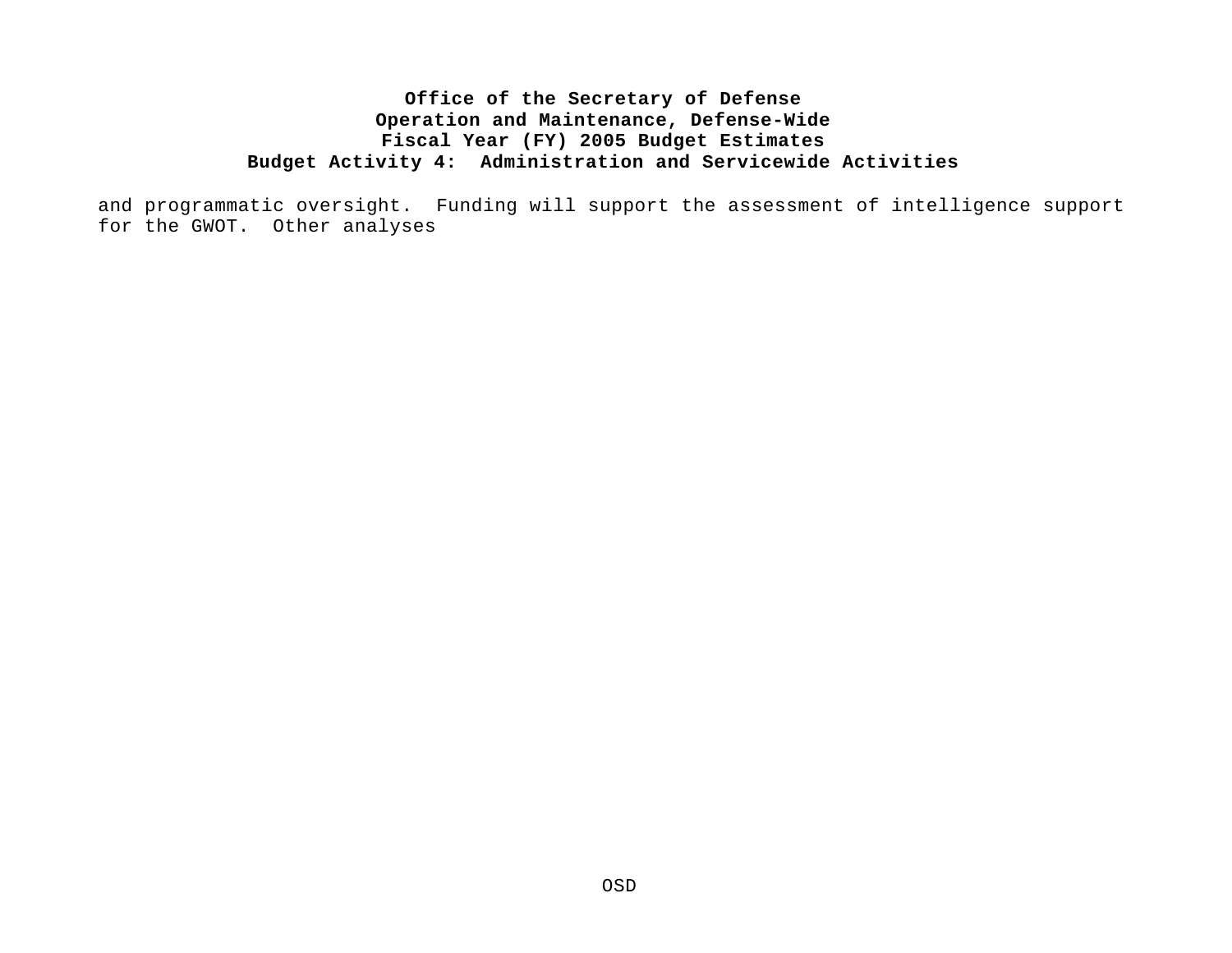## **I. Description of Operations Financed: (Continued)**

## **USD (I) Mission and Analysis Fund (Continued)**

include the development of policy and guidance for operational planning, employment of intelligence, surveillance and reconnaissance capabilities, and policy support for the GWOT; development of strategies and implementation plans for enhancing security, survivability and

operational continuity of essential ISR systems employed for national decision making and military operations; formulation and oversight of U. S. Government National Security Policy Directives on remote sensing and other national security space activities. In addition

funding supports coordination with the intelligence community on remote sensing issues; military intelligence needs; intelligence requirements, analysis and priorities; resource planning and programming; exploitation management; intelligence data dissemination and sharing through the use of metadata tagging technologies. Also within Mission and Analysis, Information Superiority Integration Support (ISIS) provides resources for program oversight and integration of, and related planning for the implementation of joint and combined end-to-end integration of ISR systems. Program oversight and integration are critical enabling functions required to ensure the achievement of the Department's goals of information superiority. ISIS resource initiatives include improved program oversight and Department guidance for acquisition system programs to better exploit advanced technologies, reduce acquisition cycle time and cost, enhance system interoperability and advance the Department's strategic, tactical and transformational goals. Program oversight analyses and management ensure integration of the Department's related disciplines including strategic vision, policy, standards and necessary interoperability into ISR programs. The ISIS program also provides resources for the acquisition process oversight, direction, and technical analysis to ensure Services' and Defense Agencies' acquisition and special interest programs, transformation initiatives, and war efforts; advocacy are addressing acquisition milestone decisions and related programmatic requirements. Integration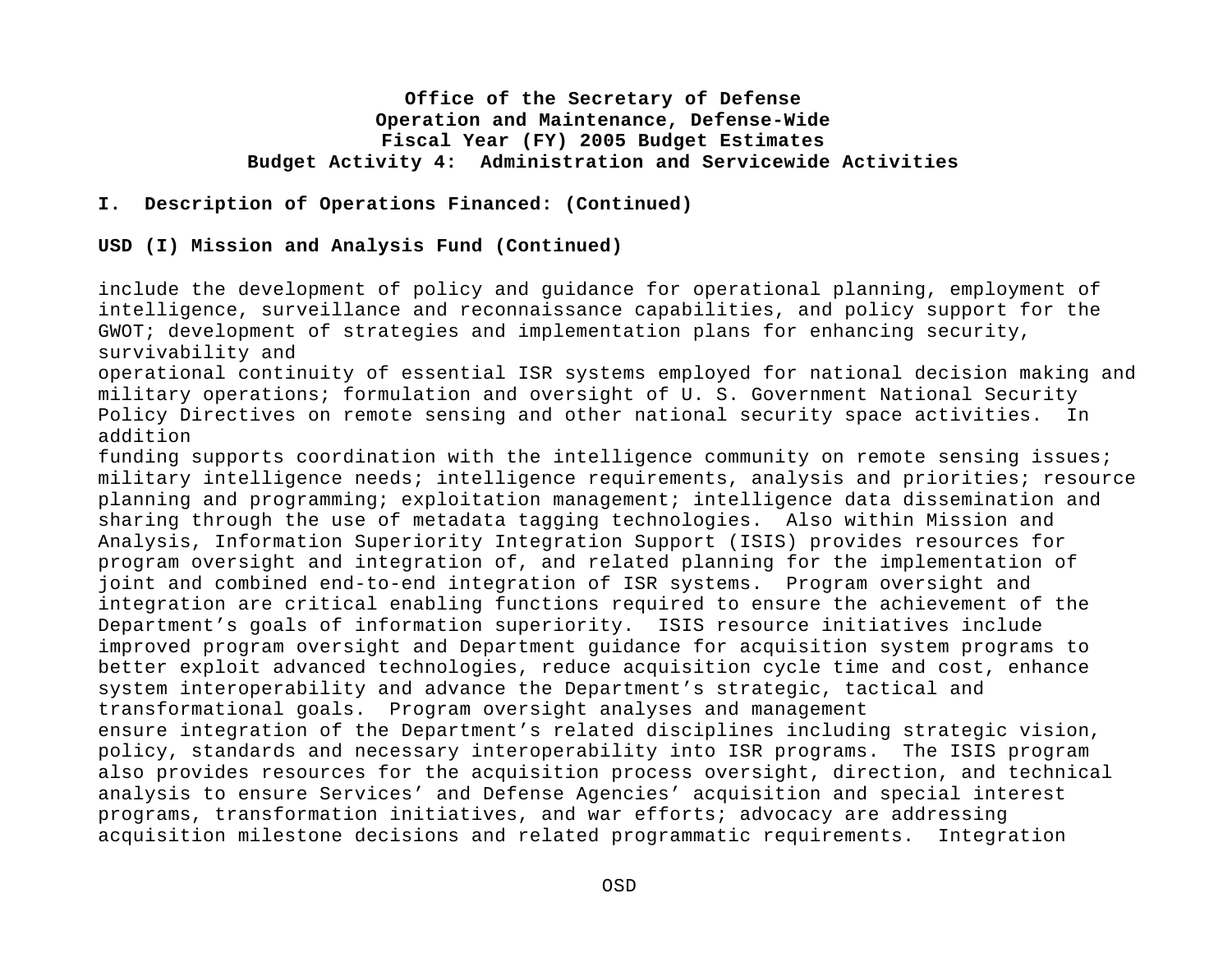efforts also enable the Department to develop, implement, and support key programs, and recommend policies for improvements in overall Network Centric Intelligence capabilities. Integration Support will oversee the migration from stovepipe ISR systems to the transformational end-to-end integrate, interoperable, secure systems that will populate the Global Information Grid (GIG). (\$1.0 million)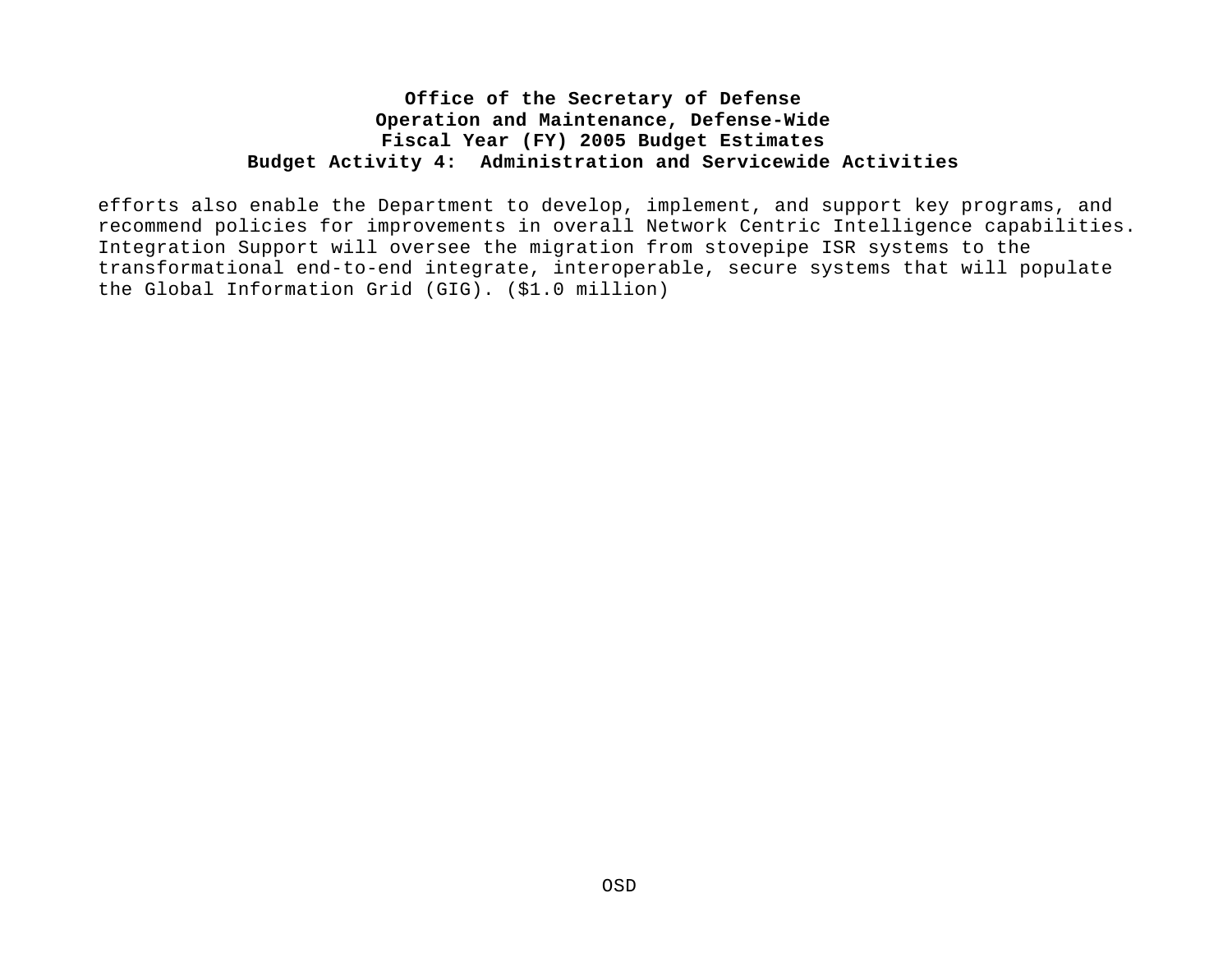### **I. Description of Operations Financed: (Continued)**

#### **Global War on Terror (GWOT)**

The USD(I) Global War on Terrorism (GWOT) program will focus on continuous assessment and analysis of DoD's asymmetrical technological superiority against terrorist assets and activities world wide. Particular emphasis will be in assuring the Combatant Commanders' capability to execute the force projection mission with the best possible all source intelligence information and equipment for the operational forces to maximize success of

operations. These transformational capabilities are critical to homeland defense and essential in defending against terrorist threats world wide by providing the support necessary to conduct preemptive offensive operations. Our assessments must come up with new ways to counteract the threat with our technological advantages. The DoD must be an overwhelming offensive capability with a commensurate defensive capability. Funding will sustain a mechanism that supports the rapid exchange of intelligence information between the Theater Combatant Commanders, the components, Allied/Coalition partners, and US Embassies. These efforts have direct applicability to the current military operations ongoing in the Central Command Area of Responsibility. An increase of \$20.0 million is attributable to a special access program and the classified budget will contain the justification.

#### **Technology Development**

This function transfers to the Air Force in FY 2005. (\$-13.7 million)

## **Counterintelligence and Security**

Counterintelligence and security policy and program oversight responsibilities include: personnel, administrative costs, supplies, weapons, information, physical structures, and the Defense industrial base. Technical disciplines involve the thorough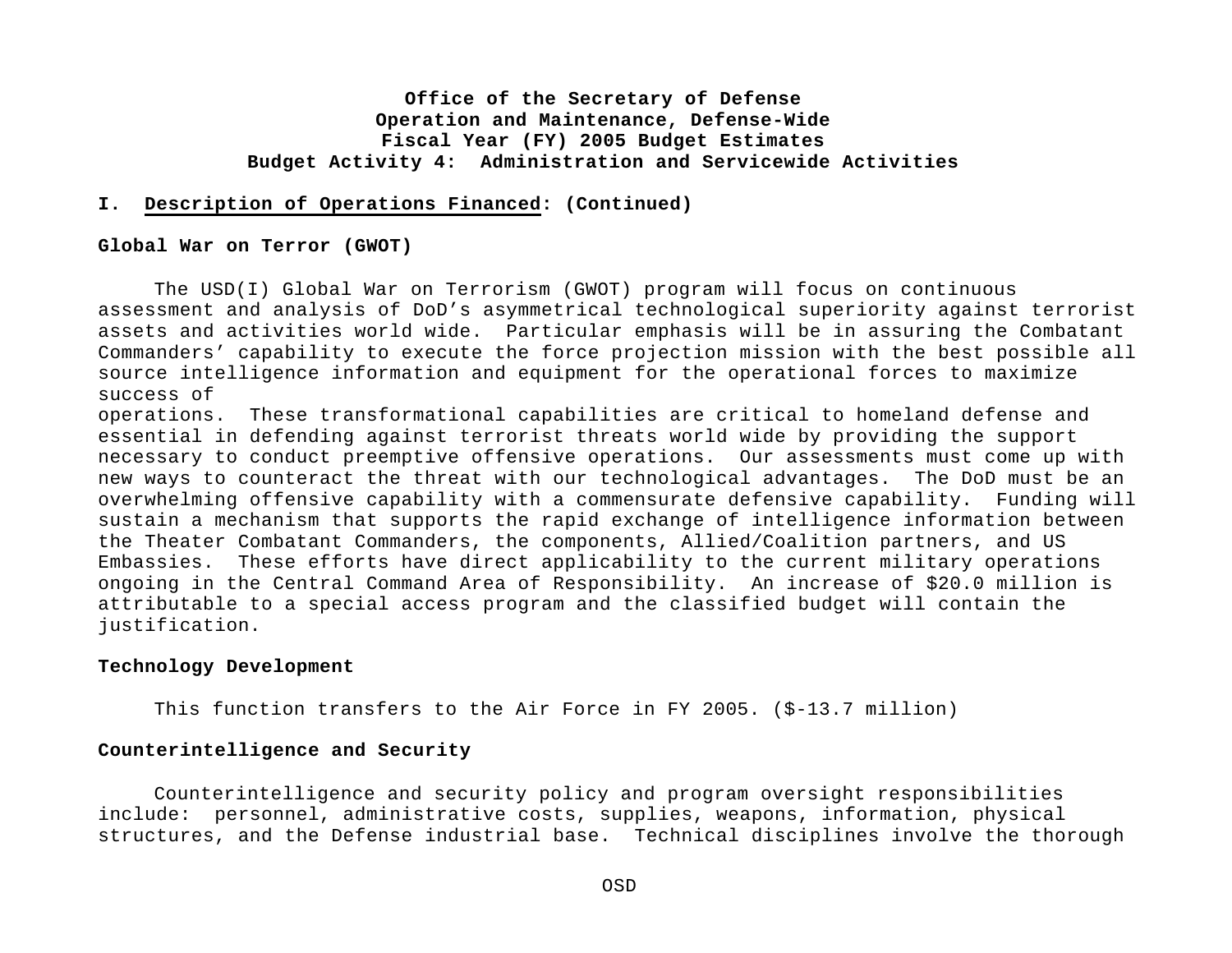understanding and potential applicability to DoD of research and development in areas like investigative tools, surveillance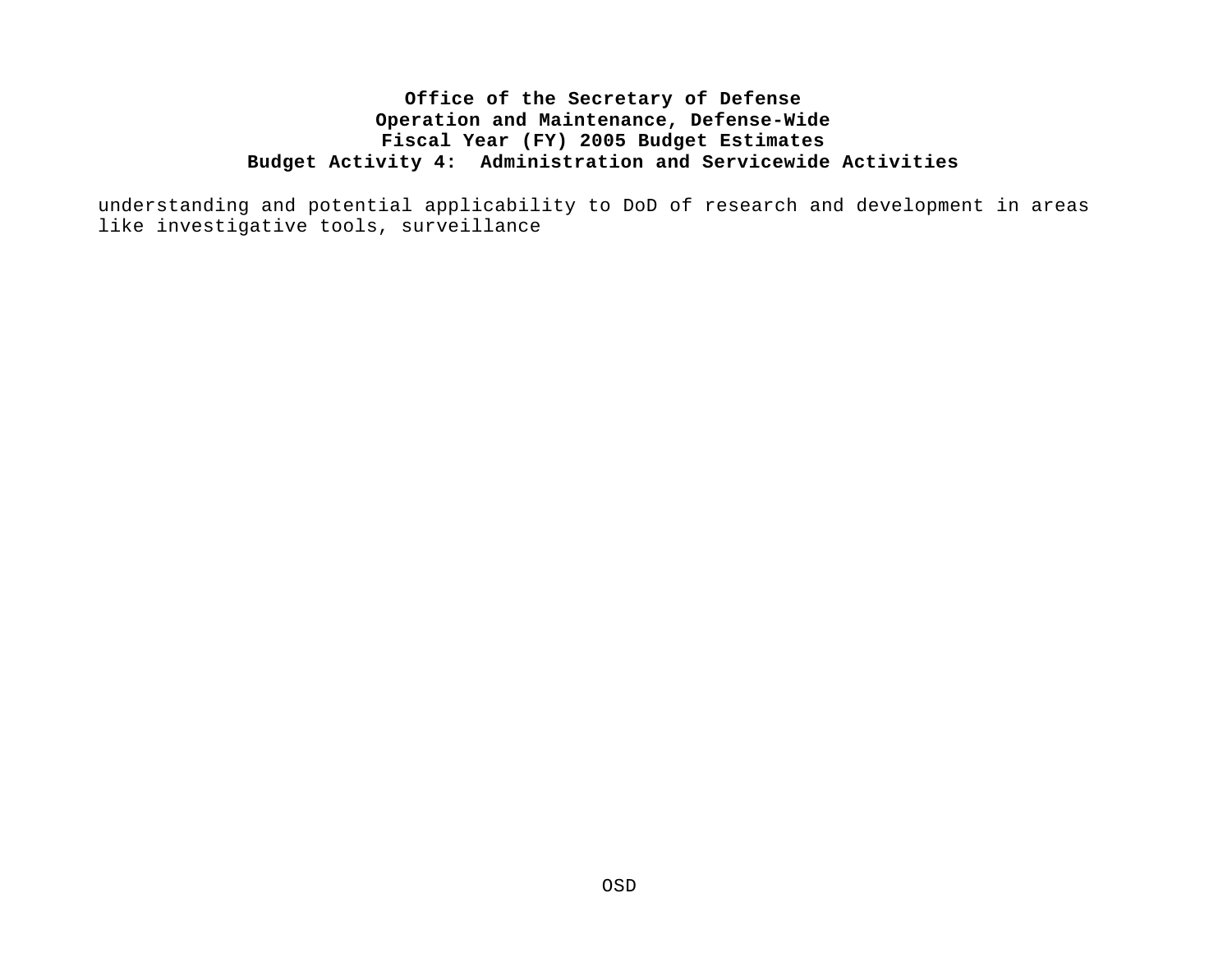## **I. Description of Operations Financed: (Continued)**

### **Counterintelligence and Security (Continued)**

countermeasures, biometrics, information technology, behavioral science advances, etc. Non-technical disciplines involve the implementation of risk management principles and the integration of all DoD antiterrorism, force protection, readiness, critical infrastructure protection, counterintelligence, and security programs. Security Training and Awareness supports the Joint Security Training Consortium, a jointly funded DoD initiative to standardize training, strengthen functional skills, and enhance career development opportunities for the security workforce. Efforts include development and management of job and professional certification programs; selected training and professional development products to meet community operational needs; DoD security awareness initiatives,

programs and product development including major security awareness campaigns for the DoD workforce. (\$2.1 million)

| Acquisition, Technology and Logistics Programs (AT&L) |  |  |  | Dollars in Thousands     |  |
|-------------------------------------------------------|--|--|--|--------------------------|--|
|                                                       |  |  |  | FY 2003 FY 2004 FY 2005  |  |
|                                                       |  |  |  | Actual Estimate Estimate |  |
|                                                       |  |  |  | 109,926 115,712 156,027  |  |

The FY 2005 budget request for all appropriations for the AT&L is about \$156 million. The AT&L, in response to the Secretary's call to transform the Department to a more efficient organization, made significant changes in the collective resource posture in the FY 2004 budget request. The transformed programs continue in FY 2005. In order to accomplish the mission as effectively as in the past, the programs requested in Operations and Maintenance accounts are more critical than ever. This budget request includes programs that have been increased in scope (\$32 million), new programs (\$20 million), programs that have been reduced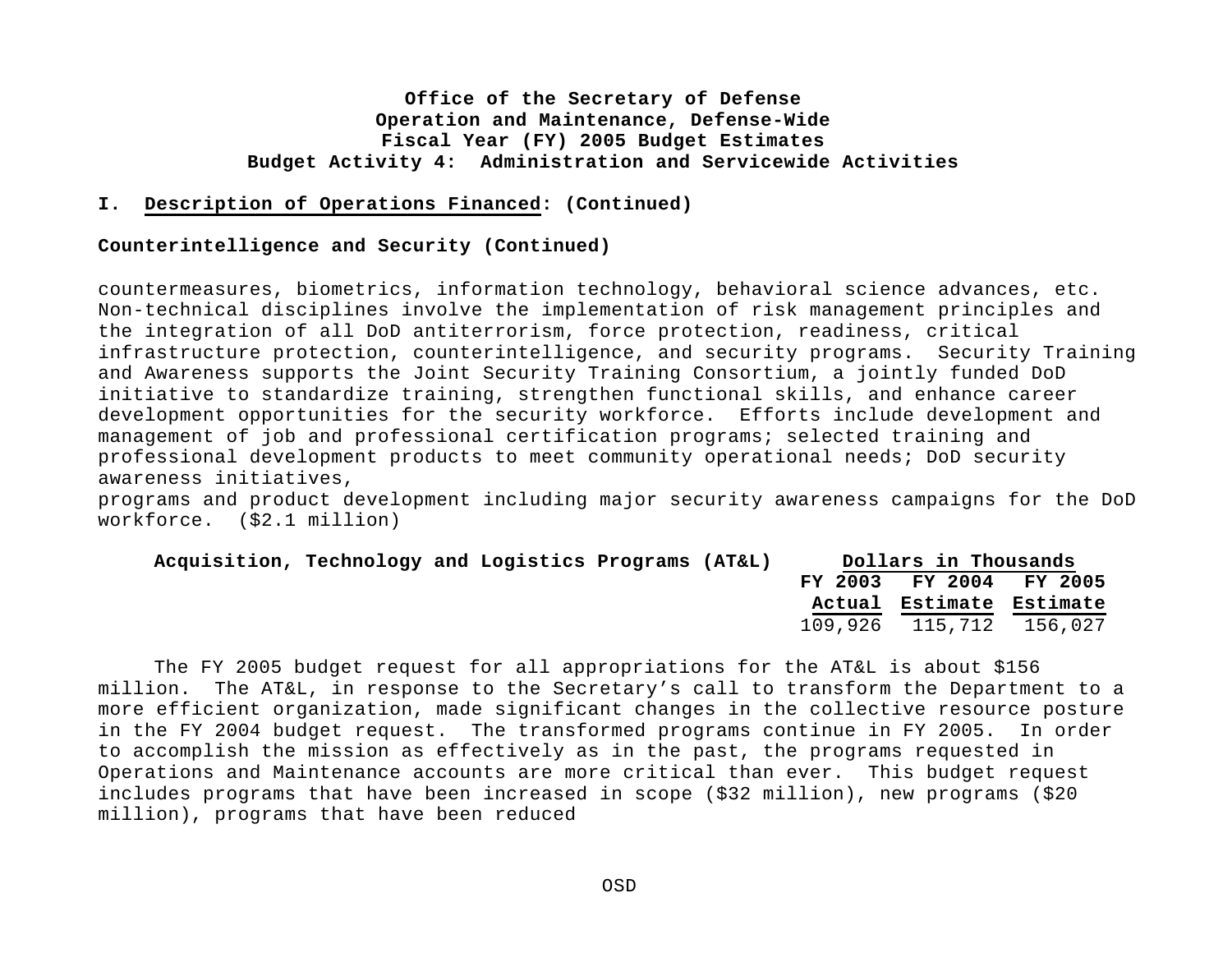in scope (-\$12 million), and programs that were terminated (-\$1 million). The O&M budget request reflects not only the nature of the work performed by the organization but also the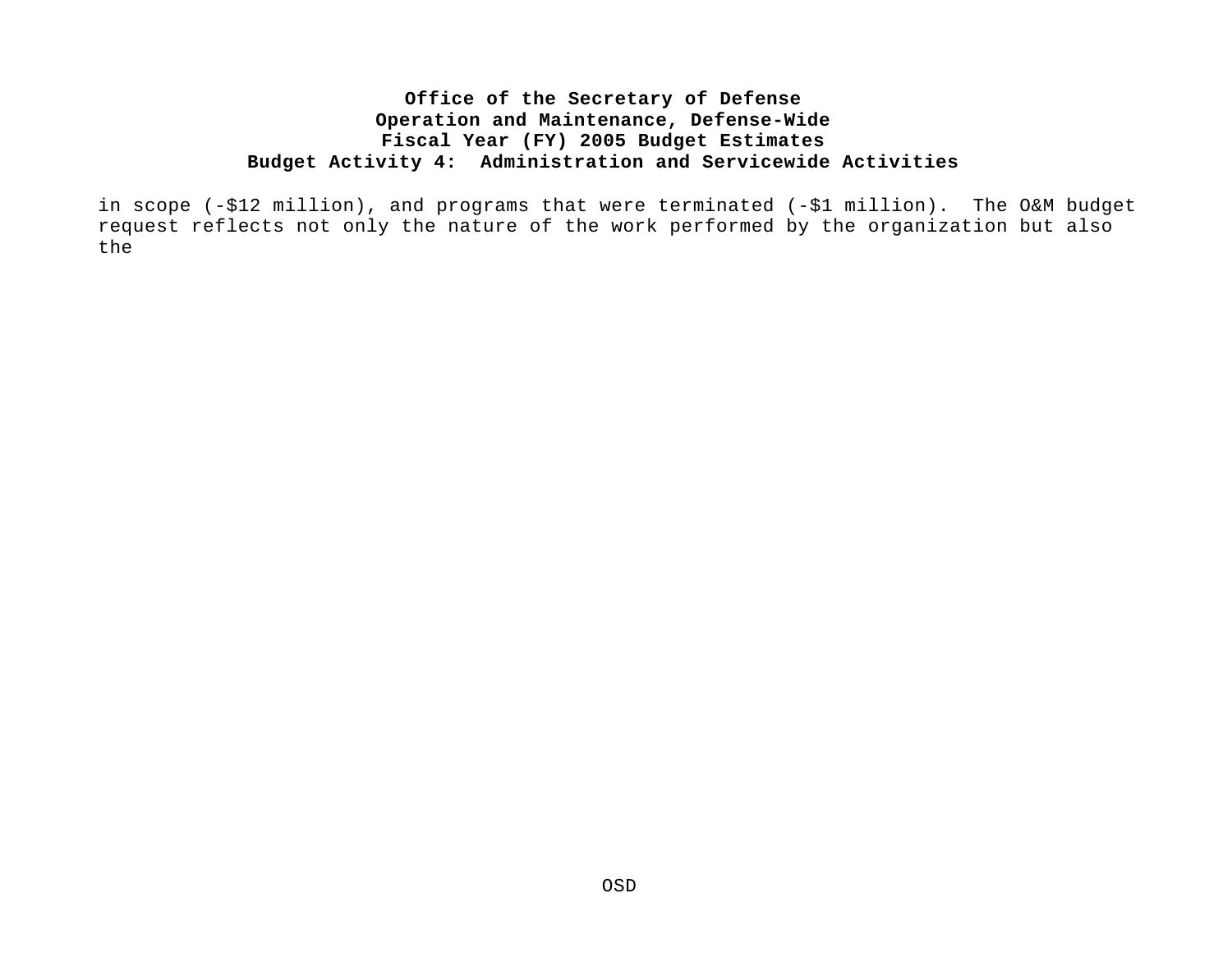## **I. Description of Operations Financed: (Continued)**

### **Acquisition, Technology and Logistics Programs (AT&L) (Continued)**

refocused mission support requirements. Programs funded in this account support 5 primary acquisition missions:

**Congressional Mandate:** Programs in this category respond directly to specific Congressional Direction and comprise 22% of the AT&L budget request (\$33.7 million).

#### **Legacy Resource Management**

Legacy projects support both statutory and mission-related environmental conservation requirements that support DoD training and testing. Projects funded are selected on the basis of the most positive effects on military readiness, increased conservation efficiencies, and the need to meet congressional intent. (\$2.5 million)

#### **CFO Act Compliance**

Achieving compliance with the CFO Act (CFOA) and the Federal Financial Management Improvement Act (FFMIA) is mandated by the Congress and is one of the Secretary's top priorities. The DoD owns more than 80 percent of the government's property, plant and equipment (PP&E), operating materials and supplies (OM&S), and inventory items, which are valued at well over \$1 trillion and which fall under the purview of the OUSD(AT&L). This program is a coordinated approach, using subject matter experts and Public Accounting Firms, to develop and implement new policies, processes and procedures that are critical to the success and compliance with public law. Outcomes from this Program include more reliable management information and improvements to the management of the Department's funds and assets, as well as more accurate information reported to the Congress. (\$0 growth)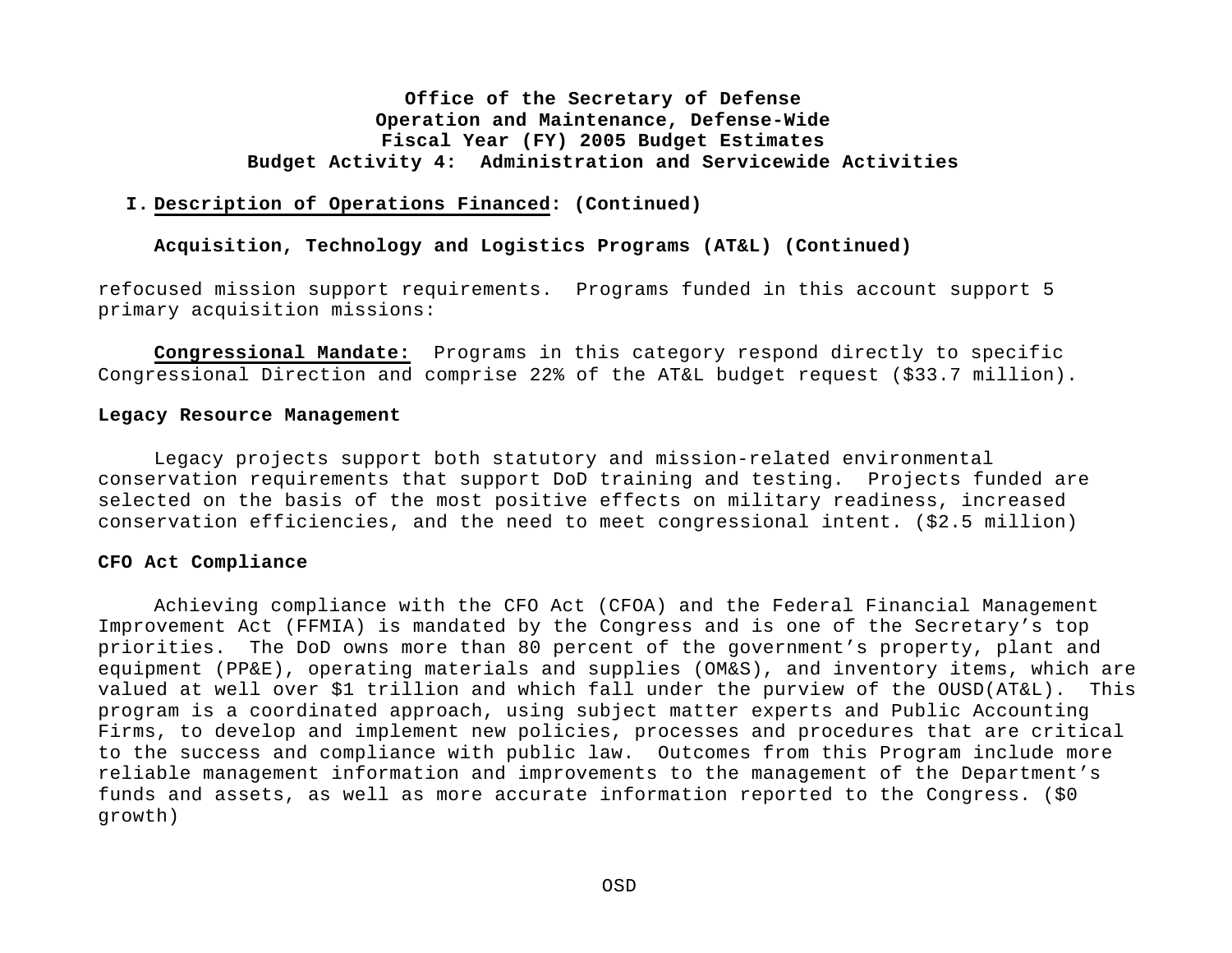### **I. Description of Operations Financed: (Continued)**

### **Arctic Military Environmental Cooperation (AMEC)**

AMEC conducts a limited number of technology demonstrations in support of Norway, a key NATO ally, to address Russian radiological and non-radiological waste pollution of prime fishing grounds. Projects are also designed to enhance the security of stored radioactive material. This program has a proven track record and is a cost effective means of constructive involvement with the military forces of Norway and Russia. (\$-2.1 million)

#### **Native American Land Remediation**

Congress appropriated \$10 million above the DoD request in FY 2004 for the Native American Lands Environmental Mitigation Program. The program funds efforts to document information on DOD environmental impacts to Indian Lands, environmental mitigation projects on Indian Lands, training and technical assistance to the tribes, and implementation of a DOD Policy for Working with American Indians and Alaska Natives. (\$- 10.0 million)

#### **Electronic Business Center of Excellence (E-Business COE)**

The E-Business COE is responsible for implementing DoD's Business Enterprise Architecture (BEA) mandated by Public Law 107-314, National Defense Authorization Act for Fiscal Year 2003, and implementing the E-Government part of the President's Management Agenda, mandated by Public Law 107-347, The E-Government Act of 2002, as they relate to DoD procurement. The domain leads the transformation of the acquisition/procurement business environment for AT&L enterprise and external partners through electronic business governance, the application of technology, and the alignment of DoD's business modernization programs with CIO initiatives and other Federal Agencies. Fund provided will assist the office to: (1) Provide quidelines and standards to create accessible,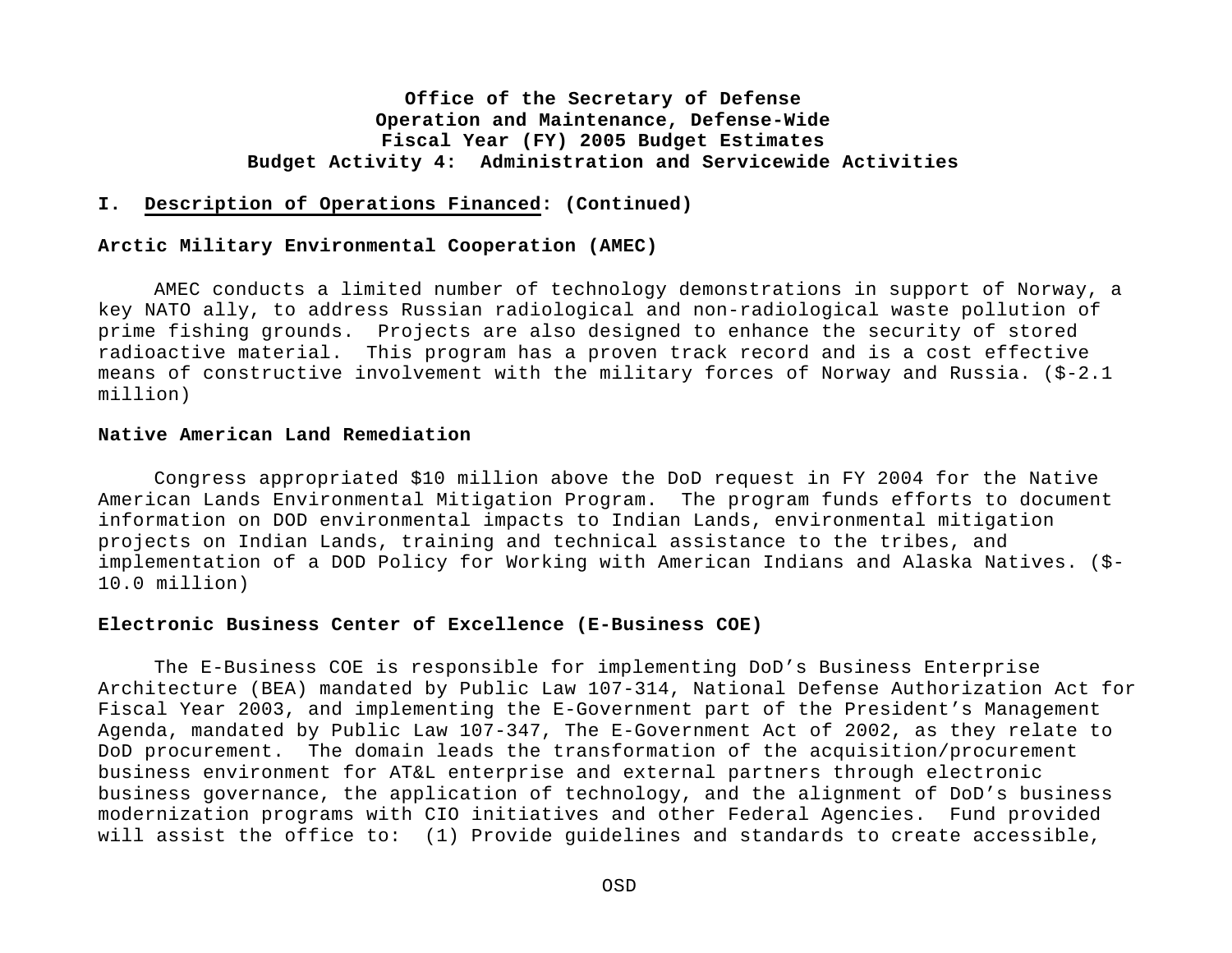efficient, effective, seamless and collaborative acquisition processes; (2) Govern programs across the DoD acquisition community to support the integrated acquisition end state and the forthcoming Federal Management Enterprise Architecture. Review, approve and enforce standards, constraints, guidelines,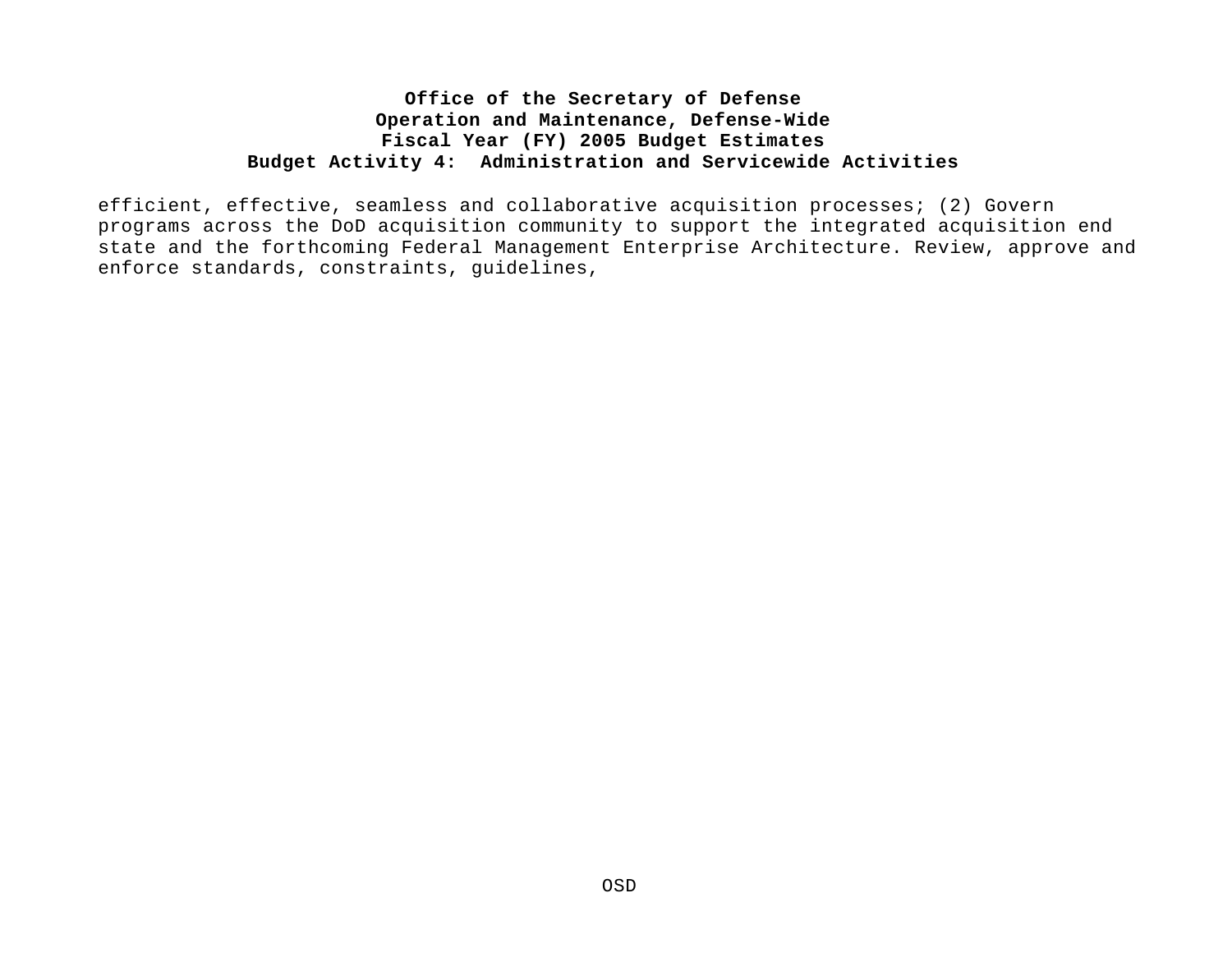#### **I. Description of Operations Financed: (Continued)**

#### **Electronic Business Center of Excellence (E-Business COE) (Continued)**

processes, and products for use within the acquisition community; (3) Support an Integrated Digital Environment that will link industry, program offices and oversight offices in a way that all share the same, validated data; (4) Create a structure for knowledge management and change management to implement EB DoD-wide; (5) Conduct portfolio management of all acquisition/procurement information systems; (6) Ensure integration with Federal E-Government architectures and transition DoD systems to government-wide use; (7) Align business processes and data strategies with Net-Centric goals of the Networks Infrastructure and Integration community; and (8) Complete the Standard Procurement System Analysis-of-Alternatives. (\$2.5 million)

#### **Test Resource Management Center**

The Bob Stump National Defense Authorization Act (NDAA) for FY 2003 directed the Secretary to establish a Department of Defense Test Resource Management Center (TRMC) as a DoD field activity under the authority, direction, and control of the Under Secretary of Defense for Acquisition, Technology and Logistics. Since that legislation was passed, OUSD(AT&L) developed implementation plans in FY 2003 and FY 2004 to begin in FY 2005. Funds are included in this request to fulfill Congressional intent by assessing the adequacy of Major Range and Test Facility Base to support the development, acquisition, fielding, and sustainment of defense systems. Program funds activities to fulfill Title 10 responsibilities of the Director, TRMC to include: 1) Not less often than once every two fiscal years, complete a strategic plan reflecting the needs of the Department with respect to T&E facilities and report to the Secretary and to Congress; 2) Review and provide oversight and certification of adequacy to the Secretary of Service and Defense Agency T&E budgets and expenditures. (\$1.4 million)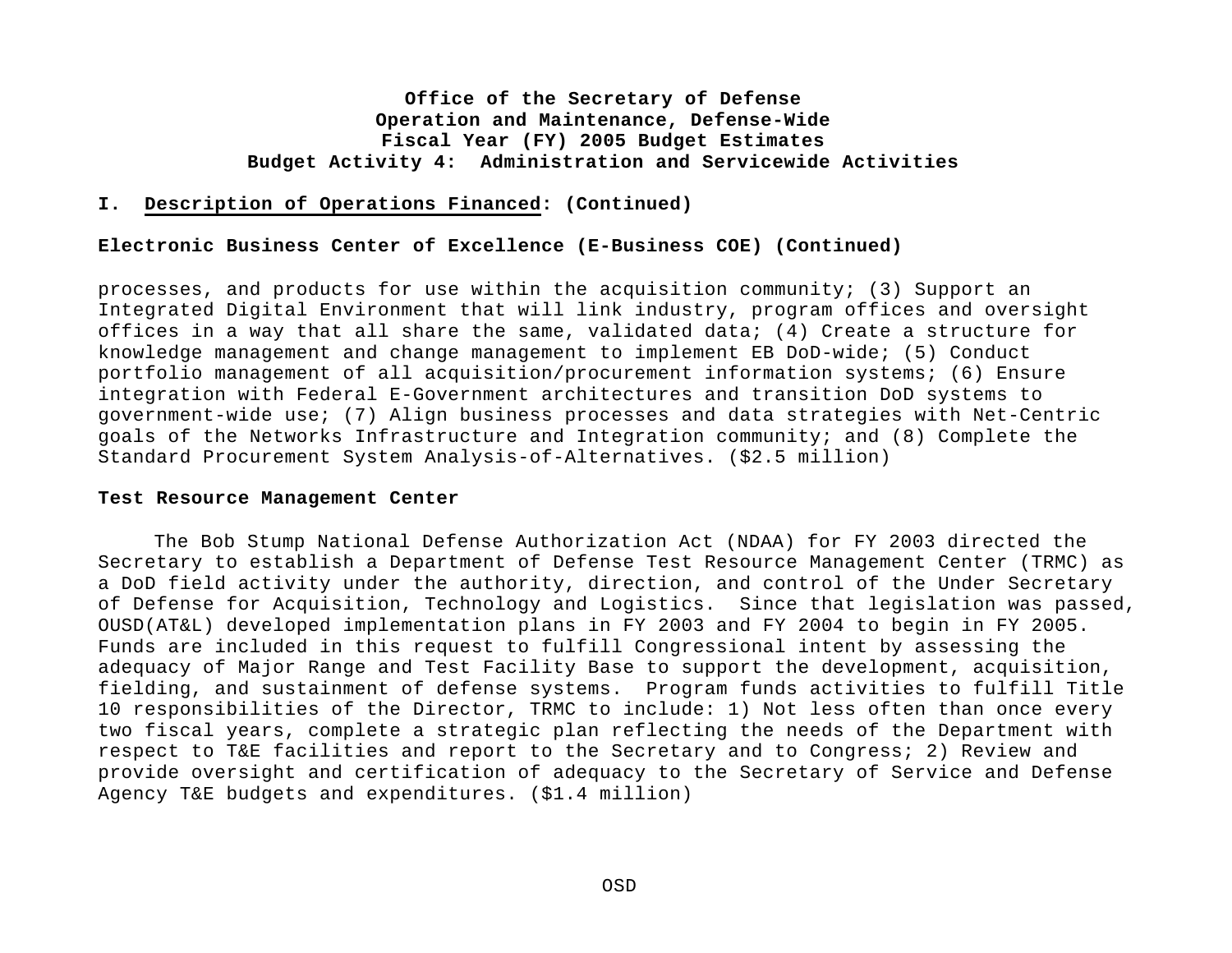### **I. Description of Operations Financed: (Continued)**

**Improve Acquisition & Logistics Processes:** Programs in this category will improve DoD acquisition procedures and will have a direct and significant benefit to the worldwide acquisition corps and contribute to readiness of our troops and the defense of this nation. Programs constitute 43% of the total AT&L budget request. (\$66.6 million)

### **Consolidated Acquisition Reporting System (CARS)**

Provides funds to redesign and modernize the CARS suite of software that has been used for over 13 years to collect major defense acquisition program information to satisfy DoD oversight and management needs to include Congressionally mandated reporting requirements. (\$0 million growth)

#### **Defense Reform Project for Competition/Defense Management Initiative**

The Defense Management Initiative (formerly titled the Defense Reform Project for Competition) improves the management of the services and facilities (including housing) on defense installations and to ensure effective implementation of selected defense reform initiatives for competition and eliminating unneeded infrastructure. The project evaluates concepts, approaches, policies and systems for studying selected Departmental functions for competitive sourcing; and produces analytical products and tools needed to improve management of installations and facilities including housing. (\$.7 million)

### **Acquisition Programs Support Systems**

This program provides contract resource management analysis, IT services and products, and administrative support to improve the flow of mission essential information and expedite acquisition decision making within OUSD(AT&L) and other elements of the world-wide acquisition community. Funding in this program augments funding for IT applications provided from organizational support funds. Funding is essential because of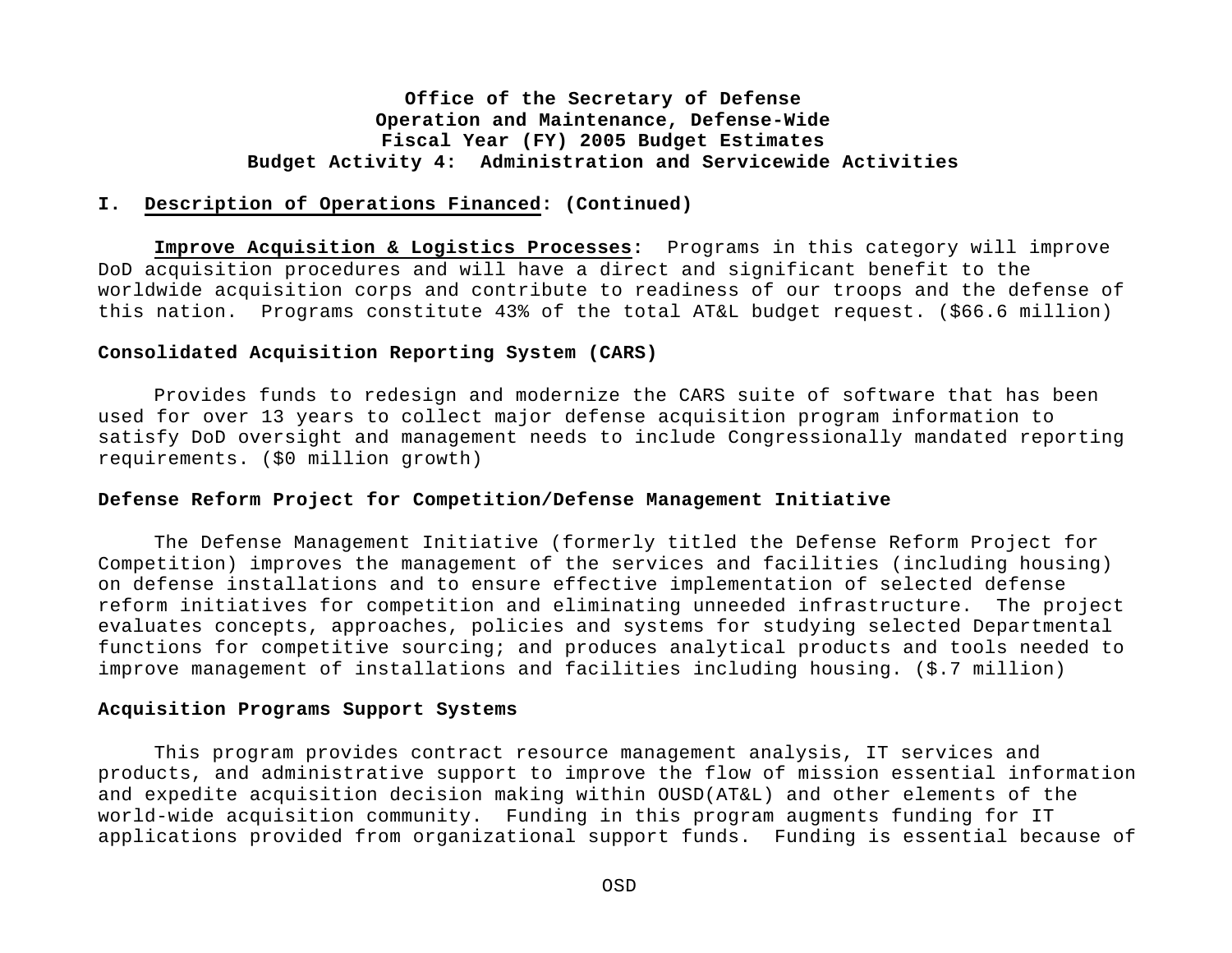the critical nature and unique attributes of the acquisition process, and the demands for timely and accurate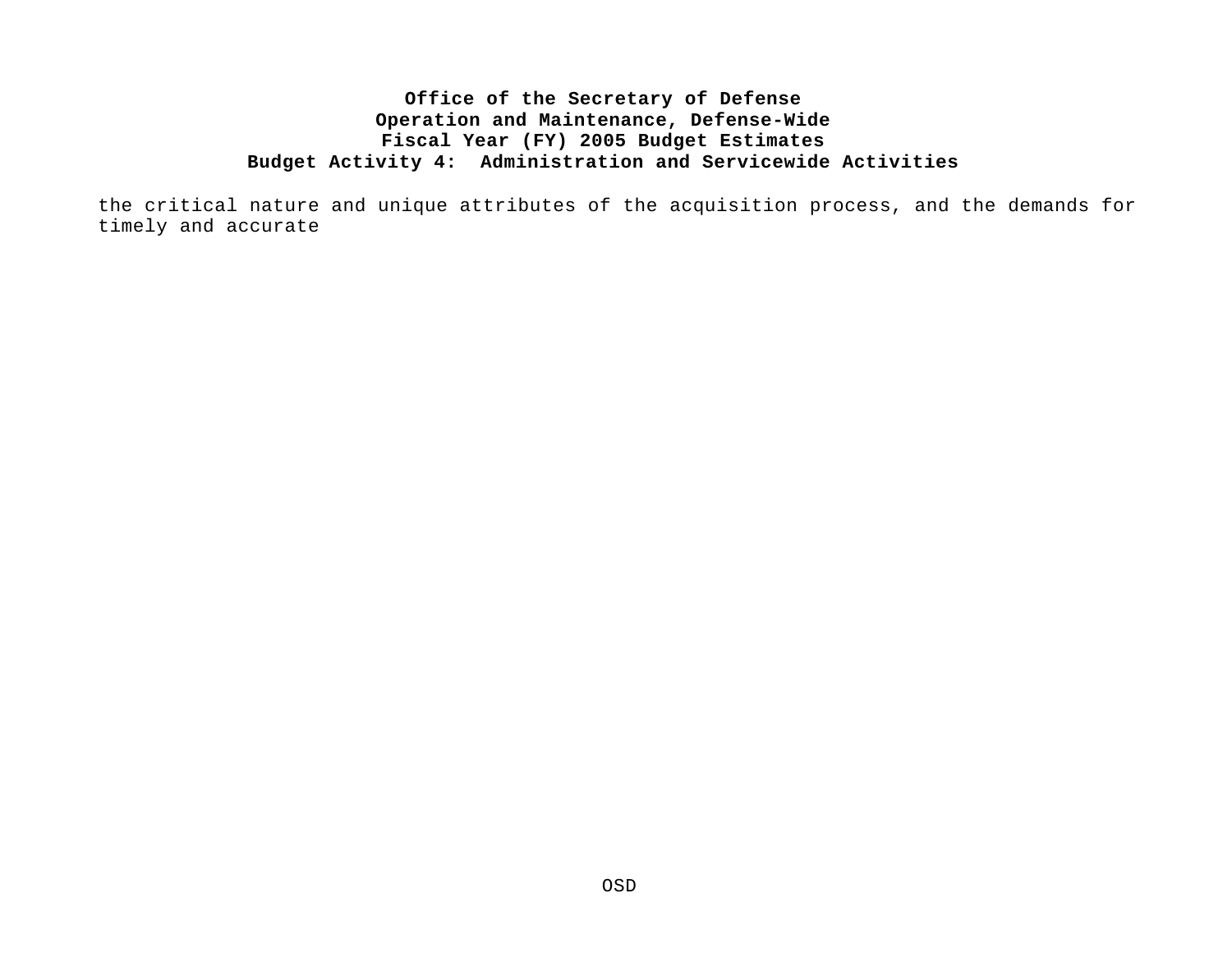### **I.****Description of Operations Financed: (Continued)**

## **Acquisition Programs Support Systems (Continued)**

decision support systems at the corporate headquarters level. Also provides additional funding to assure continuity of leadership operations since September 11, 2001. (\$.4 million)

### **Logistics System Modernization Support**

Advanced Information Technology capability has created unique opportunities to dramatically improve logistics support to the warfighter. Funds in this program will provide for: 1) issuance of publications and directives to the Services toward enterprise integration and modernization of Logistics systems; 2) assure synchronization of Logistics systems among Services and Agencies; 3) provide functional representation toward integration of Logistics systems within Department wide Enterprise Resource Planning (ERP) systems; 4) coordinate

the functional and information technology requirements of the DUSD(LM&R electronic commerce activities; and 5) support development of Logistics enterprise metrics to support management and assure good Logistics business practices. (\$4.9 million)

### **Defense Procurement & Acquisition Policy**

The Defense Procurement and Acquisition Policy (DPAP) implements changes throughout the DoD acquisition, technology and logistics community in the areas of acquisition excellence and streamlining the acquisition workforce and processes. Specifically funds will support workforce management issues - workforce identification, counting and reporting on the workforce, reviewing all Defense Acquisition Workforce Improvement Act (DAWIA) policies to include implementation of FY 2004 legislative changes and communication and outreach efforts concerning DAWIA policies and changing processes in acquisition. Communication and outreach efforts include developing several web-based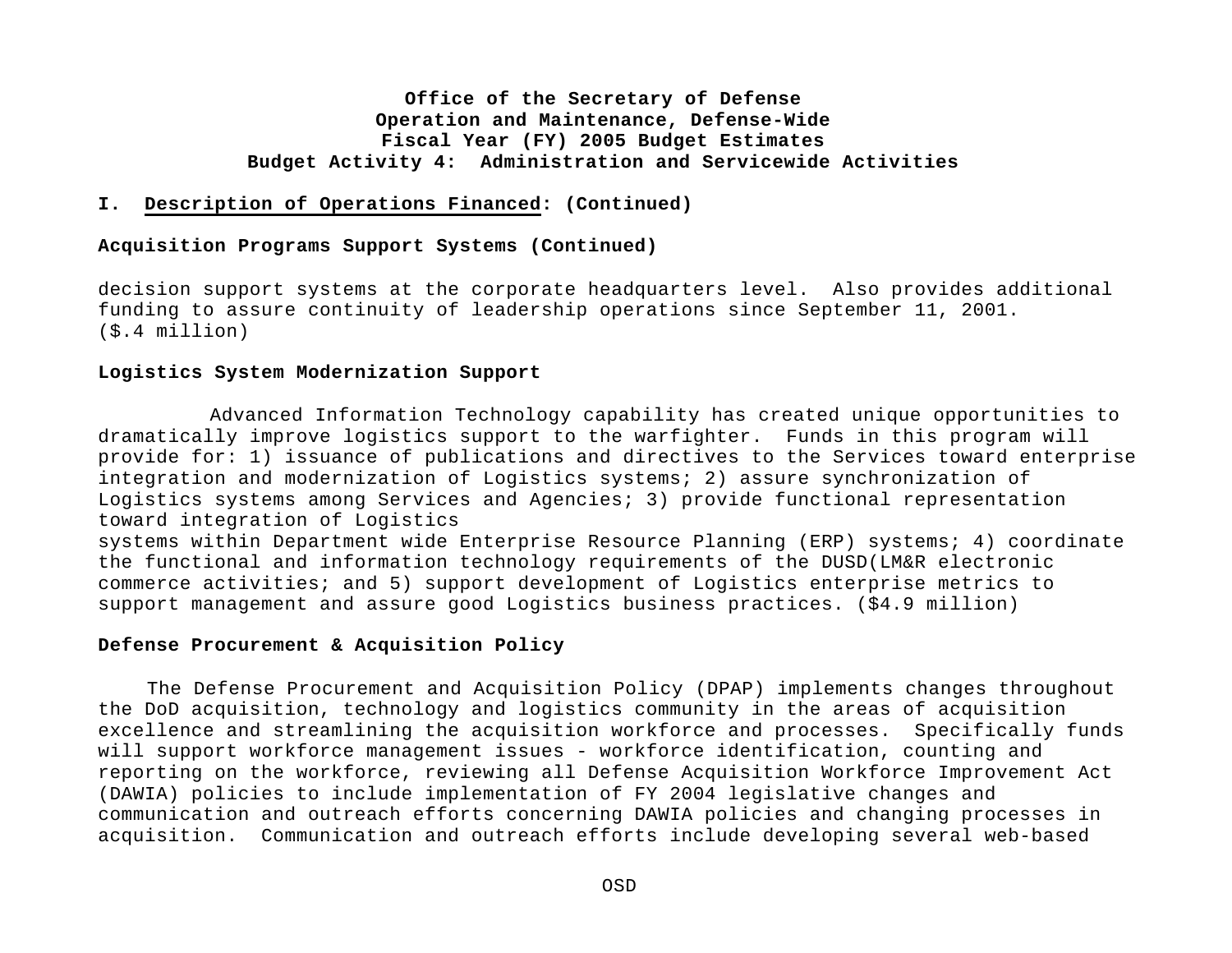continuous learning modules and guidebooks. Module development and execution are designed to form the basis of understanding commercial business practices and how they differ from traditional government approaches. (\$8.2 million)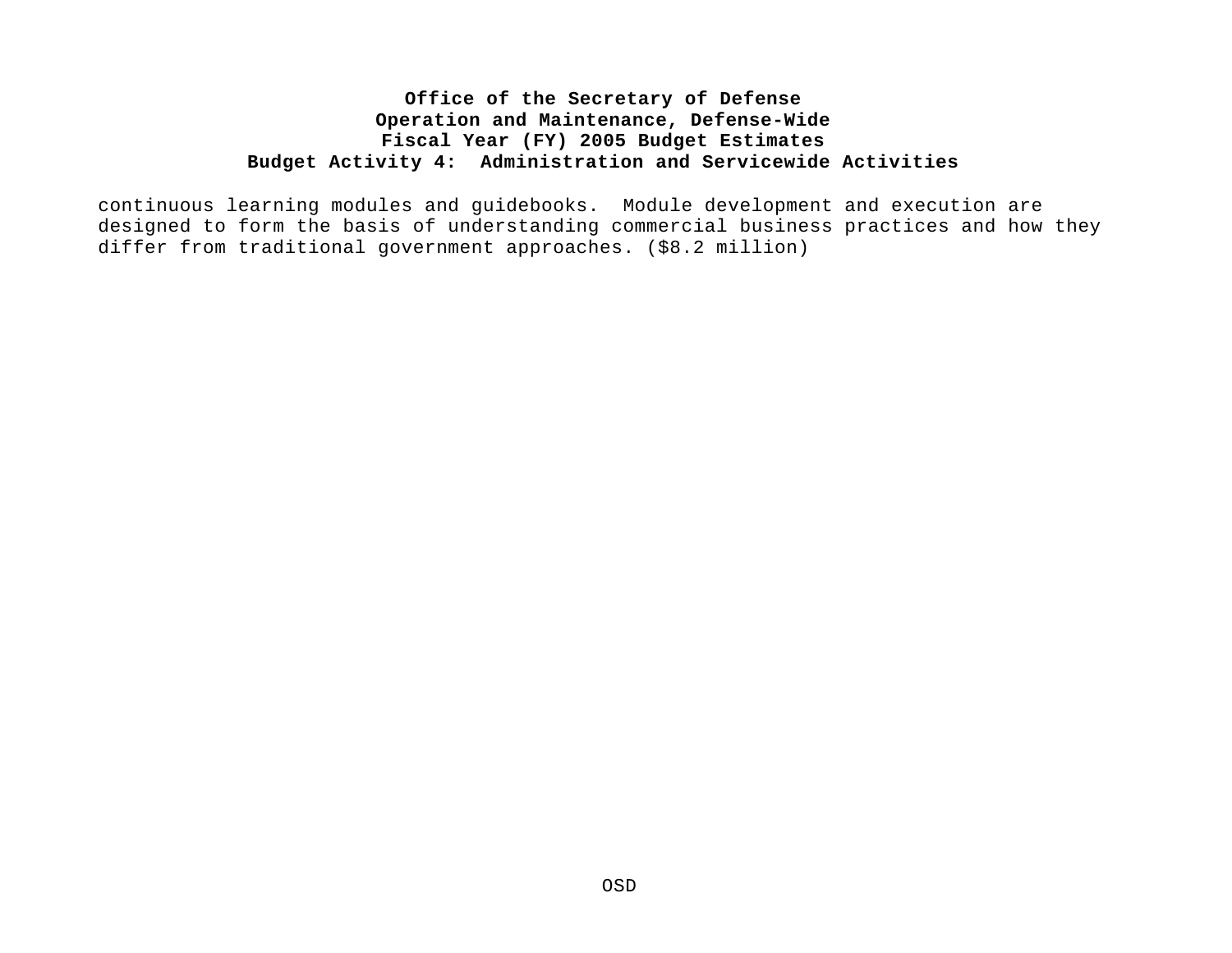### **I. Description of Operations Financed: (Continued)**

### **Mission Capabilities/Systems Engineering**

This program will foster a system-of-system acquisition process. In the area of Mission Capabilities, this program, working with the Joint Staff, Services, Combatant Commands, Defense agencies, and other OSD offices, will represent the development community to help define joint integrated architectures for warfighting capability areas, and then lead the development of the systems views of the architectures, defining what systems to bring together in a system-of-systems approach to meet those needs. Key to the success of this

effort is the application of a modular open systems approach at the system-of systems level to ensure modular designs, identification of key interfaces, and implementation of open interface standards where appropriate. (\$1.6 million)

#### **Base Information System (BIS)**

The Base Information System (BIS) will provide DoD with a set of defense installation spatial data obtained from commercial satellite imaging systems and built on standard graphical overlays to enhance the DoD decision maker's insight into the physical characteristics of installations for numerous activities, such as determining restrictions resulting from existing environmental or encroachment conditions. The BIS Installation Visualization Tool program will develop overlays regarding installation boundaries, range boundaries, noise zones and contours, accident potential zones, 100 year floodplains, and wetlands. Using over 900 satellite images that will be used as common installation pictures to incorporate these overlays, the Department will create a more comprehensive, enduring DoD installation and environment capability known as the Defense Installation Spatial Data Infrastructure (DISDI). (\$3.9 million)

**Regulatory Requirement:** Programs in this category are responsive to various national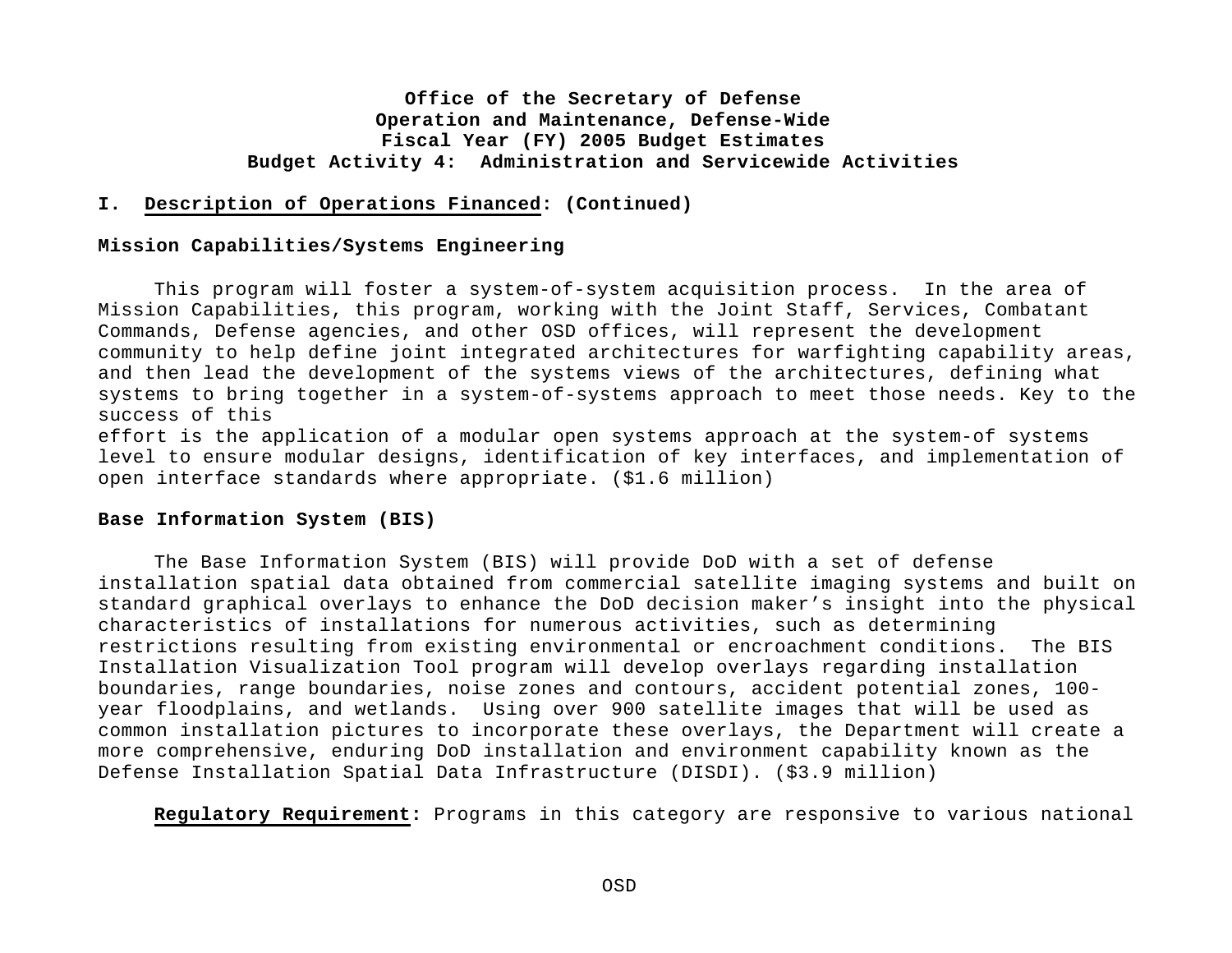and Departmental reporting requirements.Funds will respond to those requirements and/or improve procedures by which the Department assures compliance. Programs constitute 17% of the FY 2005 AT&L request. (\$27.3 million)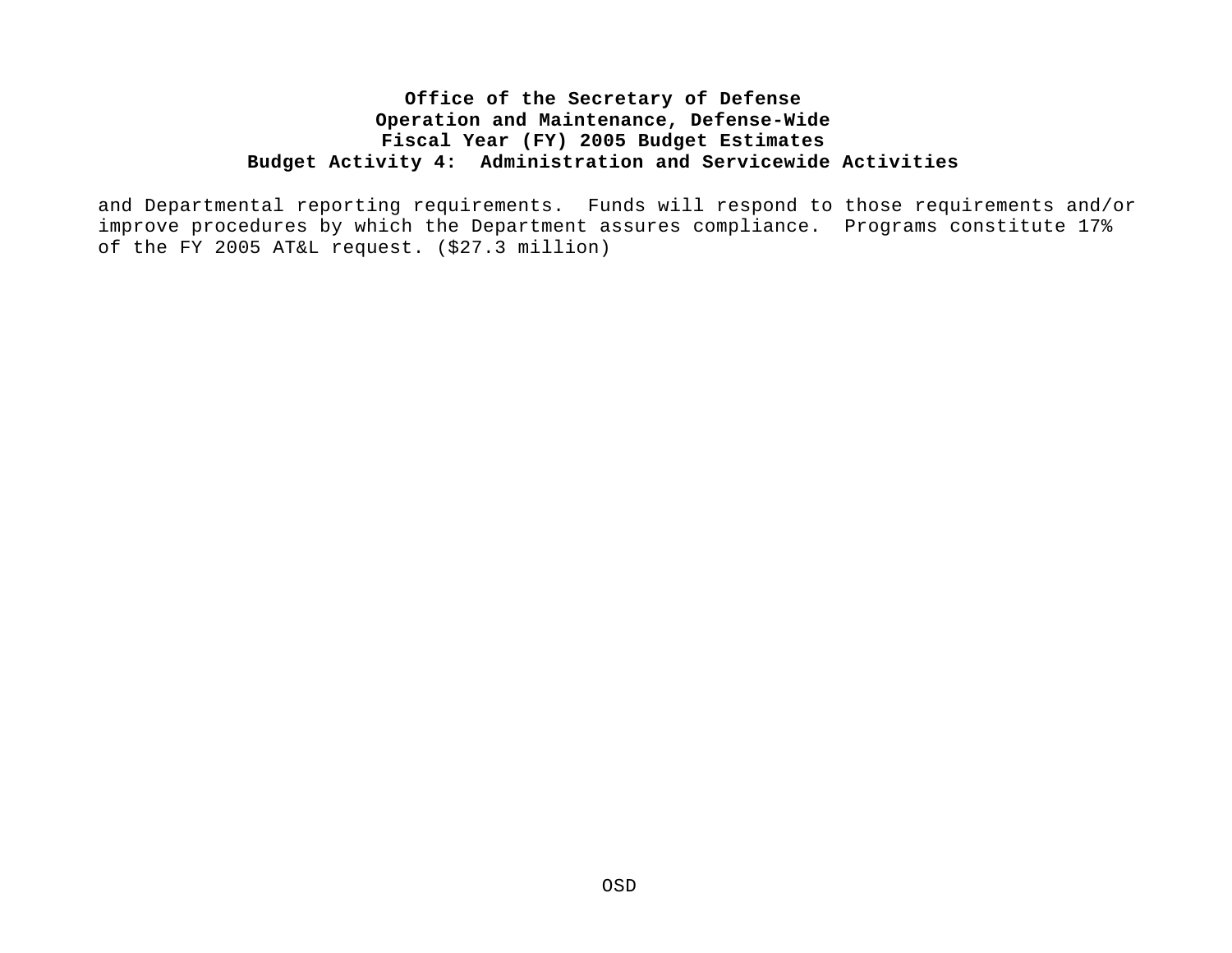### **I. Description of Operations Financed: (Continued)**

### **Acquisition Workforce Demonstration**

AT&L implemented the Acq Demo in February 1999 to enhance the quality, professionalism, and management of the AT&L workforce and chartered the Acq Demo Project Office to manage the effort. AT&L oversight of the Acq Demo programs ensures program visibility across the DoD-wide AT&L workforce, facilitates Senior Executive Committee direction to AT&L to recruit/develop/retain talented people, enables AT&L to leverage the Acq Demo in pursuing other AT&L initiatives, and provides a team experienced in the design, development and training of a results/outcome based personnel system. In FY 2005, Acq Demo will begin transitioning support from the Acq Demo project to the National Security Personnel System. (\$.6 million)

#### **Environmental Security Cooperation**

The Defense Environmental International Cooperation program funds bilateral and multilateral initiatives with foreign defense departments and militaries in support of the Secretary's Security Cooperation Guidance goals. DoD's environmentally-based security cooperation activities complement its overall efforts in the global war on terrorism by facilitating access; enhancing interoperability; building competent coalition partners; developing and fostering regional capabilities/cooperation; and promoting U.S. values by reinforcing efforts by militaries in newly democratic societies to adjust to concepts such as civilian oversight, public accountability, openness, and cooperation with civilian agencies. (\$.7 million)

### **Readiness and Environmental Protection Initiative (REPI)**

The REPI program was initiated by the current administration as reflected in the President's Readiness and Range Preservation Initiative (RRPI) presented to Congress in April 2003. The REPI is a new start for FY 2005 that will help establish buffers or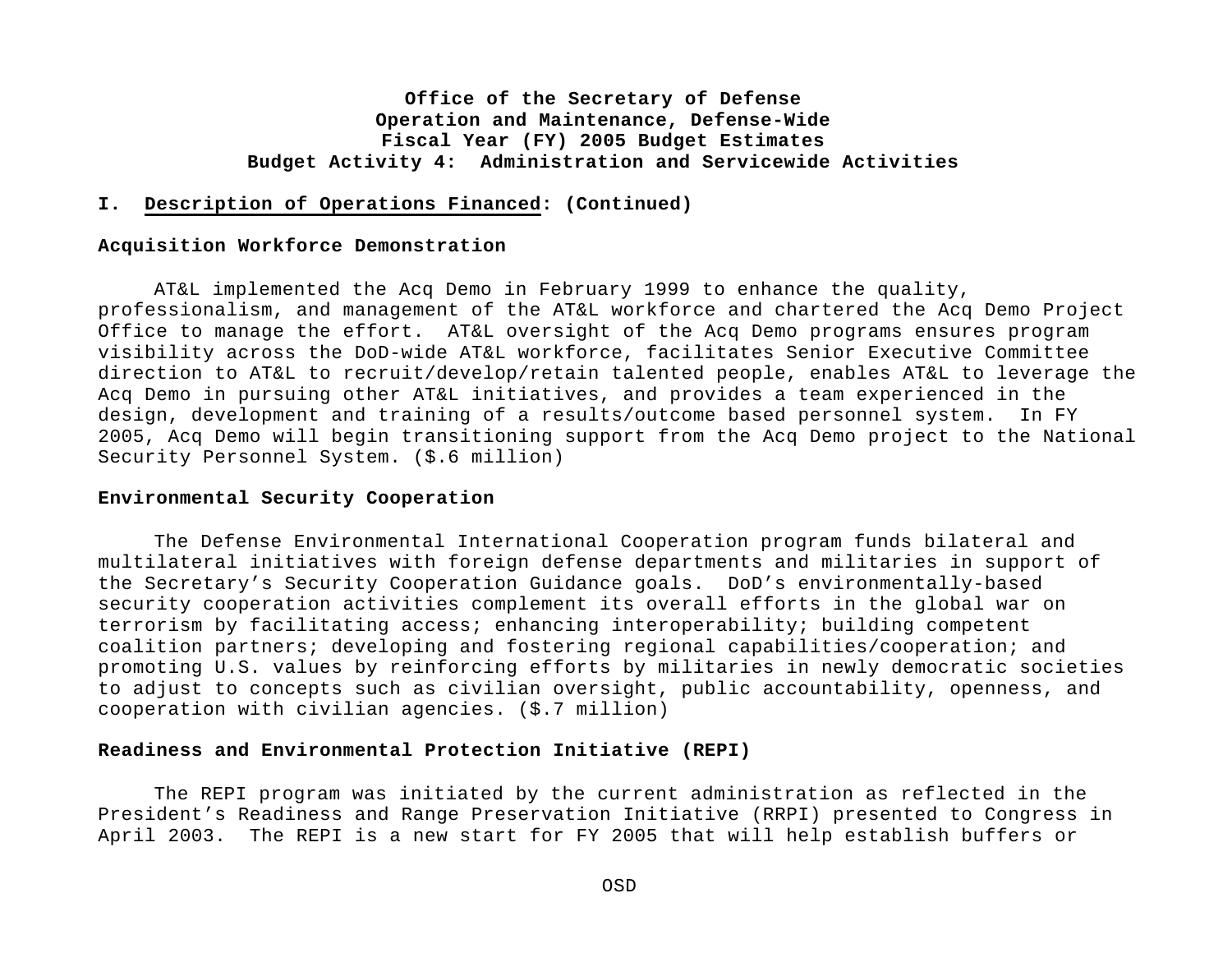other compatible use areas around military installations to either prevent inappropriate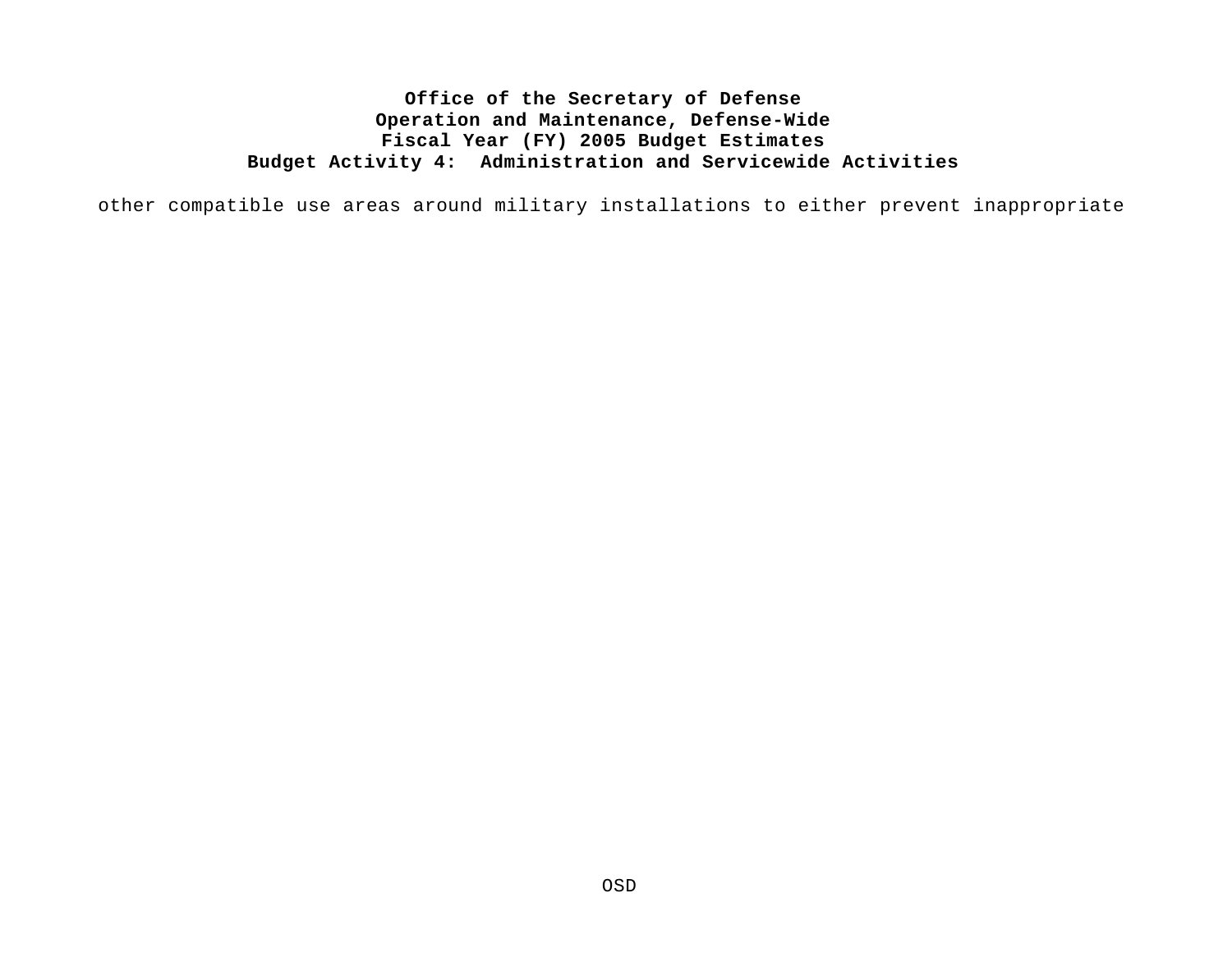### **I. Description of Operations Financed: (Continued)**

#### **Readiness and Environmental Protection Initiative (REPI) (Continued)**

development that might restrict DoD mission capabilities or preserve valuable habitat. The FY 2003 and FY 2004 National Defense Authorization Acts (NDAA) provided DoD with the authority to assist with funding and to partner with environmental conservation groups and state and local governments to better manage compatible land uses around military installations (NDAA03; Sec 2811), and clarify DoD responsibilities associated with the management and protection of endangered species (NDAA 04; Sec 318), migratory birds (NDAA 03; Sec 315), and marine mammals (NDAA 04; Sec 319) on ranges and operating areas used for military readiness activities. (\$20.0 million)

#### **Base Realignment and Closure (BRAC) Support**

BRAC support funding is required to support BRAC 2005 planning/preparation activities necessary to meet the statutory requirements set forth in BRAC legislation and ensure a comprehensive analysis is conducted. (\$.4 million)

#### **Low Observable/Counter Low Observable Export Control (LO/CLO)**

Funds support reviewing all aspects of the arms export control and licensing process to include the review and approval of those technologies associated with low observables (LO) and counter-low observables (CLO). (\$.1 million)

**Promulgate Policy:** Programs in this category support improvements in timeliness and quality of policy, procedures, and guidance to the worldwide acquisition corps. In a rapidly evolving environment, these programs are critical in shaping business practices and reaping benefits. Programs constitute 6% of the AT&L budget request (\$9.5 million).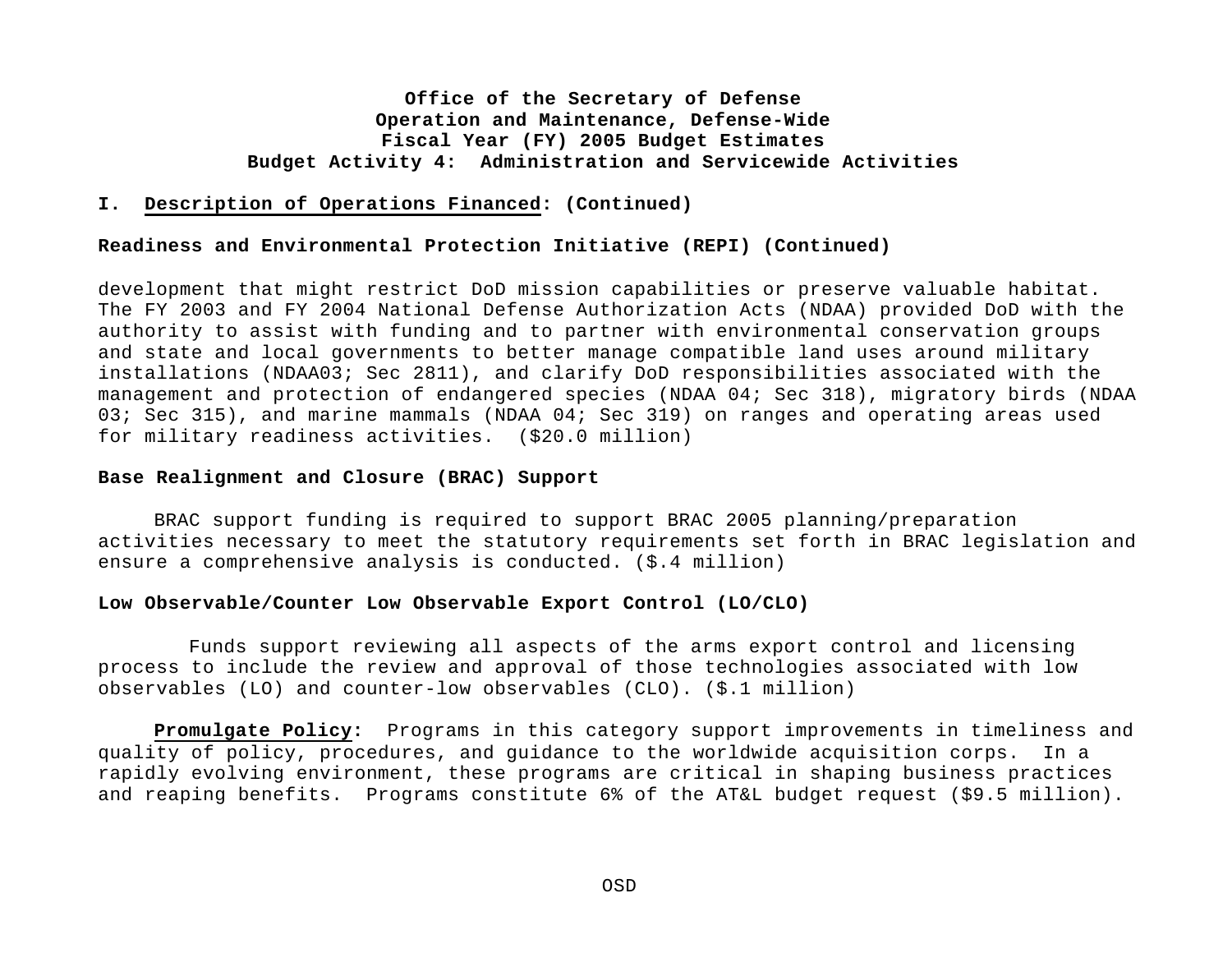#### **I. Description of Operations Financed: (Continued)**

#### **Deskbook**

The legacy Deskbook system was replaced and shutdown on 12 Dec, 2003 with the implementation of version 2.2 of Acquisition, Technology and Logistics (AT&L) Knowledge Sharing System (AKSS). The AKSS and Acquisition Community Connection (ACC) are the primary sources of up-to-date material on AT&L mandatory policies and discretionary practices, providing the DAWIA workforce of 150,000 military and civilian DoD employees and over a million industry partners with instant access to DoD experts and to on-line collaborative knowledge communities. (\$0 million growth)

#### **Transform Procurement Regulations**

This is a continuing initiative to increase the efficiency and improve the quality and effectiveness of the DoD's procurement regulatory process and rulemaking capability. The work of the DAR Council touches all contract awards, transactions and the administration of DoD contracts valued in excess of \$150 Billion per year issued from locations around the world. The Defense Federal Acquisition Regulation Supplement to the Federal Acquisition Regulation and the processes to generate and maintain these regulations have far reaching implications for industry, small businesses, Congress and all members of the Acquisition workforce. This initiative provides the tools to move the development, implementation, publication and communication of hundreds of policies, laws and needed changes in the Federal Acquisition Regulation (FAR) and DoD FAR Supplement (DFARS) from a bureaucratic, lengthy and paper-based process to an electronic, web-based, far-reaching capability. (\$.4 million)

## **Defense Acquisition Management Information Retrieval (DAMIR)**

DAMIRS will streamline acquisition management reporting by creating a net-centric environment where data will be made available as quickly as possible to those who need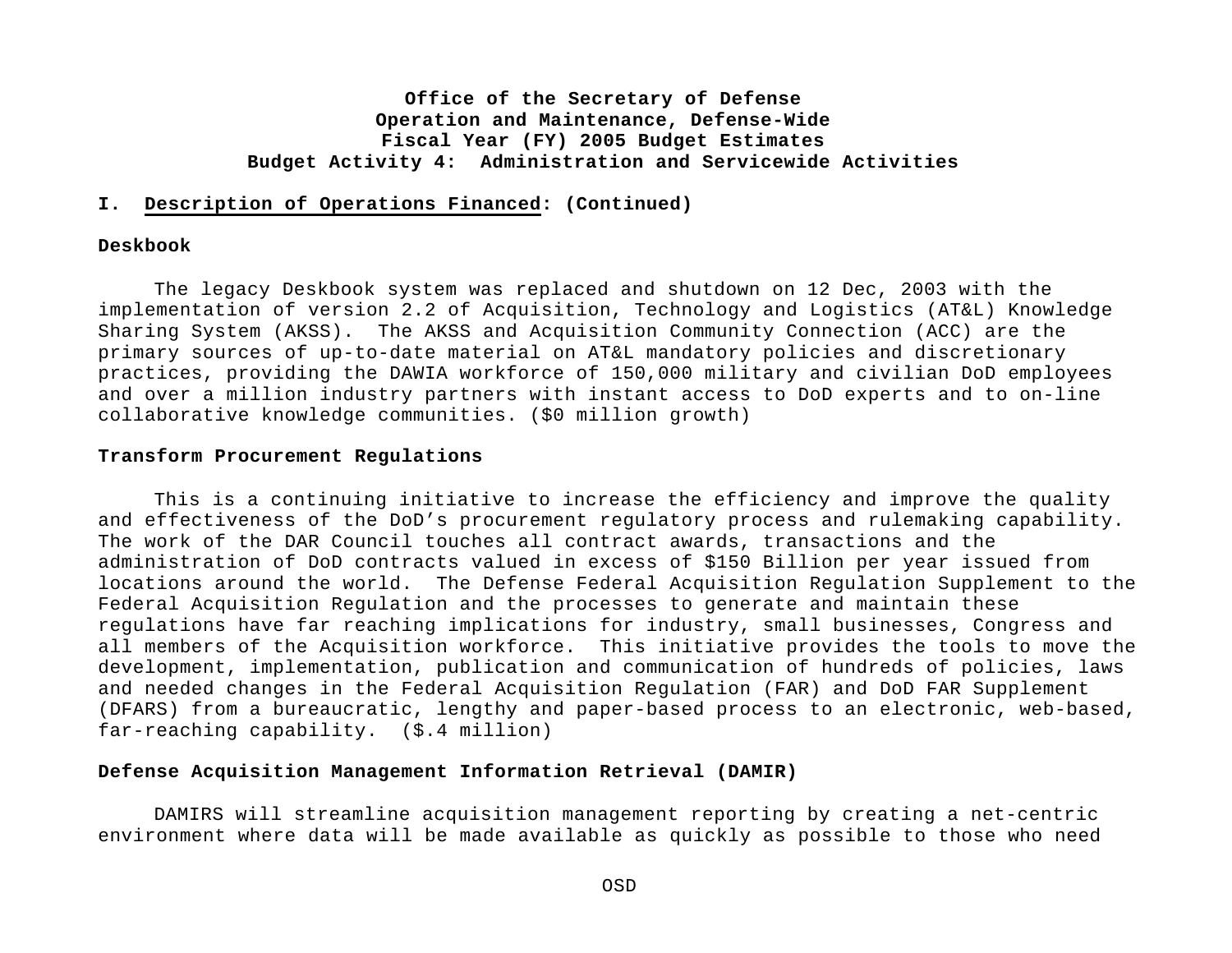it. DAMIR will provide a shared solution for end users enabling them to collaborate on enterprise program management. Through its tool(s), DAMIR will allow users to drill down to relevant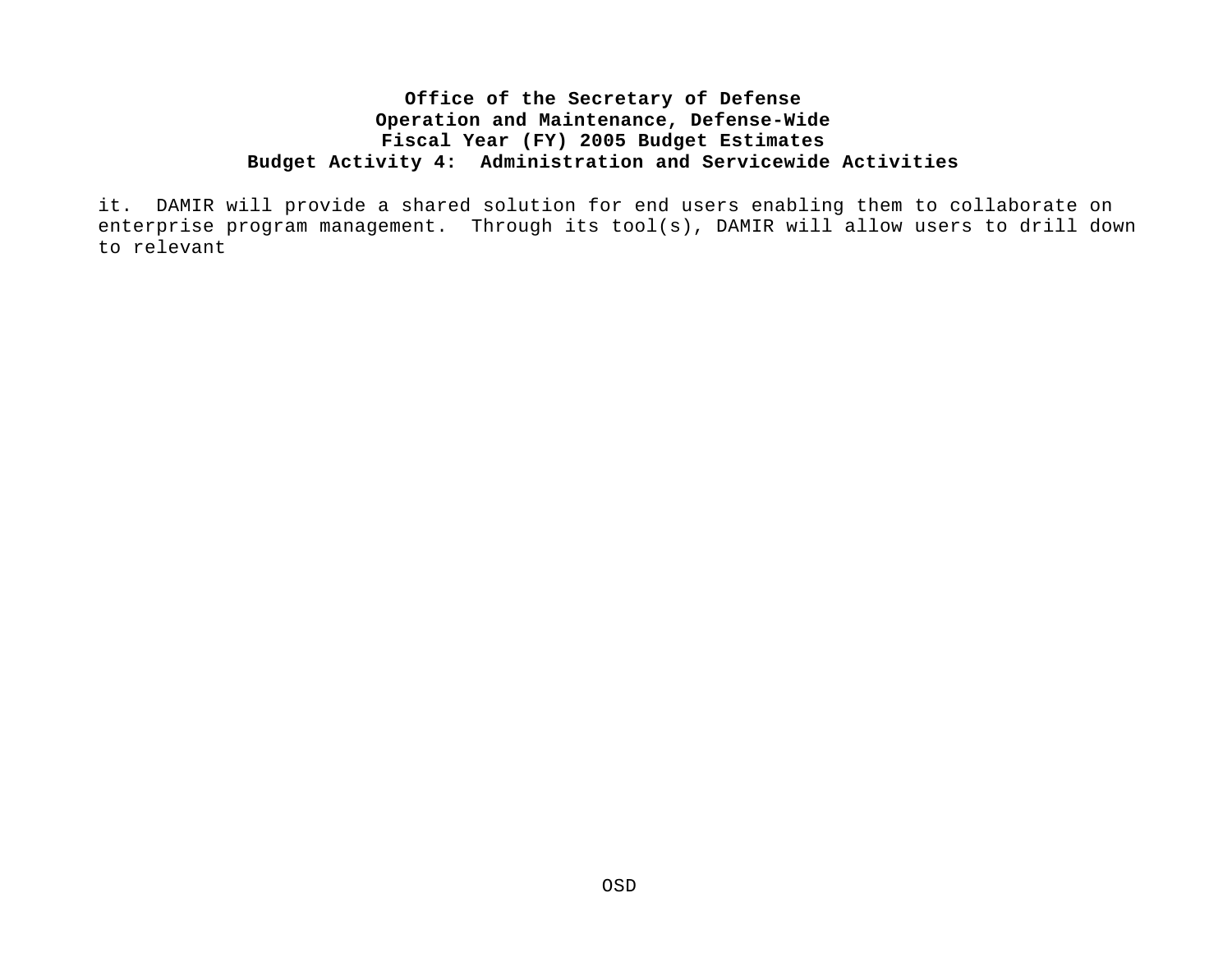### **I. Description of Operations Financed: (Continued)**

### **Defense Acquisition Management Information Retrieval (DAMIR) (Continued)**

data, organize data collection, and facilitate managers' proactive ability owing to timeliness and depth of data analysis. DAMIR will leverage existing Service systems and technology to exploit volumes of data and evolve as the enterprise meets new business challenges. The system will enable users to customize the way they search, view information in real-time, and display previously unavailable combinations of information. (\$.4 million)

**OSD Decision Support:** Provides the Secretary and the entire OSD staff and Joint Chiefs of Staff a source of funds to explore management and programmatic options before committing to a course of action. These funds provide assurance that future budget requests contain programs and policies that have been explored in some depth and represent an optimum solution to a particular problem. Program constitutes 12% of the AT&L budget request (\$19.0 million) although it supports the whole OSD staff.

#### **OSD Study Program**

The OSD Studies and Analysis Program supports requirements for analyses and contractor assistance within OSD and the Joint Staff, especially on programs/issues that have no separately justified program funding, and in circumstances where the OSD principal has no other possible operations funding to accomplish management research. The program is designed to improve the ability of OSD and Joint Staff components to execute their missions. The focus of many research projects and policy analysis is intermediate to long-range in nature.

However, much of this program also responds to Congressional direction and other requirements to produce results within a short term horizon. (\$3.5 million)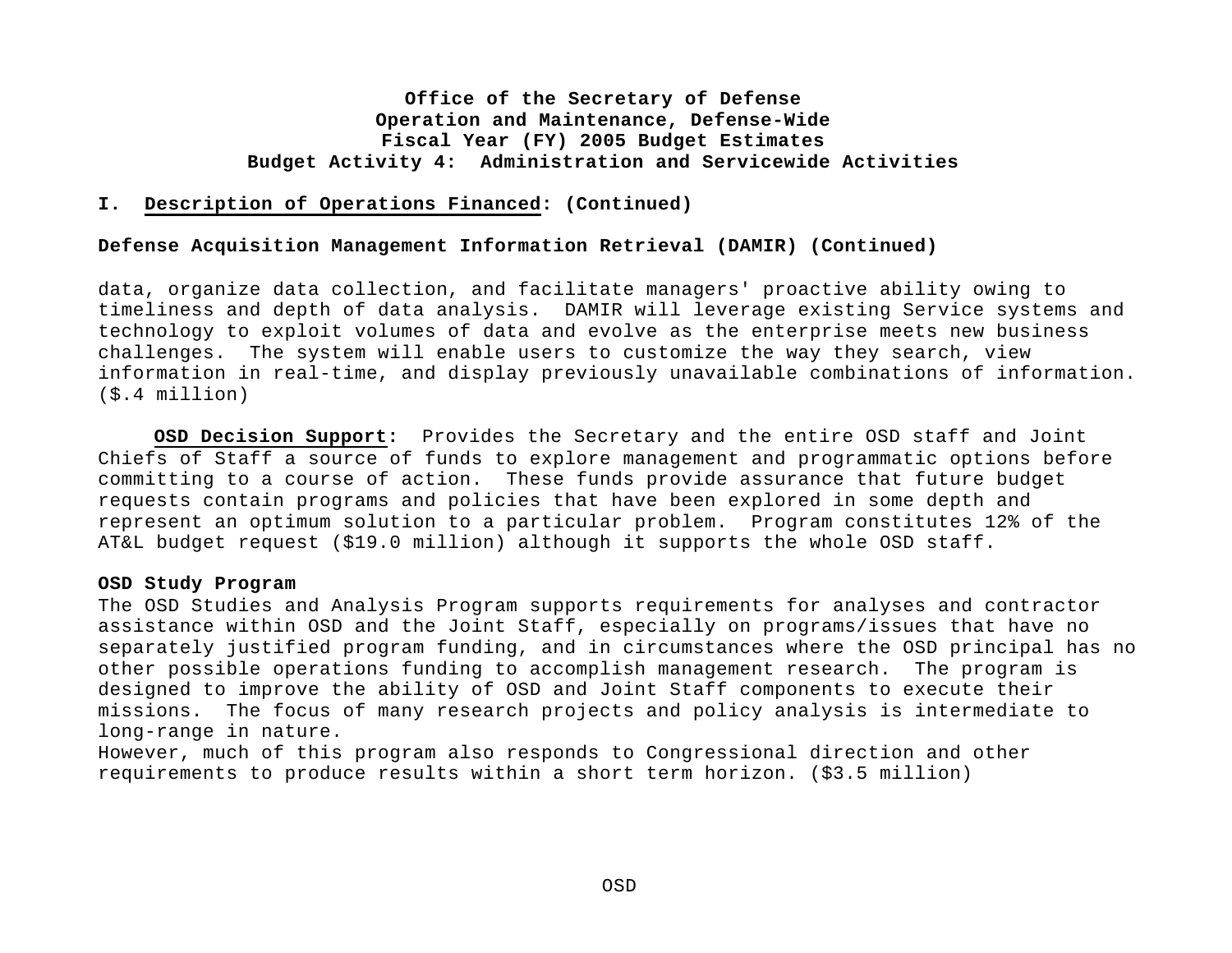## **II. Financial Summary (O&M: \$ in Thousands):**

|    |       |                                                     |           |               | FY 2004                 |                 |                   |
|----|-------|-----------------------------------------------------|-----------|---------------|-------------------------|-----------------|-------------------|
|    |       |                                                     | FY 2003   | Budget        |                         | Current FY 2004 | FY 2005           |
|    |       |                                                     | Actuals   | Request       | Approp                  |                 | Estimate Estimate |
| Α. |       | Activity Group:                                     |           |               |                         |                 |                   |
|    |       | 1. Core Operating Program                           |           |               |                         |                 |                   |
|    |       | a. Compensation and                                 |           |               |                         |                 |                   |
|    |       | Benefits                                            | 188,727   |               | 196,872 204,593 204,593 |                 | 210,307           |
|    |       | b. DIA Comp & Benes 694                             |           |               |                         |                 |                   |
|    |       | c. Travel of Persons 14,035 14,781 14,702 14,702    |           |               |                         |                 | 17,286            |
|    | d.    | Transportation                                      | 70        | 115           | 115                     | 115             | 122               |
|    |       | e. Official                                         |           |               |                         |                 |                   |
|    |       | Representation Funds 1,474 2,842 2,842 2,842 3,091  |           |               |                         |                 |                   |
|    |       | f. IPA/Reimb. Details 2,468 2,968 2,968 2,968 3,992 |           |               |                         |                 |                   |
|    |       | g. PCS                                              | _______58 | _______98     | _______98               | ______98        | $-130$            |
|    |       | Subtotal 207,526                                    |           | 217,676       | 225,318                 |                 | 225, 318 234, 928 |
|    |       | 2. Other DoD Programs and Initiatives               |           |               |                         |                 |                   |
|    |       | a. OSD COSS                                         | 43,351    | 99,352        | 76,995                  | 76,995          | 91,908            |
|    |       | b. Compt Initiatives 3,109 6,864                    |           |               | 12,793                  | 12,793          | 13,098            |
|    |       | c. Net Assessment                                   |           | 11,228 21,085 | 15,569                  | 15,569          | 21,270            |
|    | d.    | Business Management                                 |           |               |                         |                 |                   |
|    |       | Modernization (BMMP)                                |           | 24,914 27,000 | 26,141                  | 26,141          | 27,216            |
|    |       | e. BMMP Domains                                     |           |               | 20,803                  | 20,803          | 36,325            |
|    |       | f. Counternarcotics                                 | 892       |               |                         |                 |                   |
|    | $g$ . | Gulf War Illnesses                                  | 18,570    |               | 10,080 9,760 9,760      |                 |                   |
|    | h.    | Train Transformation 4,420 2,780 9,838 9,838        |           |               |                         |                 | 18,850            |
|    | i.    | Force Transformation 10,134                         |           | 13,176        | 11,592                  | 11,592          | 12,951            |
|    | j.    | AF Exchange Consol.                                 | 811       |               |                         |                 |                   |
|    |       | k. Cap Security Cost Share -                        |           |               |                         |                 | 27,317            |
|    |       | 1. ROK Scholarship Fund ______-                     |           | $-538$        | 521                     | 521             | 527               |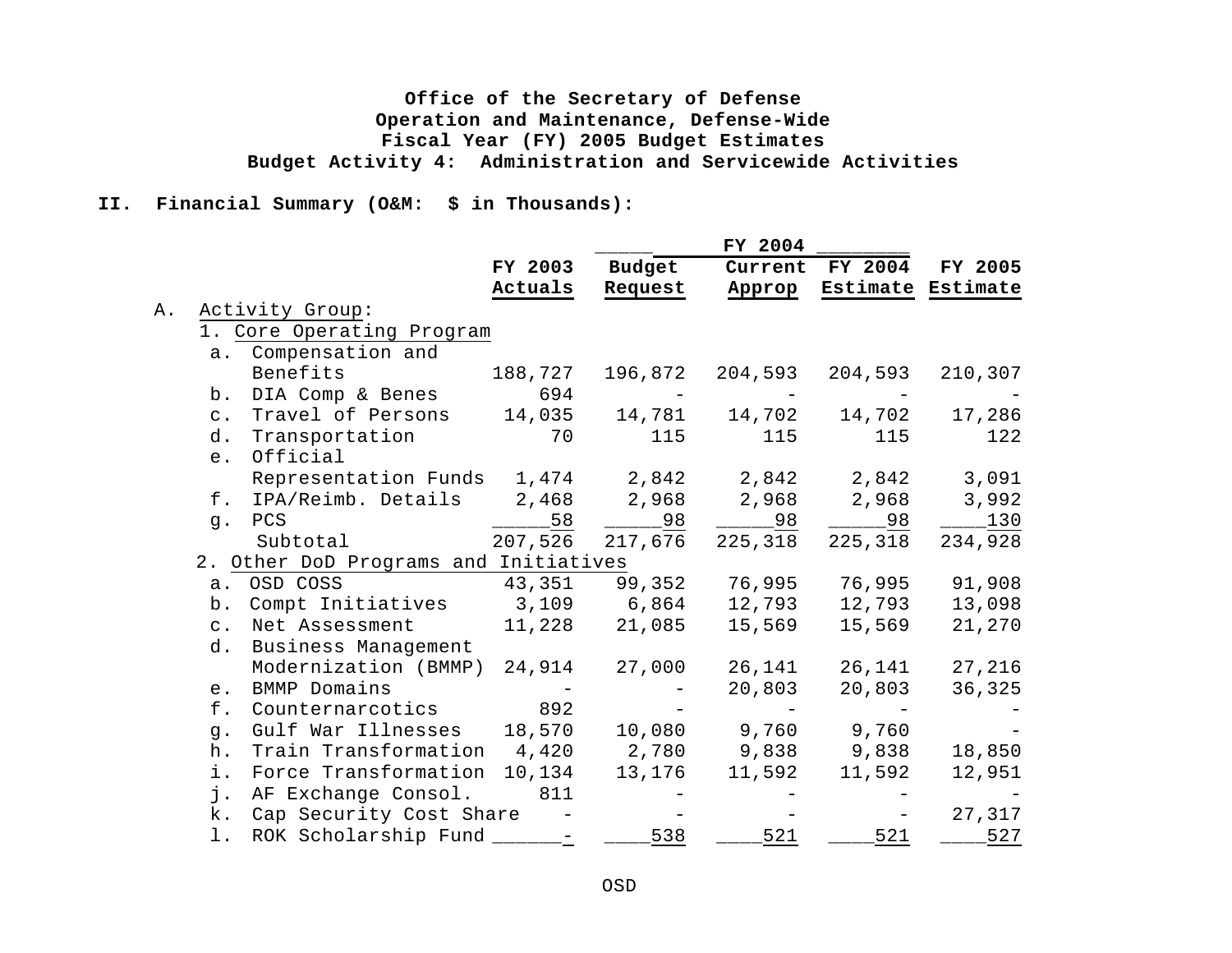Subtotal 117,429 180,875 184,012 184,012 249,462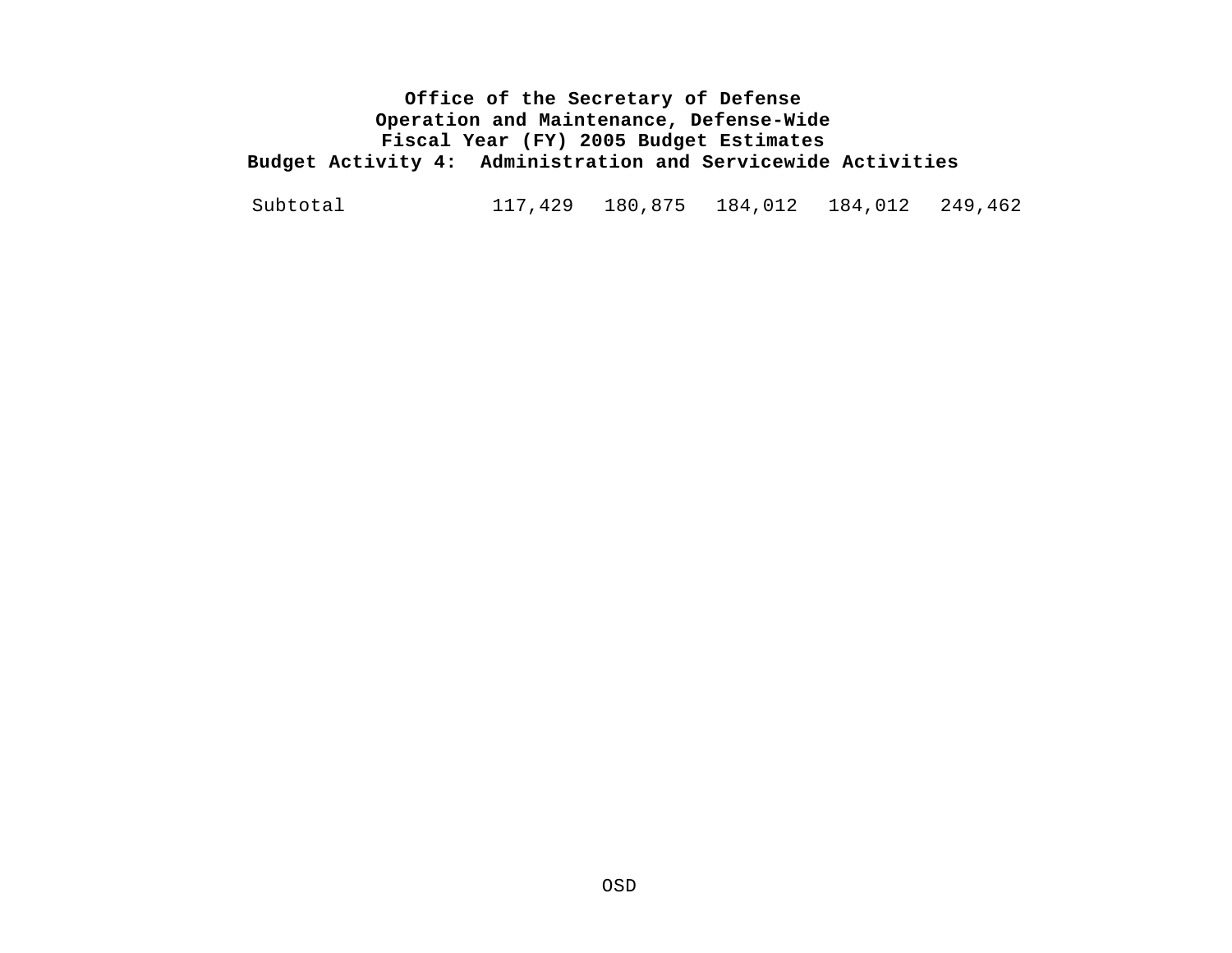| FY 2004                                                       |         |
|---------------------------------------------------------------|---------|
| FY 2004<br>Budget<br>FY 2003<br>Current                       | FY 2005 |
| Approp Estimate Estimate<br>Actuals<br>Request                |         |
|                                                               |         |
| 3. Program Analysis and Evaluation Program                    |         |
| a. Long-Range Planning 21,422 23,933<br>20,675 20,675         | 21,900  |
|                                                               |         |
| 4. Command, Control, Communications and Intelligence Programs |         |
| C3I Mission &<br>a.                                           |         |
| Analysis Fund<br>31, 187 37, 379                              |         |
| 7,342 5,045<br>CISA<br>b.                                     |         |
| 10,196 12,689<br>ISIS<br>$\mathsf{C}$ .                       |         |
| d.<br>Chief Info. Officer<br>11,912<br>13,604                 |         |
| e. Gulf States                                                |         |
| Initiative (GSI)<br>1,076<br>1,171                            |         |
| Study on Intel<br>f.                                          |         |
| Capabilities & Data 4,245                                     |         |
| Tech Security CM 1,629 2,636<br>g.                            |         |
| Technology Dev.<br>10,278<br>38,556<br>h.                     |         |
| Information Systems<br>i.                                     |         |
| Sys Sec Program<br>13,800<br>15,173                           |         |
| 6,097<br>Supplemental<br>j.                                   |         |
| k.<br>CIP<br>8,000<br>11,188                                  |         |
| 69,760<br>$1$ .<br>02/03 GWOT                                 |         |
| 10,900<br>03 GWOT/DERF Tail<br>91,130<br>$m$ .                |         |
|                                                               |         |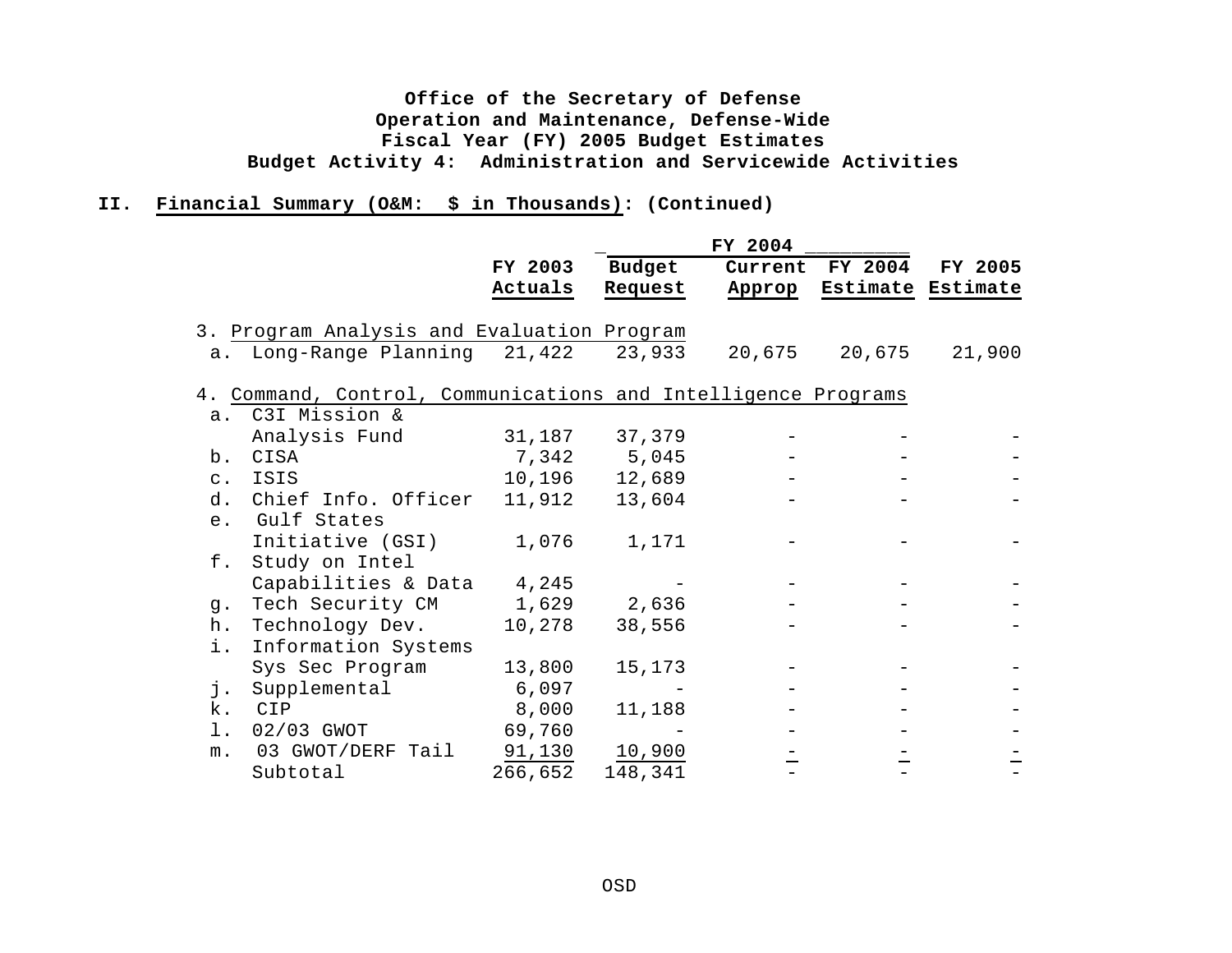|                |                                     |                                   |                                                   | FY 2004                 |                   |                |
|----------------|-------------------------------------|-----------------------------------|---------------------------------------------------|-------------------------|-------------------|----------------|
|                |                                     | FY 2003                           | Budget                                            |                         | Current FY 2004   | <b>FY 2005</b> |
|                |                                     | Actuals                           | Request                                           | Approp                  | Estimate Estimate |                |
|                | 5. ASD(NII)                         |                                   |                                                   |                         |                   |                |
|                | a. Mission & Analysis               |                                   |                                                   |                         |                   |                |
|                | Fund (NII)                          |                                   | $-$                                               | 18,366                  | 18,366            | 22,535         |
| $b$ .          | CIO                                 |                                   |                                                   | 20,089                  | 20,089            | 23,814         |
|                | c. CISA                             |                                   |                                                   | $-5,853$ 5,853          |                   | 5,092          |
|                | d. ISIS                             |                                   |                                                   | $-$ 9,277 9,277         |                   | 10,544         |
| e.             | ISSP                                |                                   | $\frac{1}{2}$ and $\frac{1}{2}$                   | 16,934                  | 16,934            | 19,603         |
| f.             | GWOT/DERF Tail                      | $\equiv$                          | $\equiv$                                          |                         | 10,553 10,553     | 6,250          |
|                | Subtotal                            |                                   | $\equiv$                                          | 81,072                  | 81,072            | 87,838         |
|                | 6. USD (Intelligence)               |                                   |                                                   |                         |                   |                |
| a.             | Mission & Analysis                  |                                   |                                                   |                         |                   |                |
|                | Fund $(I)$                          |                                   | $\frac{1}{2}$ and $\frac{1}{2}$                   | 15,326                  | 15,326            | 16,564         |
| b.             | GWOT                                |                                   | $-$                                               | $1,200$ $1,200$         |                   | 21,192         |
| $\circ$ .      | Technology Development              |                                   | $\frac{1}{2}$ and $\frac{1}{2}$ and $\frac{1}{2}$ | 13,516                  | 13,516            |                |
| d.             | Counterintelligence                 |                                   |                                                   |                         |                   |                |
|                | & Security                          |                                   |                                                   | 15,564                  | 15,564            | 17,902         |
| e.             | Intelligence Programs               |                                   | $\frac{1}{2}$                                     |                         |                   |                |
|                | Subtotal                            |                                   |                                                   | 45,606                  | 45,606            | 55,658         |
| 7.             | Acquisition and Technology Programs |                                   |                                                   |                         |                   |                |
| а.             | Legacy                              |                                   | 9,000 9,988                                       | 7,437                   | 7,437             | 10,054         |
| b.             | CFO Act Compliance                  | 1,340                             | 3,879                                             | 2,026                   |                   | 2,026 2,025    |
| $\mathtt{C}$ . | AMEC                                | 1,705                             |                                                   | 1,368 3,517 3,517 1,512 |                   |                |
| d.             | NALEMP                              | 9,862                             | 286                                               |                         |                   | 282            |
| e.             | E Business COE                      | <b>Contract Contract Contract</b> | 12,005                                            | 11,069                  | 11,069            | 13,705         |
| f.             | Test Res Mgt Ctr                    |                                   |                                                   |                         | 4,711 4,711 6,149 |                |
| g.             | CARS                                | 901                               | 3,924                                             | 918                     | 918               | 930            |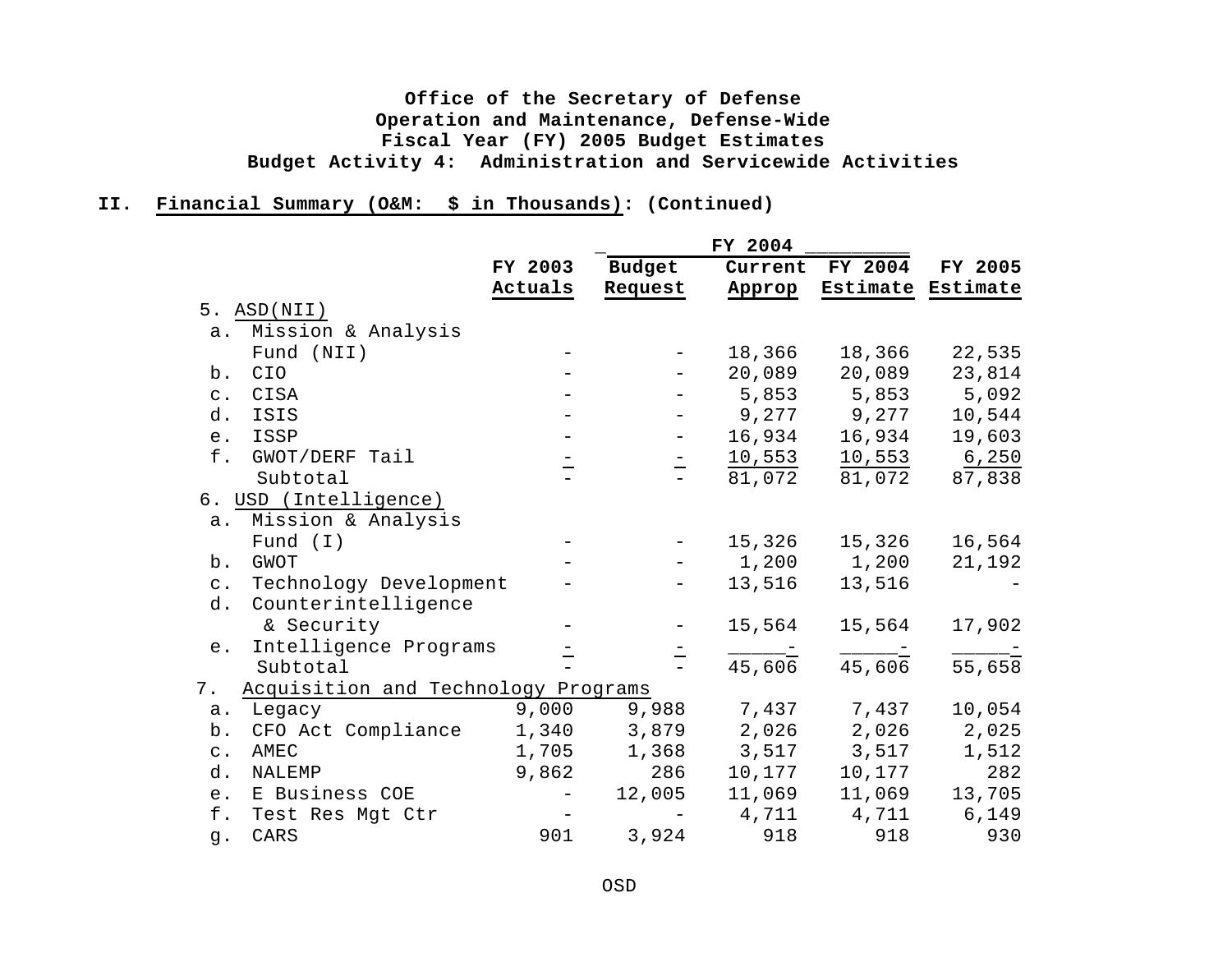|    |                                                              |         |                                                   | FY 2004                          |                         |             |
|----|--------------------------------------------------------------|---------|---------------------------------------------------|----------------------------------|-------------------------|-------------|
|    |                                                              |         | FY 2003 Budget                                    |                                  | Current FY 2004 FY 2005 |             |
|    |                                                              | Actuals |                                                   | Request Approp Estimate Estimate |                         |             |
|    |                                                              |         |                                                   |                                  |                         |             |
|    | 7. Acquisition and Technology Programs (Continued)           |         |                                                   |                                  |                         |             |
|    | h. Defense Reform Proj.                                      |         |                                                   |                                  |                         |             |
|    | for Competition 1,882 2,578 2,030                            |         |                                                   |                                  | 2,030                   | 2,755       |
|    | i. Acquisition Programs                                      |         |                                                   |                                  |                         |             |
|    | Support Systems 2,419 11,888 8,935 8,935 9,441               |         |                                                   |                                  |                         |             |
|    | j. Logistics Systems                                         |         |                                                   |                                  |                         |             |
|    | Modernization Spt 8,384 15,782 11,042 11,042                 |         |                                                   |                                  |                         | 16,112      |
| k. | Def Proc & Acq Policy - 15,365 6,892 6,892                   |         |                                                   |                                  |                         | 15,178      |
|    | 1. Mission Capabilities/                                     |         |                                                   |                                  |                         |             |
|    | Systems Engineering - 6,724 5,014 5,014 6,641                |         |                                                   |                                  |                         |             |
|    | m. Base Info. System  10,736  21,471  11,469  11,469  15,523 |         |                                                   |                                  |                         |             |
|    | n. Acquisition Workforce                                     |         |                                                   |                                  |                         |             |
|    | Demonstration                                                |         | 3,393 3,876 2,204                                 |                                  |                         | 2,204 2,846 |
|    | o. Environmental Security                                    |         |                                                   |                                  |                         |             |
|    | Cooperation                                                  | 1,238   | 1,879                                             | 1,146                            | 1,146                   | 1,831       |
|    | p. Readiness & Environ                                       |         |                                                   |                                  |                         |             |
|    | Protection Initiative -                                      |         |                                                   |                                  |                         | 20,000      |
|    | q. BRAC Support 2,300                                        |         |                                                   | 2,593 1,930                      |                         | 1,930 2,324 |
| r. | LO/CLO Export Process 555 259 196 196 266                    |         |                                                   |                                  |                         |             |
|    | s. Deskbook 1,672 3,306 3,304                                |         |                                                   |                                  | 3,304                   | 3,321       |
|    | t. Transform Procurement                                     |         |                                                   |                                  |                         |             |
|    | Regulations                                                  |         | $\frac{1}{2}$ and $\frac{1}{2}$ and $\frac{1}{2}$ | 3,841 3,388                      | 3,388                   | 3,794       |
|    | u. Def Acq Mgt Info                                          |         |                                                   |                                  |                         |             |
|    | Retrieval Sys                                                |         |                                                   | 1,951                            | 1,951                   | 2,365       |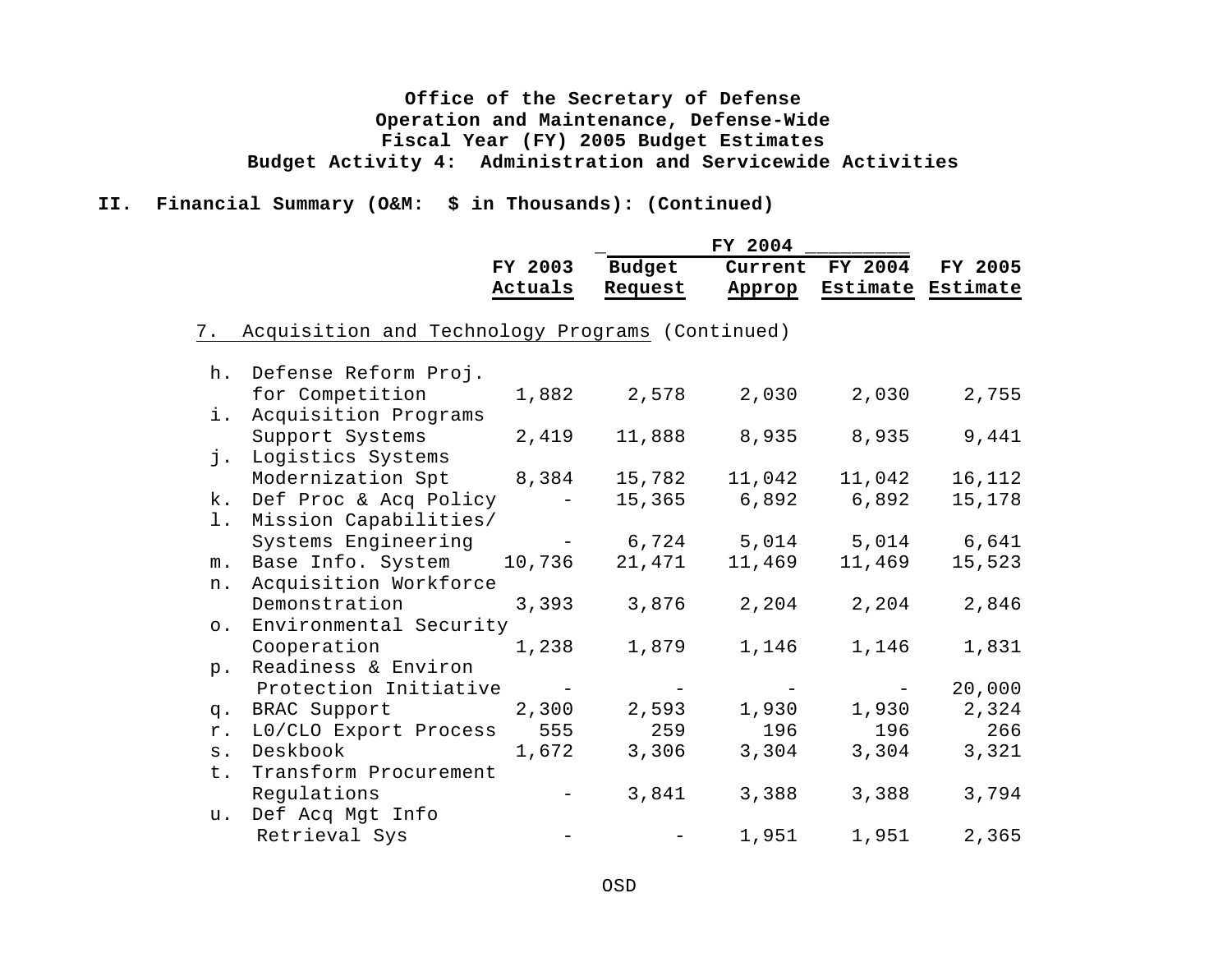v. OSD Study Program 16,309 19,230 15,279 15,279 18,973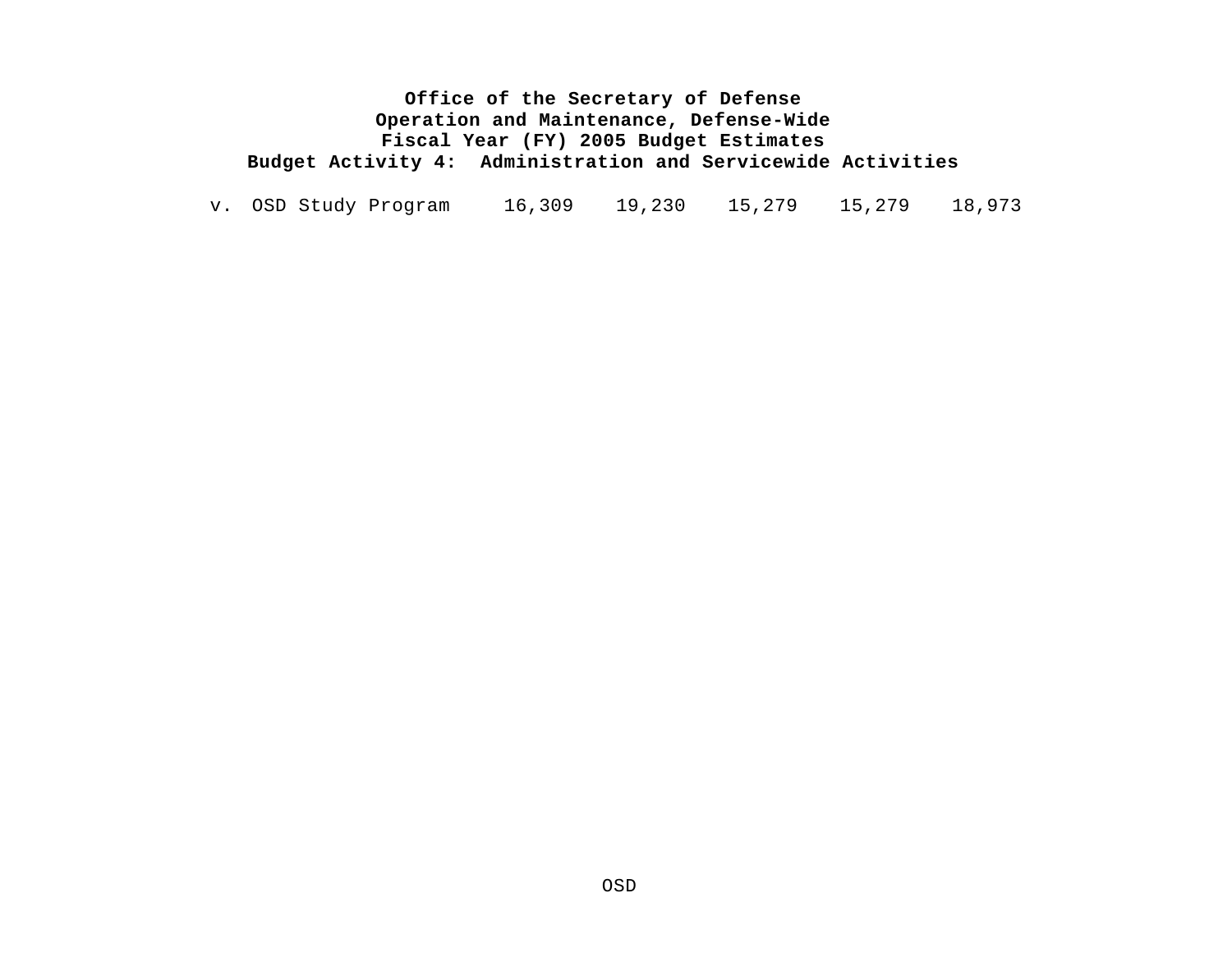## **II. Financial Summary (O&M: \$ in Thousands): (Continued)**

|                |                 | FY 2004 |                          |         |
|----------------|-----------------|---------|--------------------------|---------|
| <b>FY 2003</b> | Budget          |         | Current FY 2004          | FY 2005 |
|                | Actuals Request |         | Approp Estimate Estimate |         |

7. Acquisition and Technology Programs (Continued)

| w.    | Commercial Practices               |         |         |     |                 |         |
|-------|------------------------------------|---------|---------|-----|-----------------|---------|
|       | Initiative                         | 8,363   |         |     |                 |         |
| х.    | Acquisition Reform                 |         |         |     |                 |         |
|       | Support & Improvement              | 4,990   |         |     |                 |         |
| У.    | Open Systems Arch.                 | 1,072   |         |     |                 |         |
| $z$ . | Systems Engineering                | 2,270   |         |     |                 |         |
|       | aa. Sustainable Range Init         | 200     |         |     |                 |         |
|       | ab. CTMA                           | 5,750   |         |     |                 |         |
|       | ac. Past Performance               | 549     |         |     |                 |         |
|       | ad. Material Readiness             | 715     |         |     |                 |         |
|       | ae. I&E BMMP Domain                | 2,000   |         |     |                 |         |
|       | af. Readiness & Range              |         |         |     |                 |         |
|       | Preservation Init.                 | 1,032   |         | 807 | 807             |         |
|       | ag. DAR Automation                 | 363     |         |     |                 |         |
|       | ah. Wearable Computers             | 3,400   |         |     |                 |         |
|       | ai. SADBU Support                  | 97      |         |     |                 |         |
|       | aj. AT&L Admin Spt                 | 1,147   |         |     |                 |         |
|       | ak. Joint Logistics                | 3,599   |         |     |                 |         |
|       | al. Environmental Restor. __ 2,683 |         |         |     |                 |         |
|       | Subtotal                           | 109,926 | 141,742 |     | 115,712 115,712 | 156,027 |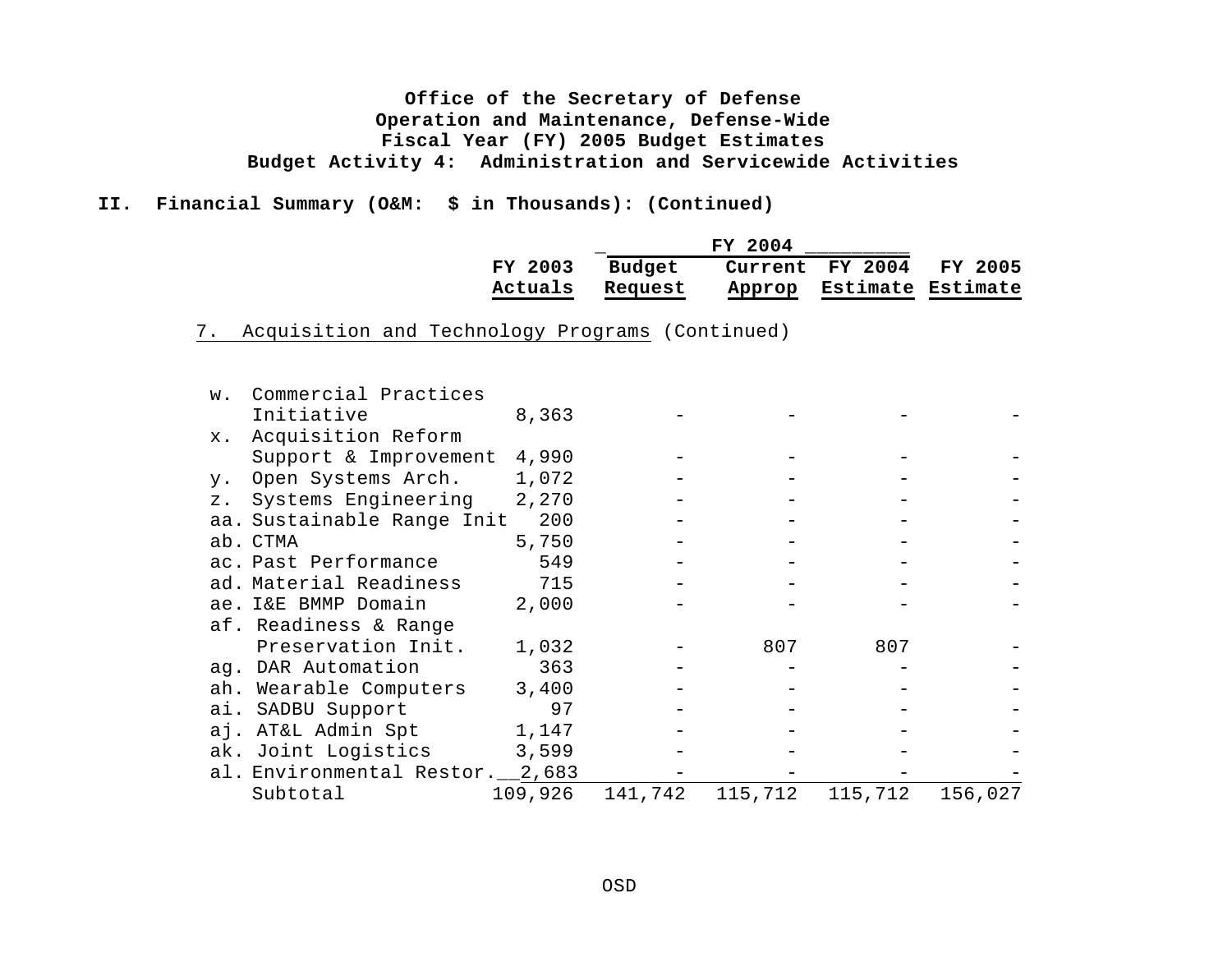|                      |                                                       |         |                   | FY 2004 |                          |                |
|----------------------|-------------------------------------------------------|---------|-------------------|---------|--------------------------|----------------|
|                      |                                                       | FY 2003 | Budget            | Current | $\overline{FY}$ 2004     | <b>FY 2005</b> |
|                      |                                                       | Actuals | Request           |         | Approp Estimate Estimate |                |
|                      | 6. Programs Added by Congress (Not Otherwise Listed): |         |                   |         |                          |                |
|                      | a. Clara Barton Center                                | 3,000   |                   |         |                          |                |
|                      | b. Pacific Command                                    |         |                   |         |                          |                |
|                      |                                                       | 5,116   |                   | 14,000  | 14,000                   |                |
|                      | Regional Initiative                                   |         | $\qquad \qquad -$ |         |                          |                |
| $\mathsf{C}$ .       | Intrepid Sea-Air-<br>Space                            | 2,500   |                   | 2,100   | 2,100                    |                |
|                      | Grant to Red Cross                                    |         |                   | 5,000   | 5,000                    |                |
| d.                   | Grant to USO                                          | 2,800   |                   |         |                          |                |
| e <sub>1</sub><br>f. |                                                       | 2,800   |                   |         |                          |                |
|                      | Grant to D-Day<br>Museum                              |         |                   |         |                          |                |
|                      |                                                       | 3,000   |                   | 3,500   | 3,500                    |                |
| $g$ .                | Feasibility Study Natl.                               |         |                   |         |                          |                |
|                      | Fiber Optic Network                                   | 1,250   |                   |         |                          |                |
| h.                   | SOLIC PSYOPS                                          | 6,000   |                   |         |                          |                |
| i.                   | Middle East                                           |         |                   |         |                          |                |
|                      | Regional Study                                        |         |                   | 1,400   | 1,400                    |                |
| j.                   | Study on Internet                                     |         |                   |         |                          |                |
|                      | and Wireless Tech.                                    |         |                   | 1,000   | 1,000                    |                |
| k.                   | Export Control                                        |         |                   | 1,400   | 1,400                    |                |
| 1.                   | Dedicated Fiber Optic                                 |         |                   |         |                          |                |
|                      | Network                                               |         |                   | 1,500   | 1,500                    |                |
| m <sub>1</sub>       | Beyond Goldwater-Nichols                              |         |                   | 1,000   | 1,000                    |                |
| n.                   | S. 8112 Grant to Ft.                                  |         |                   |         |                          |                |
|                      | Benning Infantry Mus.                                 |         | $-$               | 8,500   | 8,500                    |                |
| $\circ$ .            | S. 8112 Grant to S.                                   |         |                   |         |                          |                |
|                      | Florida University                                    |         |                   | 6,000   | 6,000                    |                |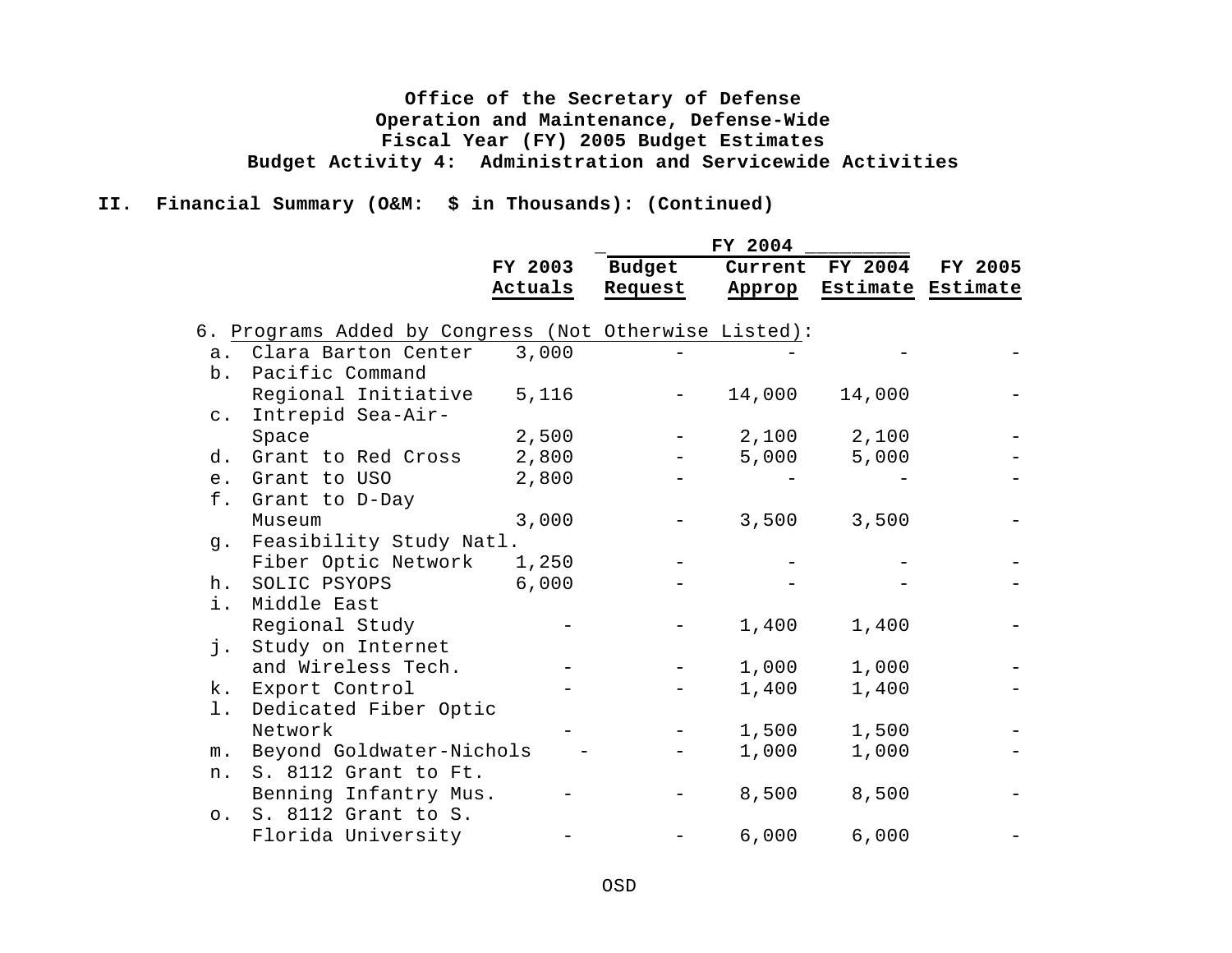|       |                                                                   |         |         | FY 2004 |                   |         |
|-------|-------------------------------------------------------------------|---------|---------|---------|-------------------|---------|
|       |                                                                   | FY 2003 | Budget  | Current | FY 2004           | FY 2005 |
|       |                                                                   | Actuals | Request | Approp  | Estimate Estimate |         |
|       | 6. Programs Added by Congress (Not Otherwise Listed): (Continued) |         |         |         |                   |         |
|       |                                                                   |         |         |         |                   |         |
|       | p. S. 8112 Grant to                                               |         |         |         |                   |         |
|       | Chicago Park District                                             |         |         | 3,000   | 3,000             |         |
|       | q. S. 8112 Grant to Army                                          |         |         |         |                   |         |
|       | Museum of the Southwest                                           |         |         | 2,000   | 2,000             |         |
| $r$ . | S. 8112 Grant to                                                  |         |         |         |                   |         |
|       | Tredegar National                                                 |         |         |         |                   |         |
|       | Civil War Center                                                  |         |         | 1,500   | 1,500             |         |
| $S$ . | S. 8112 Grant to                                                  |         |         |         |                   |         |
|       | Philadelphia Korean                                               |         |         |         |                   |         |
|       | War Memorial                                                      |         |         | 1,000   | 1,000             |         |
| t.    | Young Patriots Program                                            |         |         | 1,000   | 1,000             |         |
| u.    | Grant CSS Alabama Assoc                                           |         |         | 250     | 250               |         |
| v.    | Women in the Military                                             |         |         |         |                   |         |
|       | Service earmark                                                   |         |         | 500     | 500               |         |
| w.    | Country Study Series                                              |         |         |         |                   |         |
|       | earmark                                                           |         |         | 2,500   | 2,500             |         |
| $X$ . | Black Americans in                                                |         |         |         |                   |         |
|       | Defense earmark                                                   |         |         | 250     | 250               |         |
| У.    | Middle East Regional                                              |         |         |         |                   |         |
|       | Security Program                                                  |         |         | 1,400   | 1,400             |         |
|       | Subtotal                                                          | 26,466  |         | 57,400  | 57,400            |         |
|       | Total                                                             | 749,421 | 712,567 | 729,795 | 729,795           | 805,813 |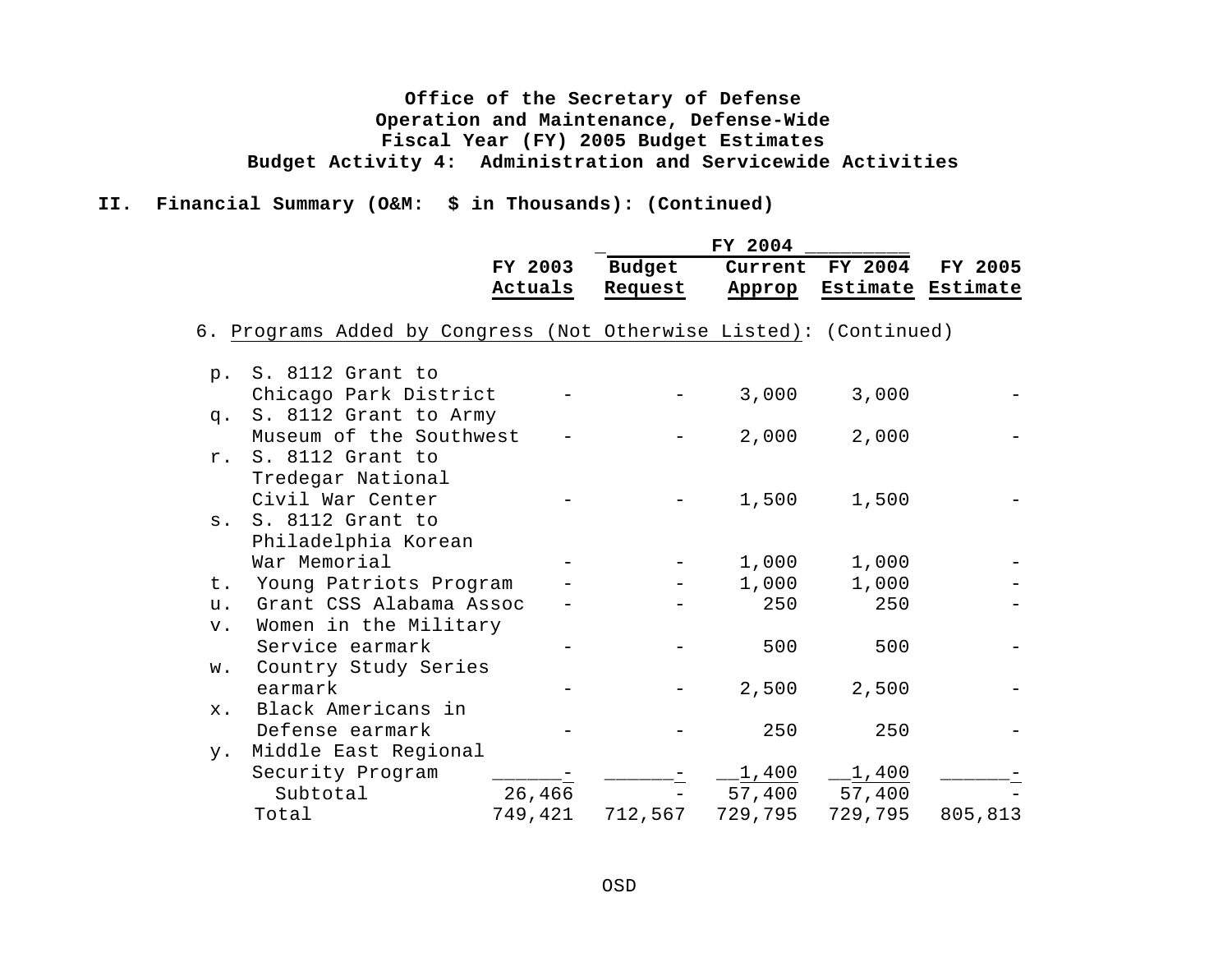## **II. Financial Summary (O&M: \$ in Thousands): (Continued)**

## B. Reconciliation Summary:

|                                   | Change          | Change          |
|-----------------------------------|-----------------|-----------------|
|                                   | FY 2004/FY 2004 | FY 2004/FY 2005 |
| 1. Baseline Funding               | 712,567         | 729,795         |
| 2. Congressional Adjustments      |                 |                 |
| a. Distributed                    | $-84,879$       |                 |
| b. Undistributed                  |                 |                 |
| c. Gen. Provisions                | 24,220          |                 |
| d. Earmarks                       | 9,593           |                 |
| 3. Appropriated Amount (Subtotal) | 661,501         |                 |
| 4. Fact of Life Changes           | 29,647          |                 |
| 5. Functional Transfers-In        | 33,735          |                 |
| 6. Functional Transfers-Out       | $-2,588$        | $-23,601$       |
| 7. PY Balance Brought Forward     |                 |                 |
| 8. Price Increases                |                 | 11,825          |
| 9. Program Increases              | 7,500           | 165,410         |
| 10. Plus: Emergency Supplemental  | 57,902          |                 |
| 11. One-Time Program Decreases    |                 | $-58,201$       |
| 12. Program Decreases             |                 | $-19,415$       |
| 13. Less: Emergency Supplemental  | $-57,902$       |                 |
| 14. Current Estimate              | 729,795         | 805,813         |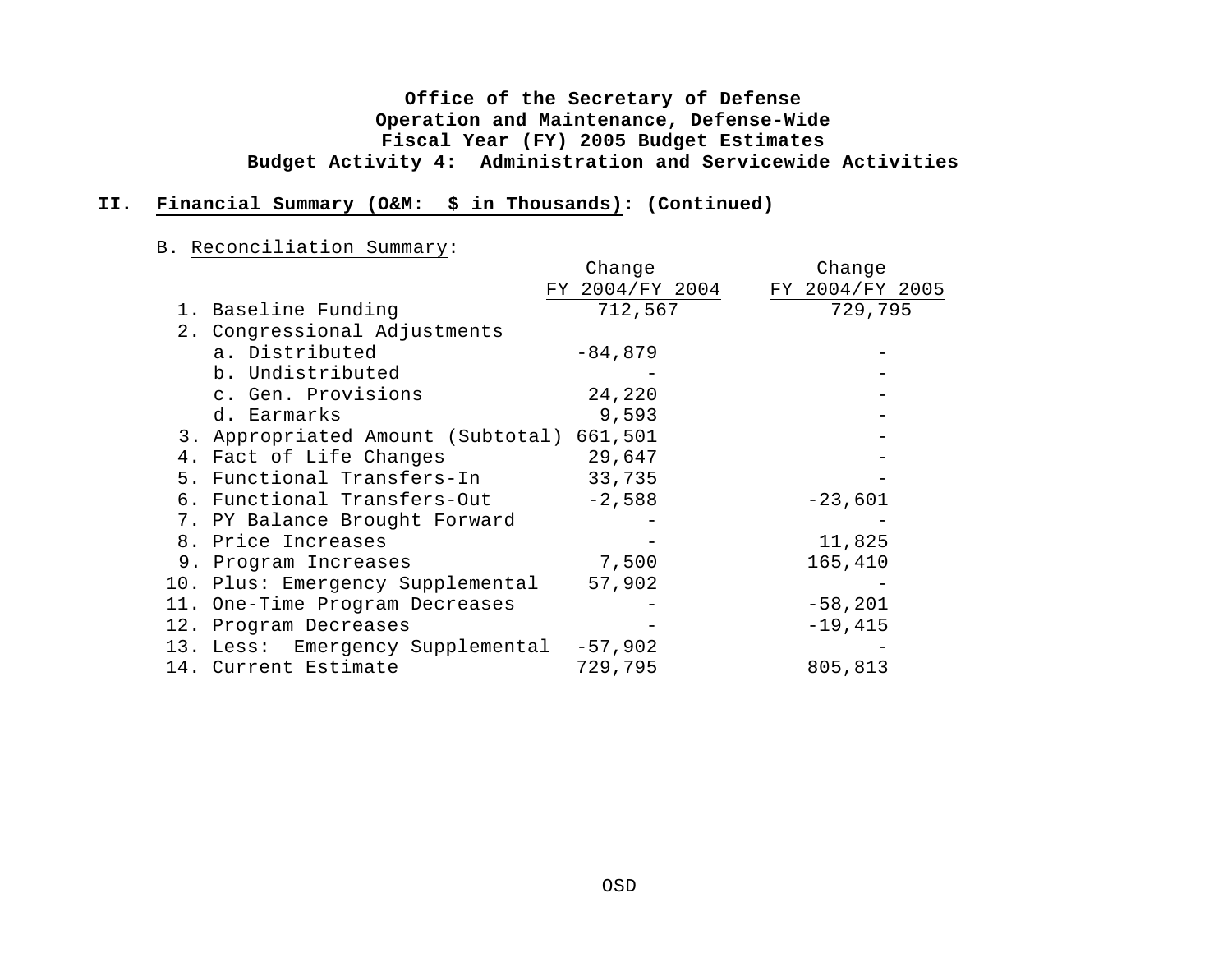| Reconciliation of Increases & Decreases:<br>$C$ . |           |           |
|---------------------------------------------------|-----------|-----------|
| FY 2004 President's Budget Request                |           | 712,567   |
| 1. Congressional Adjustments                      |           |           |
| a. Distributed Adjustments                        |           |           |
| 1) Public Affairs (Under COSS)                    | $-10,000$ |           |
| 2) Information Support to SOLIC                   | $-13,000$ |           |
| 3) Net Assessment                                 | $-5,000$  |           |
| 4) Office of Force Transformation                 | $-1,200$  |           |
| 5) OSD Contracts and Other Support                | $-10,000$ |           |
| 6) PA&E Long-Range Planning                       | $-2,579$  |           |
| 7) Base Information System (AT&L)                 | $-10,000$ |           |
| 8) C4I Program Growth (C3I)                       | $-30,000$ |           |
| 9) AT&L Program Growth                            | $-30,000$ |           |
| 10) Middle East Regional Security Program         | 1,400     |           |
| 11) Study Internet and Wireless Technology        | 1,000     |           |
| 12) Arctic Military Environmental Coop Program    | 2,500     |           |
| 13) Command Info. Superiority Architecture        | 1,000     |           |
| 14) Export Control to Foreign Countries           | 1,400     |           |
| 15) Young Patriots Program (National Flag         |           |           |
| Foundation)                                       | 1,000     |           |
| 16) Asia Pacific Regional Initiative              | 14,000    |           |
| 17) Information Assurance Scholarship Program     | 2,100     |           |
| 18) Dedicated Fiber Optic Network                 | 1,500     |           |
| 19) Beyond Goldwater-Nichols Study                | 1,000     |           |
| Total Distributed Congressional Adjustments       |           | $-84,879$ |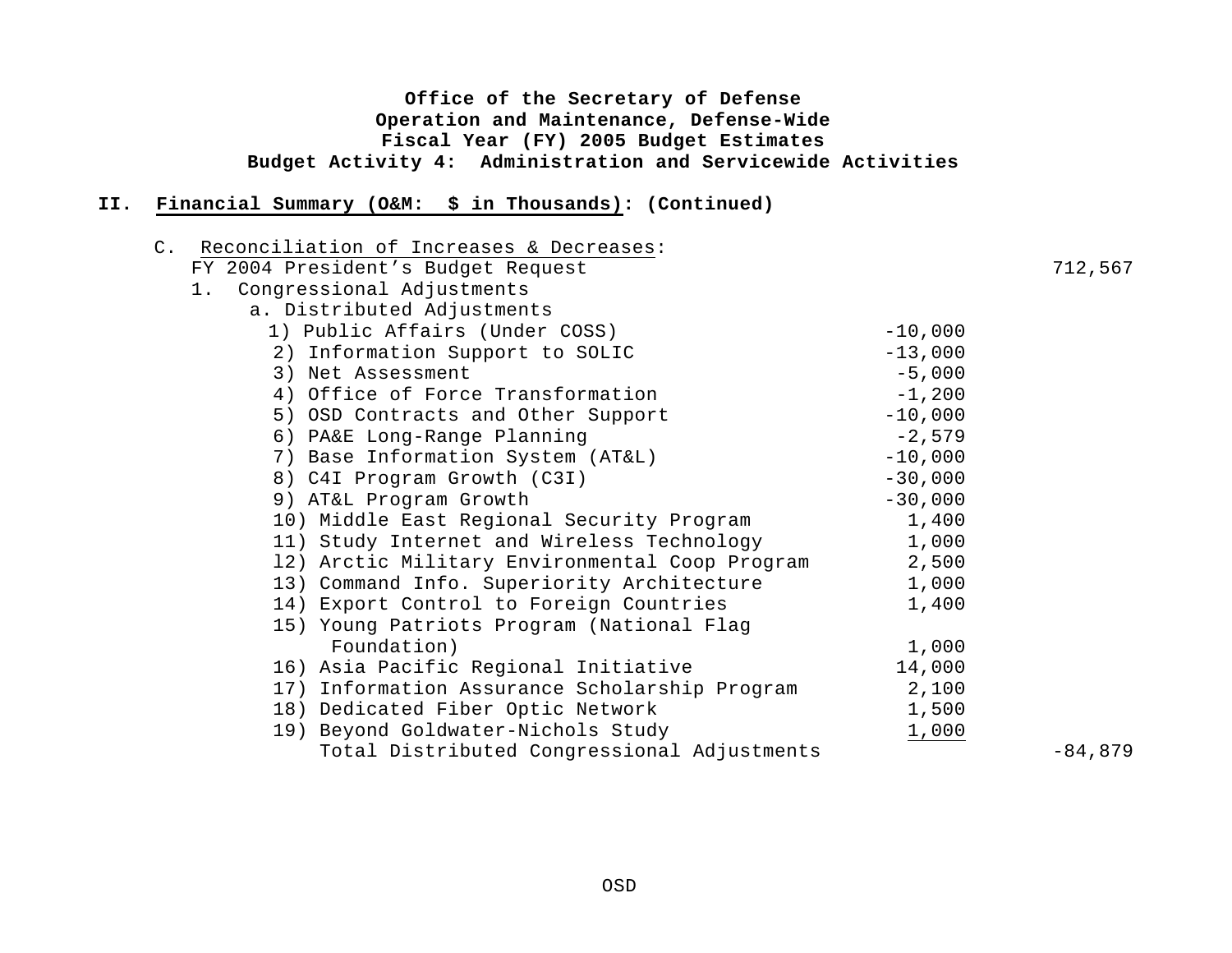| Reconciliation of Increases & Decreases: (Continued)<br>$\mathsf{C}$ . |          |        |
|------------------------------------------------------------------------|----------|--------|
| Congressional Adjustments (Continued)<br>1.                            |          |        |
| b. General Provisions                                                  |          |        |
| 1) Section 8094 Prorate Professional Support Services                  | $-3,520$ |        |
| 2) Section 8101 Cost Growth IT Reduction                               | $-2,110$ |        |
| 3) Section 8126 Prorate Management Efficiencies                        | $-3,000$ |        |
| 4) Section 8112 Grant to Ft Benning Infantry Museum                    | 8,500    |        |
| 5) Section 8112 Grant to U. of South Florida                           | 6,000    |        |
| 6) Section 8112 Grant to American Red Cross                            | 5,000    |        |
| 7) Section 8112 Grant to National D-Day Museum                         | 3,500    |        |
| 8) Section 8112 Grant to Chicago Park District                         | 3,000    |        |
| 9) Section 8112 Grant to Intrepid Sea Air-Land-Museum                  | 2,100    |        |
| 10) Section 8112 Grant to Army Museum of the SW                        | 2,000    |        |
| 11) Section 8112 Grant to Tredegar National Civil                      |          |        |
| War Museum                                                             | 1,500    |        |
| 12) Section 8112 Grant to Philadelphia Korean War                      |          |        |
| Museum                                                                 | 1,000    |        |
| 13) Section 8112 Grant to CSS Alabama Association                      | 250      |        |
| Total General Provisional Adjustments                                  |          | 24,220 |
| c. Congressional Earmarks Adjustments                                  |          |        |
| 1) Section 8044 Indian Lands Environmental Impact                      | 10,000   |        |
| 2) Women in Military Service                                           | 500      |        |
| 3) Country Study Series                                                | 2,500    |        |
| 4) Black Americans in Defense of the Nation                            | 250      |        |
| 5) Prorate Section 8044 Indian Lands Env. Impact                       | $-407$   |        |
| 6) Absorb Women in Military Service                                    | $-500$   |        |
| 7) Absorb Country Study Series                                         | $-2,500$ |        |
| 8) Absorb Black Americans in Defense of the Nation                     | $-250$   |        |
| Total Congressional Earmarks Adjustments                               |          | 9,593  |
|                                                                        |          |        |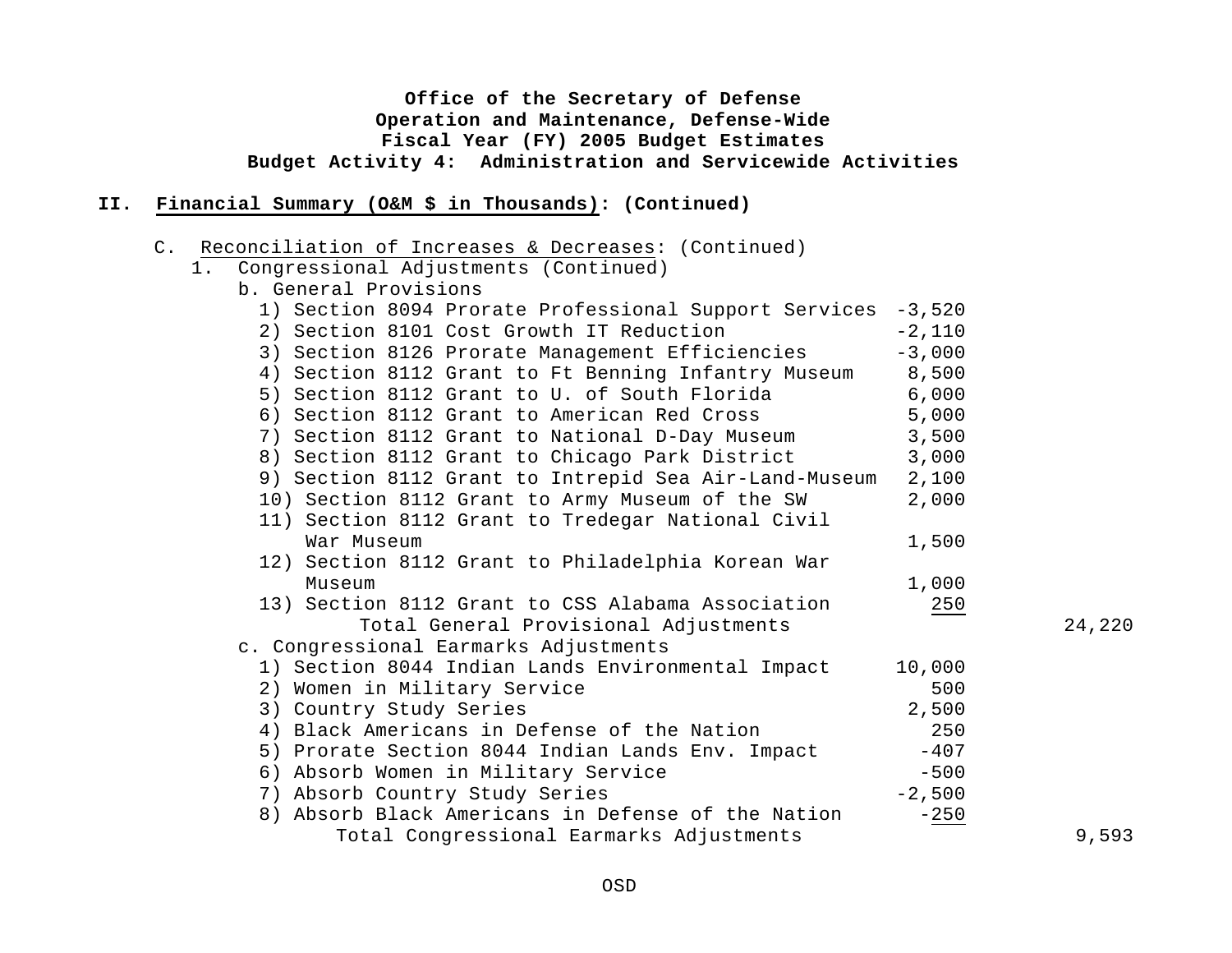## **Office of the Secretary of Defense Operation and Maintenance, Defense-Wide Fiscal Year (FY) 2005 Budget Estimates Budget Activity 4: Administration and Servicewide Activities II. Financial Summary (O&M \$ in Thousands): (Continued)** C. Reconciliation of Increases & Decreases: (Continued) FY 2004 Appropriated Amount 661,501 2. Fact of Life Changes, Emergent Requirements a. Fact of Life Increases Emergent Requirements 1) USD(I) (Intelligence) Standup 13,100 2) ASD (Homeland Defense, under OUSD(Policy)) 6,400 3) Financial Statements and Auditability (OUSD(C)) 6,147 4) Defense Resource Management Study (DRMS) 4,000 Total Emergent, Fact of Life Changes 29,647 **Baseline Funding 691,148** 3. Emergency Supplemental Appropriations Act (P.L. 108-106) a. FY 2004 Emergency Supplemental Appropriations Act (P.L. 108-106) 1) Centrix (NII) 7,347<br>2) GWOT 2,900 2) GWOT 2,900 3) Critical Infrastructure Protection (HD) 14,500 4) USD(I) Support to Information Operations 4,641 5) USD(I) Technology Development 23,199 6) USD(I) Intelligence Programs 5,315 Total Congressional Earmarks Adjustments 57,902 4. Transfers a. Functional Transfers In 1) Internet Protocol Version 6 Transition (NII) 8,000 2) Business Systems Transformation (Domains – BMMP) 25,735 Total Transfers In 33,735 b. Functional Transfers Out 1) OSD IT Support (to WHS)  $-2,400$ 2) Women in the Armed Services (DACOWITS - to DHRA) -188 Total Transfers Out  $-2,588$ 5. Program Changes

a. Program Increase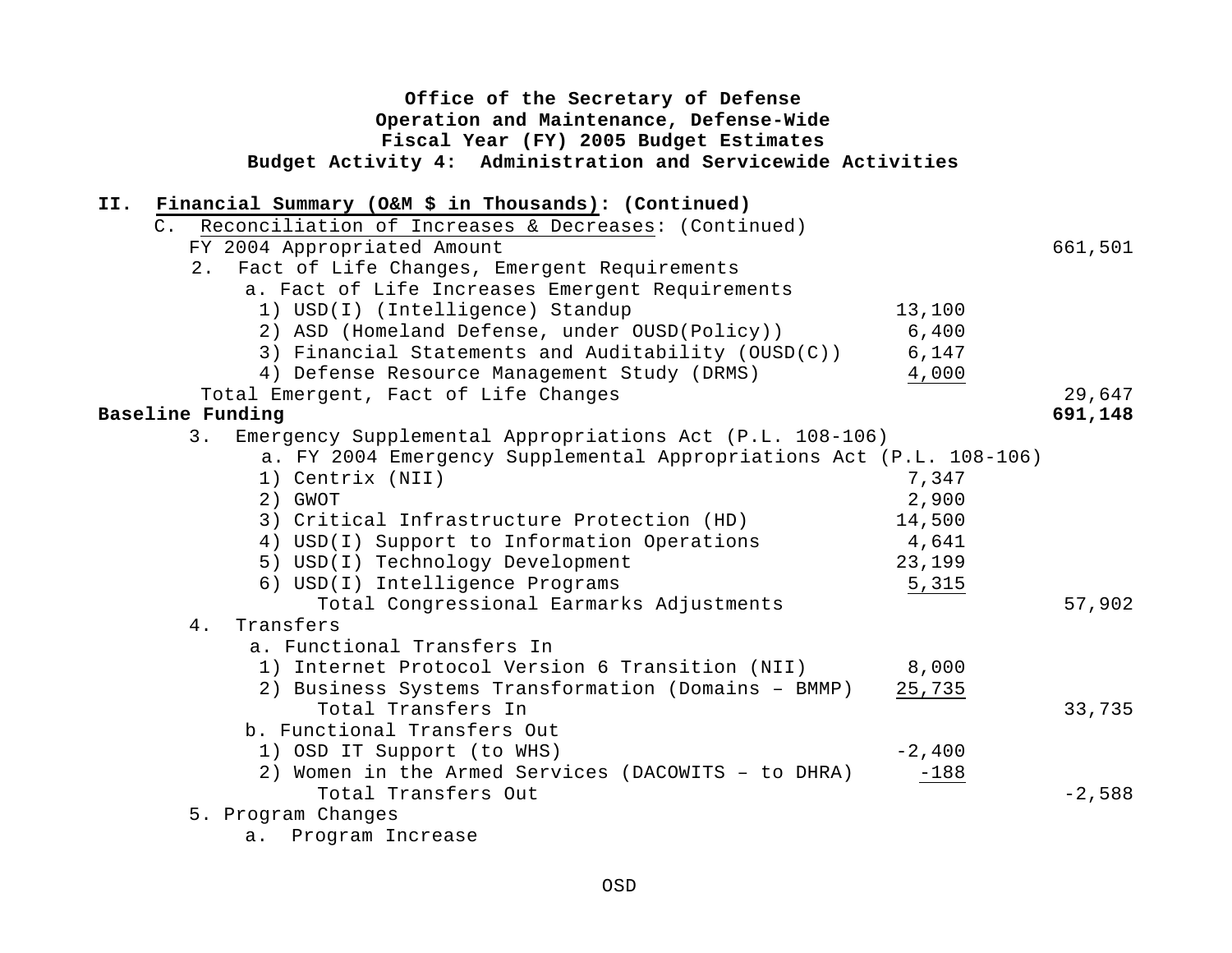1) Test Resource Management Center 7,500 Total Program Changes 7,500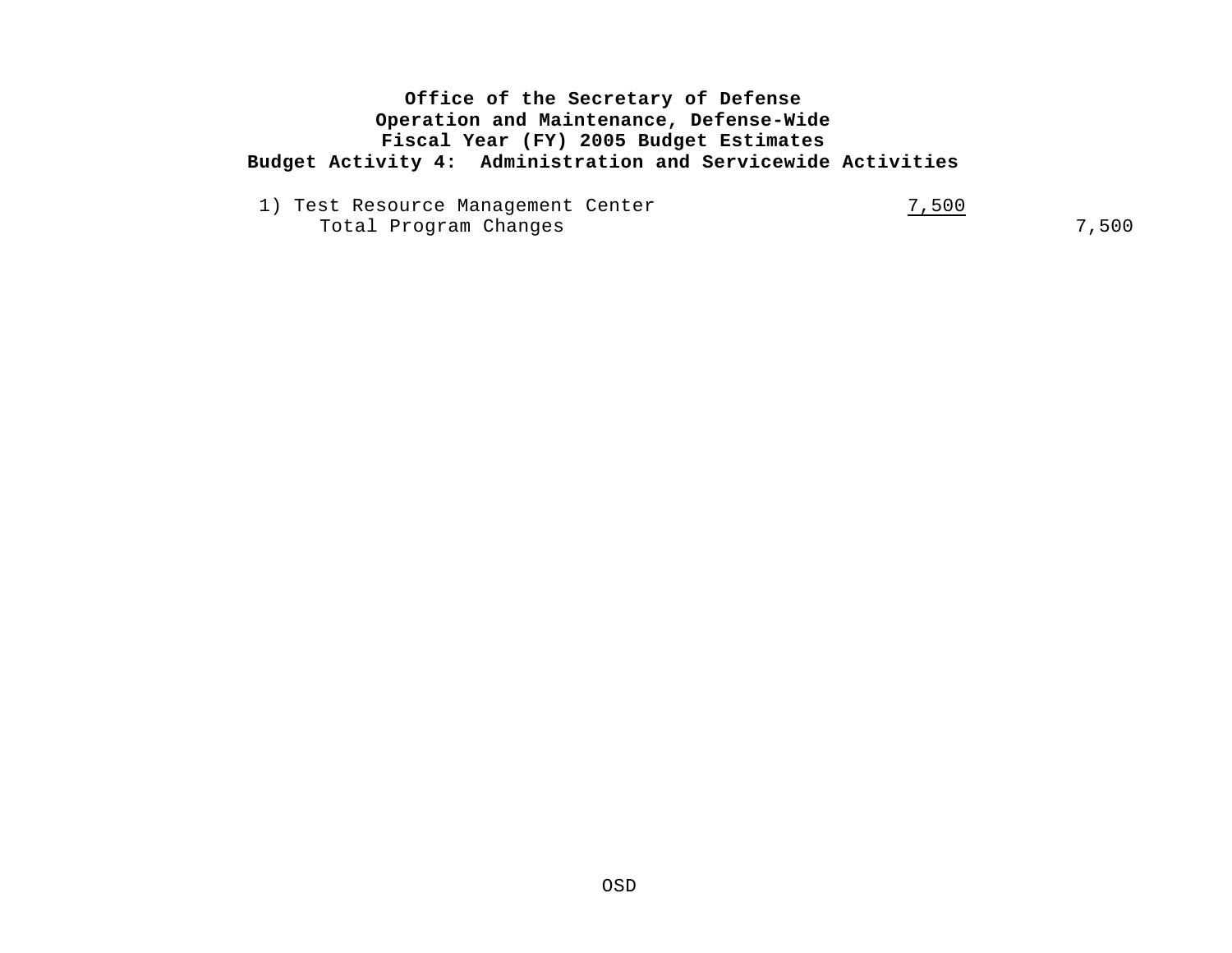| C. Reconciliation of Increases & Decreases: (Continued)    |           |           |
|------------------------------------------------------------|-----------|-----------|
| Current Estimate for FY 2004                               |           | 787,697   |
| Less Emergency Supplemental                                |           | $-57,902$ |
| Normalized Current Estimate for FY 2004                    |           | 729,795   |
| 6. Price Growth                                            |           | 11,825    |
| 7. Functional Transfers                                    |           |           |
| a. Gulf War Illnesses (to DHP/Tricare)                     | $-9,896$  |           |
| b. Technology Development (to USAF)                        | $-13,705$ |           |
| Total Functional Transfers                                 |           | $-23,601$ |
| 8. Program Increases                                       |           |           |
| a. Program Growth in FY 2005                               |           |           |
| 1) Compensation and Benefits - Increased to                |           |           |
| pay for In-grade increases.                                | 1,199     |           |
| 2) Travel of Persons - Increased for                       |           |           |
| Return to a normal level of operations.                    | 2,394     |           |
| 3) Transportation of Things - A small                      |           |           |
| increase for the cost of transporting                      |           |           |
| personal property for new hires.                           |           | 6         |
| 4) Official Representation - Increased                     |           |           |
| for fact-of-life requirements in OSD.                      |           | 212       |
| 5) IPA - Increase for fact of life need                    |           |           |
| for outside-DoD expertise.                                 |           | 984       |
| 6) PCS - Small increase for new hires.                     |           | 31        |
| 7) Contracts and Other Support Services (COSS) -           |           |           |
| The increase is due to congressional reductions            |           |           |
| taken on program increases for FY 2004, which are not      |           |           |
| extended to FY 2005 (\$11.5 million for Public Affairs and |           |           |
| \$1.4 million for the Defense Readiness Reporting          |           |           |
| System). Additionally, a program increase of \$1.1 million |           |           |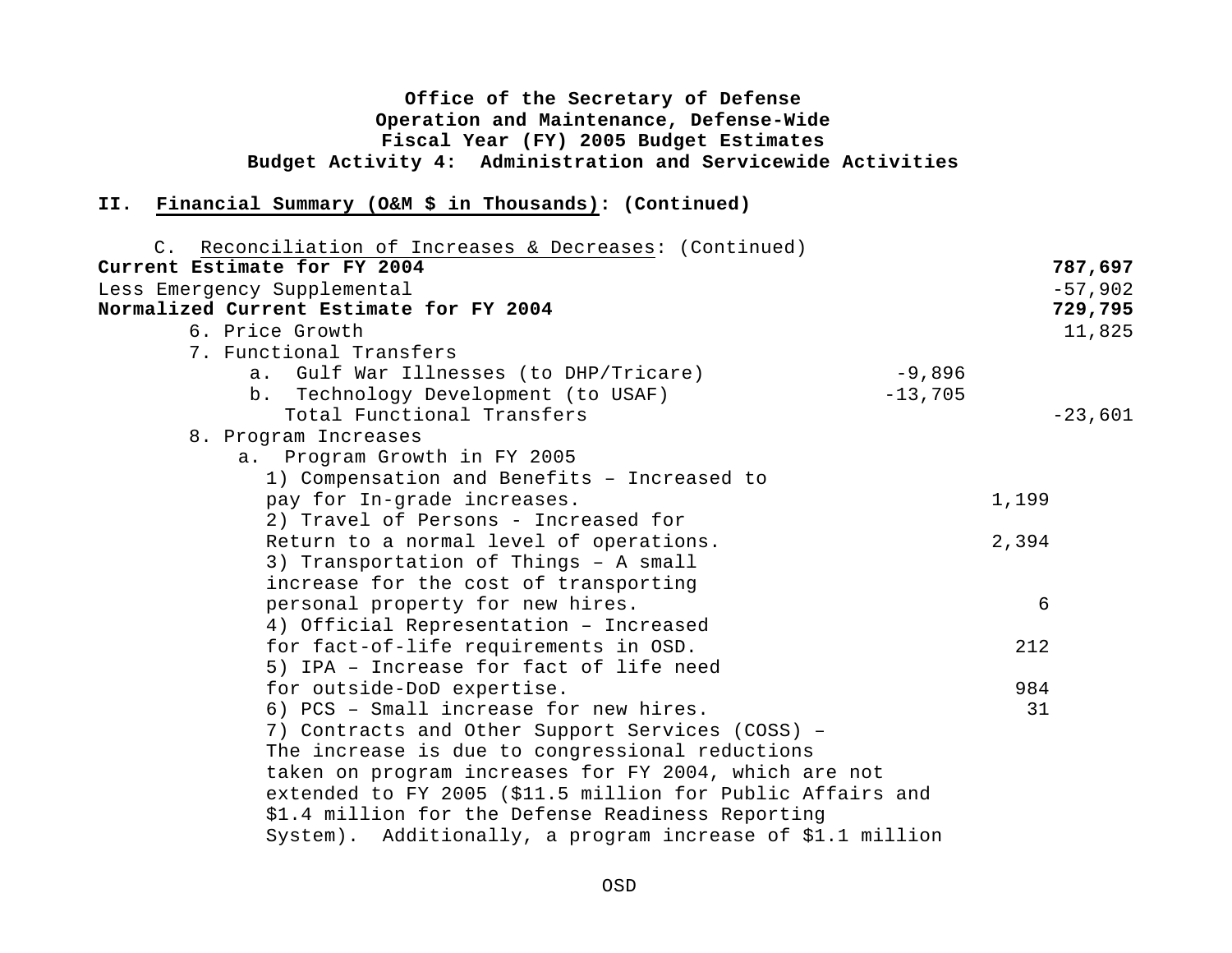is needed for the Critical Infrastructure Protection program operating under the Office of Homeland Defense. 13,836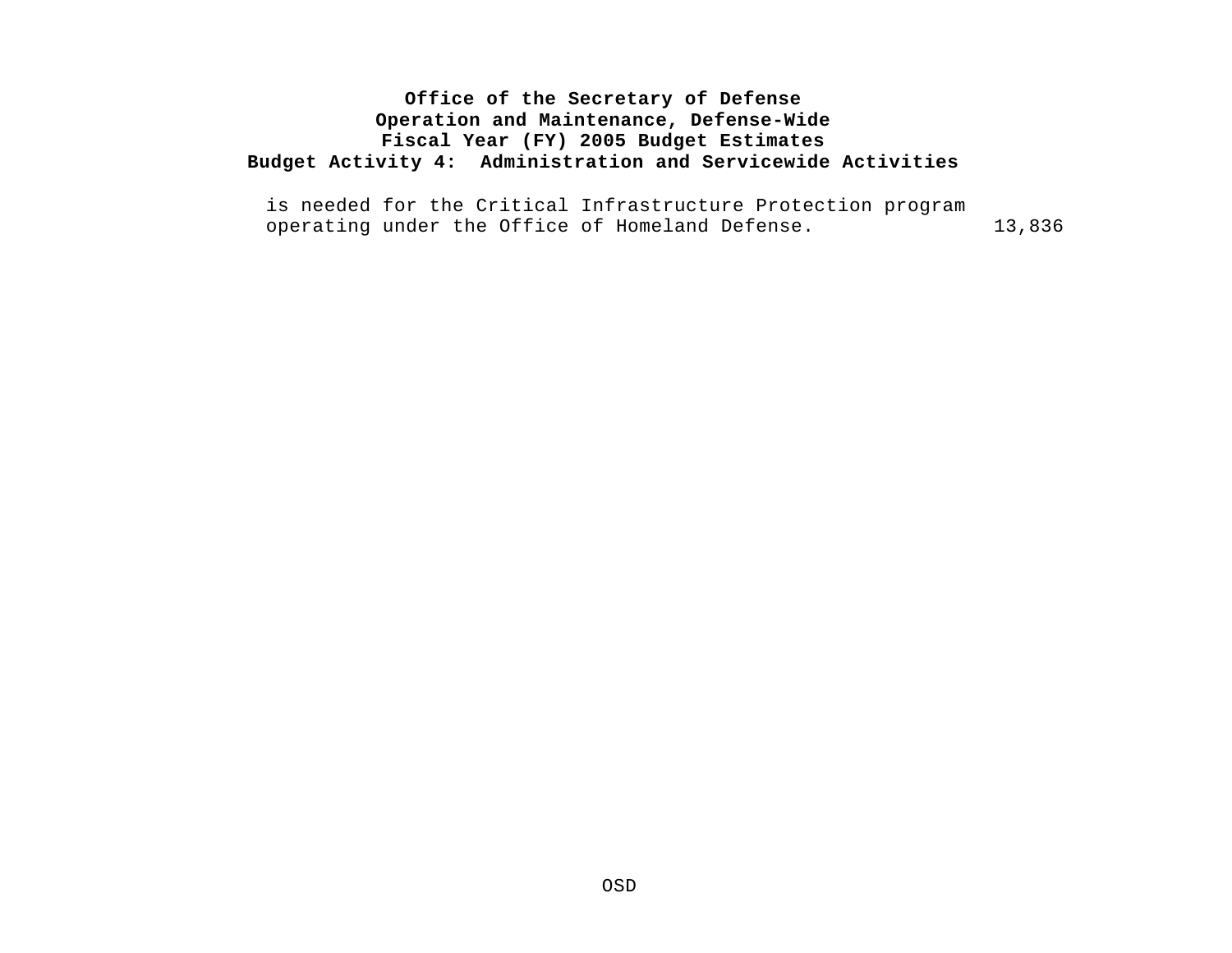#### **II. Financial Summary (O&M \$ in Thousands): (Continued)**

#### C. Reconciliation of Increases & Decreases: (Continued)

8. Program Increases (Continued) a. Program Growth in FY 2005 (Continued) 8) Comptroller Initiatives – Financial statements and audits. 126 9) Business Management Modernization Program – (BMMP), formerly FMMP, is increased due to reductions taken in prior years. The control of the matrix of  $710$  10) Net Assessment – Necessary studies and war games need to be funded. Congressional reductions were applied in FY 2004 and not extended to FY 2005. 5,484 11) Force Transformation Office – This increase supports the need for an increasing number of studies in support of the Department's transformation goals.  $1,197$ 12) Training Transformation – The Department recognizes the need to transform and strengthen joint warfighting capabilities via a transformation of training (enable of joint warfighting capabilities. The increase is for contract support. 8,875 13) Business Systems Transformation Domains (BMMP) – Funding is required by the domain program managers for paying O&M support costs for the BMMP effort (formerly RDT&E funded). 15,231 14) Capital Security Cost Sharing – Estimated DoD share of the estimated support costs of U.S. Embassies, payable to the Department of State. 27,317 15) Long-Range Planning – The increase supports the analysis requirements of the Planning, Programming and Budgeting System and Program Objective Memorandum process. 936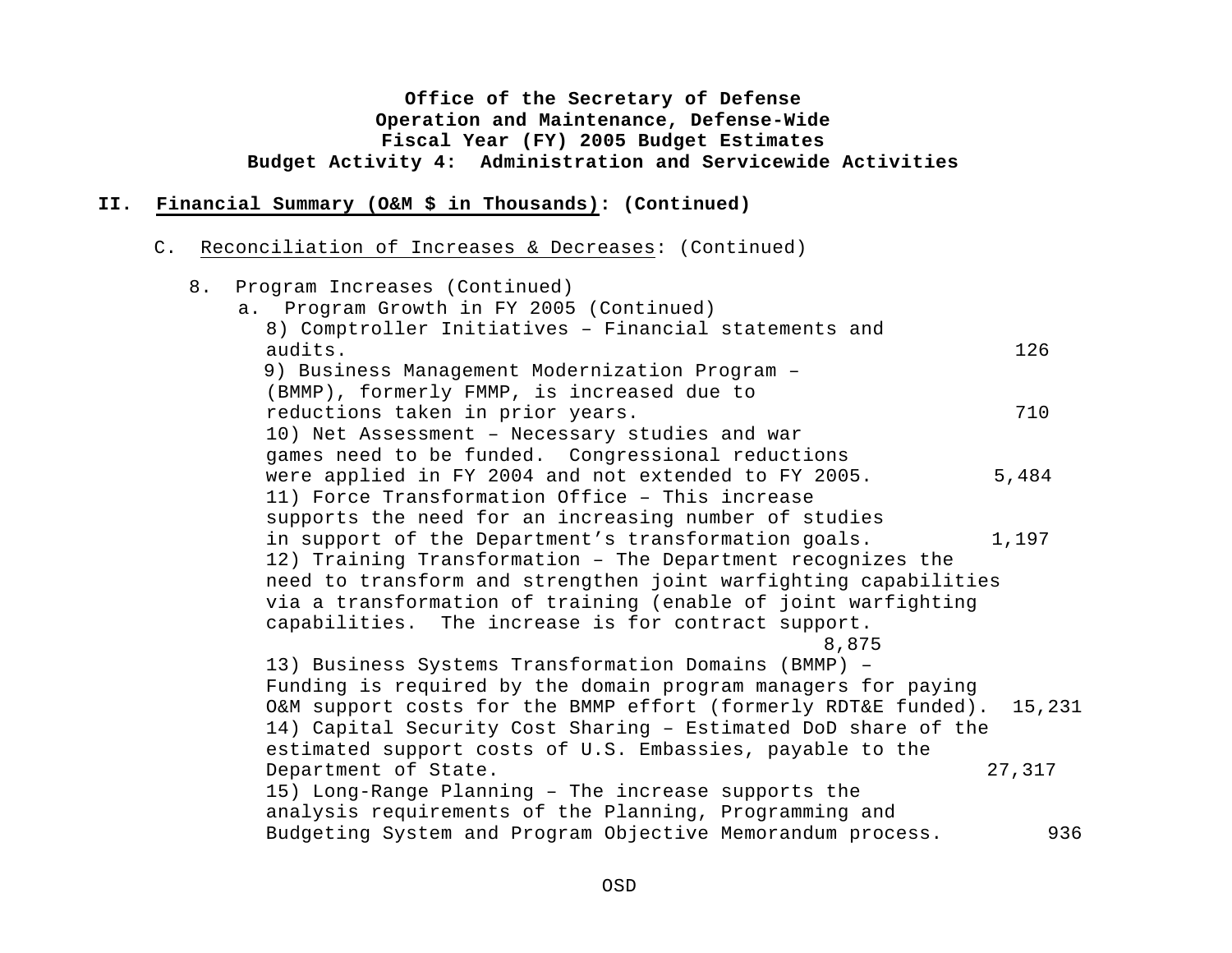- C. Reconciliation of Increases & Decreases: (Continued)
	- 8. Program Increases (Continued)
		- a. Program Growth in FY 2005 (Continued) 16) Mission and Analysis Fund (NII) – The program increase will fund efforts to improve the coordination of Sensitive Information Integration to support DoD compartmented activities; continue to oversee and examine development of DoD high-speed, high bandwidth communications capabilities for support of network centric operations; and establish implementation guidelines for the wireless domain of the Global Information Grid. The additional funding will also support efforts to work with USD(I) to ensure intelligence system and architectures for collection, analysis, dissemination and data management of military information are consistent and interoperable with DoD C3 and information-enterprise systems. A portion of the program growth is attributable to reductions in the FY 2004 budget. 3,912 17) ISIS - The program increase will continue support needed to accomplish the network centric objectives of getting data to the user in a timely and protected manner; and greater oversight of major space acquisition programs, special interest programs, IT Acquisition Rapid Improvement Team (RIT) pilot programs, and transformation initiatives. A portion of the program growth is attributable to reductions in the FY 2004 budget. 1,138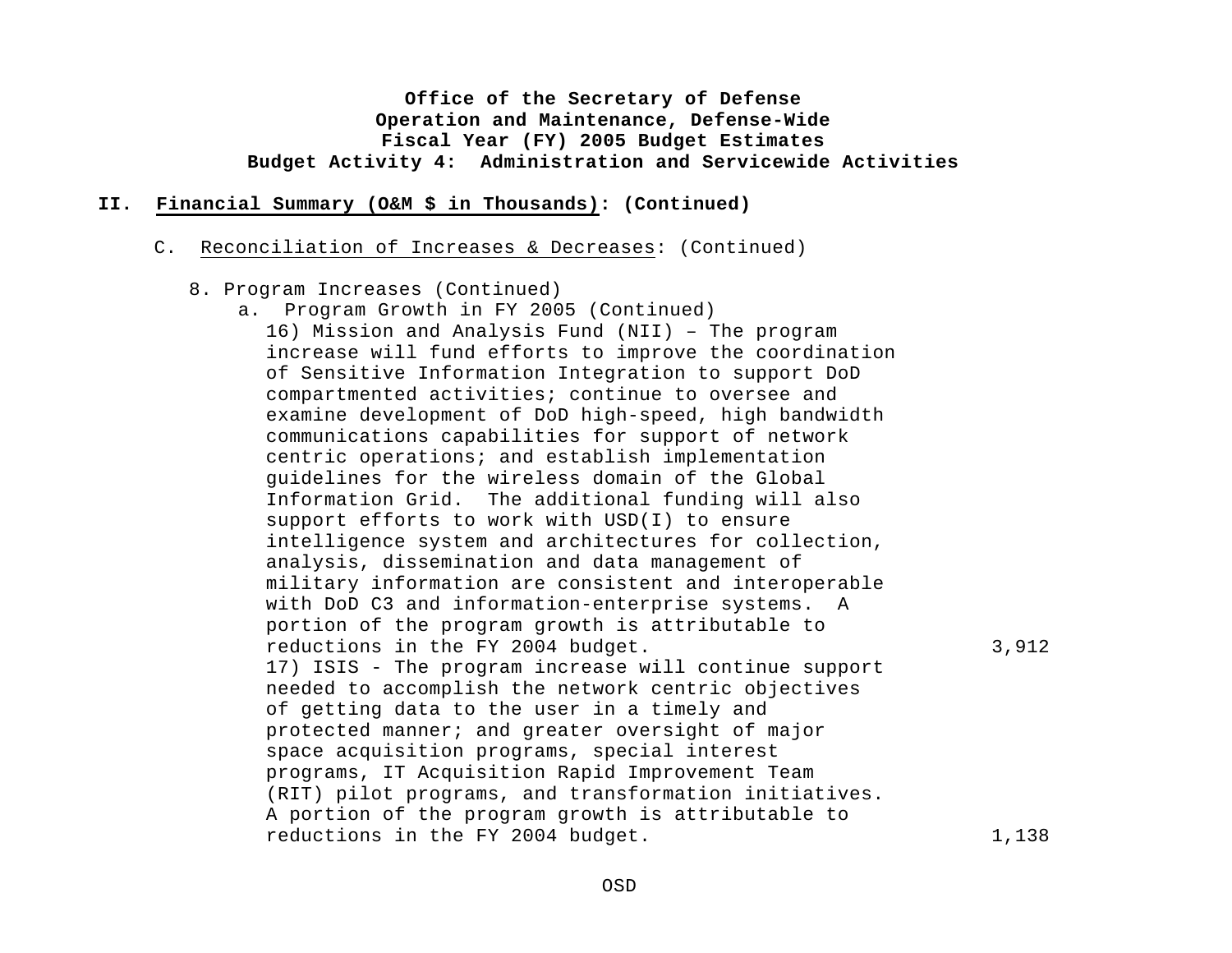- C. Reconciliation of Increases & Decreases: (Continued)
	- 8. Program Increases (Continued)
		- a. Program Growth in FY 2005 (Continued) 18) CIO – The program increase will support the Department's transition of all DoD networks to the next generation of the Internet Protocol, Internet Protocol version 6 (IPv6) by FY 2008. This transition is essential to interconnect the growing, increasingly mobile, set of IP-enabled sensors, platforms, facilities, people and devices on an end-to-end secure basis. The DoD IPv6 Transition Office has been established to provide the technical integration, governance, and common engineering solutions needed to ensure this transition occurs in an interoperable and secure mannner across all DoD Components and in all domains. Funding will be used to provide internal and external in-depth transition planning and harmonization; establish necessary network services infrastructure across DoD; enabling of knowledge sharing and training on IPv6 implementation; development of common technical/engineering solutions to support the use of enhanced IPv6 features such as Quality of Service (QoS), mobility, and security; technical assistance and expertise to support early (FY 05-07) DoD IPv6 pilot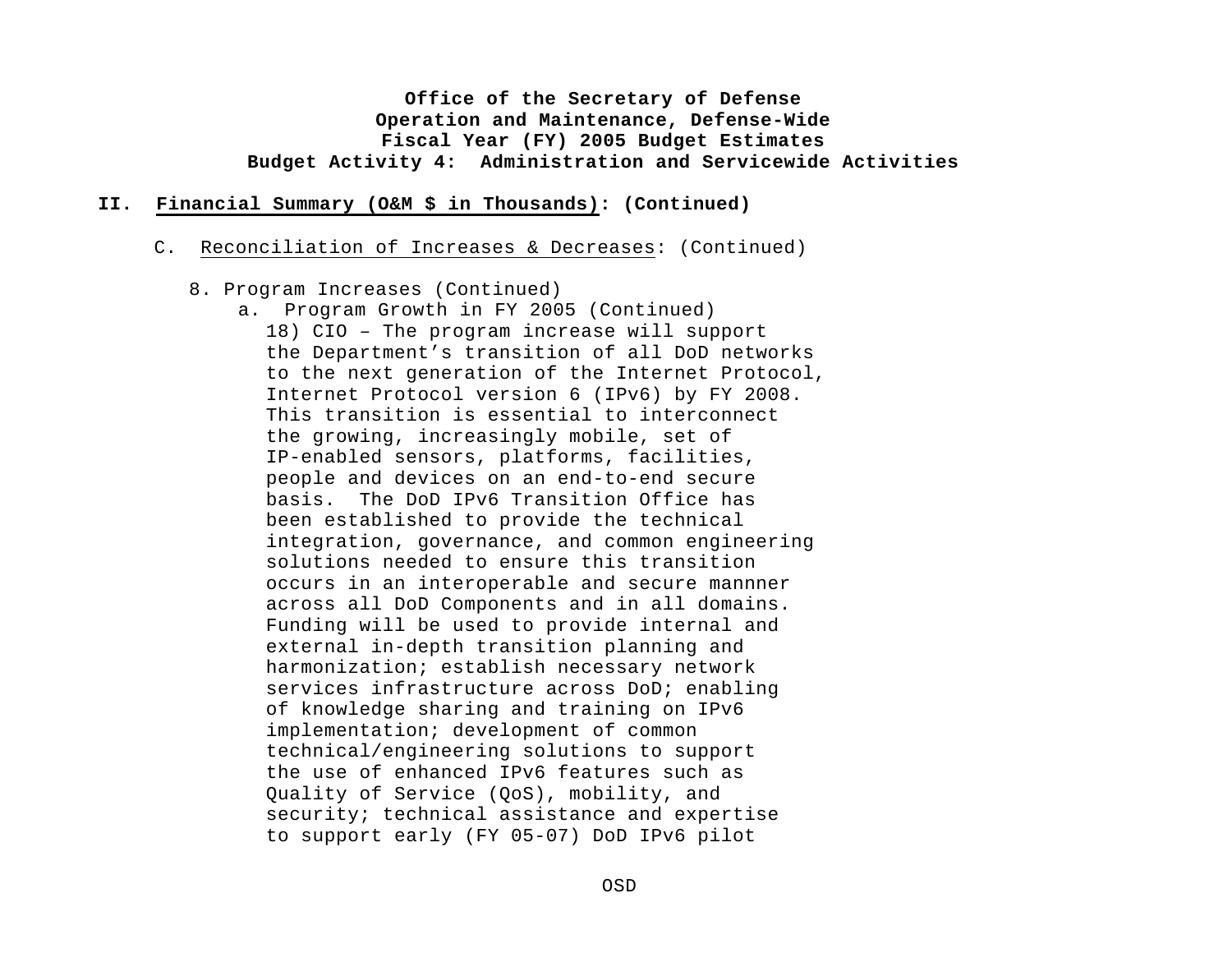implementations (including networks and applications); and integrated IPv6 testbed and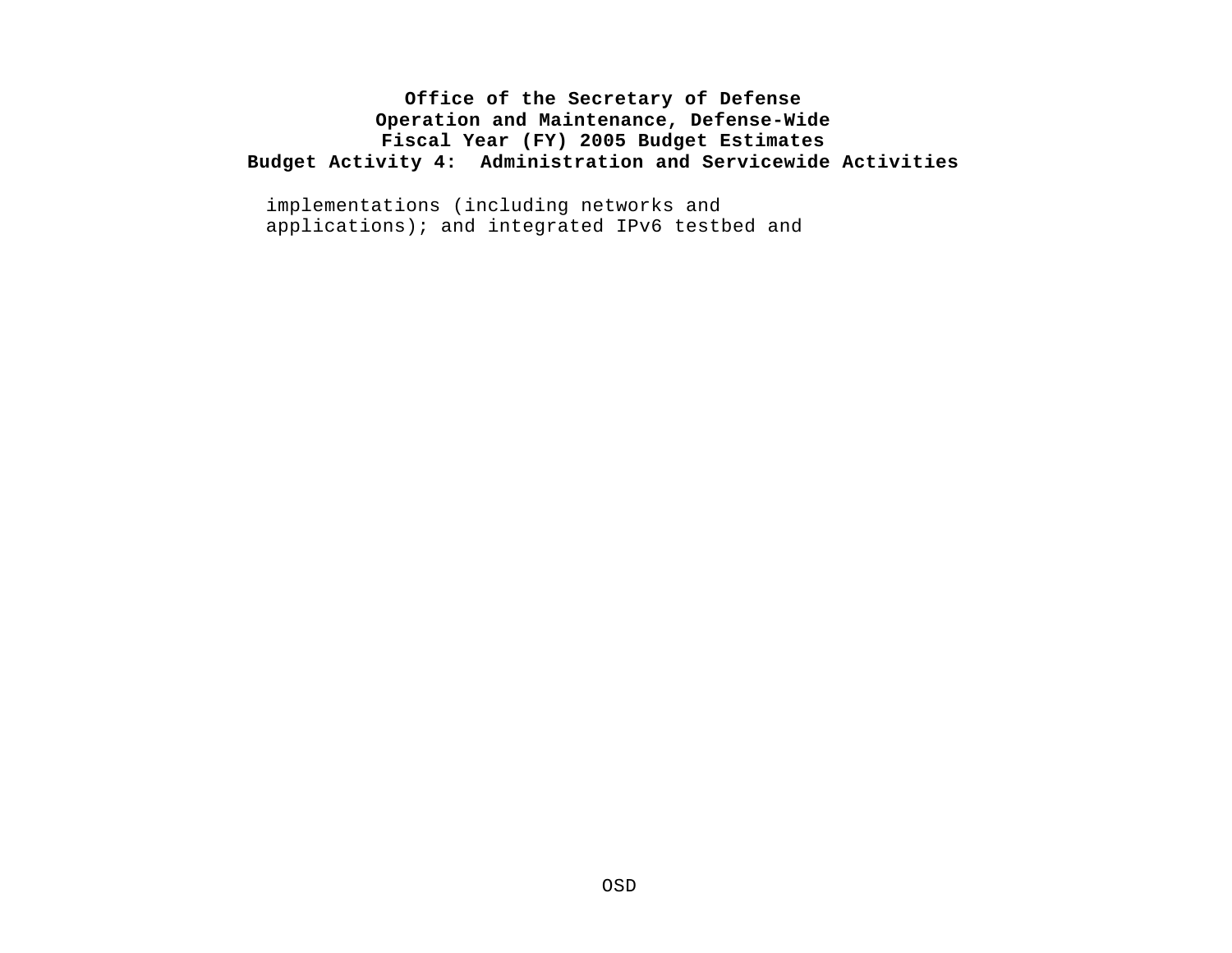|     | Office of the Secretary of Defense<br>Operation and Maintenance, Defense-Wide |        |
|-----|-------------------------------------------------------------------------------|--------|
|     | Fiscal Year (FY) 2005 Budget Estimates                                        |        |
|     | Budget Activity 4: Administration and Servicewide Activities                  |        |
| II. | Financial Summary (O&M \$ in Thousands): (Continued)                          |        |
|     | Reconciliation of Increases & Decreases: (Continued)<br>$\mathsf{C}$ .        |        |
|     | 8. Program Increases (Continued)                                              |        |
|     | a. Program Growth in FY 2005 (Continued)                                      |        |
|     | demonstration support focused on critical technical                           |        |
|     | issues (such as use of transition mechanisms;                                 |        |
|     | performance) and identifying and "working"                                    |        |
|     | (through active participation and outreach) of DoD                            |        |
|     | "needs" in emerging IPv6 products and standards.                              |        |
|     | The program increase is required to fund requirements                         |        |
|     | that were deferred from FY 2004.                                              | 3,444  |
|     | 19) Information Assurance Scholarship Program ISSP -                          |        |
|     | The program increase will be used to adequately fund                          |        |
|     | the Information Assurance Scholarship Program.<br>Four                        |        |
|     | million dollars was realigned from RDT&E beginning                            |        |
|     | in FY 2005 to increase funding for the scholarship                            |        |
|     | program.<br>20) USD(Intelligence) Mission & Analysis Fund -                   | 2,432  |
|     | The program increase will support requirements                                |        |
|     | deferred due to reductions taken when under the C3I.                          | 1,024  |
|     | 21) USD(Intelligence) Global War on Terror -                                  |        |
|     | Justification provided in classified budget                                   |        |
|     | Materials.                                                                    | 19,976 |
|     | 22) USD(Intelligence) Counter Intelligence and Security -                     |        |
|     | Additional funds are required for administrative support for                  |        |
|     | the newly formed USD(Intelligence) office.                                    | 3,000  |
|     | 23) Legacy - increased due to deferred programs from                          |        |
|     | previous years (based on Congressional inquiries).                            | 2,513  |
|     | 24) OSD Study Program - Increase is required to conduct                       |        |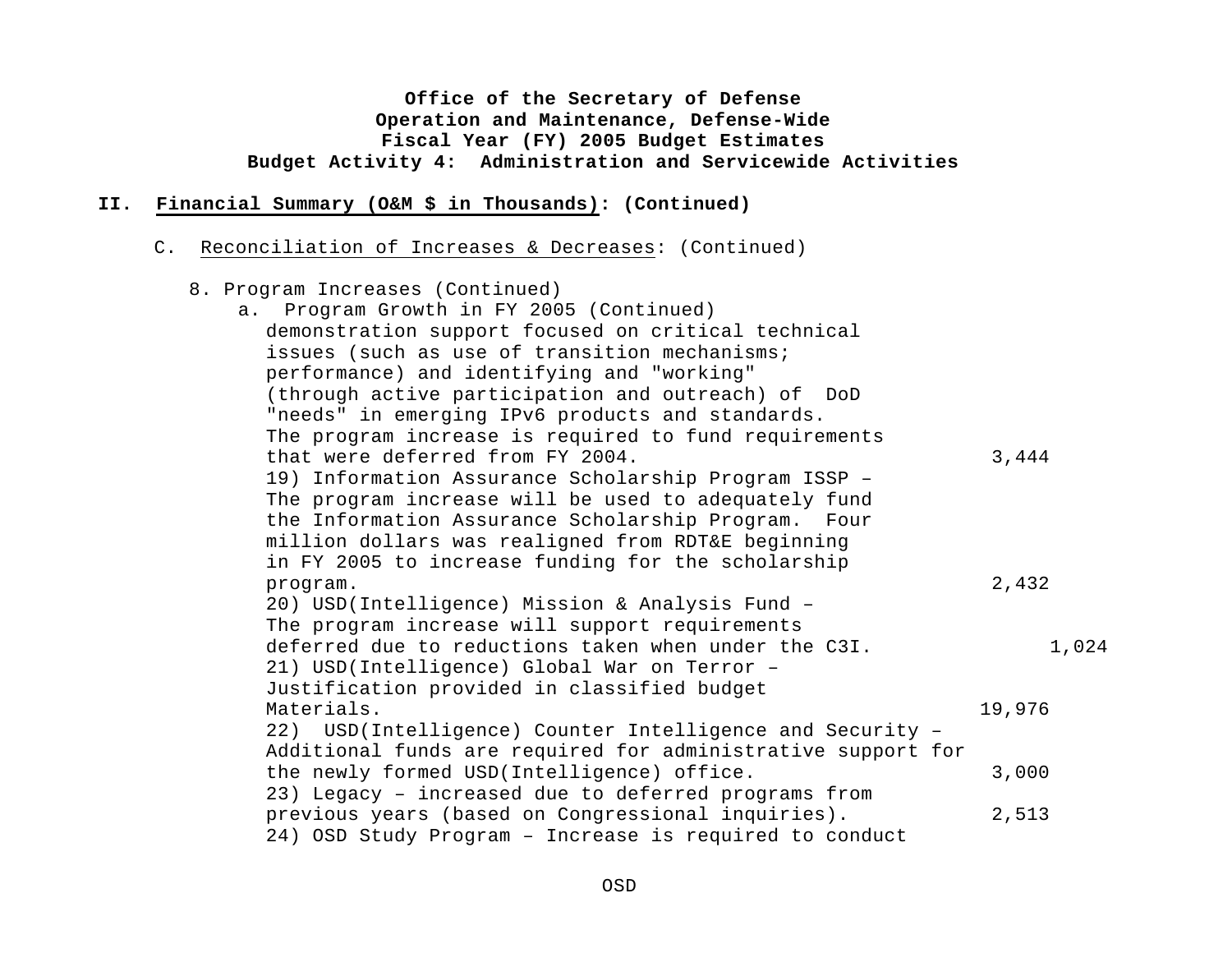additional efforts in support of the upcoming Quadrennial Defense Review. 3,481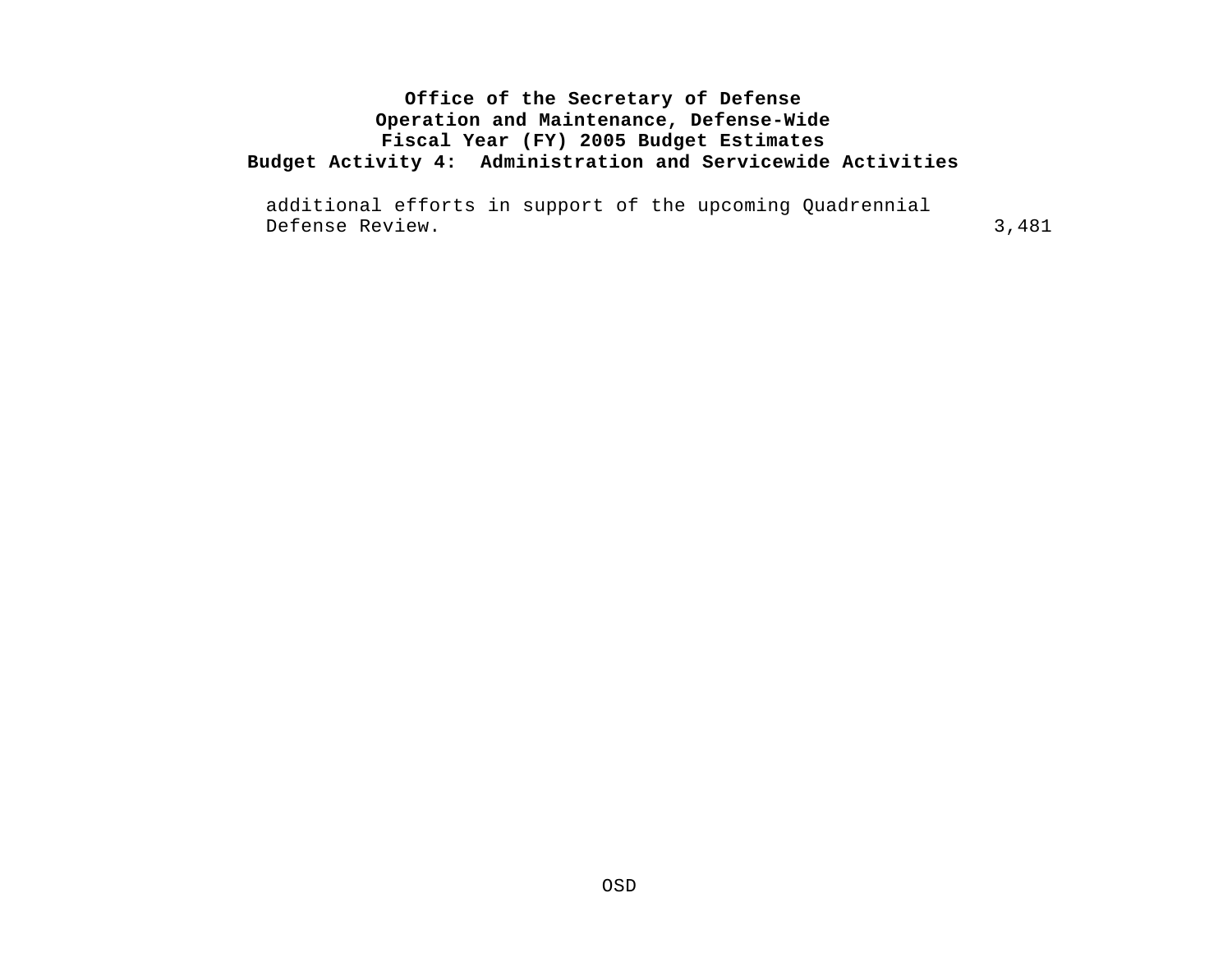| Office of the Secretary of Defense                           |
|--------------------------------------------------------------|
| Operation and Maintenance, Defense-Wide                      |
| Fiscal Year (FY) 2005 Budget Estimates                       |
| Budget Activity 4: Administration and Servicewide Activities |

## **II. Financial Summary (O&M \$ in Thousands): (Continued)**

C. Reconciliation of Increases & Decreases: (Continued)

| 8. Program Increases (Continued)                                                                       |       |
|--------------------------------------------------------------------------------------------------------|-------|
| Program Growth in FY 2005 (Continued)<br>$a$ .                                                         |       |
| 25) Defense Reform Project for Competition                                                             |       |
| (Defense Management Initiative) - Increased due to deferred                                            |       |
| programs in FY 2004.                                                                                   | 697   |
| 26) Acquisition Program Support Systems - Increase                                                     |       |
| provides for requirements analysis support leading to                                                  |       |
| consolidation and modernization of acquisition program                                                 |       |
| applications with eBusiness technologies.                                                              | 381   |
| 27) Acquisition Workforce Demonstration - The program                                                  |       |
| increase reflects the support required to integrate                                                    |       |
| lessons learned from the Acquisition Demonstration                                                     |       |
| Project (Acq Demo) into the National Security                                                          |       |
| Personnel System (NSPS), to close-out the Acq Demo<br>project, and to transition Acq Demo participants |       |
| into NSPS.                                                                                             | 612   |
| 28) Environmental Security Cooperation- Slightly                                                       |       |
| increased to allow accomplishment of deferred efforts.                                                 |       |
| 669                                                                                                    |       |
| 29) Logistics Systems Modernization Support - The                                                      |       |
| program increase reflects the need to fund requirements                                                |       |
| that were deferred from FY 2003 and FY 2004. The funding                                               |       |
| increase from FY 2004 to FY 2005 will allow completion of                                              |       |
| Enterprise Integration Initiatives, Logistics Portfolio                                                |       |
| Management and other sustainment studies                                                               |       |
| originally planned for FY 2004 but which have been                                                     |       |
| deferred to FY 2005.                                                                                   | 4,916 |
|                                                                                                        |       |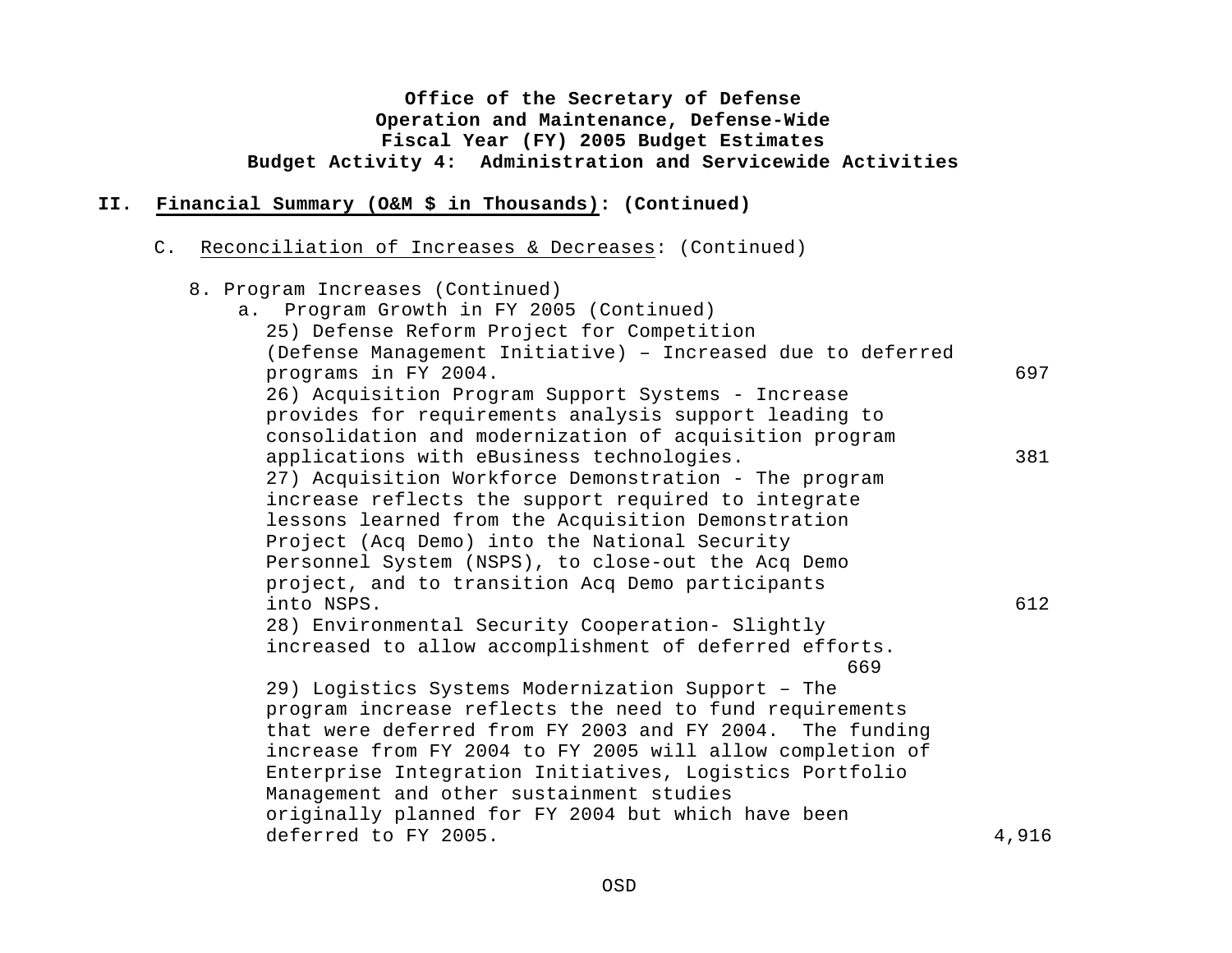|  |                | Fiscal Year (FY) 2005 Budget Estimates<br>Budget Activity 4: Administration and Servicewide Activities                                                                                                                                                                                                                                                                                                                                                                                                                                                                                                                                    |       |
|--|----------------|-------------------------------------------------------------------------------------------------------------------------------------------------------------------------------------------------------------------------------------------------------------------------------------------------------------------------------------------------------------------------------------------------------------------------------------------------------------------------------------------------------------------------------------------------------------------------------------------------------------------------------------------|-------|
|  |                | II. Financial Summary (O&M \$ in Thousands): (Continued)                                                                                                                                                                                                                                                                                                                                                                                                                                                                                                                                                                                  |       |
|  | $\mathsf{C}$ . | Reconciliation of Increases & Decreases: (Continued)                                                                                                                                                                                                                                                                                                                                                                                                                                                                                                                                                                                      |       |
|  |                | 8. Program Increases (Continued)<br>a. Program Growth in FY 2005 (Continued)<br>30) Low Observable, CLO - This small increase is<br>due to reductions to the current fiscal year in<br>legislation which resulted in deferral of<br>requirements.                                                                                                                                                                                                                                                                                                                                                                                         | 68    |
|  |                | 31) Defense Procurement and Acquisition Policy - The<br>increase reflects changes in the distance learning<br>initiatives, acquisition workforce data and DoD "brand"<br>marketing changes. The development of several on-line<br>courses for the acquisition workforce were delayed from<br>FY 2004 to FY 2005 from developing guidebooks into on-line<br>continuous learning courses for Joint Capability<br>Integrated Development (JCID), Evolutionary Acquisition<br>and Intellectual Property. Workforce data maintenance<br>efforts were realigned to FY 2005. DoD "branding"<br>marketing development efforts were realigned from |       |
|  |                | FY 2004 to FY 2005.<br>32) Transform Procurement Regulations - The increase<br>reflects increased program value that will be used<br>to implement the new Program, Guidance and Instructions                                                                                                                                                                                                                                                                                                                                                                                                                                              | 8,190 |

(PGI) document and to add interfaces with the federal

**Office of the Secretary of Defense Operation and Maintenance, Defense-Wide**

e-Rulemaking Docket Management System. 359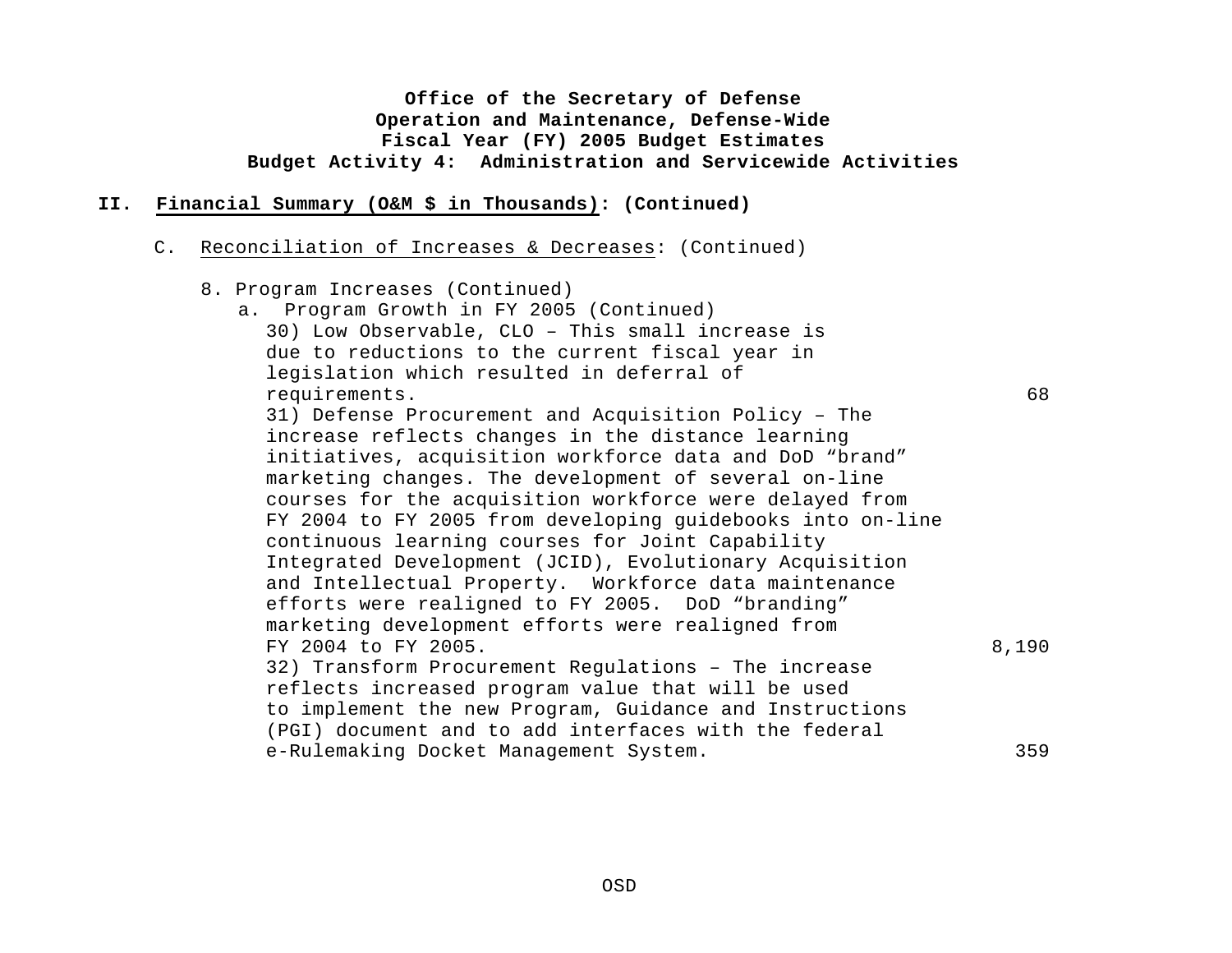#### **II. Financial Summary (O&M \$ in Thousands): (Continued)**

- C. Reconciliation of Increases & Decreases: (Continued)
	- 8. Program Increases (Continued)
		- a. Program Growth in FY 2005 (Continued) 33) E-Business COE – The increase will be used to facilitate the Analysis of Alternatives for the Acquisition Domain. These funds will be used to assess the marketplace and technology available to determine the future system solution for the entire enterprise. This includes determining whether expanding existing systems or developing new ones is the best solution for the future of acquisition. 2,482

34) Mission Capabilities/Systems Engineering – program growth is required to accomplish the full range of systems views of operational architectures due to the complexity of the operational architectures and functions required to adequately describe and assess the joint warfighting environment. Also, the increase is required in order to further strengthen the role of systems engineering across the Department. The initial work to assess acquisition programs for effectiveness of their systems engineering programs has revealed the need to increase the breadth of assessments as well as to feed the results into the area of enterprise development to institutionalize the needed enhancements in the Department's systems engineering program. 1,557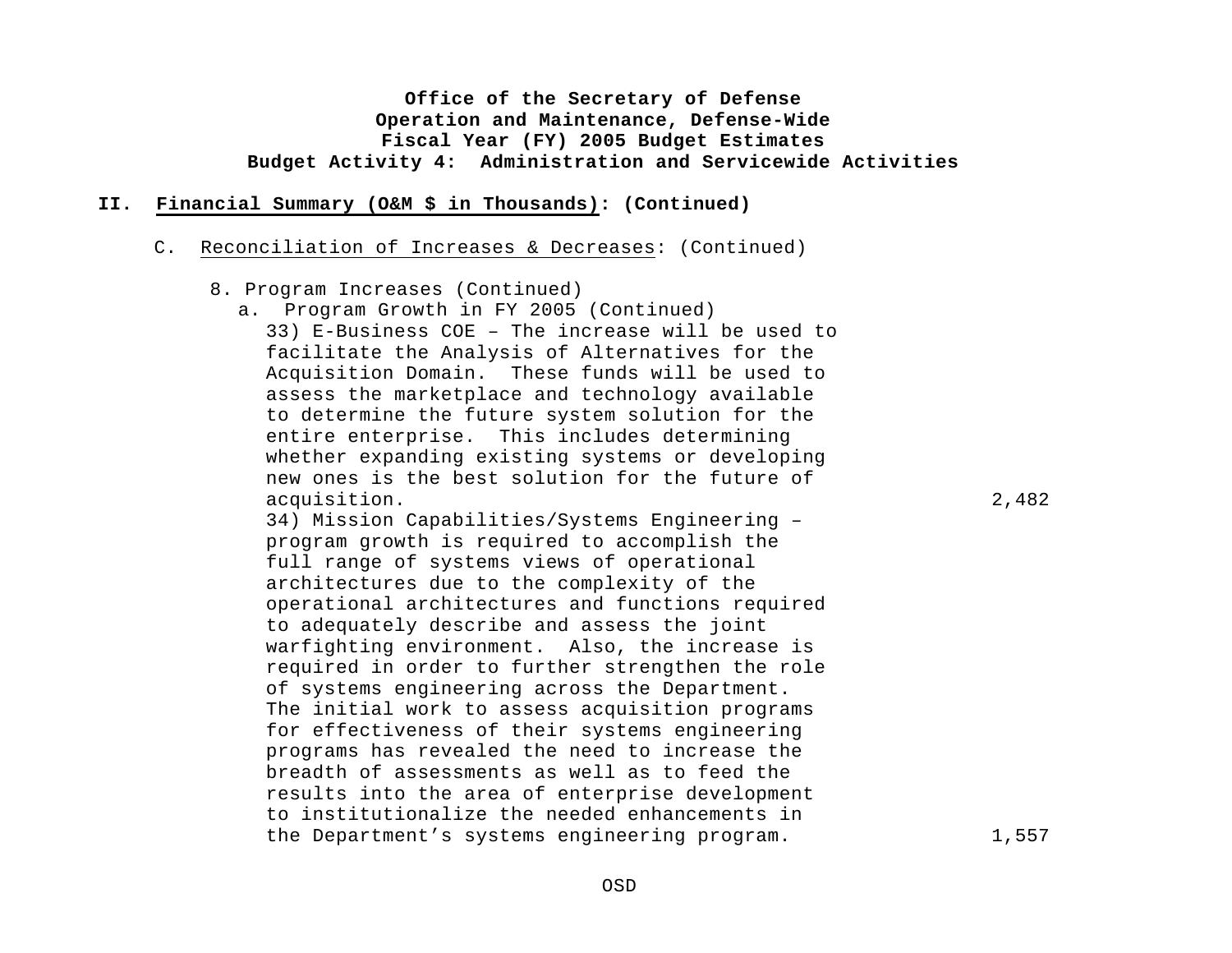|     | Office of the Secretary of Defense<br>Operation and Maintenance, Defense-Wide<br>Fiscal Year (FY) 2005 Budget Estimates<br>Budget Activity 4: Administration and Servicewide Activities                                                                                                                                                                                                                                                                                                                                                     |               |
|-----|---------------------------------------------------------------------------------------------------------------------------------------------------------------------------------------------------------------------------------------------------------------------------------------------------------------------------------------------------------------------------------------------------------------------------------------------------------------------------------------------------------------------------------------------|---------------|
| II. | 35) BRAC Support - The increase funds the<br>initiation of efforts to ensure a timely and<br>comprehensive BRAC 2005 analysis.<br>Financial Summary (O&M \$ in Thousands): (Continued)                                                                                                                                                                                                                                                                                                                                                      | 367           |
|     | Reconciliation of Increases & Decreases: (Continued)<br>$\mathsf{C}$ .                                                                                                                                                                                                                                                                                                                                                                                                                                                                      |               |
|     | 8. Program Increases (Continued)<br>a. Program Growth in FY 2005 (Continued)<br>36) Base Information System - The increase will<br>provide real time access to DoD real property<br>inventory records and support the projected<br>base closure process.<br>37) Readiness and Environmental Protection<br>Initiative - this is a new start for FY 2005<br>that will help establish buffers or other<br>compatible use areas around military<br>installations to either prevent inappropriate<br>development around test and training ranges | 3,894         |
|     | that might restrict their mission capabilities<br>or preserve valuable habitat. Responds to<br>authority in the National Defense Authorization<br>Acts for FY 2003 and FY 2004.<br>38) Defense Acquisition Management Information<br>Retrieval System (DAIMRS) -<br>This relatively small increase is due to a<br>change in the estimated costs in the second<br>year of the program.                                                                                                                                                       | 20,000<br>387 |
|     |                                                                                                                                                                                                                                                                                                                                                                                                                                                                                                                                             |               |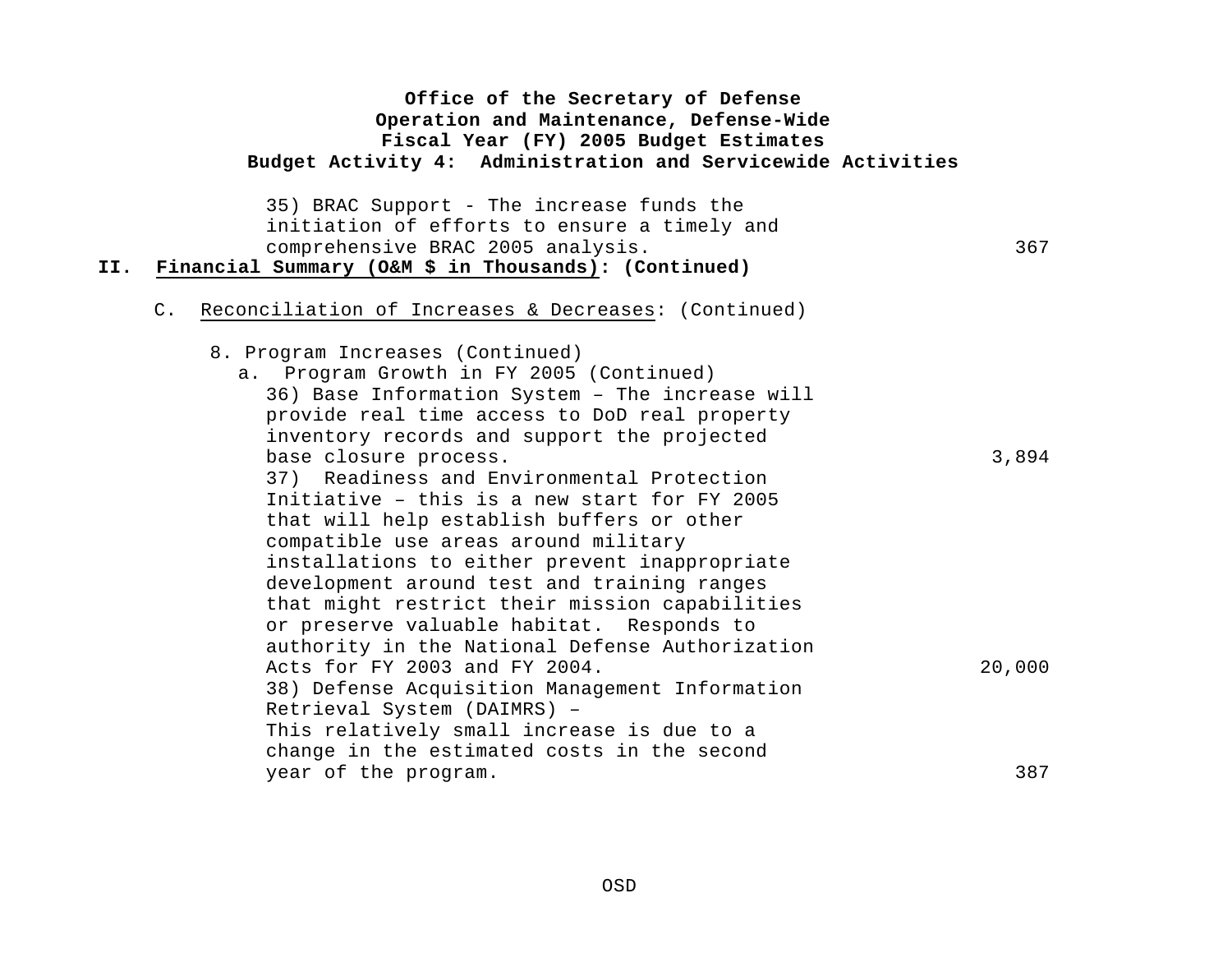|                | Office of the Secretary of Defense<br>Operation and Maintenance, Defense-Wide<br>Fiscal Year (FY) 2005 Budget Estimates<br>Budget Activity 4: Administration and Servicewide Activities                                                                                                                                                                                                                                                                                                                               |                       |
|----------------|-----------------------------------------------------------------------------------------------------------------------------------------------------------------------------------------------------------------------------------------------------------------------------------------------------------------------------------------------------------------------------------------------------------------------------------------------------------------------------------------------------------------------|-----------------------|
| II.            | Financial Summary (O&M \$ in Thousands): (Continued)                                                                                                                                                                                                                                                                                                                                                                                                                                                                  |                       |
| $\mathsf{C}$ . | Reconciliation of Increases & Decreases: (Continued)                                                                                                                                                                                                                                                                                                                                                                                                                                                                  |                       |
|                | 8. Program Increases (Continued)<br>a. Program Reduction in FY 2005 (Continued)<br>39) Test Resource Management Center - TRMC is<br>an FY 2004 new start that was funded as a<br>result of congressional direction. The FY 2004<br>funding level is based on actual program<br>execution not beginning until mid-second<br>quarter. The increased funding in FY 2005<br>reflects a full 12 months of operation. This<br>is the non-personnel portion of a program added<br>during FY 2004.<br>Total Program Increases | 1,373<br>165,410      |
|                | 9. Program Decreases, One Time Costs<br>One-Time Program Reduction in FY 2005<br>$a$ .<br>1) Middle East Regional Security Program -<br>The program decrease is the result of a<br>Congressional Add for 1.4 million dollars provided<br>in FY 2004 and not carried forward.<br>2) Study on Internet and Wireless Technology -<br>The program decrease is the result of a<br>Congressional Add for one million dollars provided                                                                                       | $-1,419$              |
|                | in FY 2004 and not carried forward.<br>(3) Export Control to Foreign Countries - -<br>The program decrease is the result of a<br>Congressional Add for 1.4 million dollars provided<br>in FY 2004 and not carried forward.                                                                                                                                                                                                                                                                                            | $-1,014$<br>$-1, 419$ |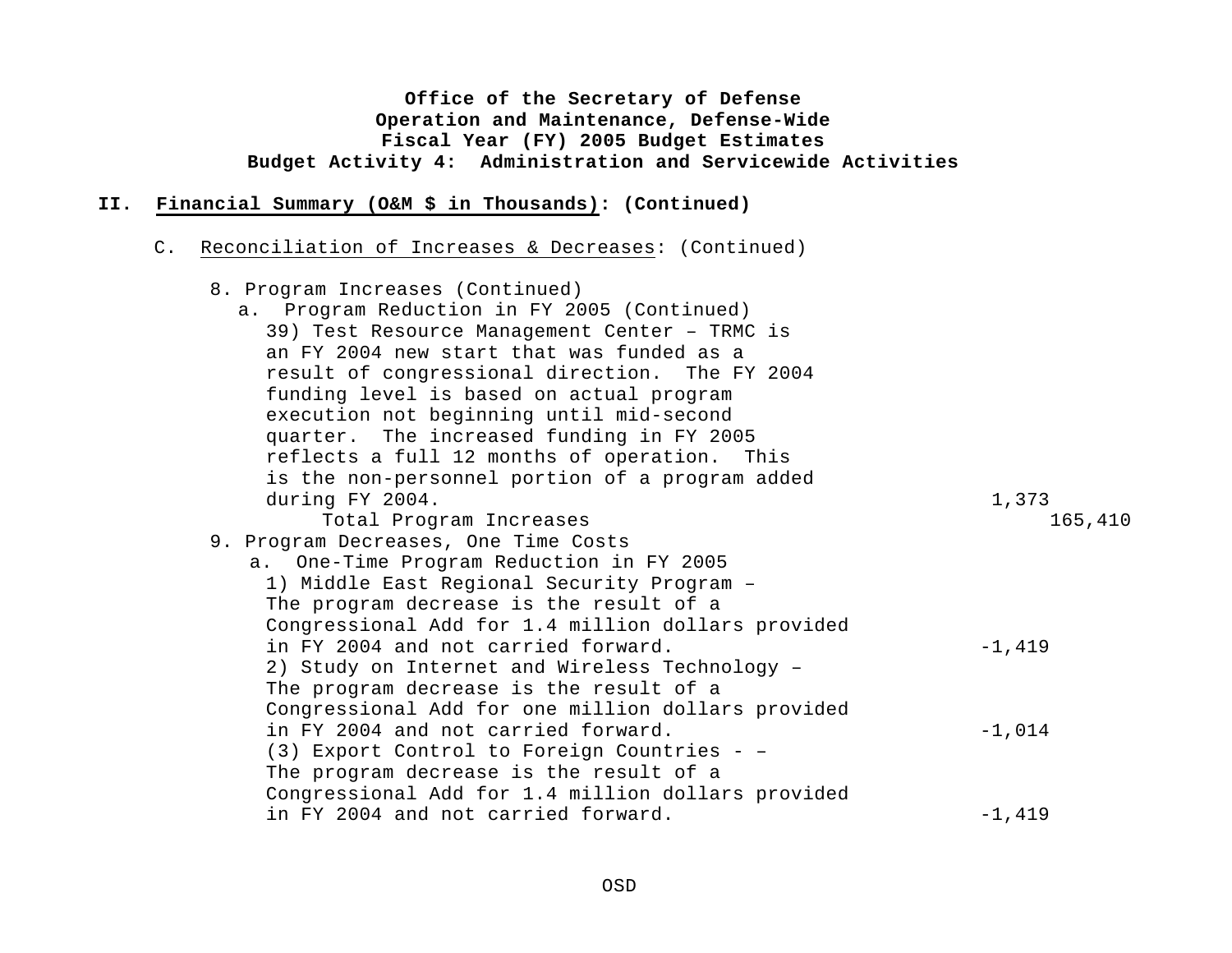| Office of the Secretary of Defense<br>Operation and Maintenance, Defense-Wide<br>Fiscal Year (FY) 2005 Budget Estimates<br>Budget Activity 4: Administration and Servicewide Activities |                                                                                                                                                                                                                                |            |  |  |
|-----------------------------------------------------------------------------------------------------------------------------------------------------------------------------------------|--------------------------------------------------------------------------------------------------------------------------------------------------------------------------------------------------------------------------------|------------|--|--|
| II.                                                                                                                                                                                     | Financial Summary (O&M \$ in Thousands): (Continued)                                                                                                                                                                           |            |  |  |
|                                                                                                                                                                                         | $C_{\bullet}$<br>Reconciliation of Increases & Decreases: (Continued)                                                                                                                                                          |            |  |  |
|                                                                                                                                                                                         | 9. Program Decreases, One Time Costs (Continued)<br>a. One-Time Program Reduction in FY 2005 (Continued)<br>4) Young Patriots Program (Natl. Flag Foun.) -<br>The program decrease is the result of a                          |            |  |  |
|                                                                                                                                                                                         | Congressional Add for one million dollars provided<br>in FY 2004 and not carried forward.<br>5) Asia Pacific Regional Initiative -<br>The program decrease is the result of a                                                  | $-1,014$   |  |  |
|                                                                                                                                                                                         | Congressional Add for 14 million dollars provided in<br>FY 2004 and not carried forward.<br>6) Dedicated Fiber Optic Network - The program<br>decrease is the result of a Congressional Add for                                | $-14, 196$ |  |  |
|                                                                                                                                                                                         | 1.5 million dollars provided in FY 2004 and not<br>carried forward.<br>7) Beyond Goldwater-Nichols Study - The program<br>decrease is the result of a Congressional Add for<br>one million dollars provided in FY 2004 and not | $-1,521$   |  |  |
|                                                                                                                                                                                         | carried forward.<br>8) Grant to Fort Benning Infantry Museum -<br>The program decrease is the result of a<br>Congressional Add for 8.5 million dollars provided                                                                | $-1,014$   |  |  |
|                                                                                                                                                                                         | in FY 2004 and not carried forward.<br>9) Grant to the University of South Florida -<br>The program decrease is the result of a<br>Congressional Add for six million dollars provided                                          | $-8,619$   |  |  |
|                                                                                                                                                                                         | in FY 2004 and not carried forward.                                                                                                                                                                                            | $-6,084$   |  |  |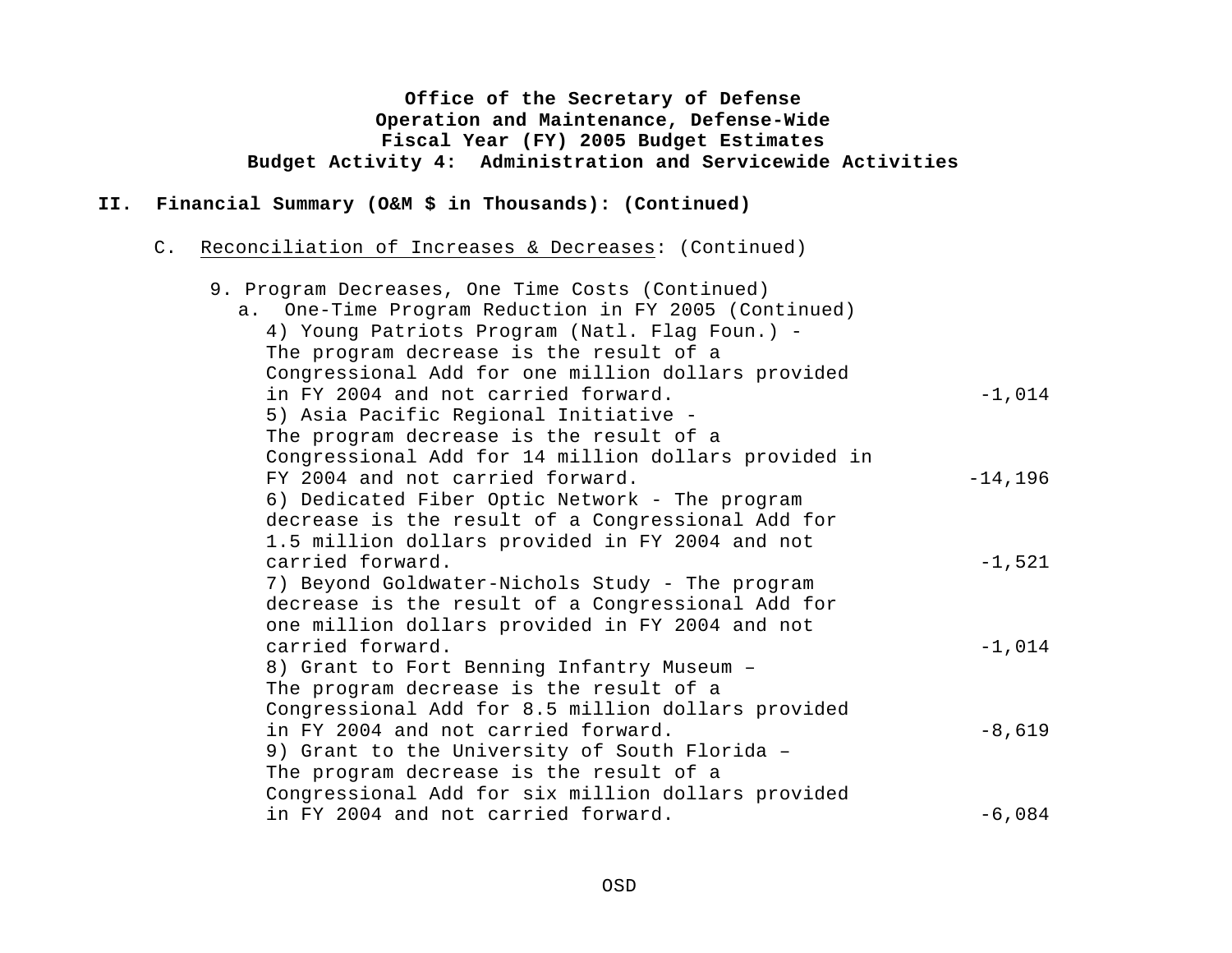|     | Office of the Secretary of Defense<br>Operation and Maintenance, Defense-Wide<br>Fiscal Year (FY) 2005 Budget Estimates<br>Budget Activity 4: Administration and Servicewide Activities                                                           |          |  |  |  |
|-----|---------------------------------------------------------------------------------------------------------------------------------------------------------------------------------------------------------------------------------------------------|----------|--|--|--|
| II. | Financial Summary (O&M \$ in Thousands): (Continued)                                                                                                                                                                                              |          |  |  |  |
|     | Reconciliation of Increases & Decreases: (Continued)<br>$\mathsf{C}$ .                                                                                                                                                                            |          |  |  |  |
|     | 9. Program Decreases, One Time Costs (Continued)<br>a. One-Time Program Reduction in FY 2005 (Continued)<br>10) Grant to the Chicago Park District -<br>The program decrease is the result of a                                                   |          |  |  |  |
|     | Congressional Add for three million dollars provided<br>in FY 2004 and not carried forward.<br>11) Grant to the Army Museum of the Southwest -<br>The program decrease is the result of a                                                         | $-3,042$ |  |  |  |
|     | Congressional Add for two million dollars provided<br>in FY 2004 and not carried forward.<br>12) Grant to the Tredegar National Civil War<br>Center - The program decrease is the result of a                                                     | $-2,028$ |  |  |  |
|     | Congressional Add for 1.5 million dollars provided<br>in FY 2004 and not carried forward.<br>13) Grant to the Philadelphia Korean War Memorial -<br>The program decrease is the result of a<br>Congressional Add for one million dollars provided | $-1,521$ |  |  |  |
|     | in FY 2004 and not carried forward.<br>14) Grant to the CSS Alabama Association - The<br>program decrease is the result of a Congressional<br>Add for one quarter of a million dollars provided in                                                | $-1,014$ |  |  |  |
|     | FY 2004 and not carried forward.<br>15) Grant to the Intrepid Sea-Air-Space Museum - The<br>program decrease is the result of a Congressional<br>Add for 2.1 million dollars provided in FY 2004 and                                              | $-253$   |  |  |  |
|     | not carried forward.                                                                                                                                                                                                                              | $-2,129$ |  |  |  |

# OSD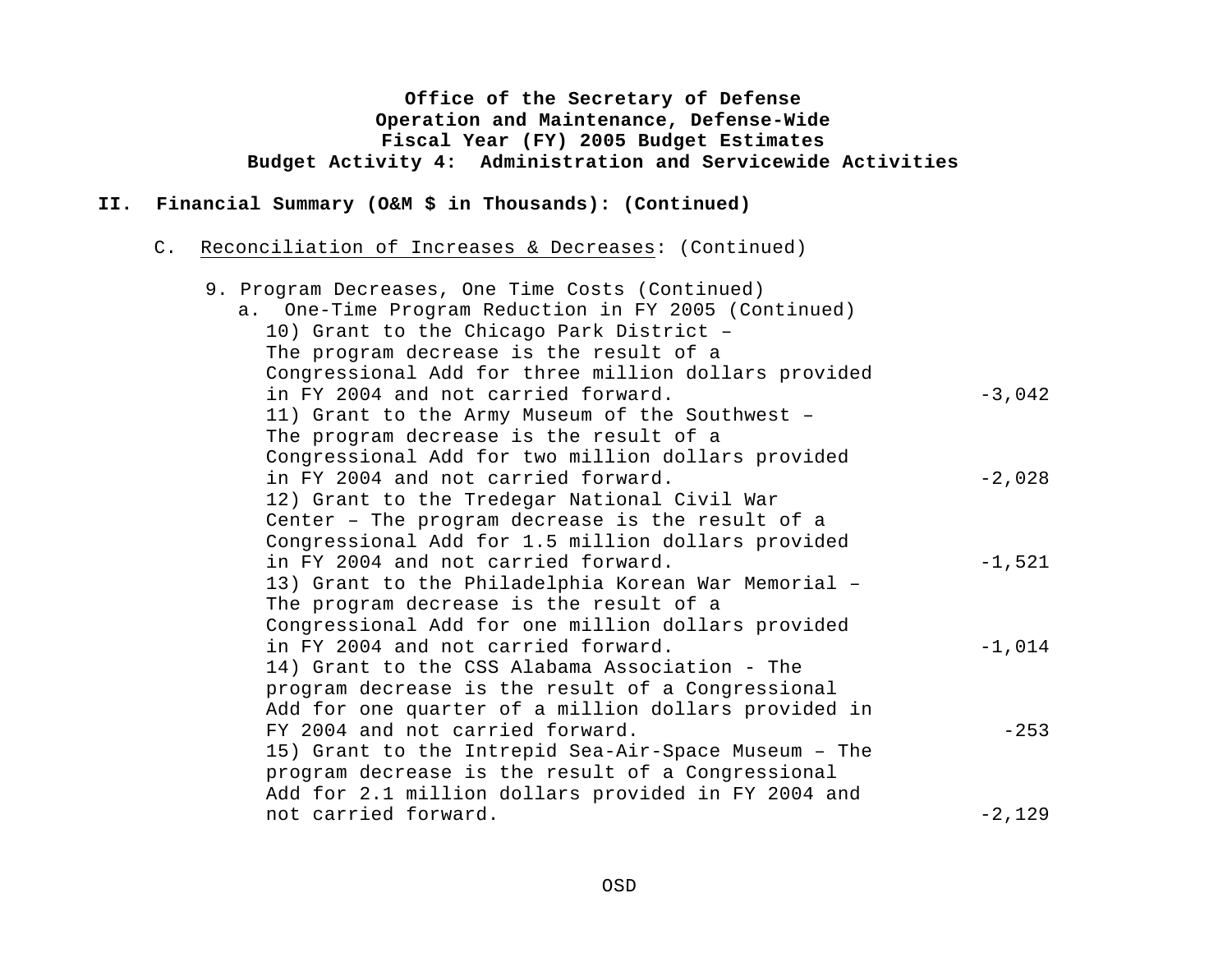## **II. Financial Summary (O&M \$ in Thousands): (Continued)**

### C. Reconciliation of Increases & Decreases: (Continued)

| 9. Program Decreases, One Time Costs (Continued)     |           |
|------------------------------------------------------|-----------|
| a. One-Time Program Reduction in FY 2005 (Continued) |           |
| 16) Grant to the Red Cross - The program decrease is |           |
| the result of a Congressional Add for five million   |           |
| dollars provided in FY 2004 and not carried forward. | $-5,070$  |
| 17) Grant to the D Day Museum - The program decrease |           |
| is the result of a Congressional Add for 3.5 million |           |
| dollars provided in FY 2004 and not carried forward. | $-3,549$  |
| 18) Women in the Military Service - The program      |           |
| decrease is the result of a Congressional Add for    |           |
| one half million dollars provided in FY 2004 and not |           |
| carried forward.                                     | $-507$    |
| 19) Country Study Series - The program decrease is   |           |
| the result of a Congressional Add for 2.5 million    |           |
| dollars provided in FY 2004 and not carried forward. |           |
|                                                      | $-2,535$  |
| 20) Black Americans in Defense of the Nation - The   |           |
| program decrease is the result of a Congressional    |           |
| Add for one quarter million dollars provided in FY   |           |
| 2004 and not carried forward.                        | $-253$    |
| Total One-Time Program Decreases                     | $-58,201$ |
|                                                      |           |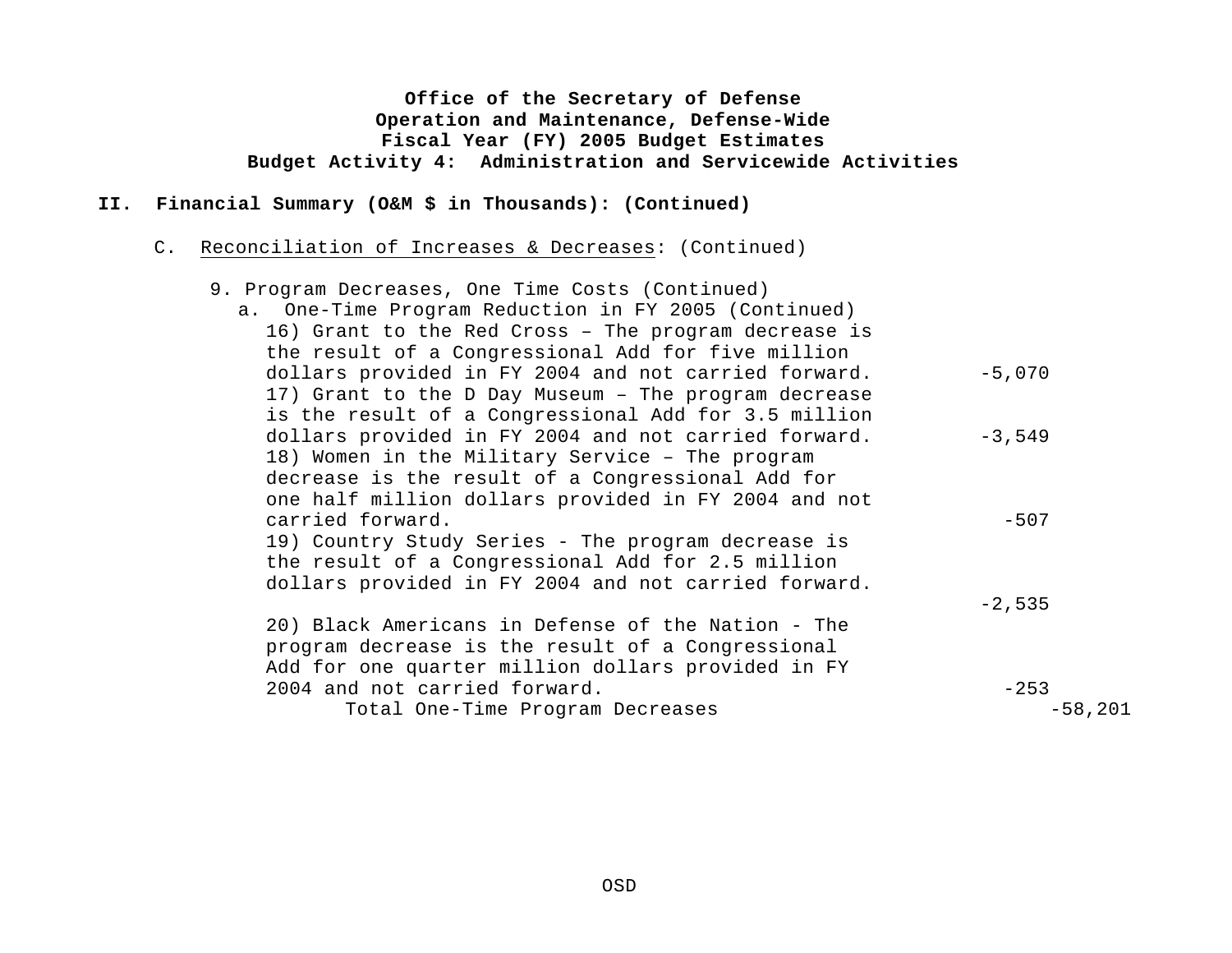- C. Reconciliation of Increases & Decreases: (Continued)
	- 10. Program Decreases

| a. Program Reduction in FY 2005 (Continued)                 |          |
|-------------------------------------------------------------|----------|
| ROK Scholarship Program - The very small program<br>1)      |          |
| decrease is due to changing cost assumptions.               | $-1$     |
| 2) CISA (NII) - Reduced due to a Congressional              |          |
| add in FY 2004 (\$1 million) not carried forward.           | $-842$   |
| 3) FY 2003 GWOT/DERF Tail (NII) - This is the result        |          |
| of efforts completed in FY 2004.                            | $-4,450$ |
| 4) USD(I) Counterintelligence and Security -                |          |
| Decreased due to an cost adjustment in                      |          |
| the baseline program.                                       | $-879$   |
| 5) Deskbook - This decrease of reflects capping             |          |
| the cost of the program from the historical Deskbook cost,  |          |
| to show that DAU can reduce the budget request over time as |          |
| it transitions the old Deskbook to the new AT&L Knowledge   |          |
| Sharing System (AKSS); and at the same time build online    |          |
| knowledge communities to cover all aspects of acquisition,  |          |
| technology and logistics. We can eventually do this by      |          |
| utilizing the time and expertise of DAU's faculty along     |          |
| with some core contractor support, to manage the            |          |
| development and sustainment of the online knowledge         |          |
| communities; and starting in FY05 providing public access   |          |
| to the content of DAU courses. This DAU content will be a   |          |
| significant part of the community's body of knowledge.      |          |
|                                                             |          |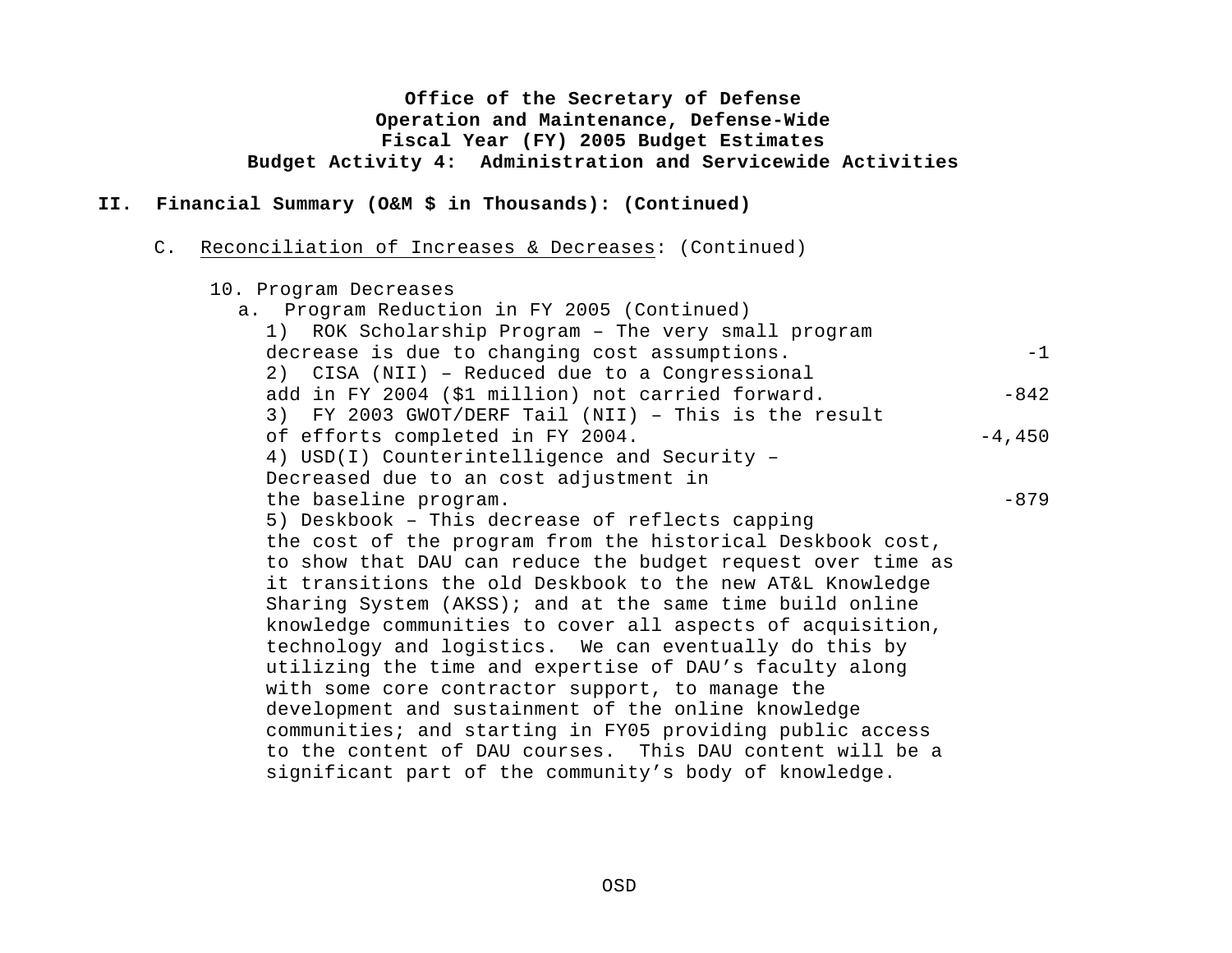| Office of the Secretary of Defense<br>Operation and Maintenance, Defense-Wide<br>Fiscal Year (FY) 2005 Budget Estimates<br>Budget Activity 4: Administration and Servicewide Activities |                                                          |  |  |  |  |  |  |  |
|-----------------------------------------------------------------------------------------------------------------------------------------------------------------------------------------|----------------------------------------------------------|--|--|--|--|--|--|--|
|                                                                                                                                                                                         | II. Financial Summary (O&M \$ in Thousands): (Continued) |  |  |  |  |  |  |  |

C. Reconciliation of Increases & Decreases: (Continued)

```
10. Program Decreases (Continued)
```

| a. Program Reduction in FY 2005 (Continued)              |           |
|----------------------------------------------------------|-----------|
| 5) Deskbook - (Continued)                                |           |
| Utilizing DAU course content which is constantly kept    |           |
| up to date to ensure quality for our DAWIA certification |           |
| courses, negates the need for AKSS funding to develop    |           |
| separate knowledge content for the "discretionary"       |           |
| knowledge base that compliments the "mandatory"          |           |
| policy/processes in AKSS.                                | $-29$     |
| 6) Arctic Military Environmental Cooperation -           |           |
| The decrease is due to a congressional add in FY 2004    |           |
| that is not continued into FY 2005.                      | $-2,054$  |
| 7) CFO Act Compliance - This small decrease reflects     |           |
| a slight decrease in contractual support.                | $-29$     |
| 8) Native American Land Remediation -                    |           |
| This is a perennial congressional increase not           |           |
| carried forward.                                         | $-10,039$ |
| 9) Readiness and Range Preservation Initiative -         |           |
| This program is terminated in OSD.                       | $-1,092$  |
| Total Program Decreases                                  | $-19,415$ |
| FY 2005 Budget Request                                   | 805,813   |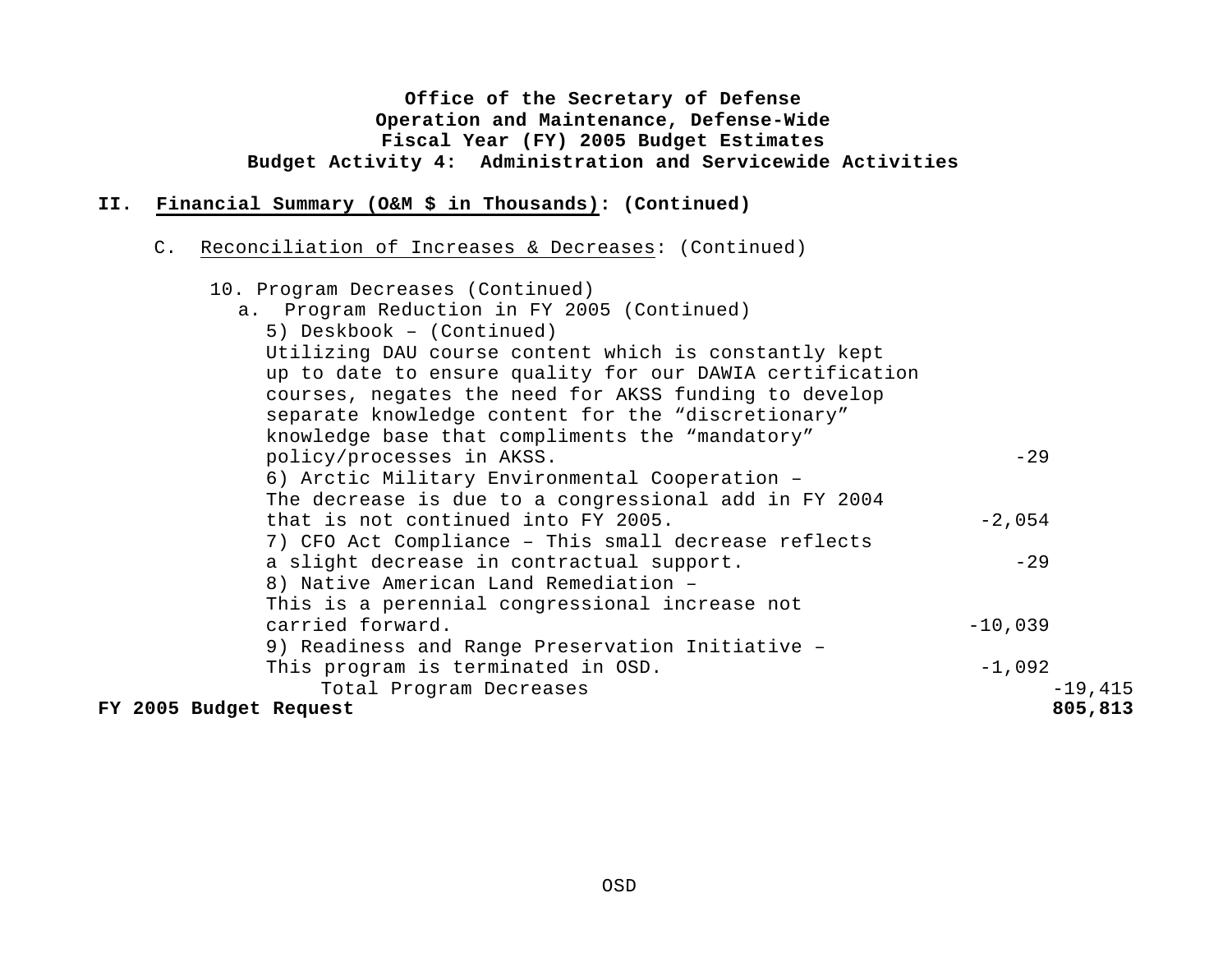#### **III. Performance Criteria and Evaluation Summary:**

The Office of the Secretary of Defense (OSD) budget activity primarily funds the operational expenses, (travel, personnel, and contracts) of the civilian management headquarters' staff offices.

Other programs under the staff offices' purview, are assigned to OSD for execution as are congressional increases where appropriate. The performance of these is normally evaluated using accounting records. Obligations are expected to closely approach 100%.

Department of Defense (DoD) goals are set at the Departmental level. Each year the Secretary of Defense submits an unclassified Annual Report to the President and Congress containing the DoD goals. These reports are available on the Internet at http://www.defenselink.mil/execsec. (It is the Government Performance and Results Act Appendix.)

The Planning, Programming and Budgeting System (PPBS) allocates resources to meet the Department's goals. One of the OSD offices, the Office of the Under Secretary of Defense (Comptroller) (OUSD $(C)$ ), is responsible for the PPBS. Equivalent staff offices are responsible for the proper execution of programs Department-wide. Quantifiable performance criteria and evaluation criteria are not applied to the OSD policy oversight function.

An OSD/Management Headquarters staff reduction goal was established under the Defense Reform Initiative and apportioned among the OSD components by the OSD Office of Management and Planning.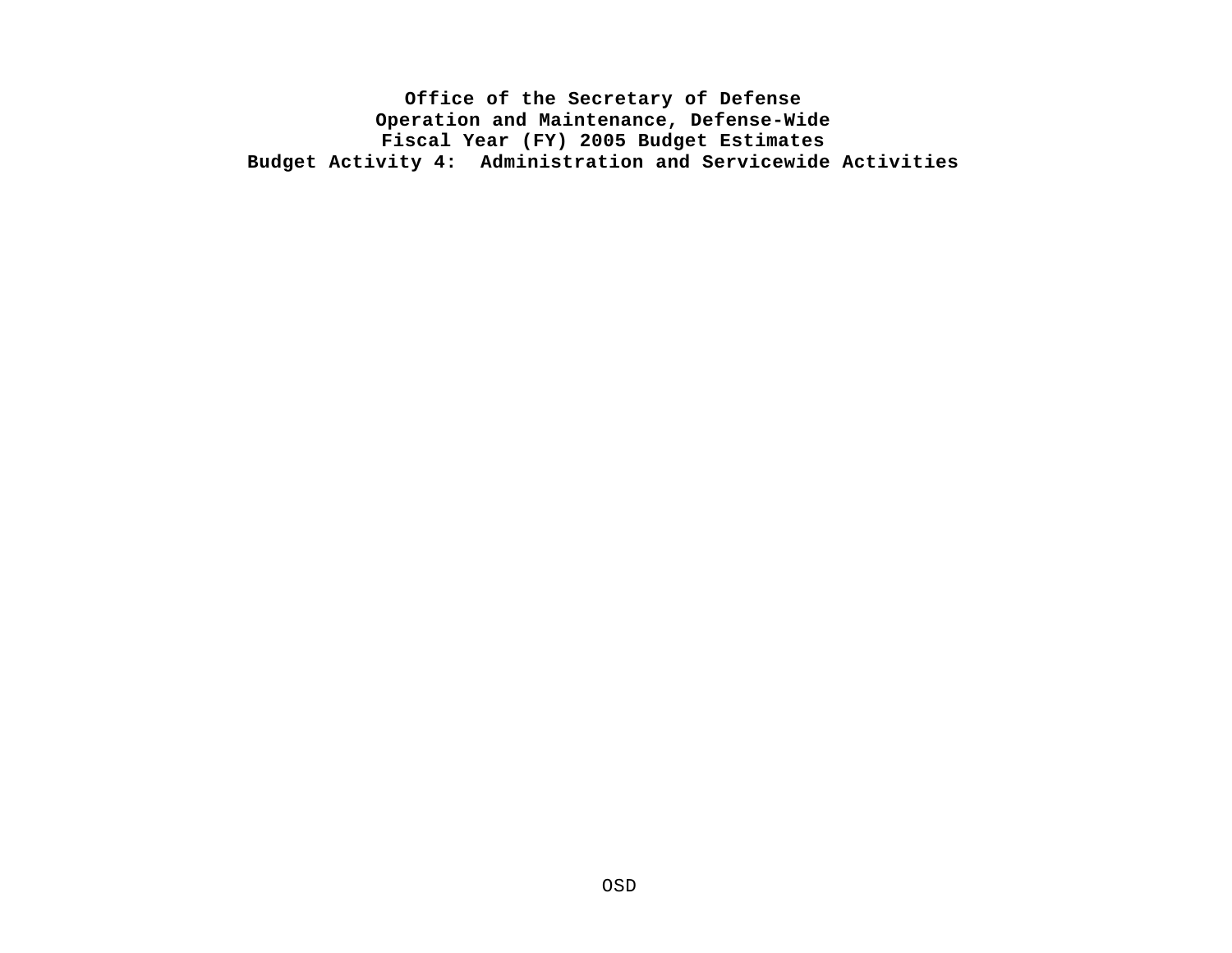#### **IV. Personnel Summary:**

|                                 | FY 2004/ |                         |       |          |  |
|---------------------------------|----------|-------------------------|-------|----------|--|
|                                 |          | FY 2003 FY 2004 FY 2005 |       | FY 2005  |  |
| Active Military                 |          |                         |       |          |  |
| End Strength $(E/S)$<br>(Total) |          |                         |       |          |  |
| Officer                         | 396      | 403                     | 409   | $+6$     |  |
| Enlisted                        | 78       | 77                      | 77    | $\Omega$ |  |
| Civilian End Strength (Total)   |          |                         |       |          |  |
| US Direct Hire                  | 1,393    | 1,489                   | 1,488 | $-1$     |  |
| Active Average                  |          |                         |       |          |  |
| Strength (A/S)<br>(Total)       |          |                         |       |          |  |
| Officer                         | 396      | 403                     | 406   | $+3$     |  |
| Enlisted                        | 78       | 77                      | 77    | $\Omega$ |  |
| Civilian FTEs (Total)           |          |                         |       |          |  |
| US Direct Hire                  | 1,393    | 1,489                   | 1,488 | $-1$     |  |